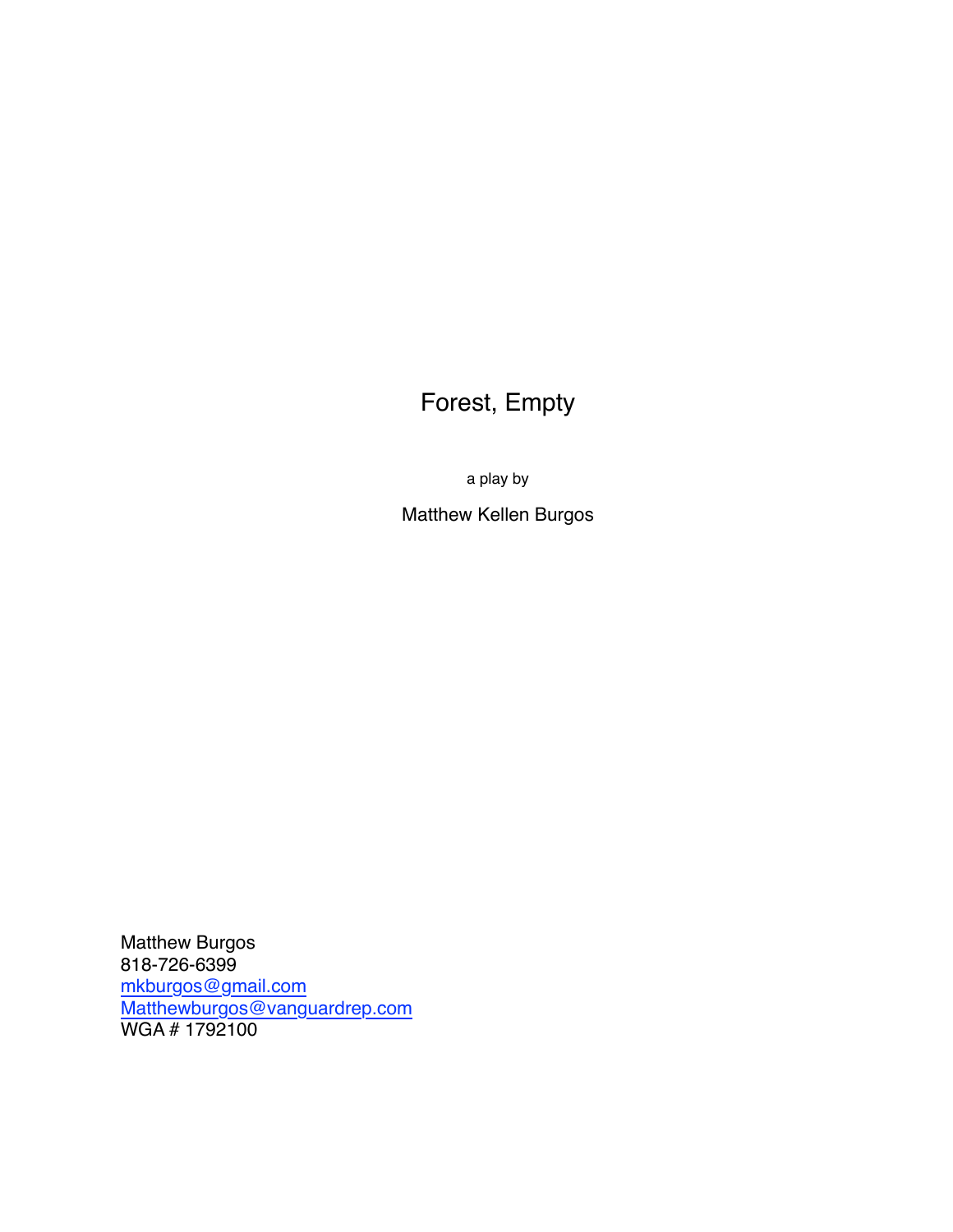# **Rules of the Play**

## **Characters**

| <b>FWELA</b>    | 20s A disheveled Errol Flynn from a 30s adventure story.<br>Pathological liar, but earnest in intent.<br>Suffers malarial hallucinations.                                                                                                                                                                                                                                            |
|-----------------|--------------------------------------------------------------------------------------------------------------------------------------------------------------------------------------------------------------------------------------------------------------------------------------------------------------------------------------------------------------------------------------|
| <b>MATHIAIN</b> | $\overline{a}$ $\overline{a}$ $\overline{a}$ $\overline{a}$ $\overline{a}$ $\overline{a}$ $\overline{a}$ $\overline{a}$ $\overline{a}$ $\overline{a}$ $\overline{a}$ $\overline{a}$ $\overline{a}$ $\overline{a}$ $\overline{a}$ $\overline{a}$ $\overline{a}$ $\overline{a}$ $\overline{a}$ $\overline{a}$ $\overline{a}$ $\overline{a}$ $\overline{a}$ $\overline{a}$ $\overline{$ |

- MAZUNGUS *60s A contemporary southern senator. Has a great white mustache and white hair. An orator. Deft with words, forceful.*
- LENNA *50s A hip, almost ageless grandmother from the 60s. Ethnically ambiguous, but identifies as Black American. Wears gardening gloves. A poetess.*
- NDUGU *20s A contemporary black teenager. Wears a black hooded sweatshirt, dark jeans, sneakers. Participates when he has to. A hip-hop artist.*
- STARR *40s A contemporary academic. She observes as an anthropological/historical experiment. She may begin watching from the periphery, but eventually may enter the space and examine things more directly.*
- "PYGMY" *?? A roughly four foot tall plaster cast of a young adult male. His arms and legs articulate, but the object is essentially a statue.*

## Setting

*Standing tall, erect, but randomly throughout an otherwise empty space are 15 or so looming white tree trunks, roughly the width of a mason jar. They can be removed and moved around at will. The back wall is exposed, if possible.*

## Media

*Simply put, the narrative should eventually overtake the history:*

*Projections should evolve from simple, localized and instructional in nature to spacefilling and abstract as the play progresses.*

*Sound (including the TAPE VOICE) should also evolve from a localized, single-source, 1970's instructional tape-type style into something more enveloping, abstract and visceral as the play progresses.*

## **Projected on the back wall of the space:**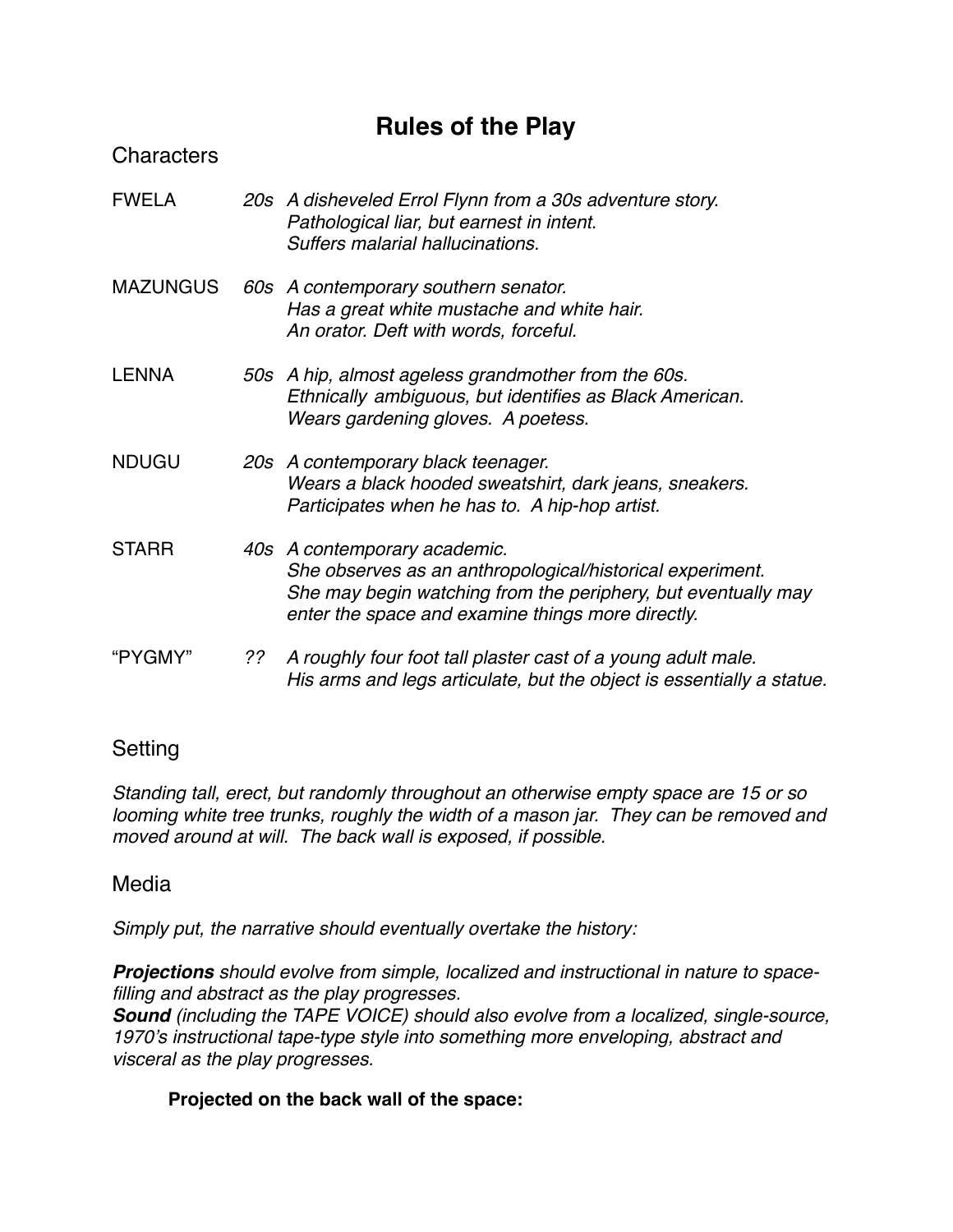#### **"O May I join the choir invisible Of those immortal dead who live again In minds made better by their presence"**

*Lights up.*

*Projection fades.* 

*A woman, STARR, enters with a cup of coffee and a notepad.* 

*As she passes the center of the space, she draws a small chalk 'X' on the floor.* 

*She walks to the periphery of the space and sits in a chair.* 

*She opens the note pad and jots a few things down whilst examining her surroundings (including the audience).*

*Immediately next to her is a media cart with a few things: an old tape recorder, some books, a microphone, and a stuffed orangutan.*

*Starr pushes play. The tape hisses for a moment, then a melodic chime introduces a warm, detached voice.*

#### TAPE VOICE

Welcome.

This is a recording.

It will help guide you.

#### **Projection: (the forest) Sound: poor quality anthropological recording of Mbuti Village**

#### TAPE VOICE

And this - is the forest.

The sounds and images will provide an aid for your imagination.

Some ambiance, perhaps.

Or some atmosphere.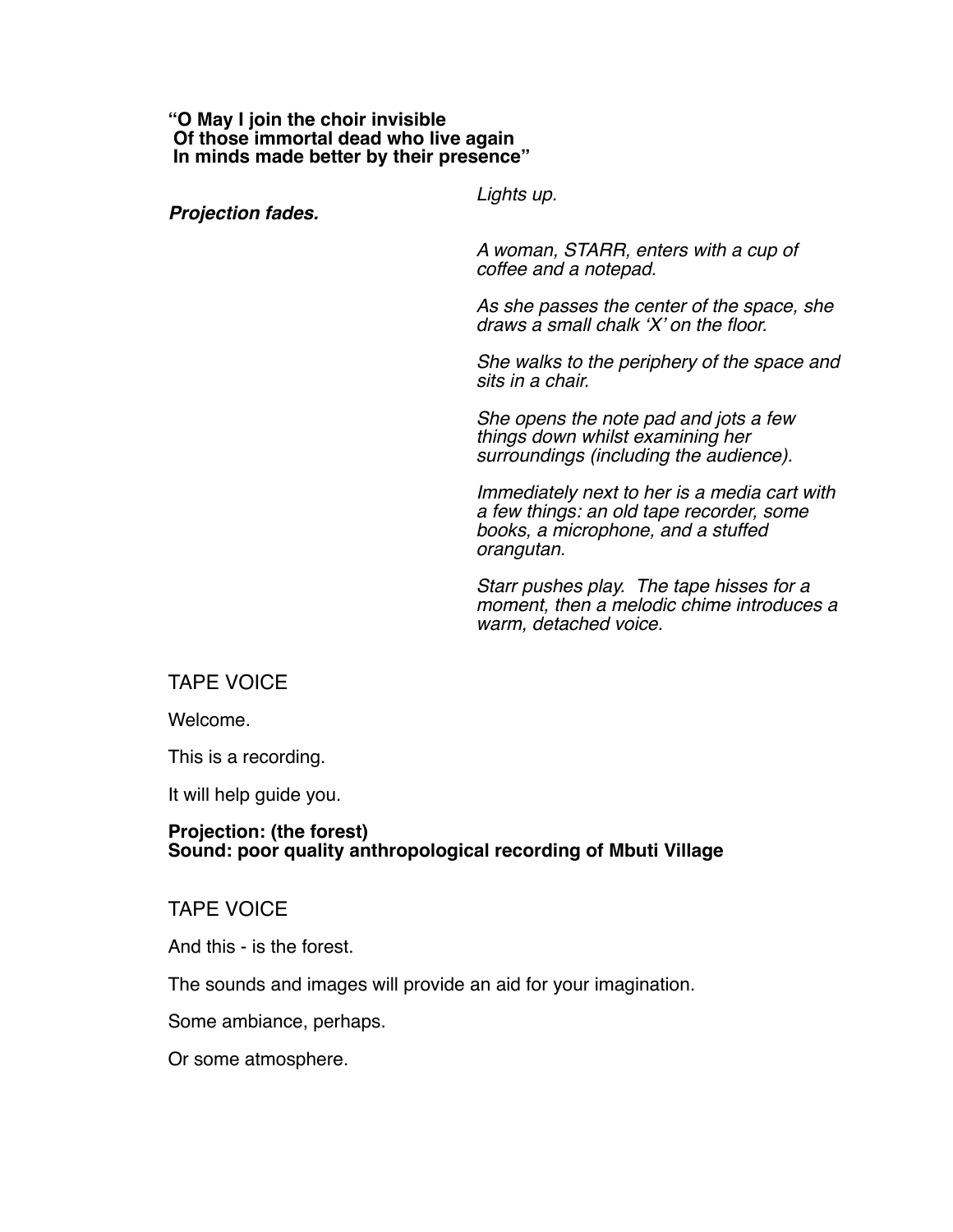#### *Projection and sound abruptly ceases.*

*Perhaps the house lights briefly illuminate.*

## TAPE VOICE

Though, to be clear,

it is not an *actual* forest.

## **Projection: (\*disclaimer: not an actual forest)**

*After a moment, silhouettes of four figures appear against the back wall.*

## TAPE VOICE

Here are four, very different characters.

They are here to make an offering.

## **Projection: (fwela : the storyteller)**

*As if on cue, FWELA enters into light, carrying a small plaster cast of what looks to be a boy on his back. He stands the plaster cast down directly on top of the chalk 'X,' and steps to the side.*

## TAPE VOICE

These characters are composites.

## **Projection: (mazungus : the white land)**

*Next, MAZUNGUS steps forward. He takes a small piece of charcoal from his pocket, then draws sharp little teeth on the plaster figure. He steps to the side.*

## TAPE VOICE

They are not real.

#### **Projection: (lenna : the water)**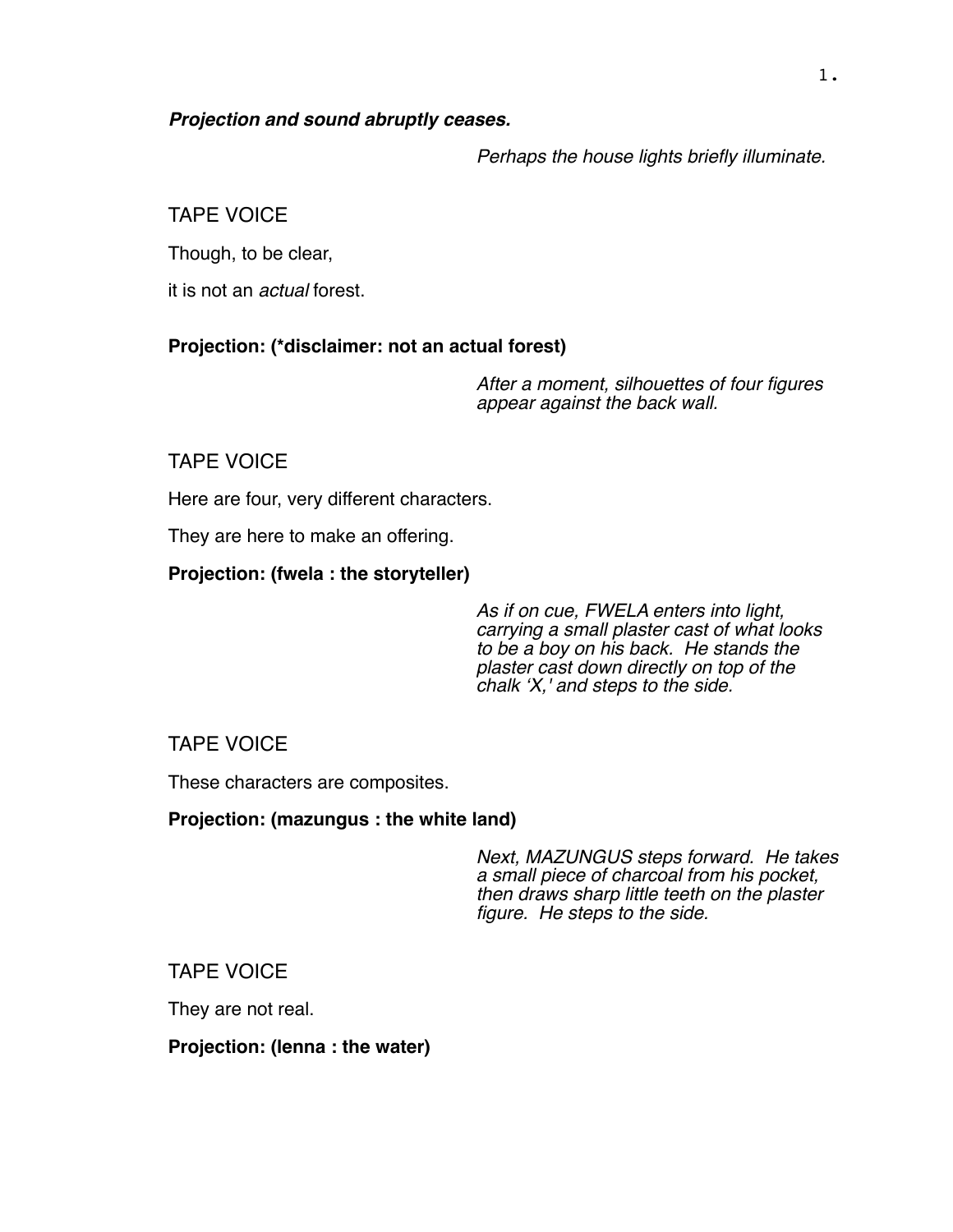*LENNA steps forward. She takes a small photo from her pocket, examines the plaster cast, then positions the cast to look like the figure in the photo by crossing its arms. She steps to the side.*

#### TAPE VOICE

Though parts of them are very real.

#### **Projection: (ndugu : the bloodline)**

*NDUGU walks directly up to Starr, surprising her. He takes the coffee cup from her hand, drinks what's left, then sets the empty coffee cup at the plaster figure's feet.* 

*He takes a blunt from his pocket, lights it, then sets it in the cup like incense. Steps to the side.*

#### TAPE VOICE

Finally, this -

here in the middle -

is a plaster cast.

It will take the place

of one who is no longer with us.

And only these four characters

know the truth of his name.

### **Projection: (forest, empty)**

TAPE VOICE

This is not a biography.

It is, more accurately, a *myth*ology.

A tapestry created much like all mythologies:

sewn for the purpose of edification, education and, ultimately, posterity.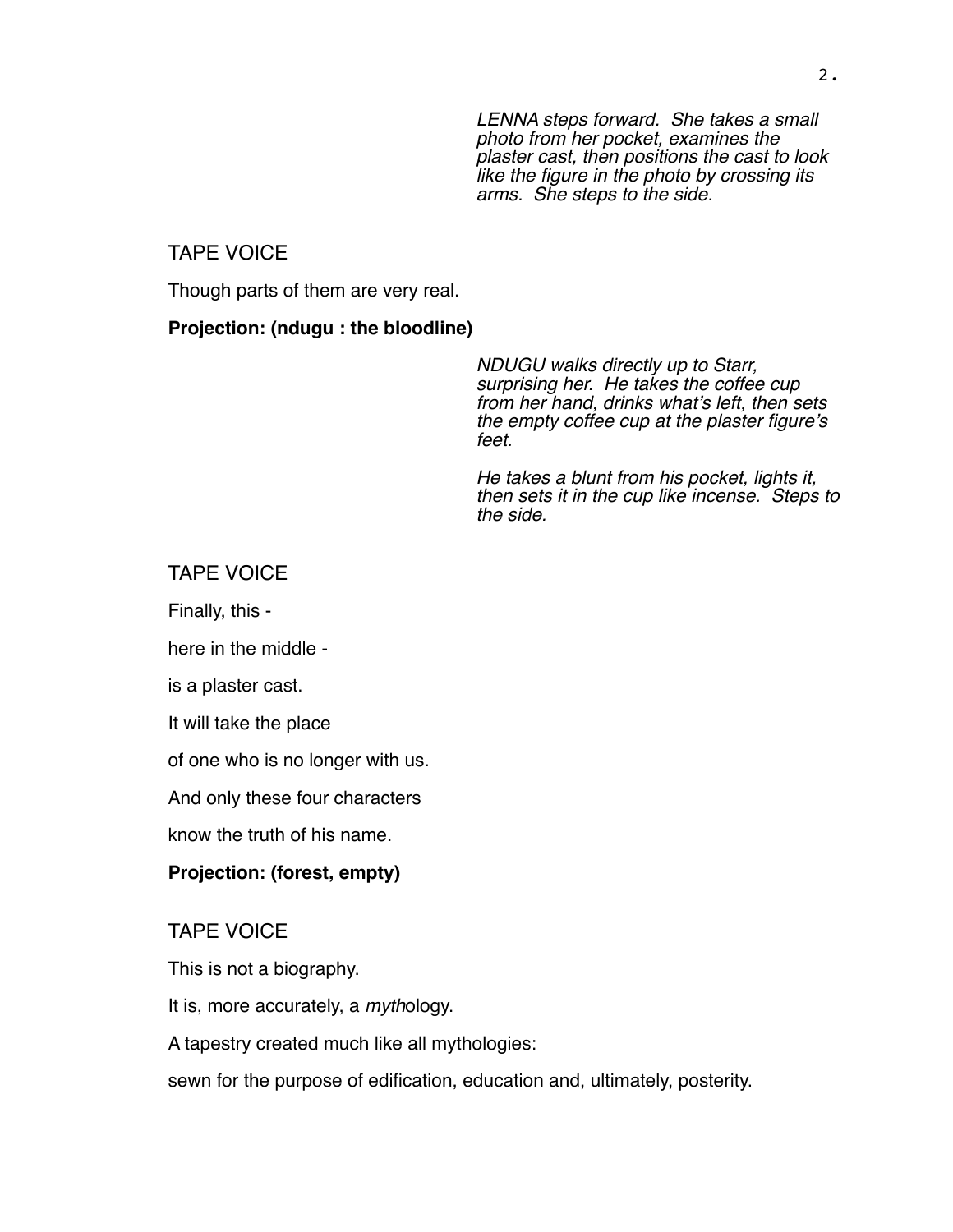So that we may never repeat our mistakes again.

NDUGU

Hmf.

Yeah, right.

Ndugu takes the blunt back, puts it in his mouth, brings the coffee cup back to Starr, then sits on the perimeter with his hood down.

#### **Sound: Tape emits a chime.**

TAPE VOICE

Please turn to side two.

*Starr turns the tape over.* 

*Lights shift.* 

#### **Projection: (the congo) Sound: forest sounds return**

LENNA

The Congo.

*Lenna sits on the floor, facing the projected images in reverence.* 

*She begins to hum something, perhaps something she heard as a child.*

Fwela strides forward, looking out over the audience.

#### FWELA

*(seeing it again for the first time)*

The rivers, rocks and sun all combine

to write an indelible impression upon the mind.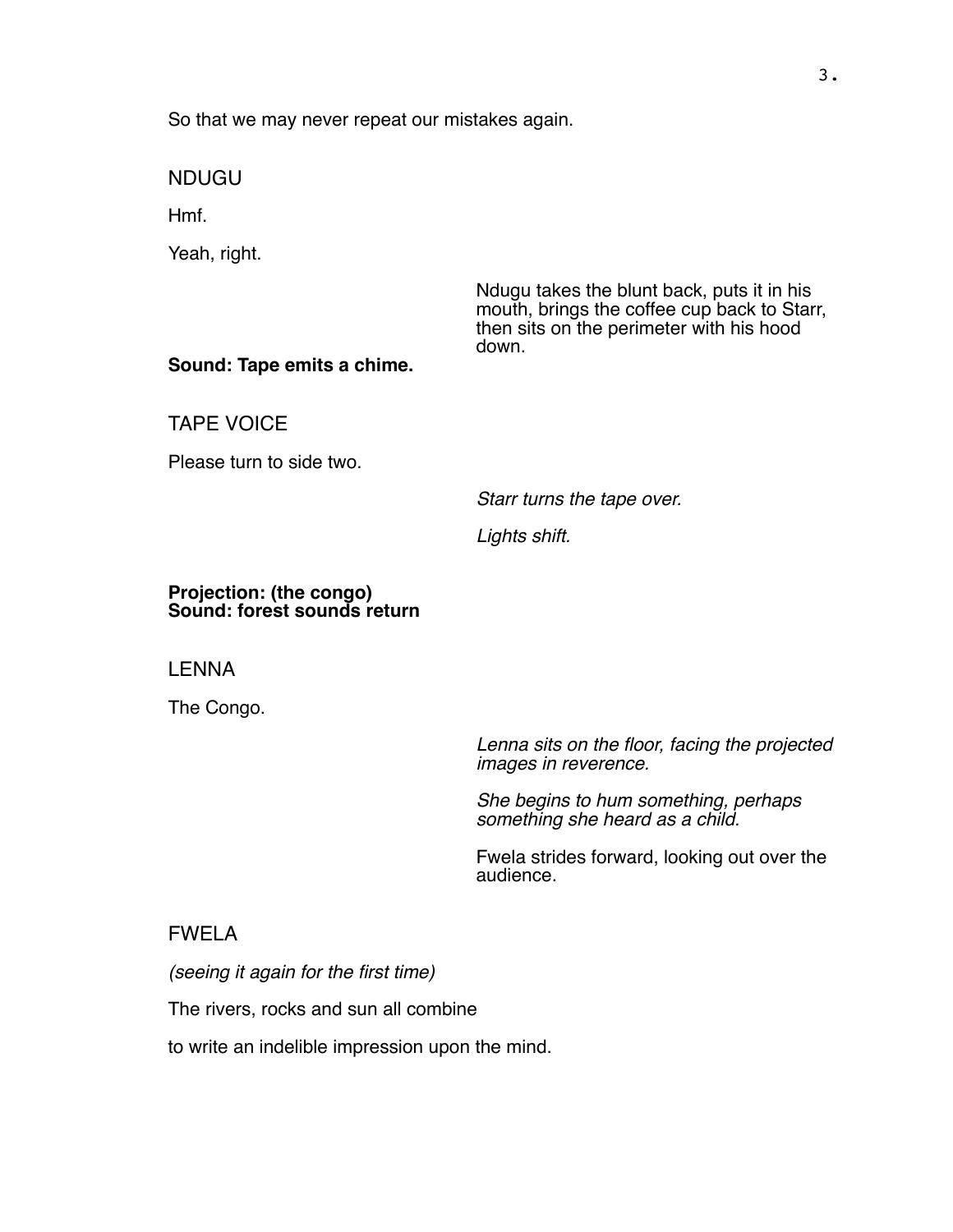#### LENNA

*This* is where it must always begin.

*Starr pushes play.*

TAPE VOICE

Side two.

A Complete History of the Belgian Occupation of the Congo: Volume I.

**MAZUNGUS** 

Well, dammit.

If I had known we were here for a history lesson,

I would have brought a chair.

*He settles in and sits against the back wall, facing away from the projection, attempting to get comfortable.*

#### LENNA

You *know* why we are here.

We cannot resist the flow of the rushing river.

#### **MAZUNGUS**

Hmf. Only *some* of us would sink like stones.

#### **Projection: a map of western Africa without political borders**

#### TAPE VOICE

The Congo is an area of Western Africa thought to be inhabited

by early humans as long as 80,000 years ago.

#### **Projection: photos w/captions of the Ishango Bone and Semliki Harpoon**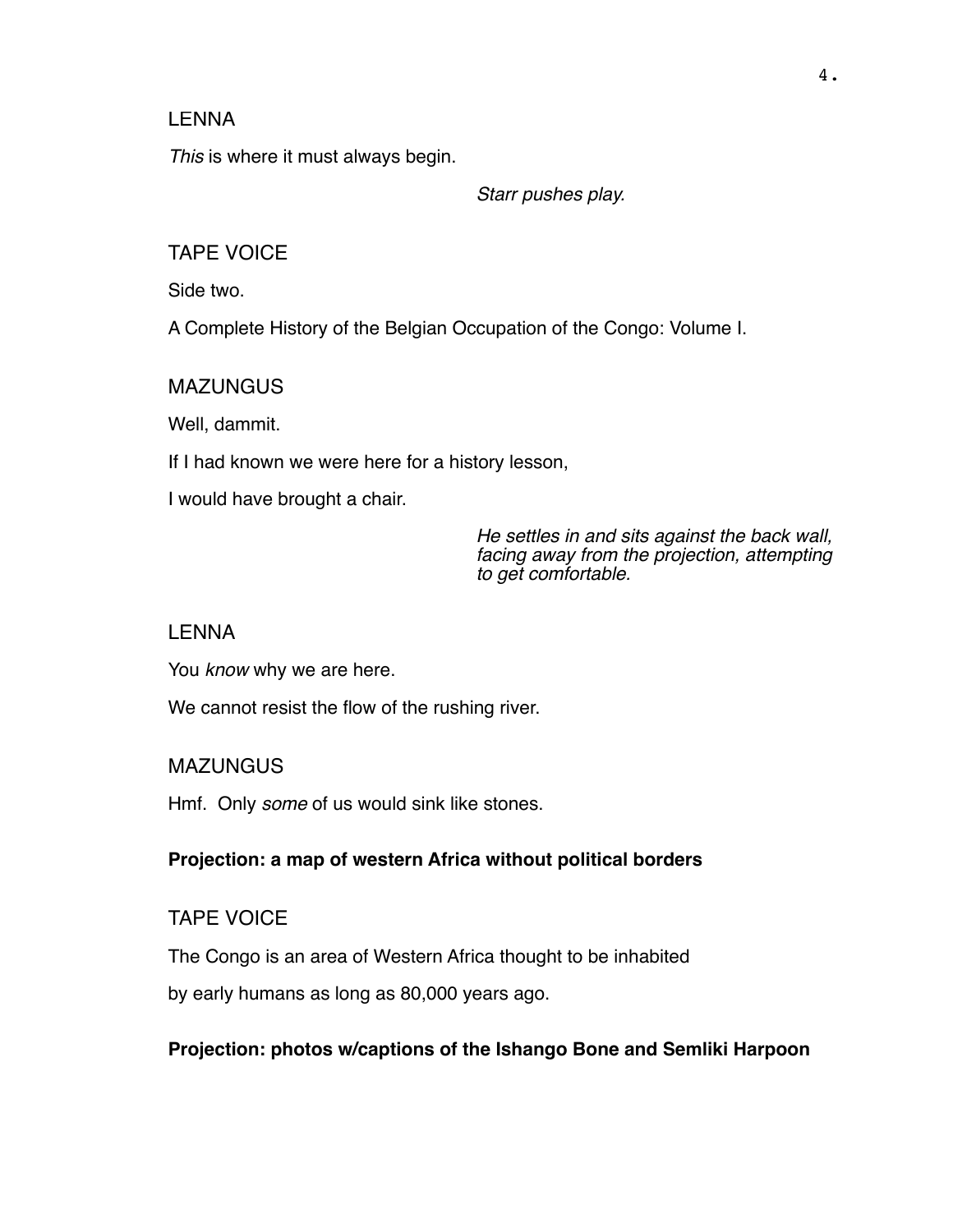*(still fixated)*

Have I ever told you of my adventures in the Congo?

#### **MAZUNGUS**

Only one hundred times before.

#### TAPE VOICE

Artifacts from early Congolese settlements coincide

with the civilization of the Efe Pygmies,

#### **Projection: grainy, distant photos of Congolese pygmies**

**MAZUNGUS** 

*(he scoffs)*

Civilization!

#### TAPE VOICE

A people which have been shown by mitochondrial dNA analyses

to be one of the oldest races still existing on earth.

#### **Projection: an old map of the Congo River Sound: fade in rushing river**

#### FWELA

Collectors from all over the world would pick through my boat

as if it were a floating Smithsonian.

#### TAPE VOICE

The area itself is fed by the second largest river in the world.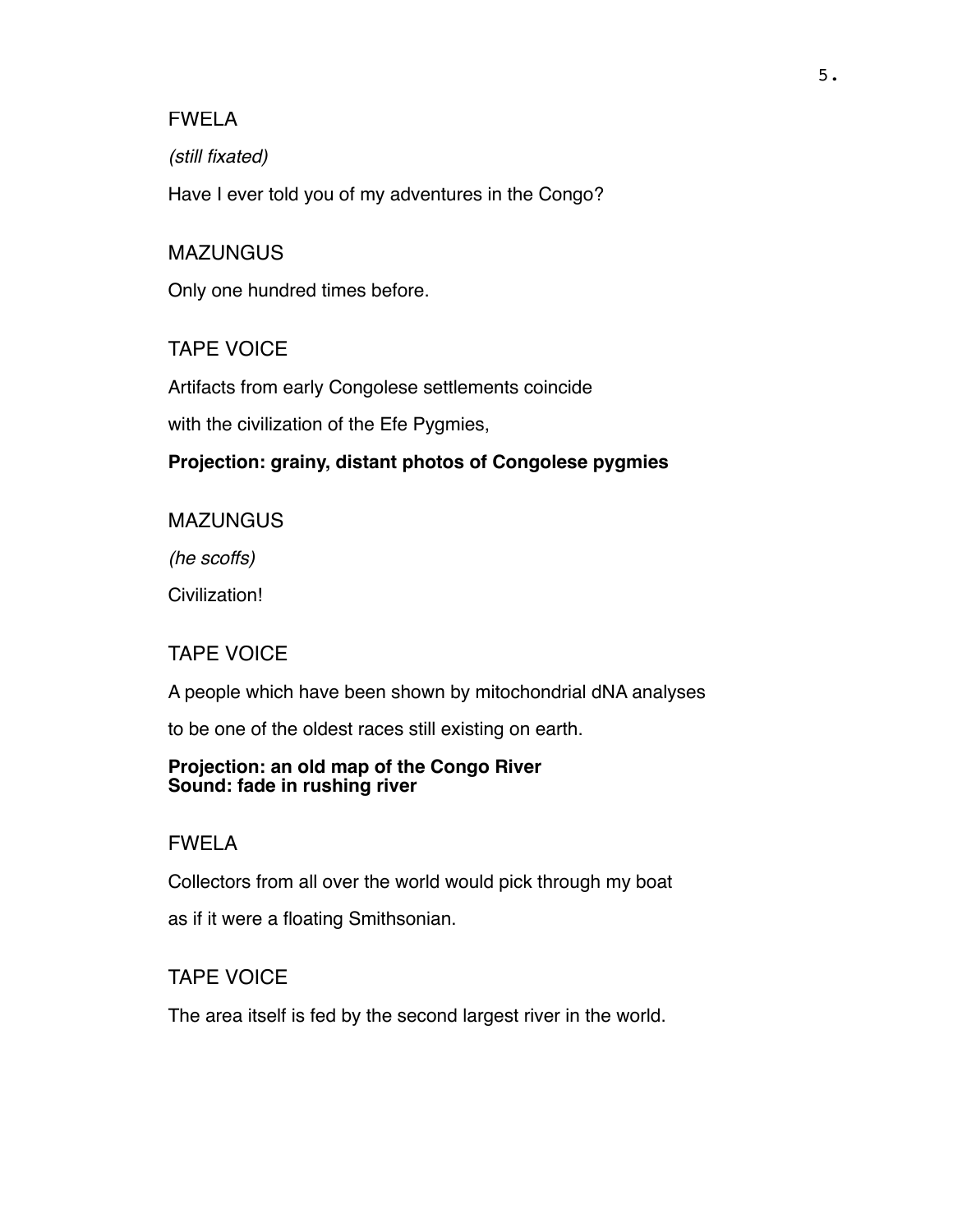#### LENNA

The four serpents, winding their way to the very life-giving roots.

## TAPE VOICE

And as a result, The Congo is extraordinarily rich

in indigenous natural resources,

including some of the most sought after raw materials

of the twentieth century.

#### **Projection: photos of mining operations, deforestation, then eventually contemporary products which use the raw materials**

## FWELA

A shimmering lifeline, an artery pumping through the heart of creation.

## TAPE VOICE

Some of the most coveted resources include rubber --

*Mazungus, agitated, abruptly stands.* 

*He walks toward Starr.*

#### **MAZUNGUS**

*(simultaneously)*

Ma'am. Ma'am?

I would very much like to illustrate my value in this forum

by answering any queries you might have

concerning these dull historical topics

## TAPE VOICE

*(simlultaneously)*

-- cobalt, copper, niobium, tantalum, industrial and gem diamonds,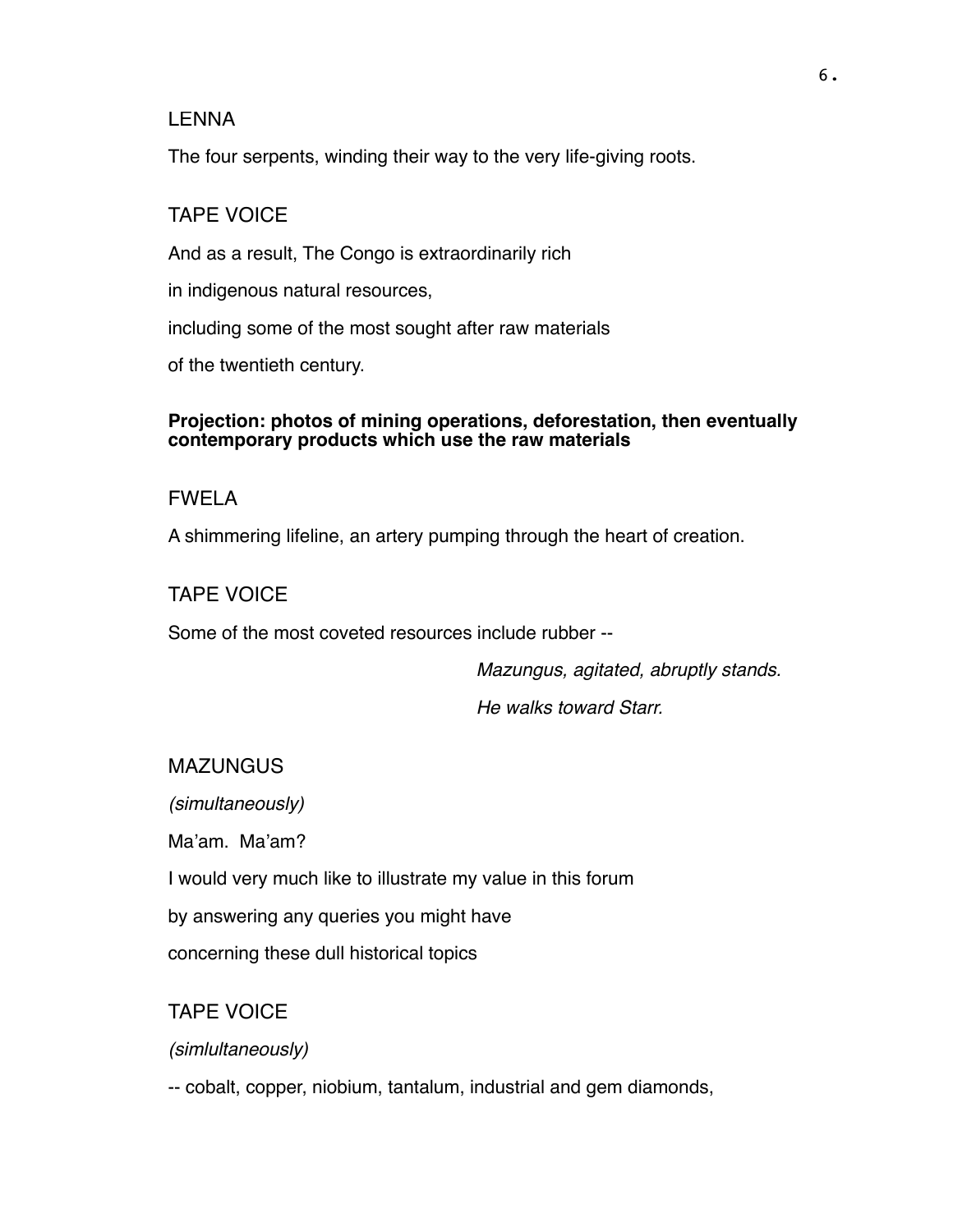gold, silver, zinc, manganese, tin, uranium, coal as well as petrol and timber.

## TAPE VOICE

End, side two.

*The tape clicks.* 

*Starr begins to switch the tape, but her attention is interrupted.*

*Fwela has uprooted one of the trees. He lays it on the ground in front of him.*

## FWELA

*(with drama)*

I was a young shepherd of only twenty,

looking to make my mark as a missionary,

when I traveled deep into the very darkest regions of the Congo.

## **MAZUNGUS**

*(uninterested)*

I'm just gonna borrow this for a while.

*Mazungus takes a newspaper from Starr's cart, then heads upstage again to read.*

## FWELA

*(ignoring)*

Like the great explorers before me,

I would seek no less

than the most extraordinary places on this Earth.

**MAZUNGUS** 

You were a *missionary,* son.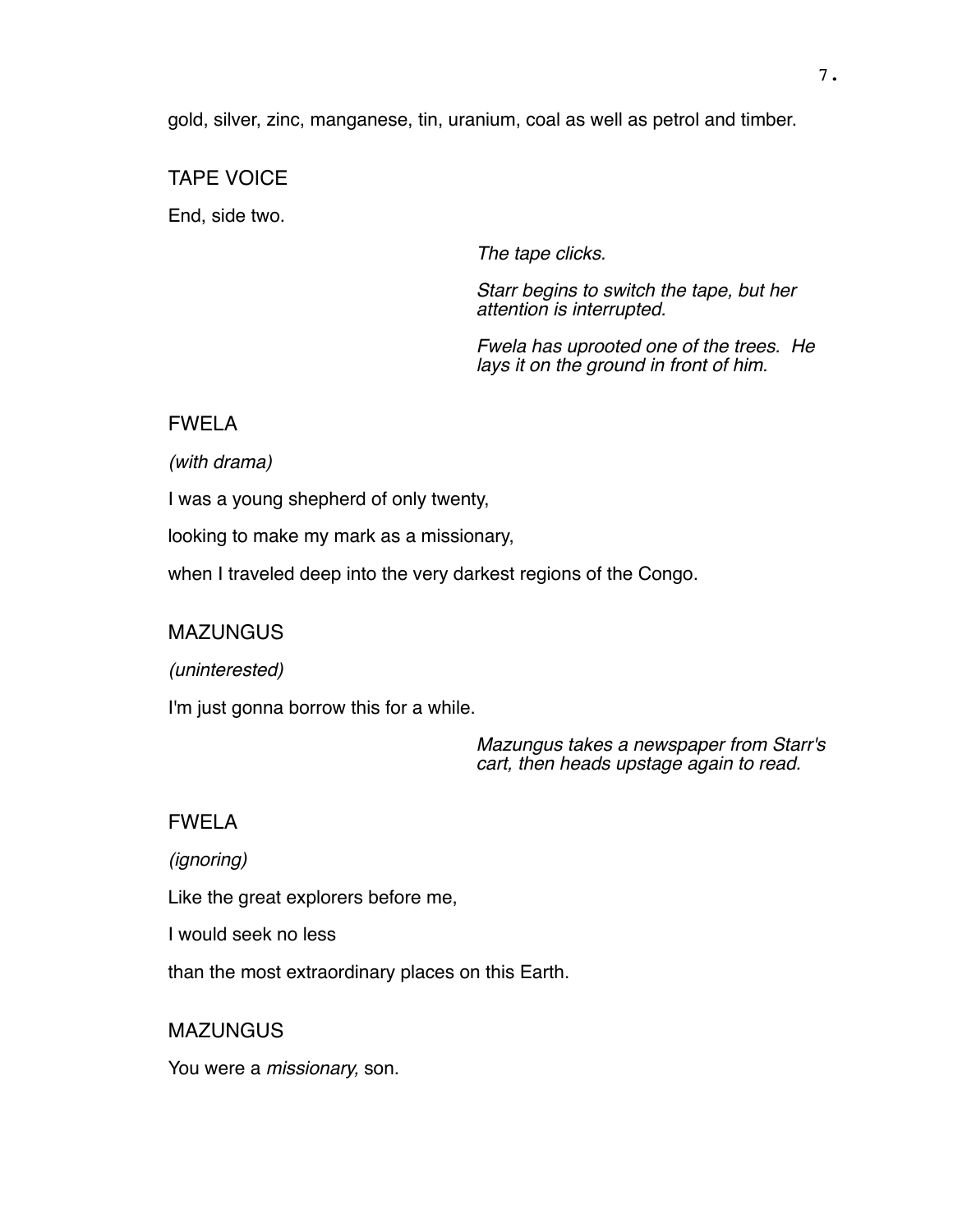A missionary with a *mission*.

A crusade,

from the seminaries of Carolina

to the tributaries of the great Kasai.

A world away.

*Fwela steps up onto the fallen tree trunk, and prepares himself for the jungle: removes his hat, rolls up his sleeves, cuffs drinks a bit of water.* 

#### **Sound: a single mosquito buzzing**

FWELA

The journey itself, I must tell you, is one of *great* peril.

To simply survive the sheer density of the jungle,

a man must steel himself against this --

#### **Sound: a few mosquitos**

*Starr looks around for the mosquitos.*

FWELA

Against this *curse*.

*Fwela, absent-mindedly, begins to swat at the air while speaking.*

#### FWELA

And so, I travel far -

*far* up that raging river

to a place only found in storybooks.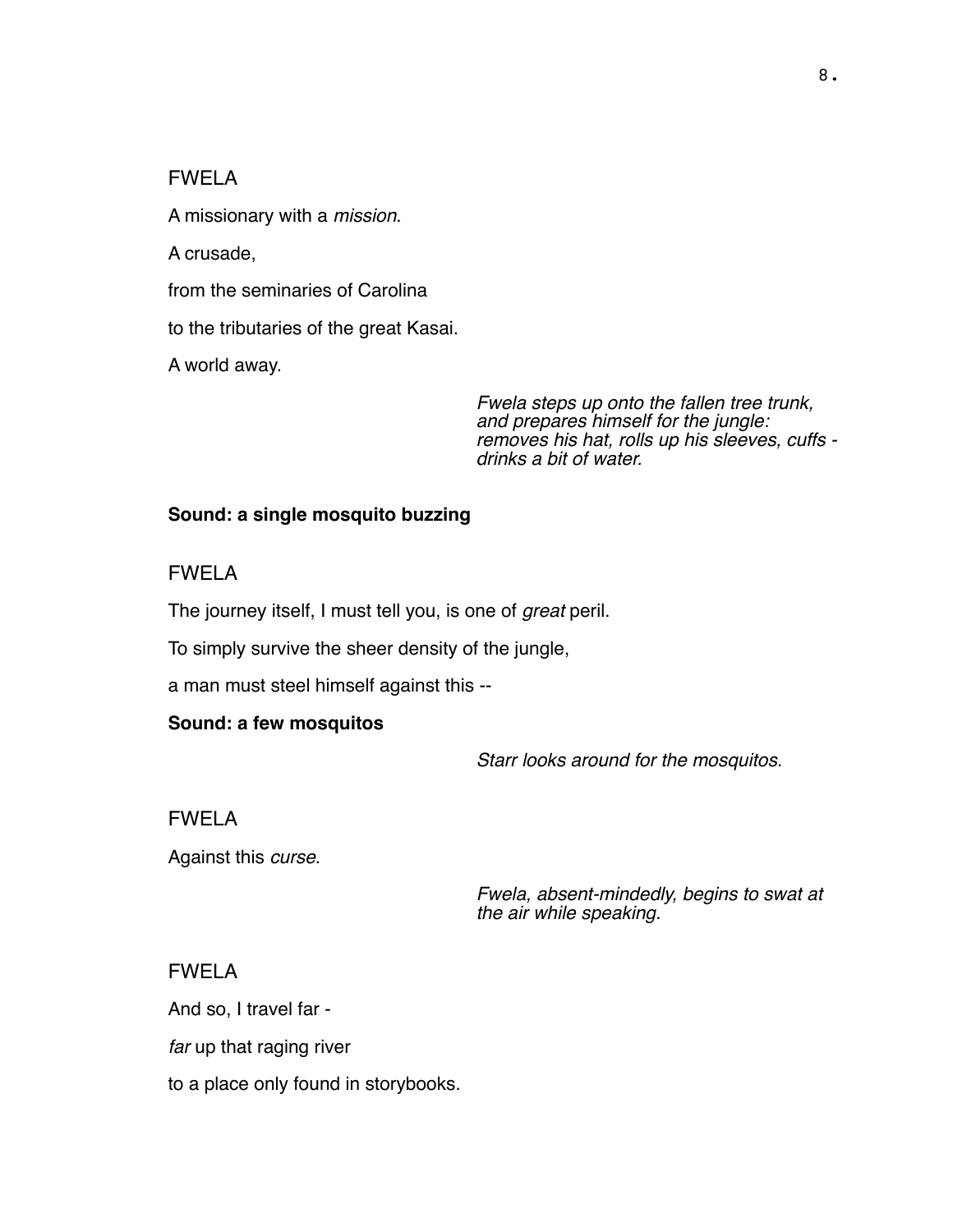#### MAZUNGUS

*(still reading)*

Clipped straight from Crusoe, I'll bet.

#### FWELA

*(ignoring)*

I look,

and as the heavy morning mists begin unclasp their heavy hands and part,

a glint of jade sparkles across the great river valley in the distance.

And I see it.

For the very first time.

LENNA What is it that you see, child?

FWELA

The Kuba Kingdom.

*Fwela kneels.*

#### FWELA

The king himself honors me.

I am a reincarnation of one of their own.

*Lenna begins to pantomime a coronation in silhouette.*

#### **MAZUNGUS**

Hold on, now!

*She stops.*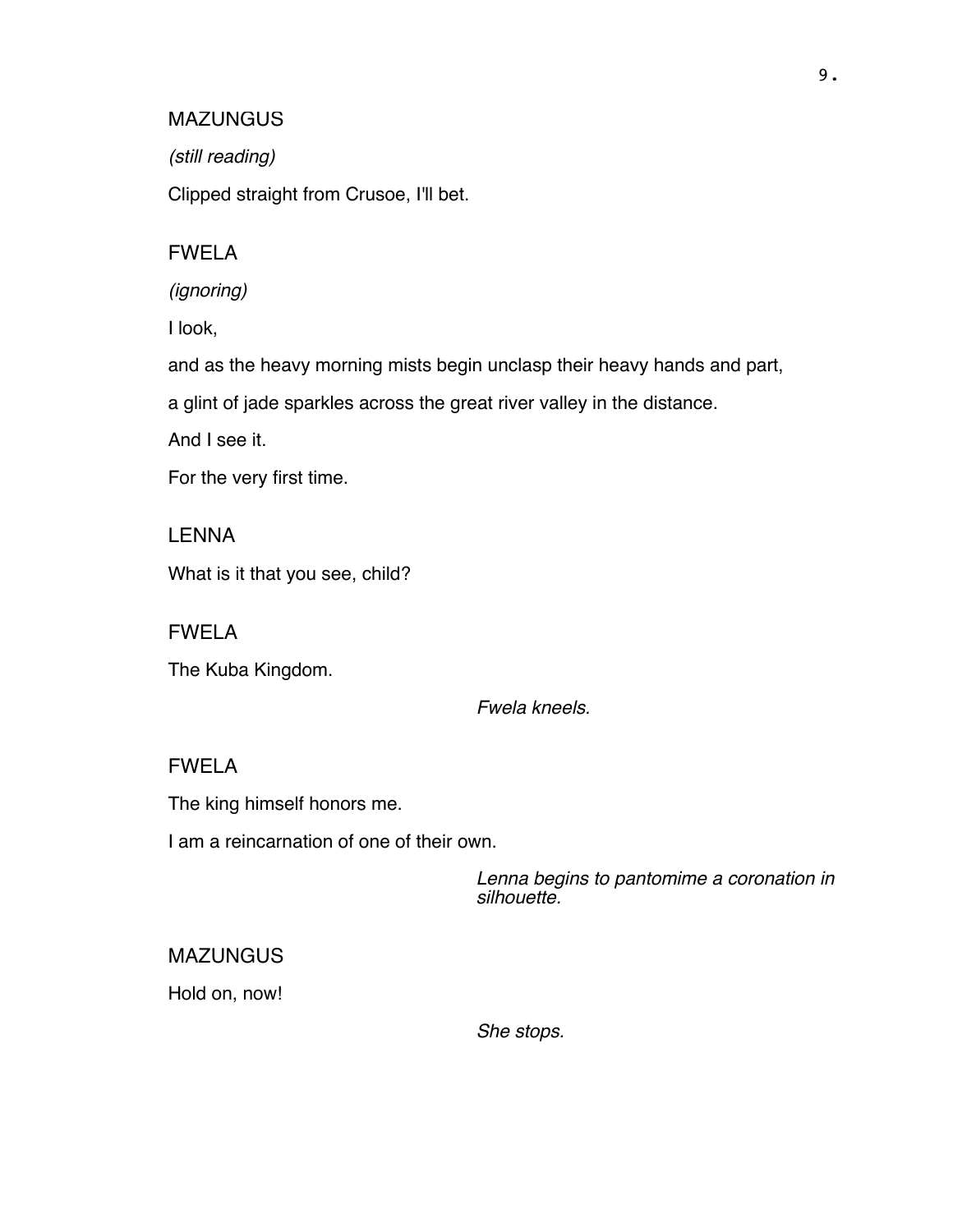#### **MAZUNGUS**

Get it straight.

*(to Fwela)*

They honored that colored Christian colleague of yours.

Not you.

*Fwela stops, thinks hard for a moment, then resets.*

## **Sound: slowly fade in a building chorus of mosquitos**

*The ritual starts again, this time Lenna crowns Ndugu.*

## FWELA

The king himself honors...*my partner*. *He* is a reincarnation of their own.

**MAZUNGUS** 

That's better.

FWELA

He is black, wearing all white. I am white, wearing soiled brown.

LENNA

Then what?

*Fwela swats more.* 

*Even Starr swats once or twice.*

## FWELA

*(becoming frantic)* I'm not sure now. It's...*muddy* in my mind. Viscous.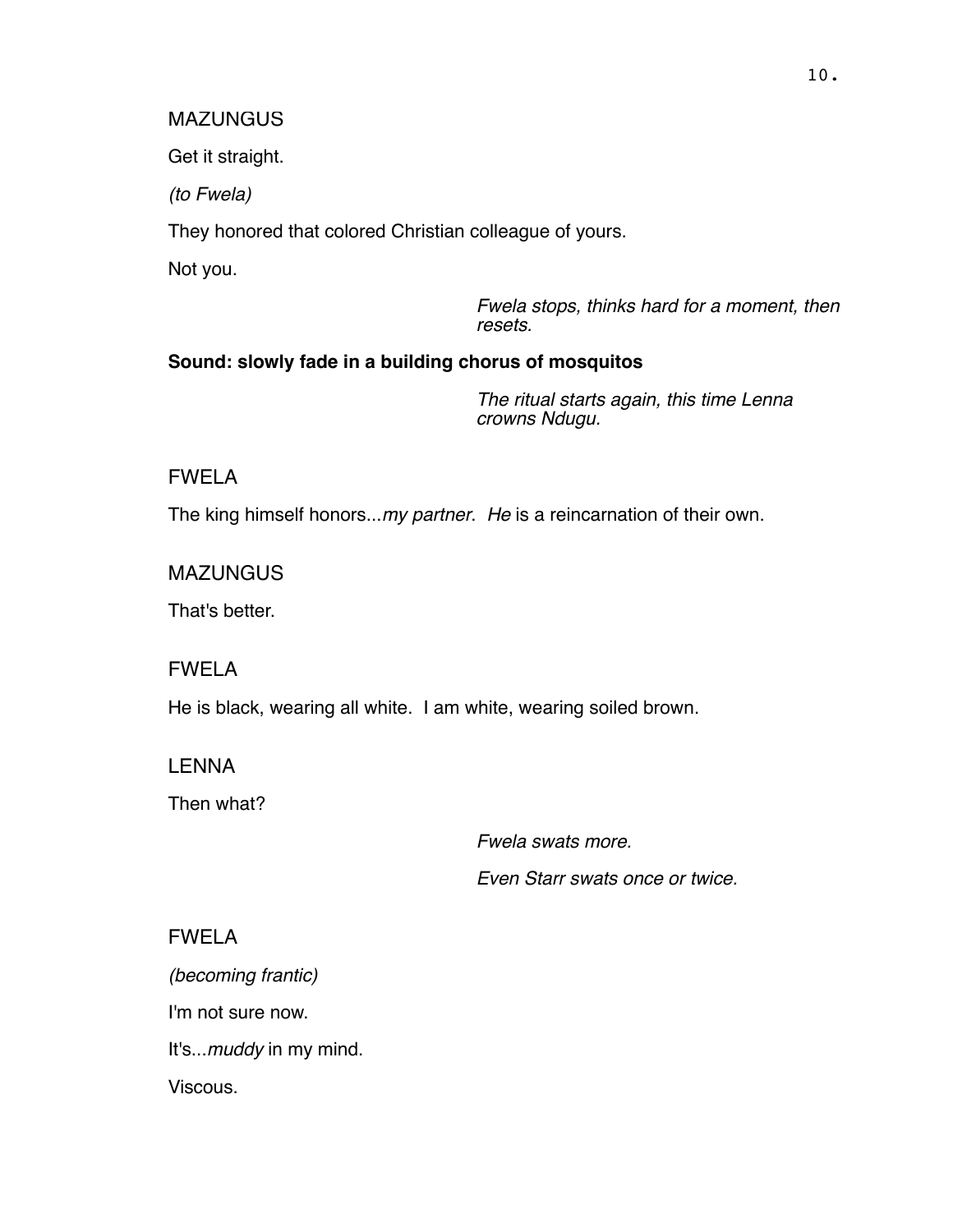A shifting surface, like --

*Lenna touches his shoulder.*

## **Sound: mosquitos suddenly cease.**

LENNA

Train your thoughts, now.

*Starr notes this.*

*Lenna redirects Fwela's attention to the lonely plaster figure in the center of the space.*

## LENNA

The Kingdom of the Kuba.

Is that where you met *him?*

## FWELA

*(lost now, seeing things)*

These people - they are...

Like us.

Intelligent. Complex.

Running commerce through the heart of the Congo.

## **Sound: distant drums**

## FWELA

They show us their ways. Speak of their own Gods.

They talk of prophesies. Prophesies unfulfilled.

*(a revelation)*

And we.

We come to save them from the Great Belgian Lion and his death-dealers.

Botofe bo le iwa.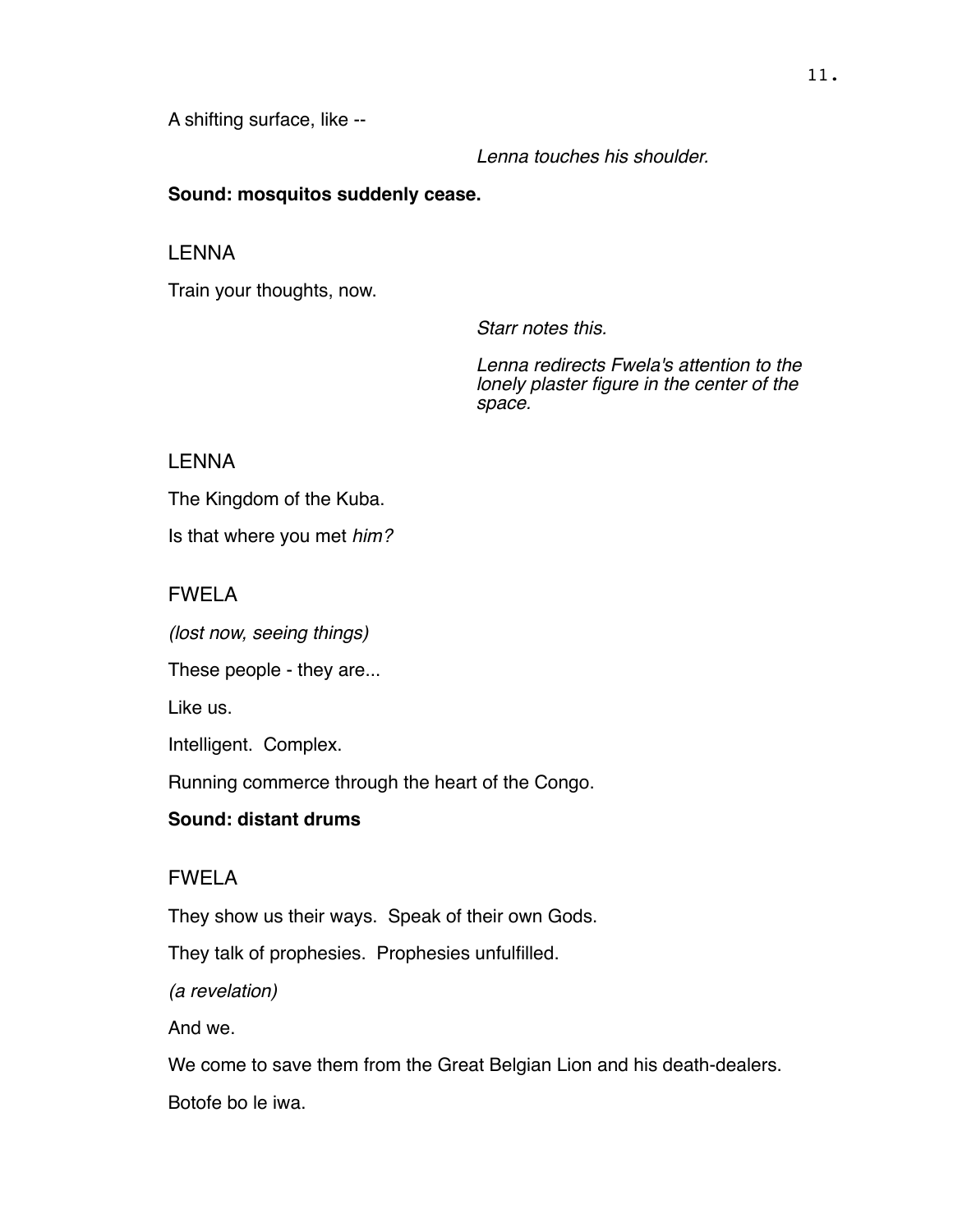#### LENNA

Look at me, child.

What about him?

*Again, she points to the plaster cast.*

## **Sound: the chorus of mosquitos is now joined by a rushing river.**

FWELA

Botofe bo le iwa!

*Starr is startled and looks up for instruction.*

LENNA

*(translating to Starr)*

He says "rubber is death."

*Fwela grows increasingly delirious.*

FWELA

I can feel them inside.

The fingers scratching under my skin...

LENNA

Shhh. Quiet now.

FWELA

Oh, God.

They've awoken.

LENNA

*(frustrated)*

The spirits still visit him.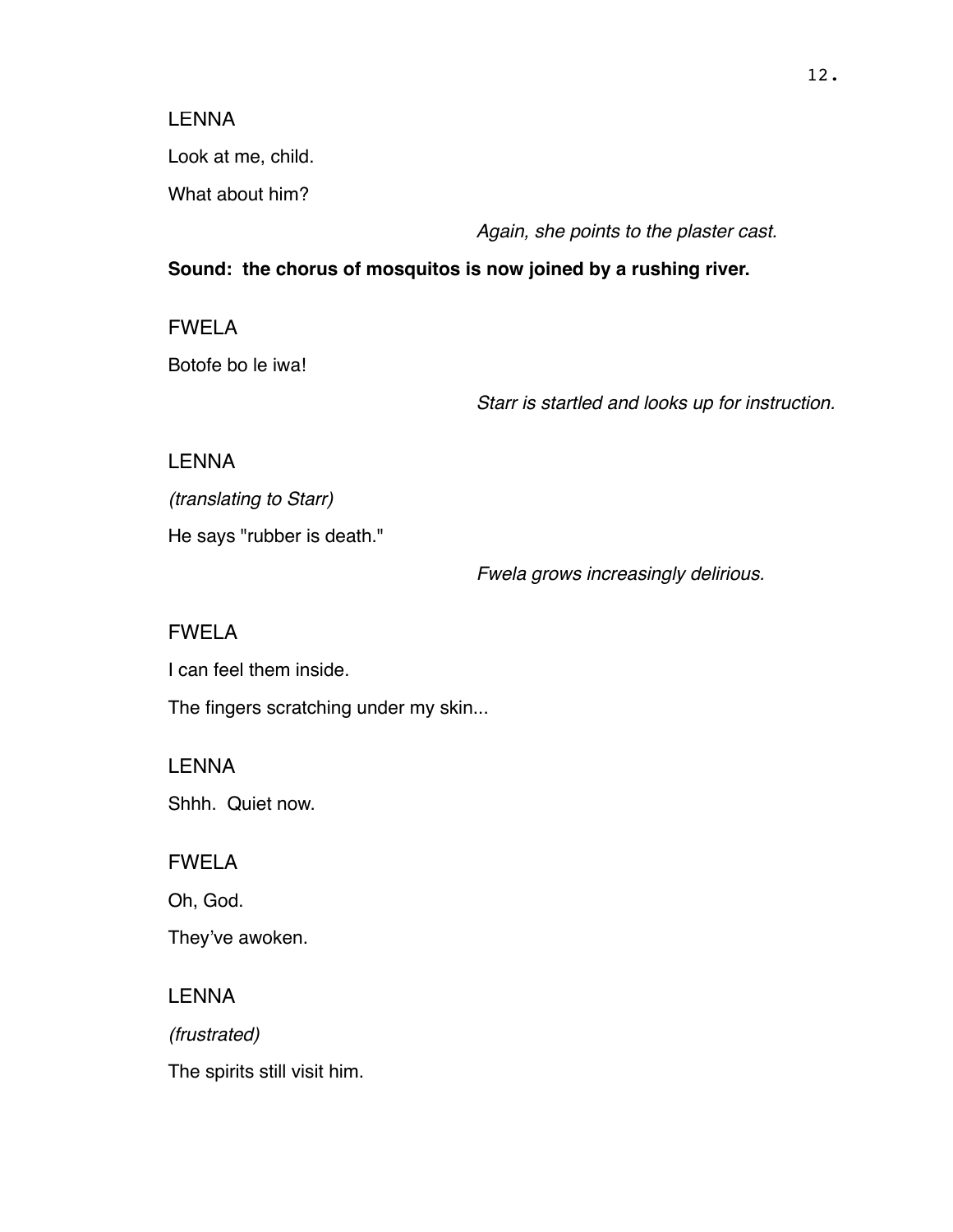#### **MAZUNGUS**

Thrilling. The Ghost of the great African Mosquito.

#### **Sound: mosquitos cease, river continues.**

FWELA

*(sure, intense)*

No!

No ghost.

A *King*.

The Demon of the Country.

**MAZUNGUS** 

And he's off, ladies and gentlemen...

*In attempt to control the situation, Starr flips the tape and pushes play.*

## TAPE VOICE

Side three.

A complete history of the Belgian occupation of the Congo: Volume II.

#### **Projection: a photo of a mosquito with a caption reading "Malaria, sometimes referred to as 'king fever' was caused by parasites contained in the mosquito's saliva"**

FWELA

And though he pierces the flesh -

## TAPE VOICE

Occupation and harvesting of natural resources was not without its risks

in The Congo.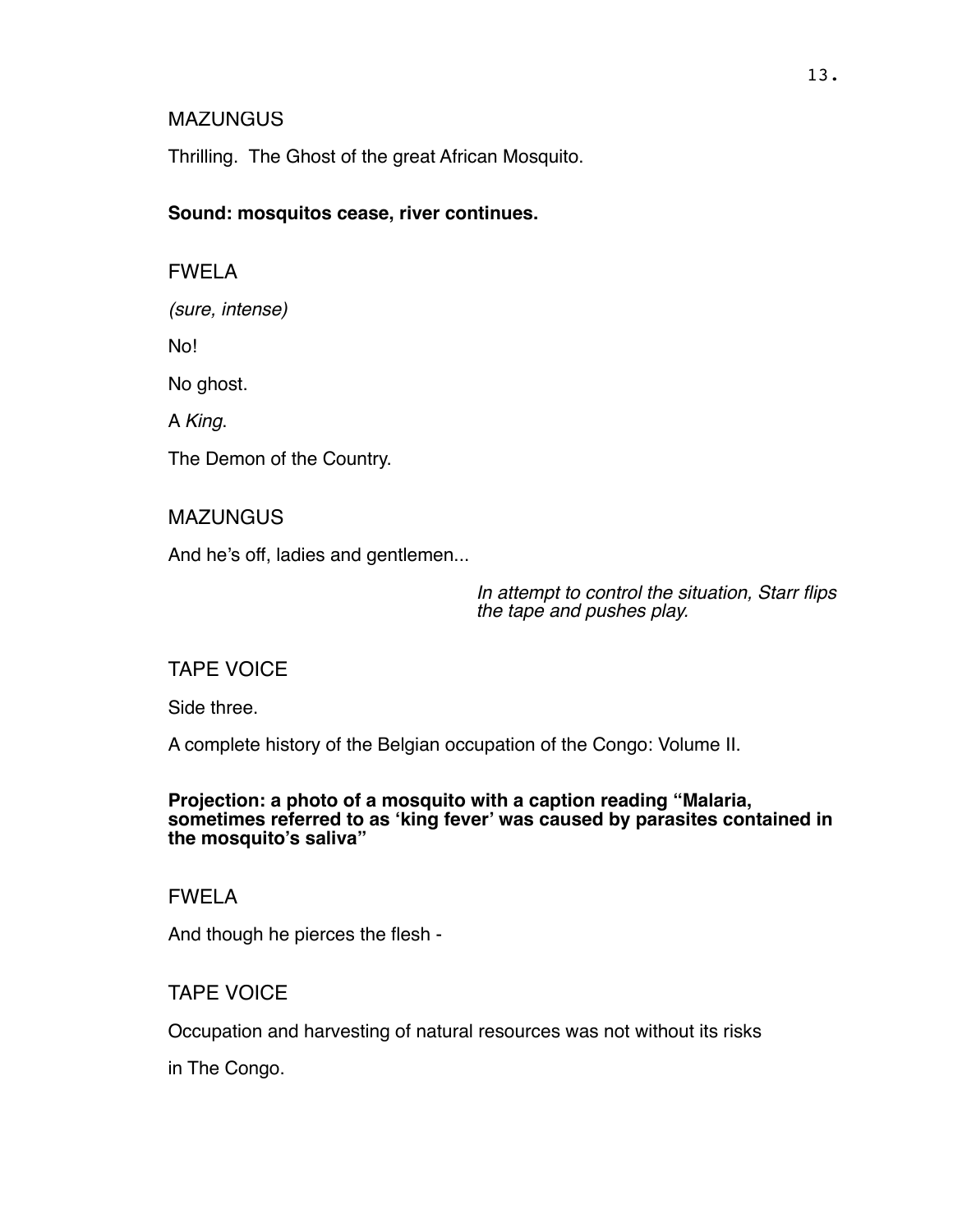He gives me *power*.

#### **The sound and projection begins to distort.**

#### TAPE VOICE

Malaria was common and widespread amongst those who decided to explore the water basin.

#### FWELA

He brings dreams to me. Not always, but *always* they remain. They will follow me twenty lifetimes from now.

#### TAPE VOICE

The disease, itself, consistently resulted in deadly fever, often hallucinations.

## FWELA

I *am* Crusoe. I am Livingstone. I am. I am the great pale Fwela. When I am not myself, I am him.

#### **MAZUNGUS**

*(from upstage)* You are no explorer, son! You are a shell of a man. At least attempt to tell the truth while we are bound to this place.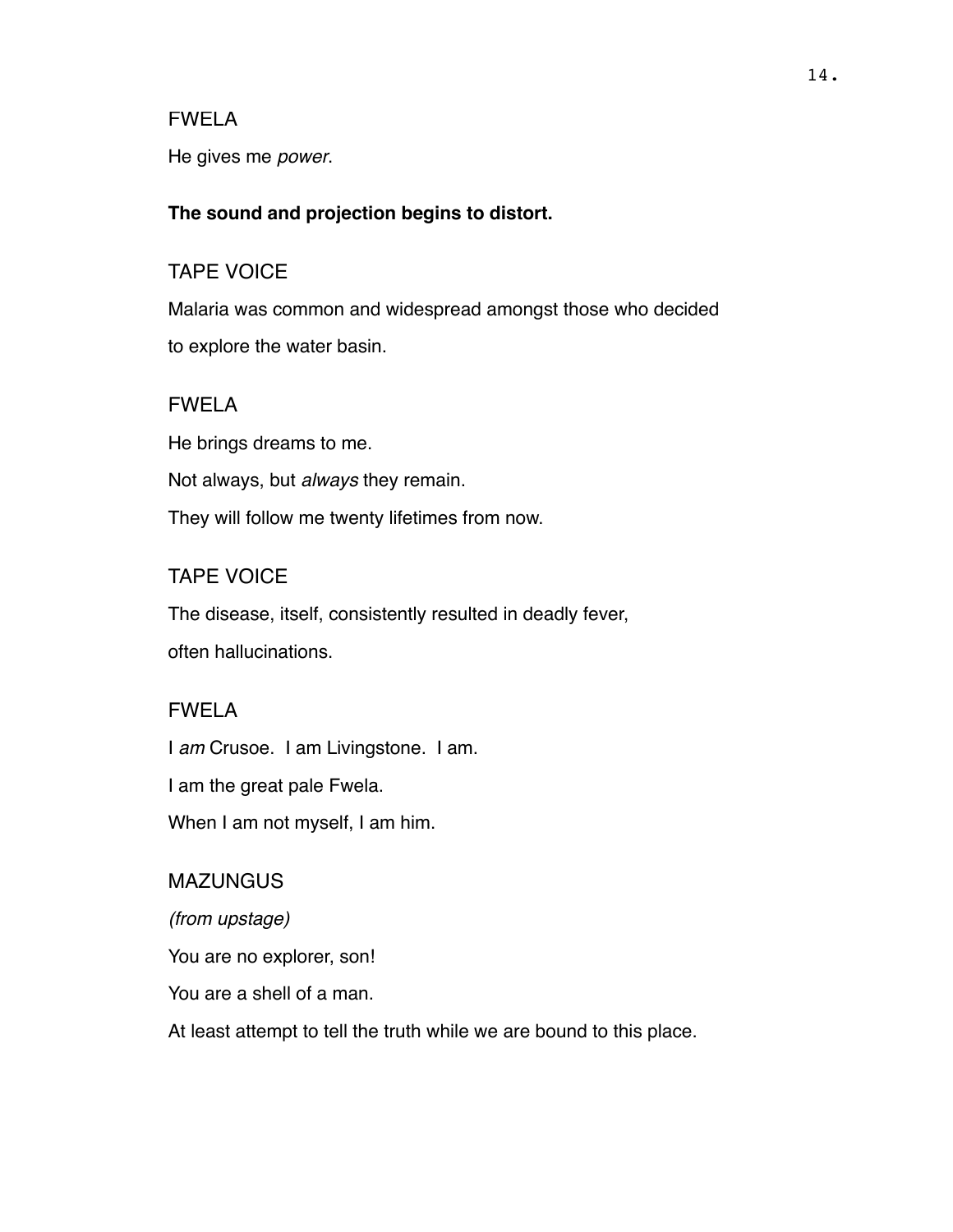### LENNA

*(pleading with Fwela)*

We cannot move forward without *you*.

## *Fwela breaks away from Lenna.*

## TAPE VOICE

Those inflicted most easily were --

*Fwela unexpectedly stops the tape, and begins to enact/physicalize the following:*

## FWELA

These natives look to me, my pale skin glowing in the hot white sun.

I show them.

I show them the way.

I walk across the surface of the great Kasai, feet never sinking.

So many attempt to follow, but their dark legs are leaden.

The rushing current is far too fast.

And for every fleeting footprint I leave on the surface of the river waves,

their bodies, like lemmings, drown

one by one

in the darkest water.

And I cannot save them.

I hear only their names echoing through the valley

as they disappear from sight:

Maloba, Tumba, Kelala, Mukebba, Chibwola, Kabwodi.

*(beat)*

Kassongo.

*(beat)*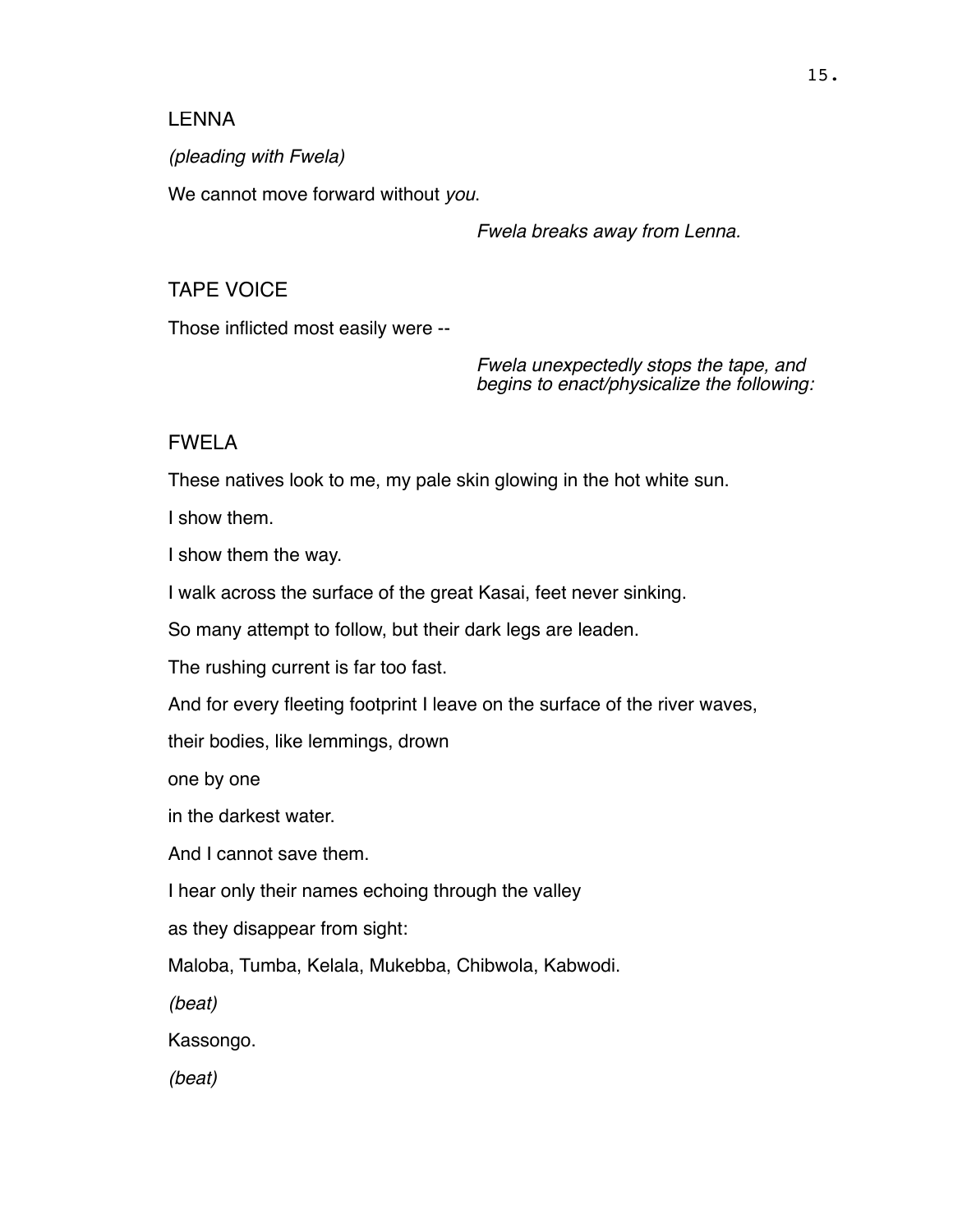Centuries of elephant bones curve upwards to catch their sinking,

drifting corpses.

A swaying graveyard below me.

*He sways, almost falling over. Ndugu, nearby, catches him.*

NDUGU

Yo!

FWELA

*(full hallucination)*

Kassongo!

I am glad you are here, my friend.

NDUGU

Nah, man. You got the wrong brother.

## FWELA

I should not have let you die in that river like the others.

*Mazungus stands in protest.*

**MAZUNGUS** 

Have we not heard enough about this cesspool of a country?

*Lenna kneels down by Fwela's side, relieving Ndugu.*

## LENNA

*(insistant)*

He is not the boy that we are here to remember.

*(pointing to plaster cast)*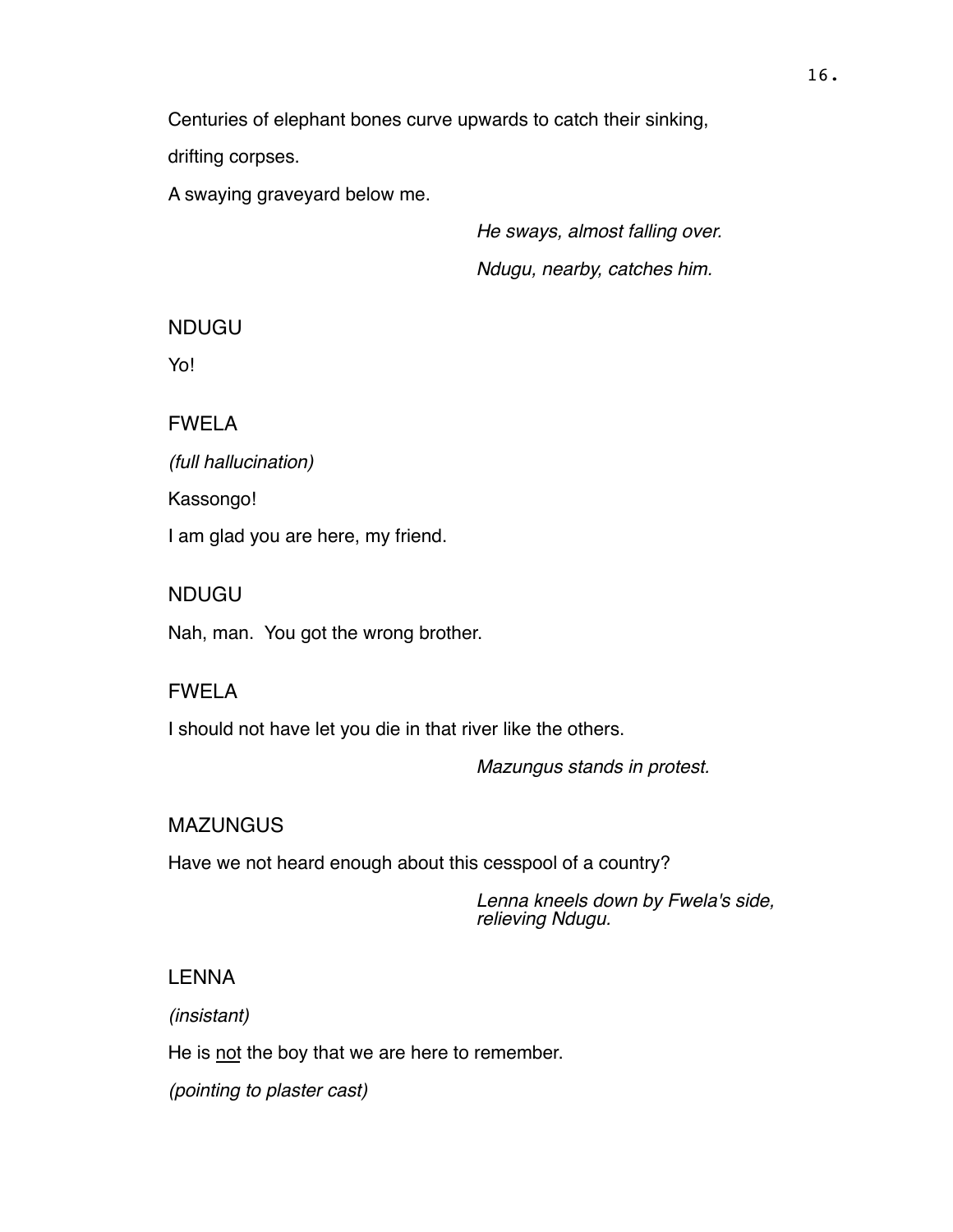That is not *his* name.

Kassongo, the boy of which *you* speak,

traveled across the sea with you and eventually took the cloth.

Remember?

He drowned in Birmingham -

caught in a river of stampeding protesters -

far, far away from his home.

**Sound: all sounds cease.**

*Fwela snaps out of it, looking at Lenna. She wipes his brow with a wash cloth.*

## FWELA

On that river, then and there - my youth dried up.

My boyhood ended forever.

I grew old.

#### LENNA

Truth feels like that sometimes.

*Fwela struggles to stand.*

**MAZUNGUS** 

We have a task at hand,

and you -

you're still just a sick child tryin' to impress your papa.

Tryin' to impress him and everyone else with tales of poison darts,

deep, dark forests,

and precious little pygmies,

isn't that right?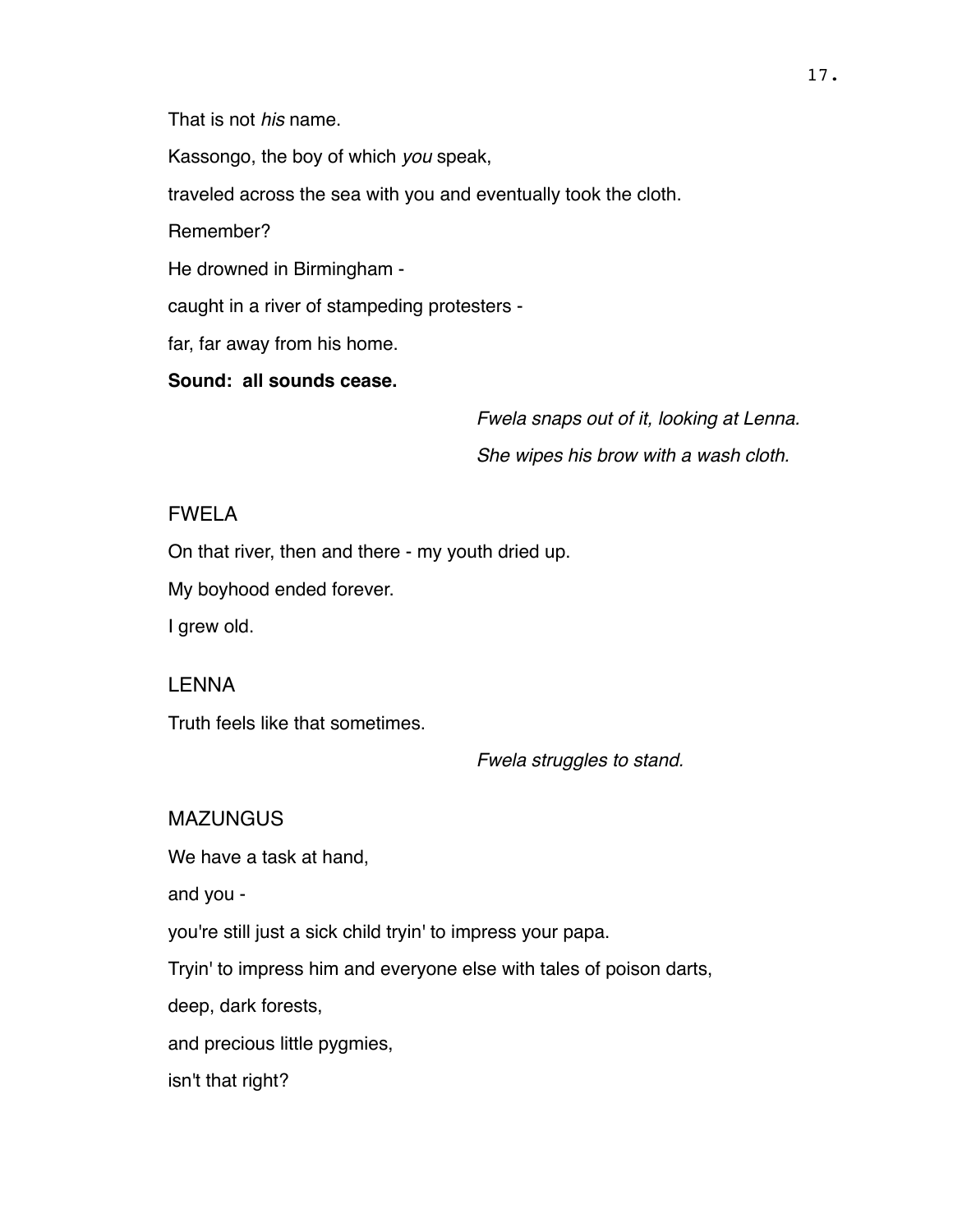They're *not* stories.

## **MAZUNGUS**

No?

What about those cannibals o'yours?

*Starr, curious, picks up a book and starts paging through it.*

## MAZUNGUS

*(to Starr)*

You'll find them right along side his accolade by the Queen

and voyage to the moon.

Real flair for fantasy, this one has.

## LENNA

*(to Mazungus)*

It's true that this man is not well.

But each deserves their chance to paint in the missing colors.

*Mazungus walks up to the small plaster cast and places it directly next to Fwela.*

## MAZUNGUS

Well, his colors aren't natural.

I, on the other hand, intend on painting things *accurately*.

## NDUGU

Man, y'all so full o'shit.

## MAZUNGUS

Oh, you'll get yours just the same.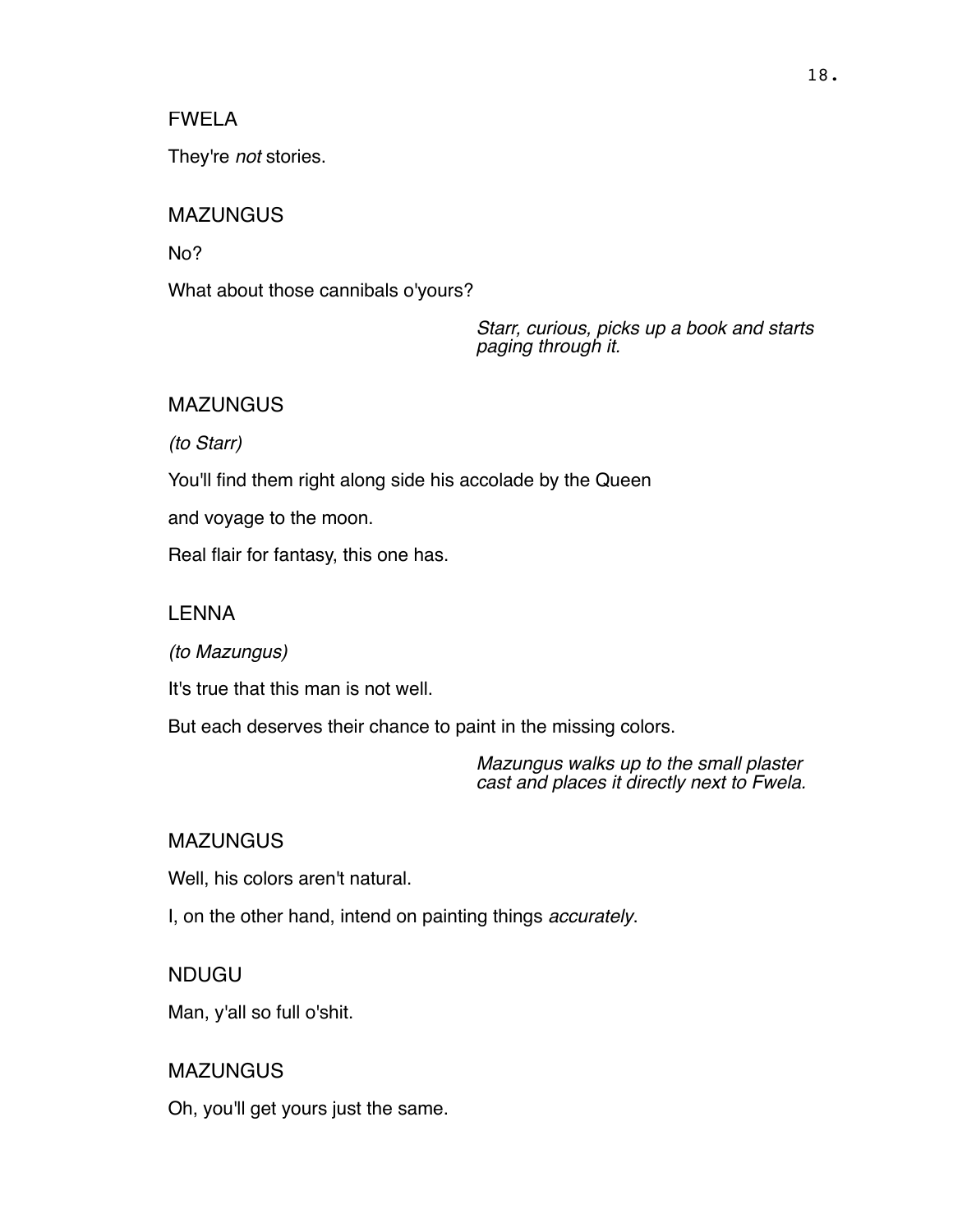But right now, he *will* answer for his crimes.

All of us will.

*(to Fwela)*

Your crimes will be remembered just as mine have.

Fair's fair, you see.

*Mazungus begins to uproot two of the trees, placing them, erect, on either side of the plaster figure. Ndugu helps.* 

*Lenna, similarly, removes two lengths of rope from the waist of her dress, tying the little plaster arms to the trees.*

FWELA

*(to Lenna)*

Wait --

LENNA

*(apologizing)*

Always *someone* must scribe the great song into the vast white pages.

NDUGU

*(to Starr)*

Huh.

Then how come the one holding the black ink always be white?

*Starr looks up, stops writing for a moment.* 

*The characters finish putting the plaster figure on display.* 

*They finally look to Fwela, who is frozen.*

MAZUNGUS

Now.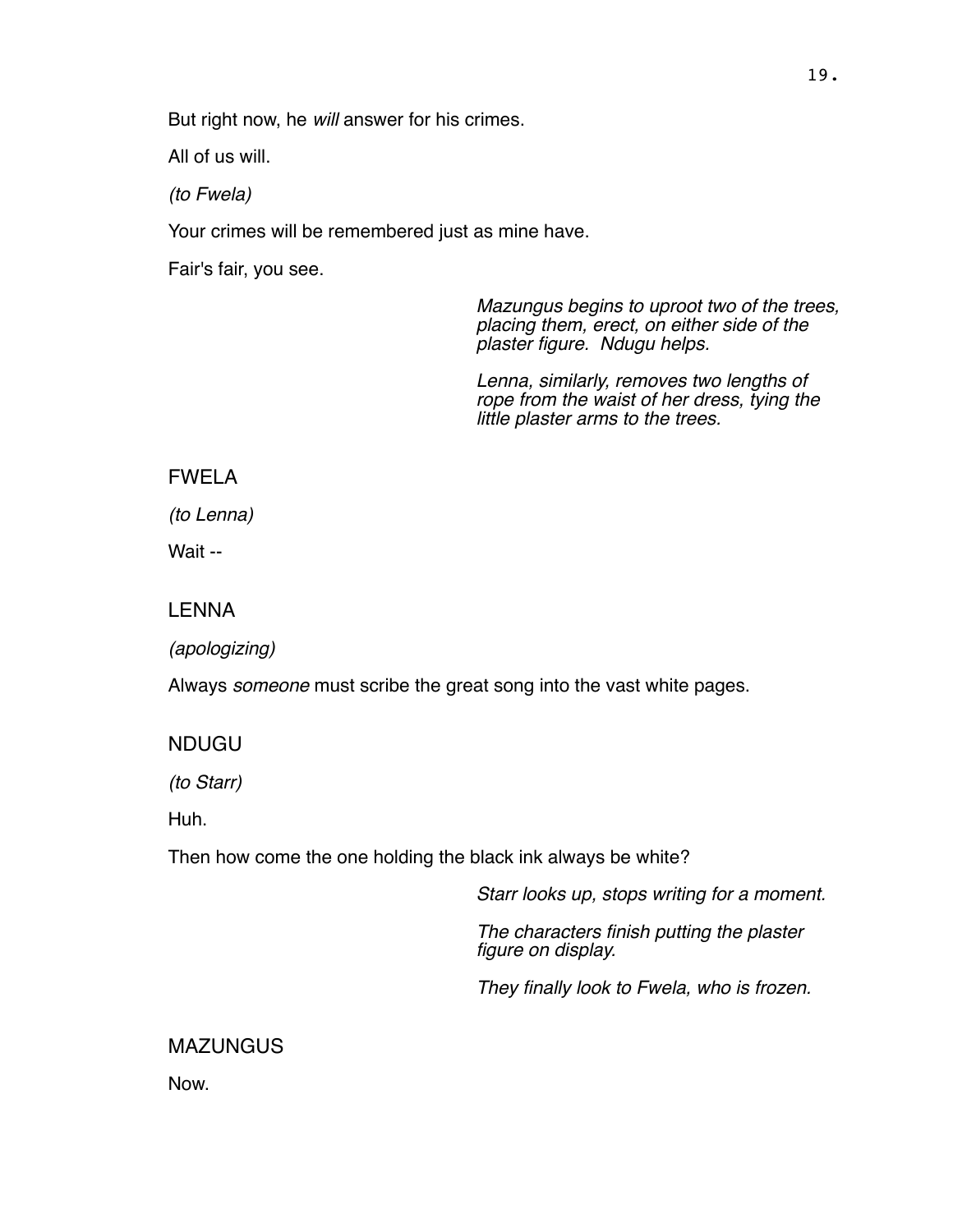Let's out with it.

How'd ya meet'im, son?

## LENNA

*(affirming)*

Go on, now.

*Fwela thinks hard, takes a deep breath.*

## FWELA

I was -

I was traveling beyond the Devil's Cauldron

on to the wider reaches - near the sea.

And -

## **Sound: generic/cliche tribal village sounds**

## FWELA

*(the storyteller returns)*

It was there I came across the most carnivorous of cannibals.

And they had, in a giant pot of water - ready to be boiled, my friend --

## **MAZUNGUS**

False!

**Sound: sounds cease**

LENNA

*(gently)*

Try again.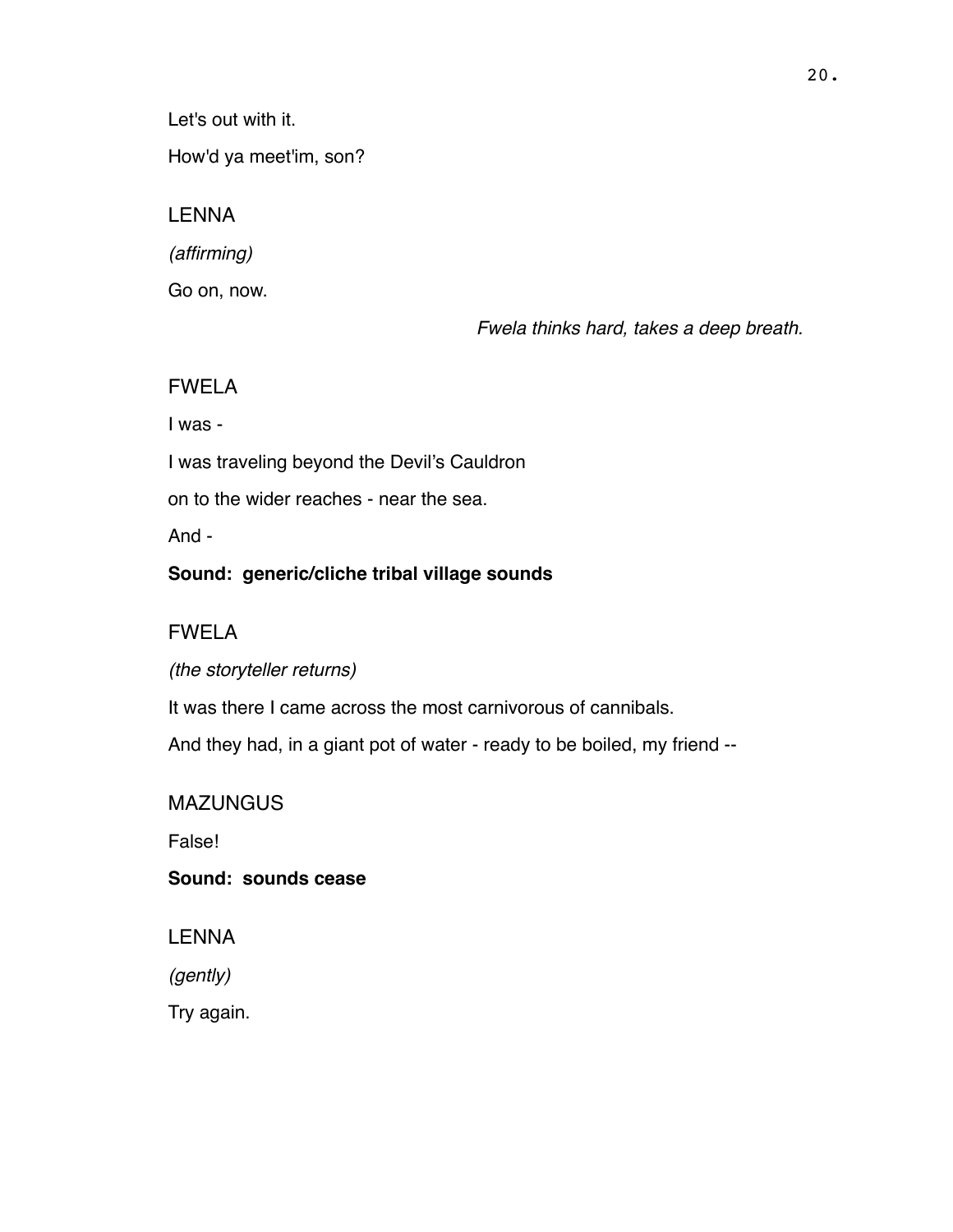*(trying harder)*

I was traveling beyond the Devil's Cauldron

on to the the wider reaches near the sea --

## **Sound: dramatic movie music, then splashing**

## FWELA

*(unable to help himself)* When I saw the creature with my very own eyes! Poised and ready to consume my --

## **MAZUNGUS**

False again!

#### **Sound: sounds cease**

LENNA

*(a mother)*

Come, now.

The *truth*.

*Fwela takes a moment. Looks at the figure. Then tries one more time.*

## FWELA

*(everything he has)*

The second time I traveled to the Congo, I --

*(he remembers)*

I was broke. Penniless.

## **MAZUNGUS**

Finally!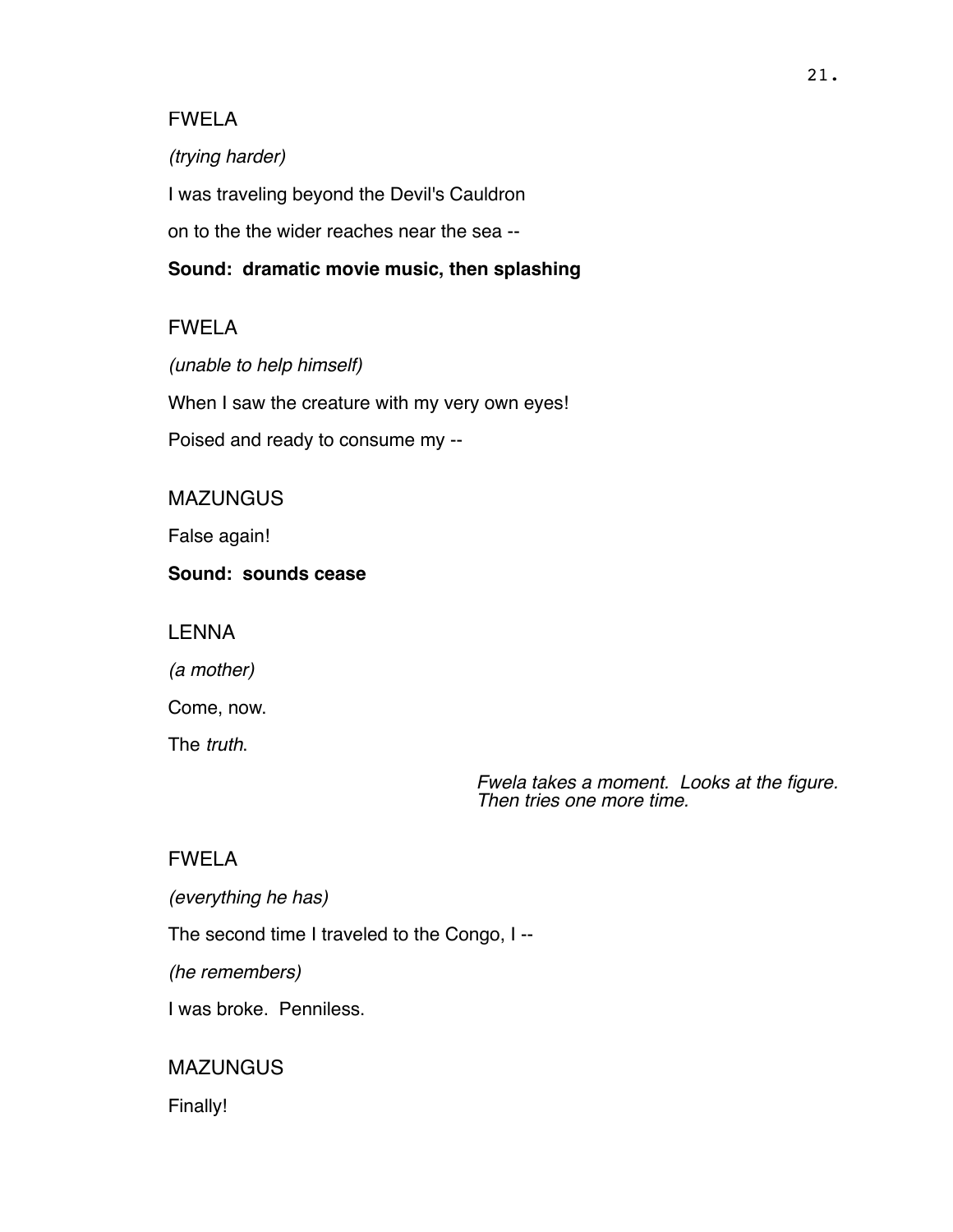#### LENNA

Let's move on.

*Starr pushes play on the tape recorder.*

#### **Projection: (a slave auction) Sound: shouts in many languages, the sounds of animals, etc.**

## TAPE VOICE

Despite the extreme risk of disease and, commonly, death,

Belgians, British, French and Americans would boldly seek their fortune

by buying and selling local wares, which included artifacts, textiles

And often native Africans.

Here, the slave trade flourished.

LENNA

Maafa. The great disaster.

*The characters begin to reenact.* 

*Fwela stands next to the plaster figure. Mazungus stands behind.* 

*Lenna and Ndugu hold tight the ropes around the little figures arms.*

#### **Sound: the crack of a whip, a scream**

FWELA

Oh, God. Those sounds.

MAZUNGUS

*(with exuberance)*

How do they make you feel?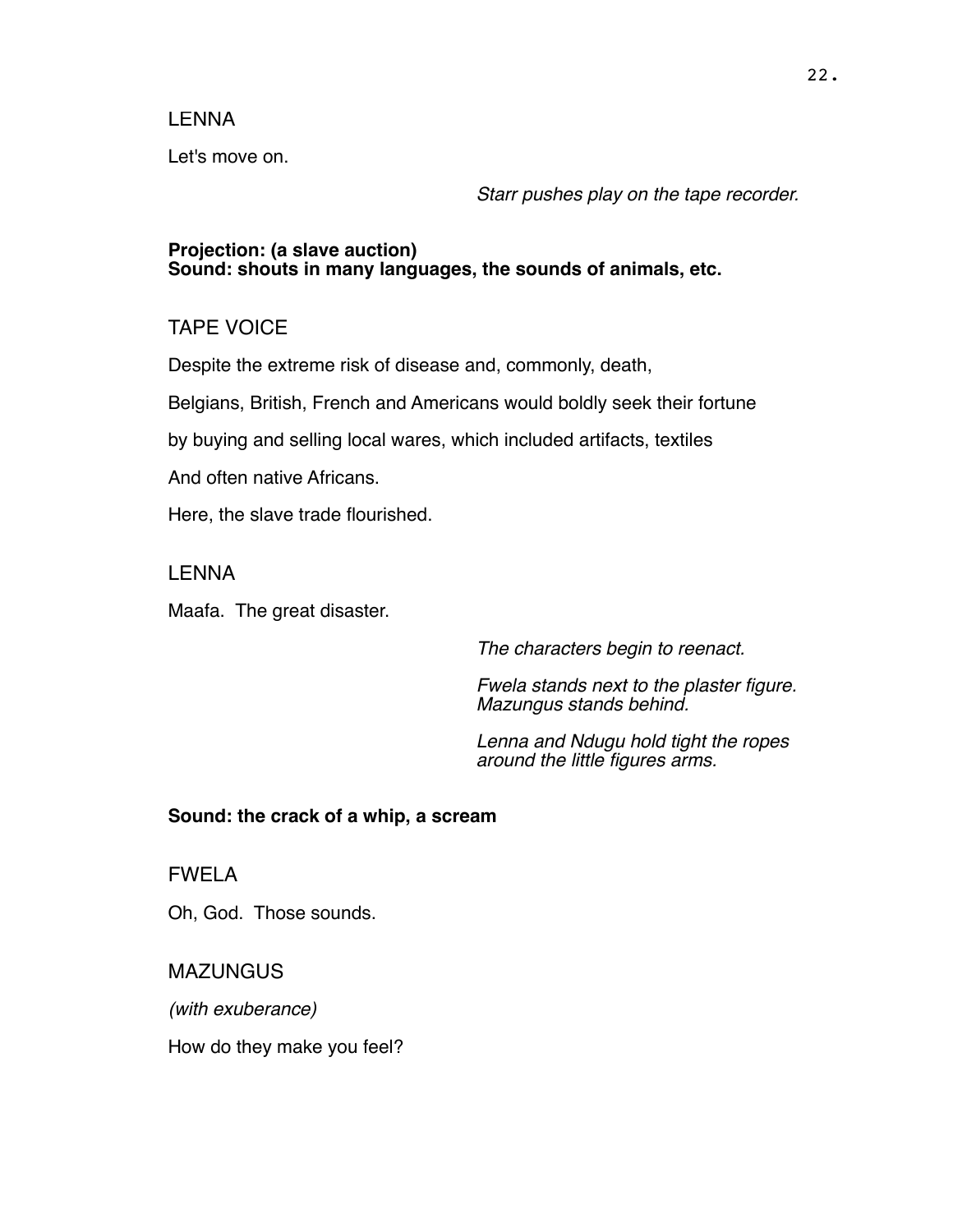Coarse, like burlap.

## LENNA

Deflated, like being crushed under stone.

## NDUGU

Fuckin' irritated,

like we missin' the whole point.

#### **MAZUNGUS**

Wrong!

This is *precisely* the point!

Are you unable feel the excitement?

The thrill of the sale?

There is nothing quite like it.

*Fwela seems frozen, shocked by the actual memory.*

## LENNA

You're doing just fine, now.

Tell us why you were there.

#### FWELA

*(ashamed)*

Money.

And a mission.

I was...*hunting*.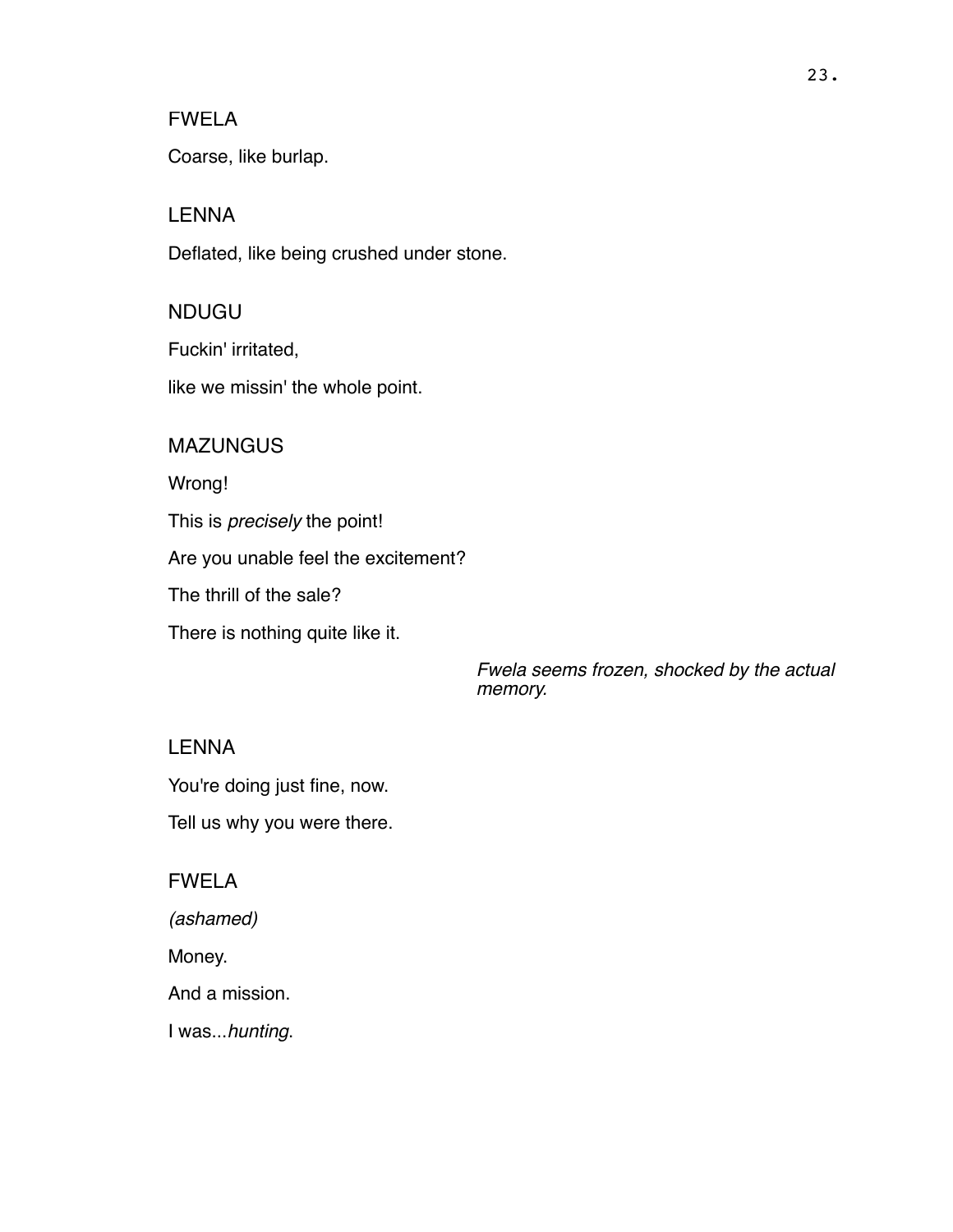#### LENNA

Hunting what?

#### **MAZUNGUS**

*(touché)*

Let him color it the way he wishes.

#### **Sound: the environment suddenly becomes overwhelming in scope and volume**

FWELA

*(shouting over the noise)*

Before I even make my way a mile up the Kasai,

I stumble upon a European naval outpost.

*Mazungus steps forward to present the plaster figure.*

#### **MAZUNGUS**

*(as slave trader)*

Il coûte deux cent!

#### LENNA

*(translating)*

The cost is two hundred!

*Fwela steps forward, pulling out a marked length of fabric, measuring the figure's height, etc.*

#### FWELA

The slave trade is such that a man gets used to --

no, not used to --

made *numb* by the measuring of another human for the sake of sale.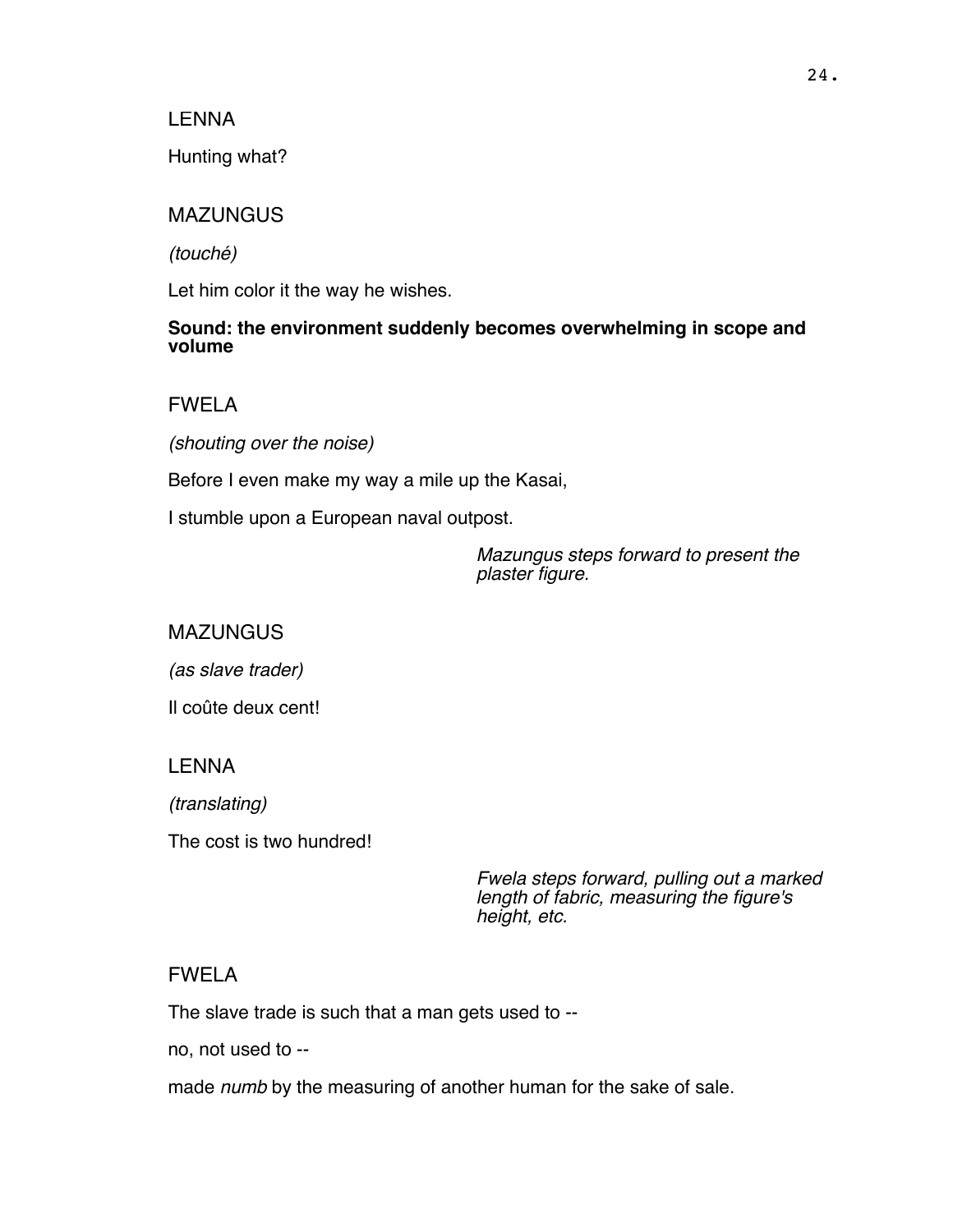#### **MAZUNGUS**

Deux cent!

## FWELA

I glaze over.

I have my orders.

#### **MAZUNGUS**

Deux cent!

FWELA

They have in their possession a dwarf, they say.

One that they have rescued from a dangerous tribe in the East.

**MAZUNGUS** 

Monsieur, êtes-vous entéressé?

#### FWELA

Je paierai avec seulement ce que j'ai.

## LENNA

*(translating)*

I'll pay only what I have.

*Fwela takes out a small bolt of fabric and equally small bag of salt.* 

*They make the exchange.* 

*The slave trader is not happy, but accepts the payment.*

## **MAZUNGUS**

Prenez-le, il est inutile de me.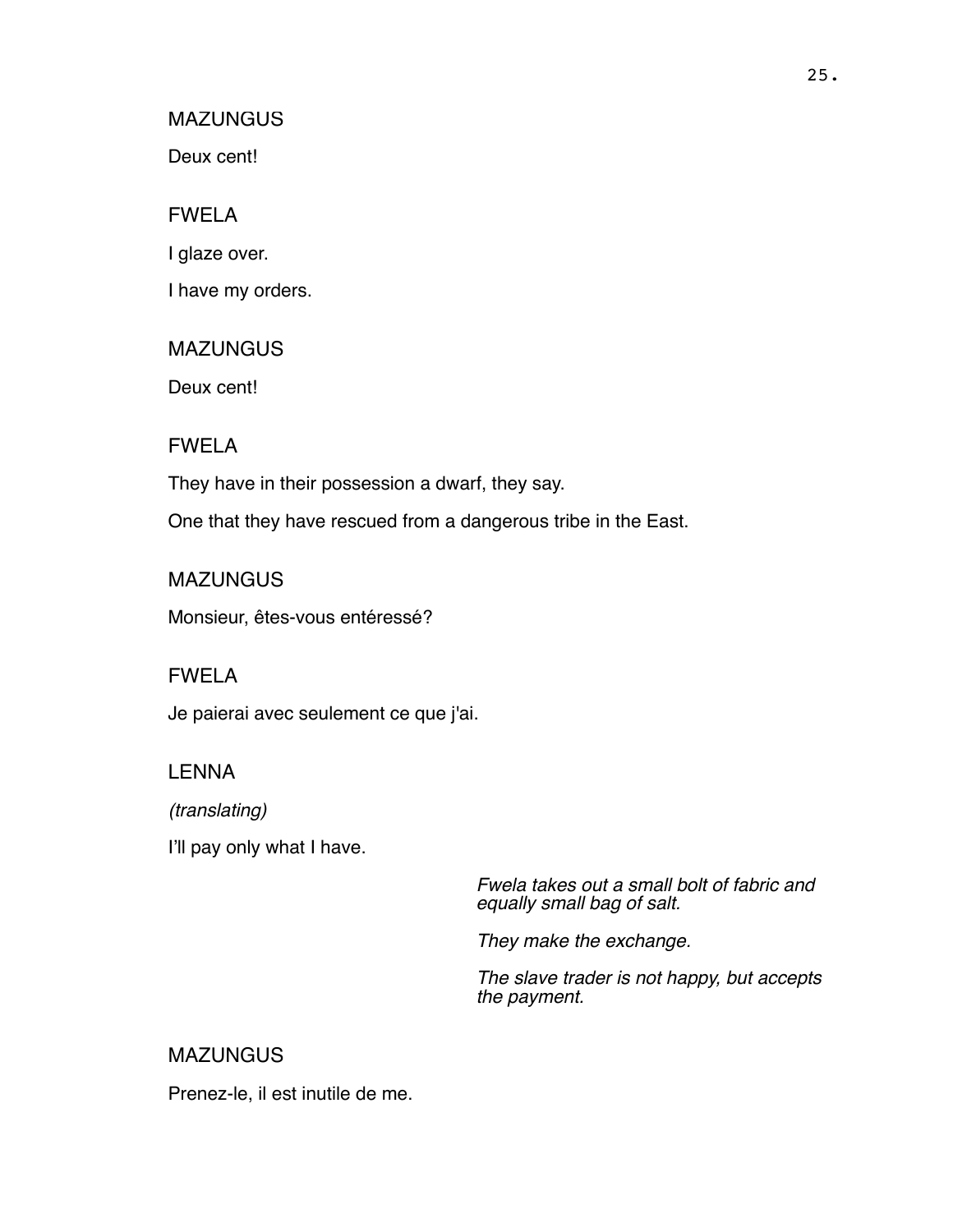#### LENNA

#### *(translating)*

Take him. He's useless to me anyway.

*Ndugu and Lenna release the plaster figure's arms.* 

*Fwela kneels beside him to take his hand. He examines it, remembering, for a moment, their first meeting.*

### FWELA

So small.

I would very often underestimate him.

## **LENNA**

Most did.

#### FWELA

And so *young*, perhaps only twenty --

#### LENNA

*(correcting)*

Are you sure about that?

#### FWELA

Younger.

Only fifteen or sixteen.

## **MAZUNGUS**

So, you purchased a dwarf child from the Navy.

Livingstone's got nothing on you.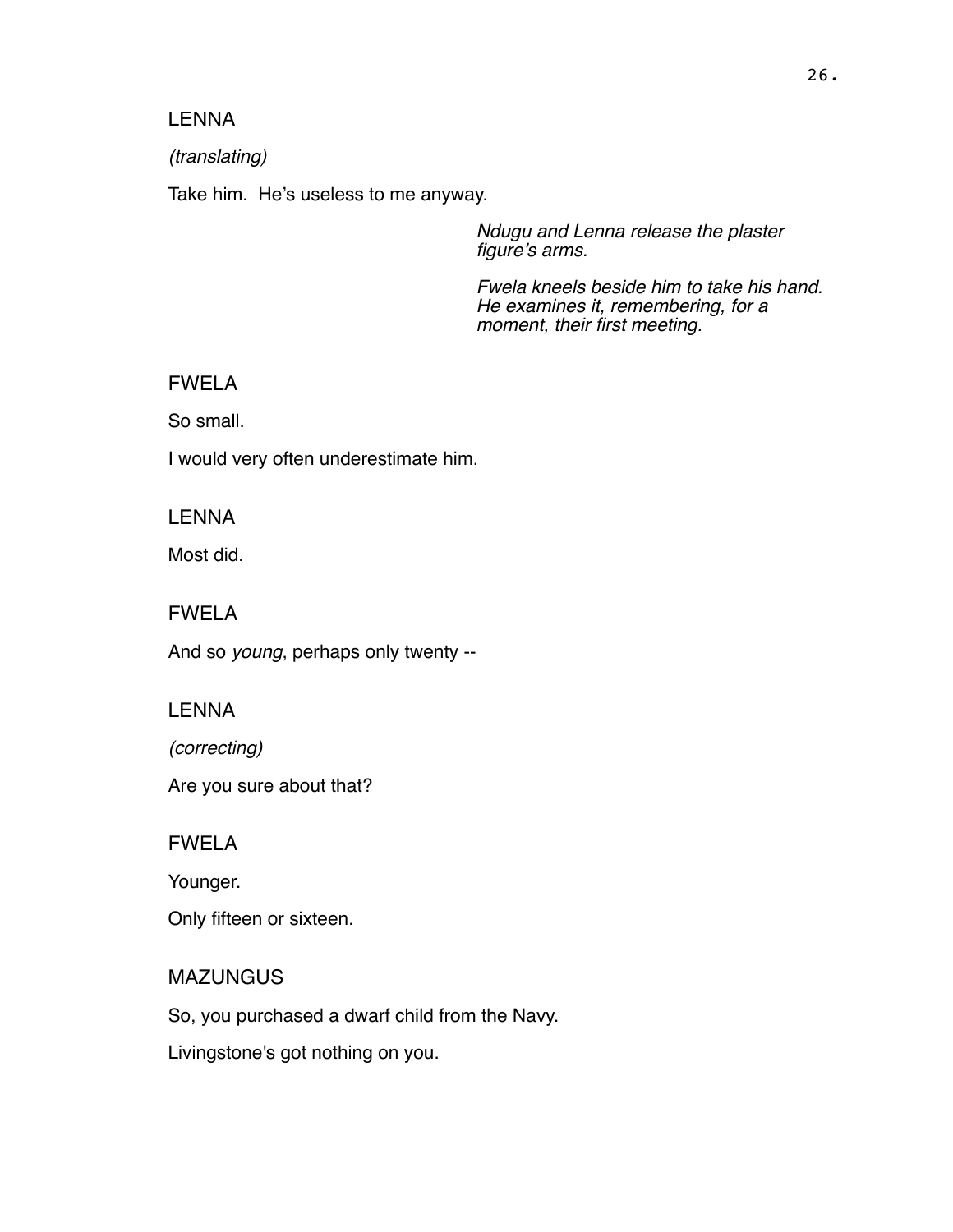*(an admission)*

I am no adventurer. The old man is right.

I am a missionary charged with -

*another* man's mission.

I could not have saved him from the cannibals of the Congo.

I would have become stew myself.

LENNA

*(earnest)*

*Good.*

## **MAZUNGUS**

A scavenger, then.

## FWELA

*(not disagreeing)*

The very least of what I have, that is what I pay for him:

a bolt of fabric and a bag of salt.

## MAZUNGUS

Well, I certainly can appreciate the value in it.

*Fwela touches the face of the plaster cast.*

## NDUGU

*(to Fwela)*

You paid more'n salt.

**Projection: (fwela and the pygmy go to the deep, dark forest) Sound: an eruption of an Mbuti elephant hunting song**

*Starr is confused. She did not push play.*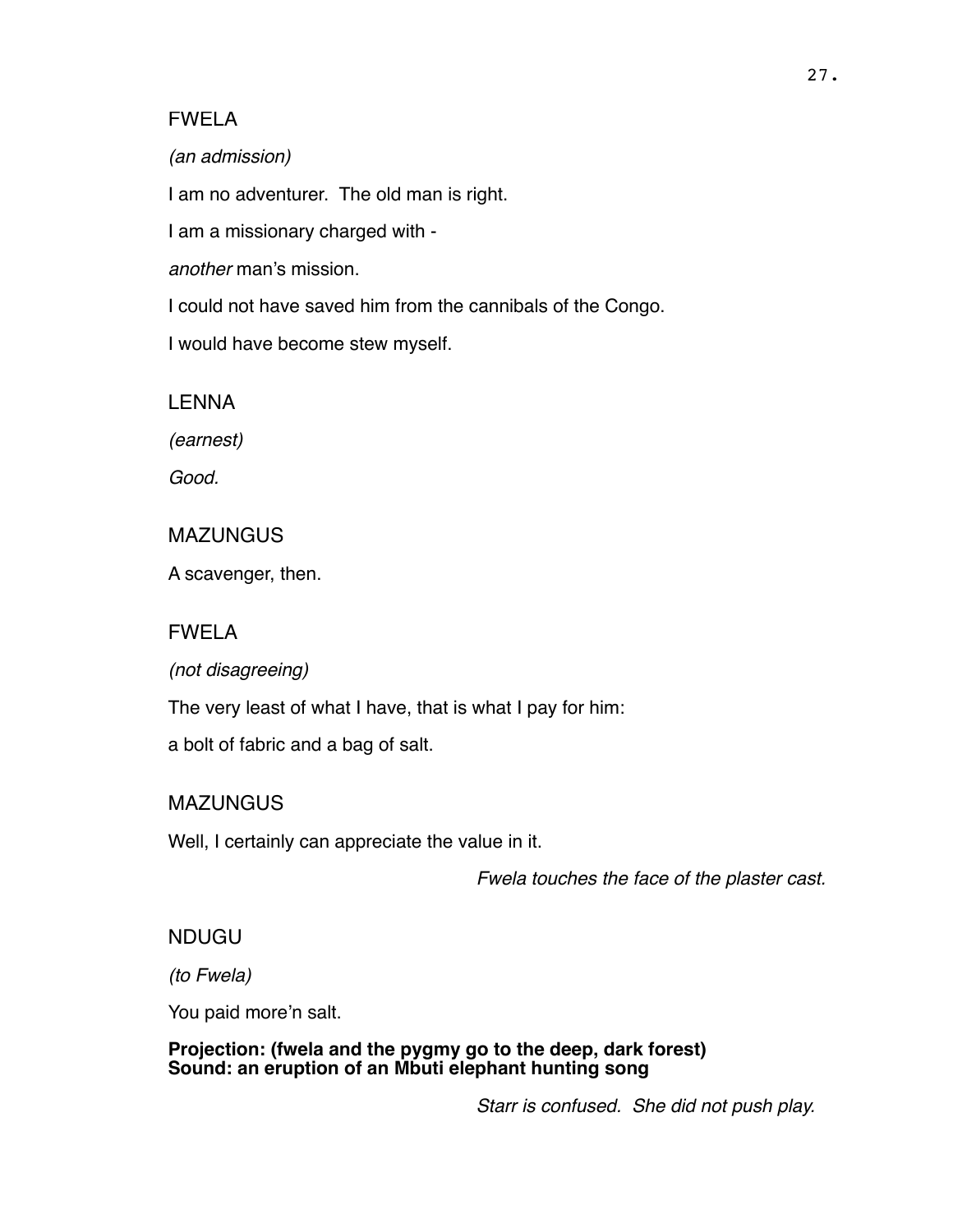*She looks around for the source of the sounds and images.*

*Fwela suddenly leaps into a fever dream upon hearing the music.* 

Fwela grabs the plaster figure and pulls him into the shadows. He darts between trees, looking for something.

FWELA

Those songs!

Where are we going?

**MAZUNGUS** 

Good Lord!

Will somebody stop him?

*No one does.*

NDUGU

Cain't do *nuthin*'.

Power'a dat beat.

#### FWELA

Those songs keep drawing us into the black.

Haunting songs in the haunting pitch of the deep, deep green.

*Fwela mimics the voices.* 

#### LENNA

The ink from one thousand pages

could not give their song the proper melody.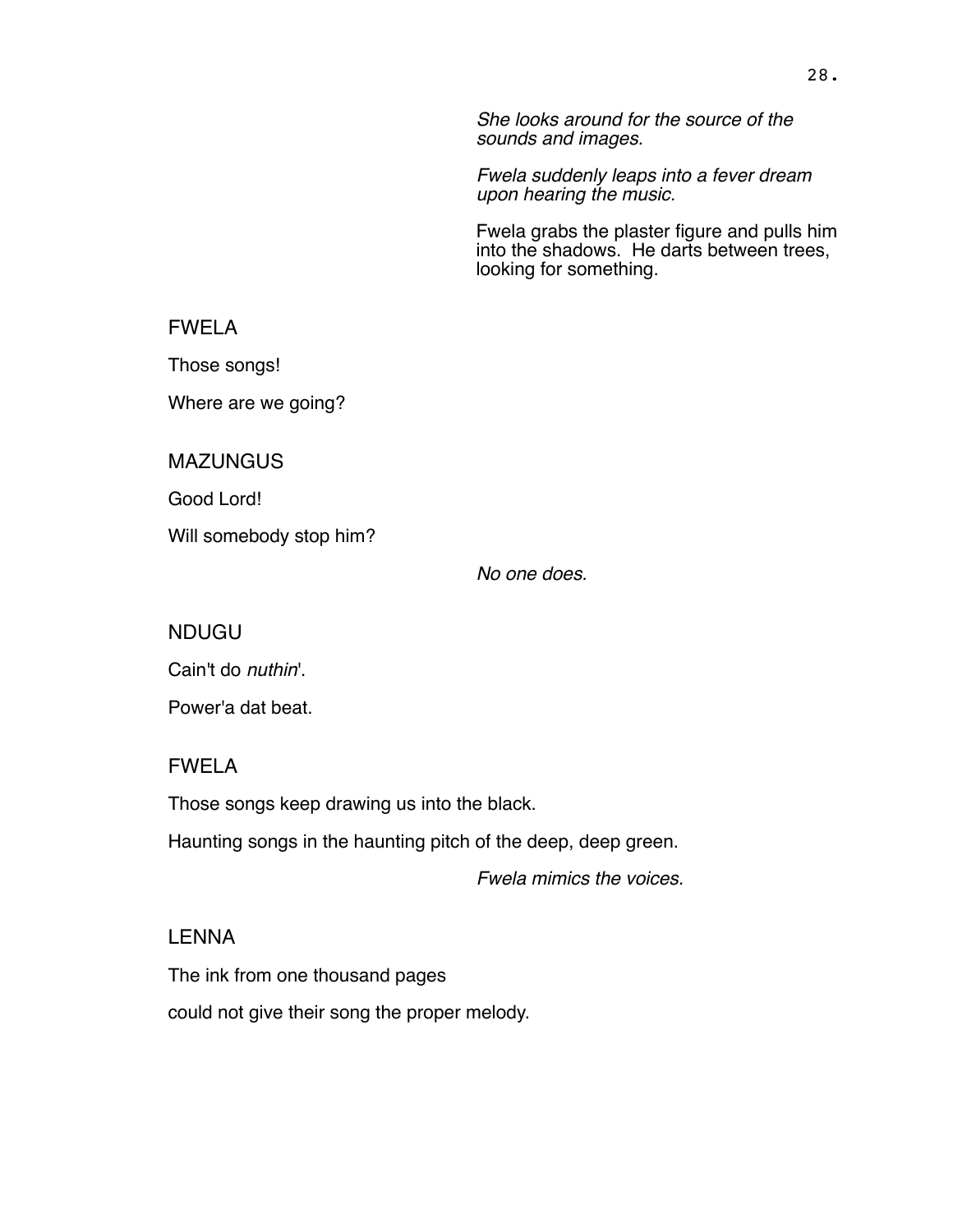What.

What are they *saying?*

## **Projected: pixilated, almost illegible silhouettes of pygmies dancing**

*Mazungus this time - in order to get things back on track - presses play on the tape recorder.*

*The line between history and story continues to fade.*

TAPE VOICE

Side three.

A complete history of the Belgian occupation of the Congo: Volume III.

FWELA

This forest is like a day-long dream.

*Fwela looks up to the canopy, remembering the deep forest.*

## TAPE VOICE

The word "genocide" had not yet been adopted at the turn of the century,

so King Leopold's atrocities and subsequent slaughter of the Congolese

were recorded without the drama of definition.

MAZUNGUS

*(to Fwela)*

You hear that, boy?

You ain't ever going back to that place.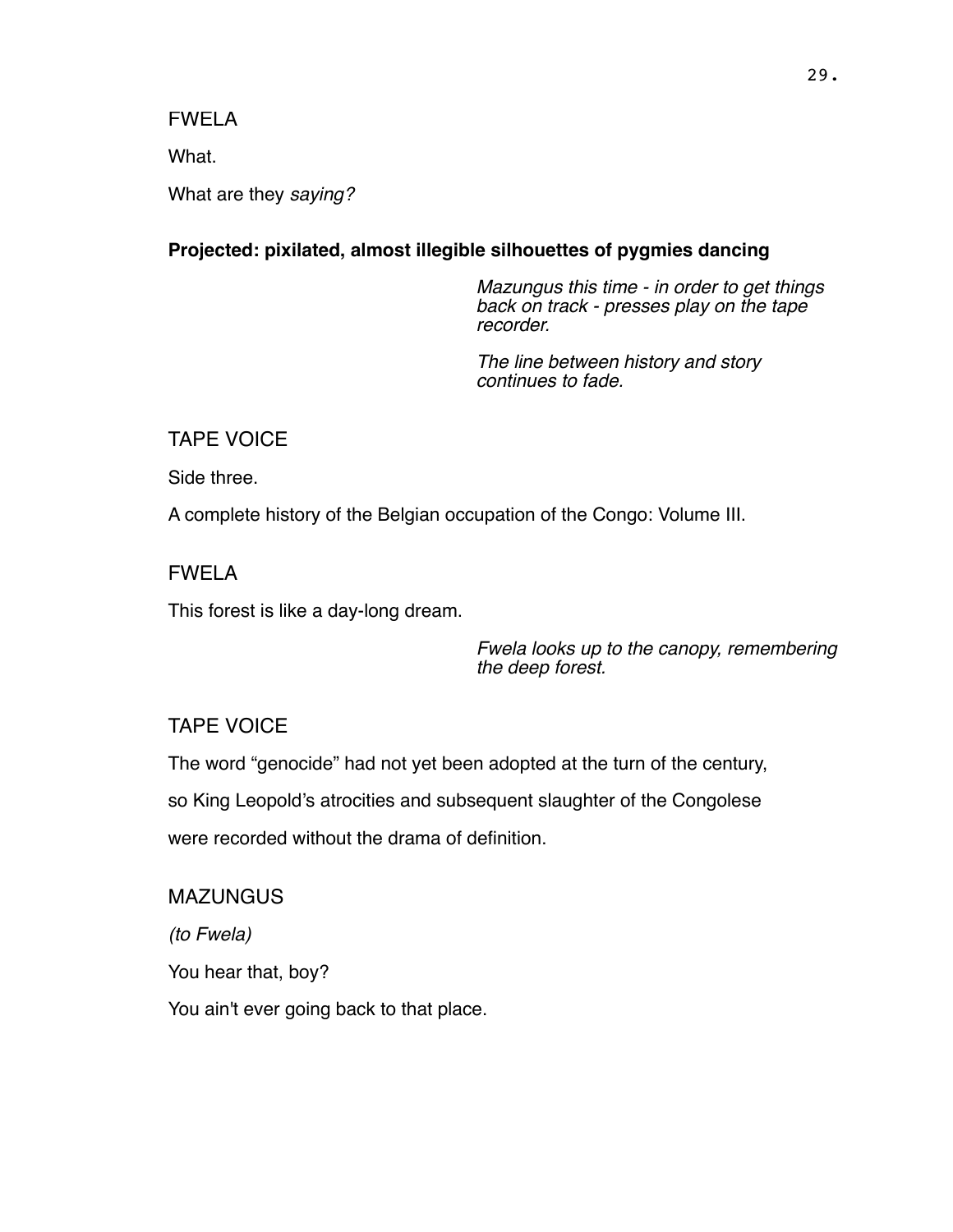#### TAPE VOICE

With conservative estimates reaching over 2 million dead

and less conservative estimations ballooning to over 15 million.

*Fwela is nearly possessed by the voices.*

*He leans, exhausted, against a tree.* 

*He squeezes a washcloth over his brow.*

## **MAZUNGUS**

That place is as good as gone.

*Fwela sets the figure down and talks directly to it.*

## FWELA

My friend.

MAZUNGUS

Don't ignore me, boy!

You're just an employee.

## FWELA

*(to plaster cast)*

Tell me what they are saying.

You can trust me.

I must know.

*Ndugu lights up a joint, exhaling a great plume of smoke into the air.* 

*The scene becomes more and more surreal.* 

*Ndugu and Lenna translate the Mbuti words.*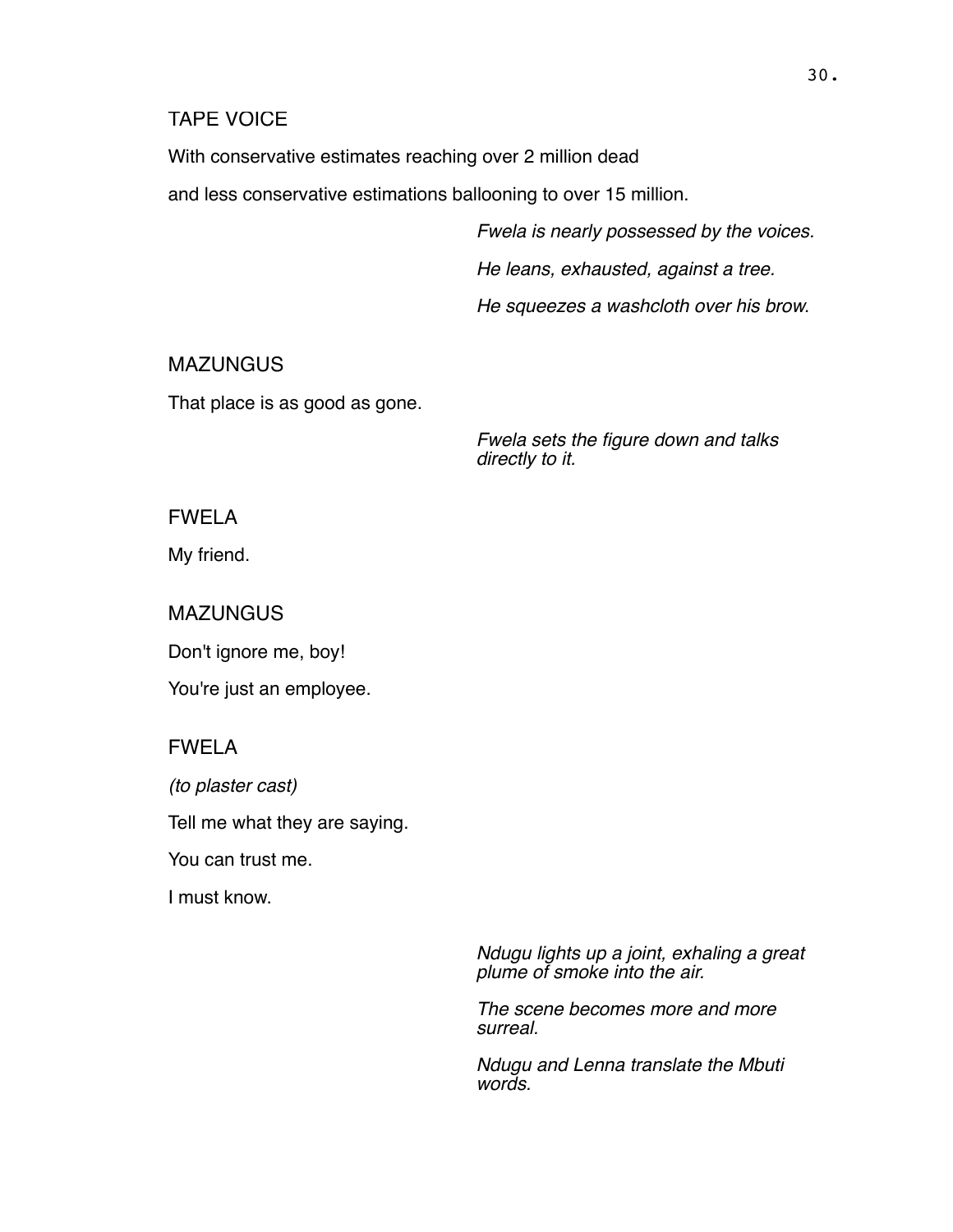#### NDUGU

*(translating)*

A village right here?

Da's*good*.

## FWELA

*(understanding)*

Village here, yes...

## MAZUNGUS

A soldier of fortune.

## LENNA

## *(translating)*

'If we make it in another place, it is just as good.'

## FWELA

Village *there*, of course...

## MAZUNGUS

You know exactly what to do, boy.

*Mazungus pulls a tree trunk from the ground, bracing it across to vertical trunks to make the railing of a ship.*

## FWELA

*(an epiphany)*

I must bring village *with* me!

# LENNA 'Come dance with me *for* forest!'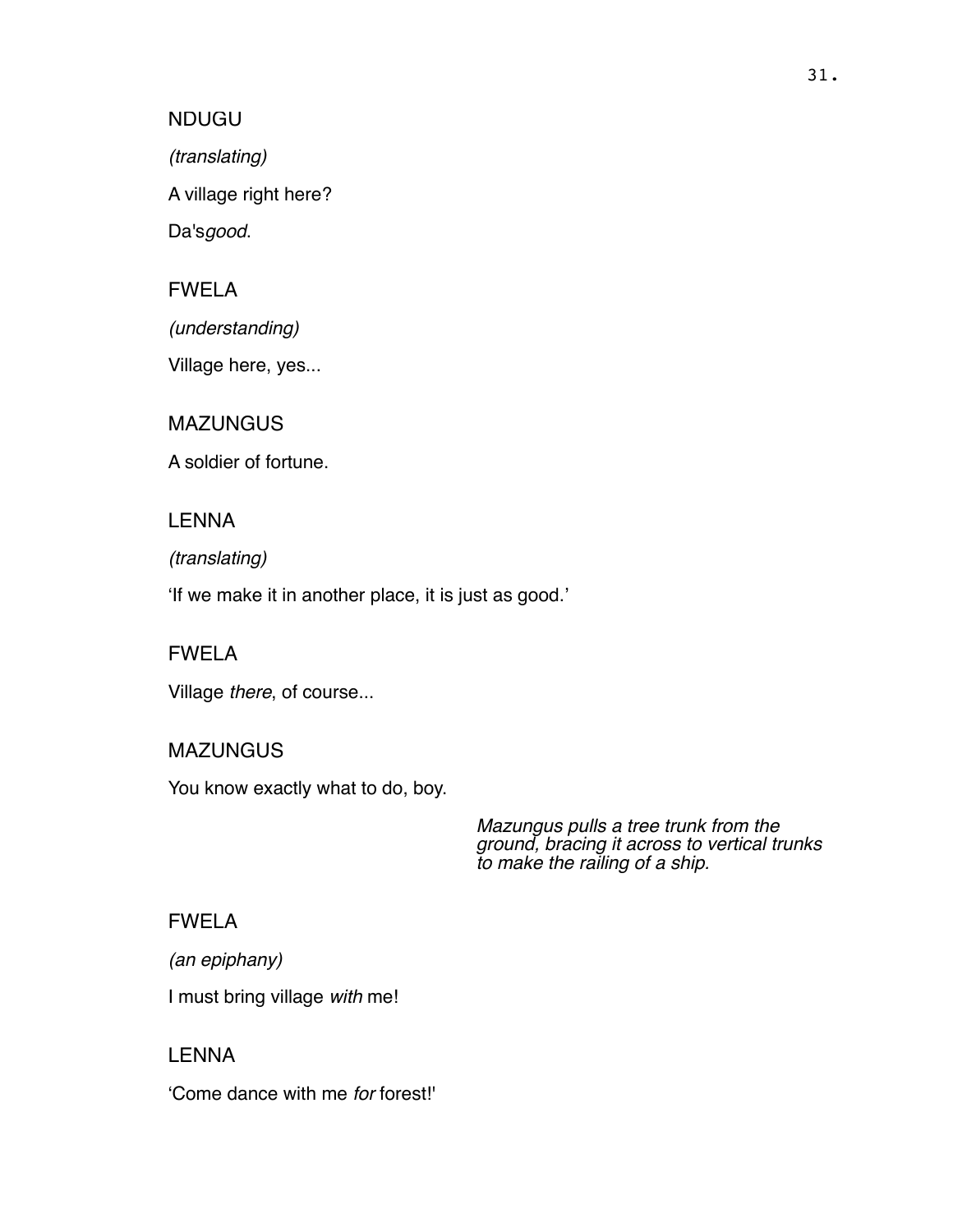Fwela stands abruptly.

He begins to move/dance to the music throughout.

## FWELA

*(to plaster cast)* My friend, yes! Lord, I cannot help myself when the moon is high and the drums drone low.

## **MAZUNGUS**

Time to move on, boy.

That place only exists in your mind now.

Time to move on to the sea.

*Mazungus rifles through the tapes looking for something.*

## FWELA

I understand now.

*Fwela looks at Ndugu and Lenna, referring to them as though they are within his fever dream.*

## FWELA

*(to plaster cast)* Without you by my side, they all run. They are scared of me. Of us. Their families - butchered in red by that Bloody Belgian Lion over the red, red rubber. I see that now.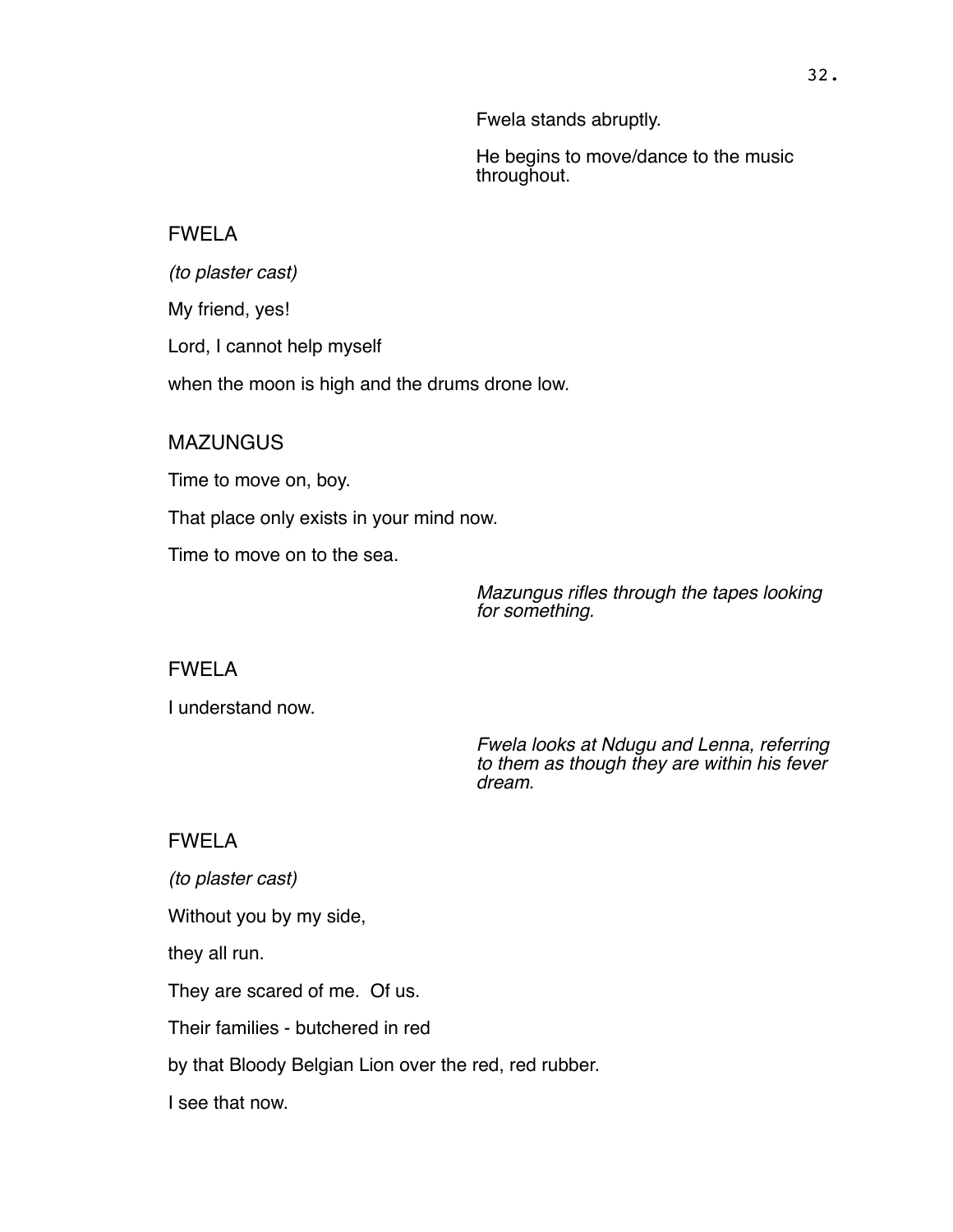But I am here to save them.

All of them.

You must tell them to trust me!

*Ndugu is suddenly angered by his story.*

## NDUGU

*(to Fwela)*

You sell'm dat new life, huh?

# FWELA

*(insistent, to the figure)* Convince the others to join us across the ocean!

## NDUGU

Jes get'm ta roll dat line fo'ya.

# FWELA Convince them with dancing!

# LENNA

*(realizing their fate)* And the others *do* dance.

# NDUGU

After he lay that beat *down* fo'ya.

# FWELA A village to take across the blue.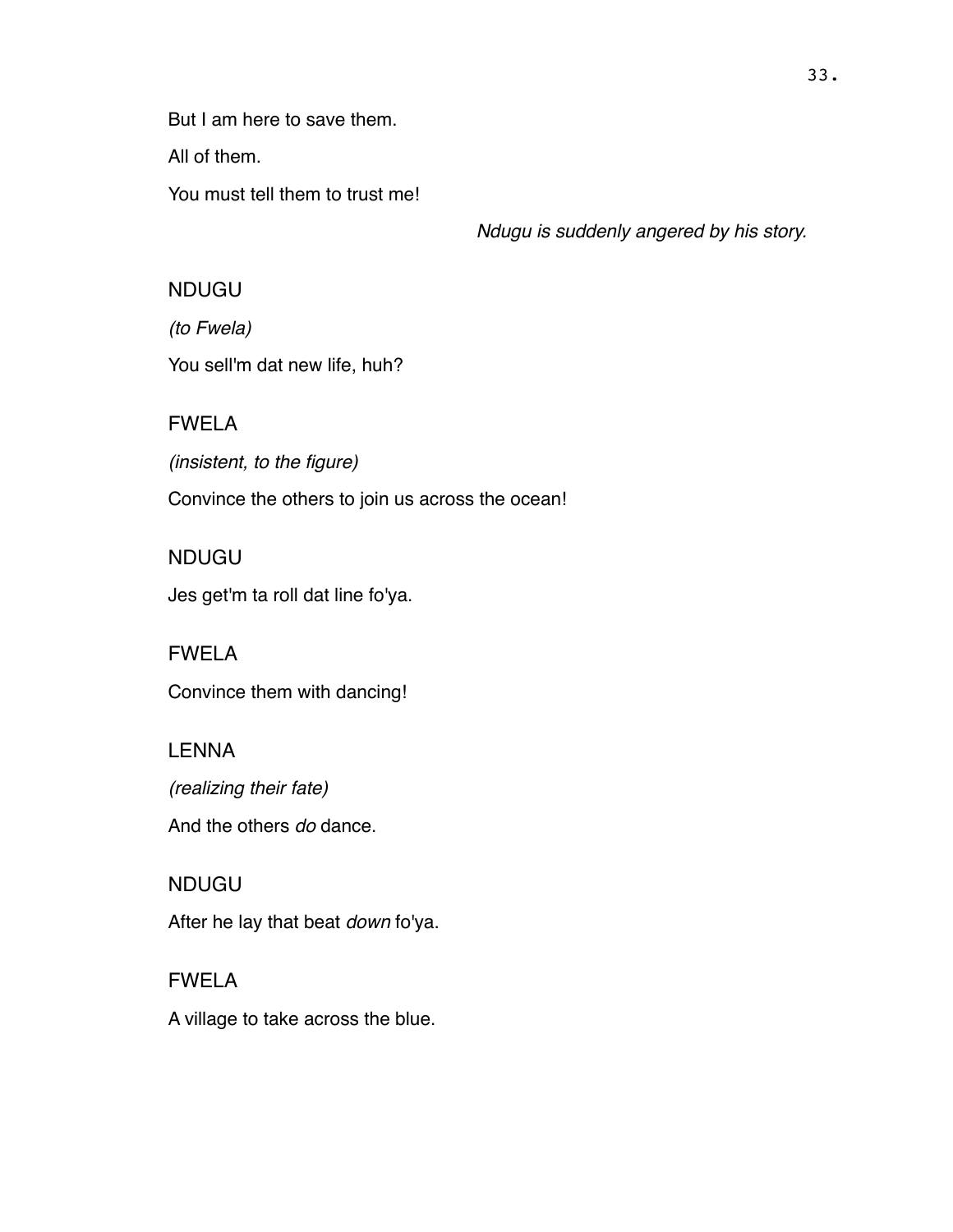#### NDUGU

Jes get'm ta sew dat line fo'ya.

#### FWELA

It will be a pilgrimage!

#### **Sound: a thunder clap in the distance**

NDUGU

Tell 'em!

### **MAZUNGUS**

Ha!

*He has found the tape.*

#### LENNA

Crackling across the line separating water and sky,

the fever takes hold.

Like a preacher sudden struck with the word and the light.

Blue from horizon to zenith, bringing past, present and future together

in a collision of voices.

*Mazungus pushes play.*

#### **Projection: (pygmies across the sea) Sound: a single ship horn sounds loudly**

#### NDUGU

You ain't got shit ta sell.

You just a slick salesman, all you is.

*Ndugu forcibly drags Fwela behind the makeshift ship's railing. Fwela grabs the plaster cast and brings it with him.*

*Mazungus, in a huff, presses play.*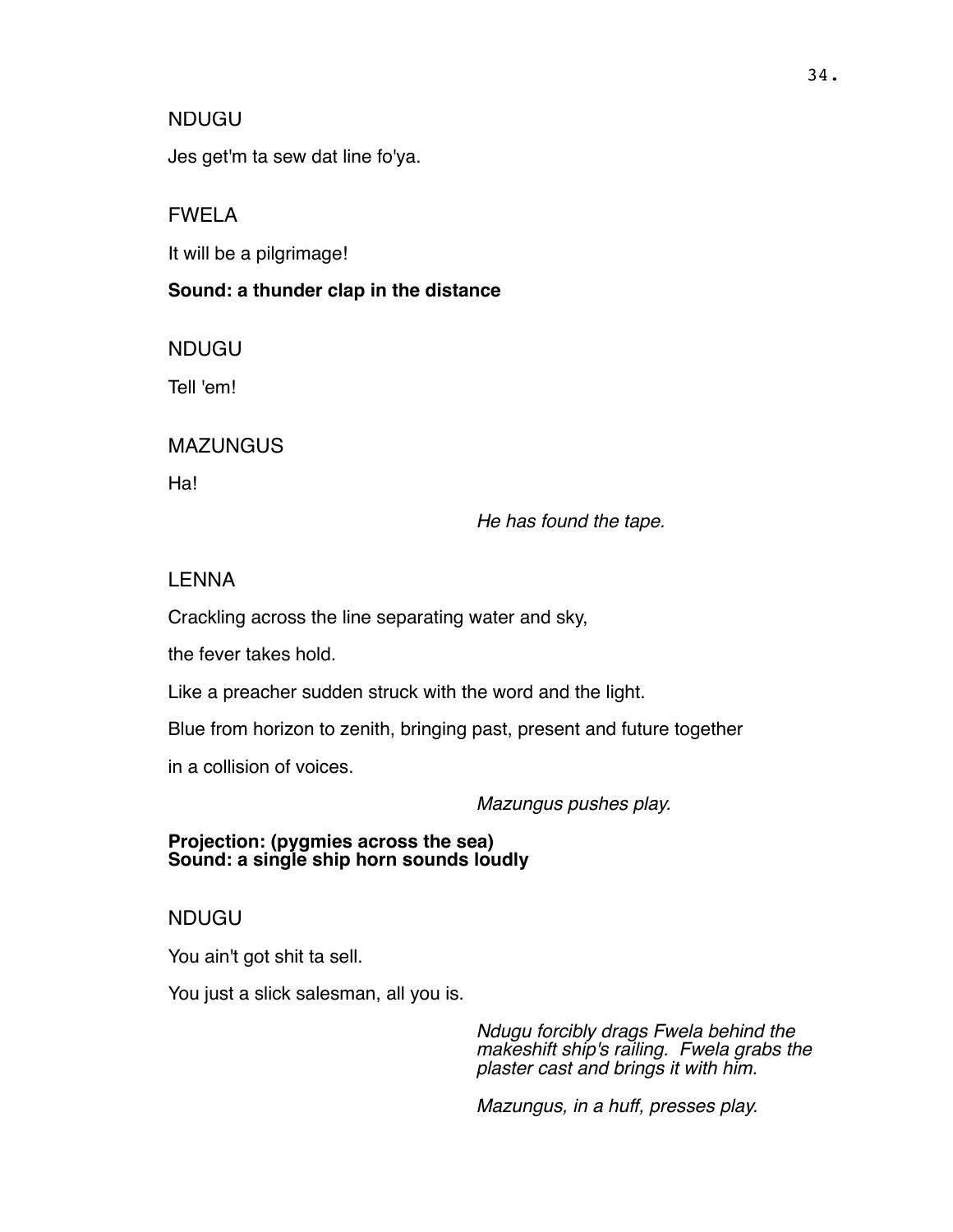*(assuring Fwela)*

Don't you worry, now.

#### TAPE VOICE

The Slave Trade in America, Volume I.

The Voyage of No Return.

# **MAZUNGUS**

You're merely taking jungle animals out for some crisp sea air on an Atlantic cruise. You *are* saving them.

#### FWELA

*(suddenly seeing the ship)* There's no salvation on a slave ship.

#### LENNA

Amen.

NDUGU

Good fuckin' answer.

#### **Projection: a horizon of sea and sky cuts across the trees Sound: fade in ocean**

#### TAPE VOICE

The impossibly long journey across the Atlantic was difficult for any animal.

Especially man.

Besides the horrific condition of the vessels

in which most unfortunate souls made their way,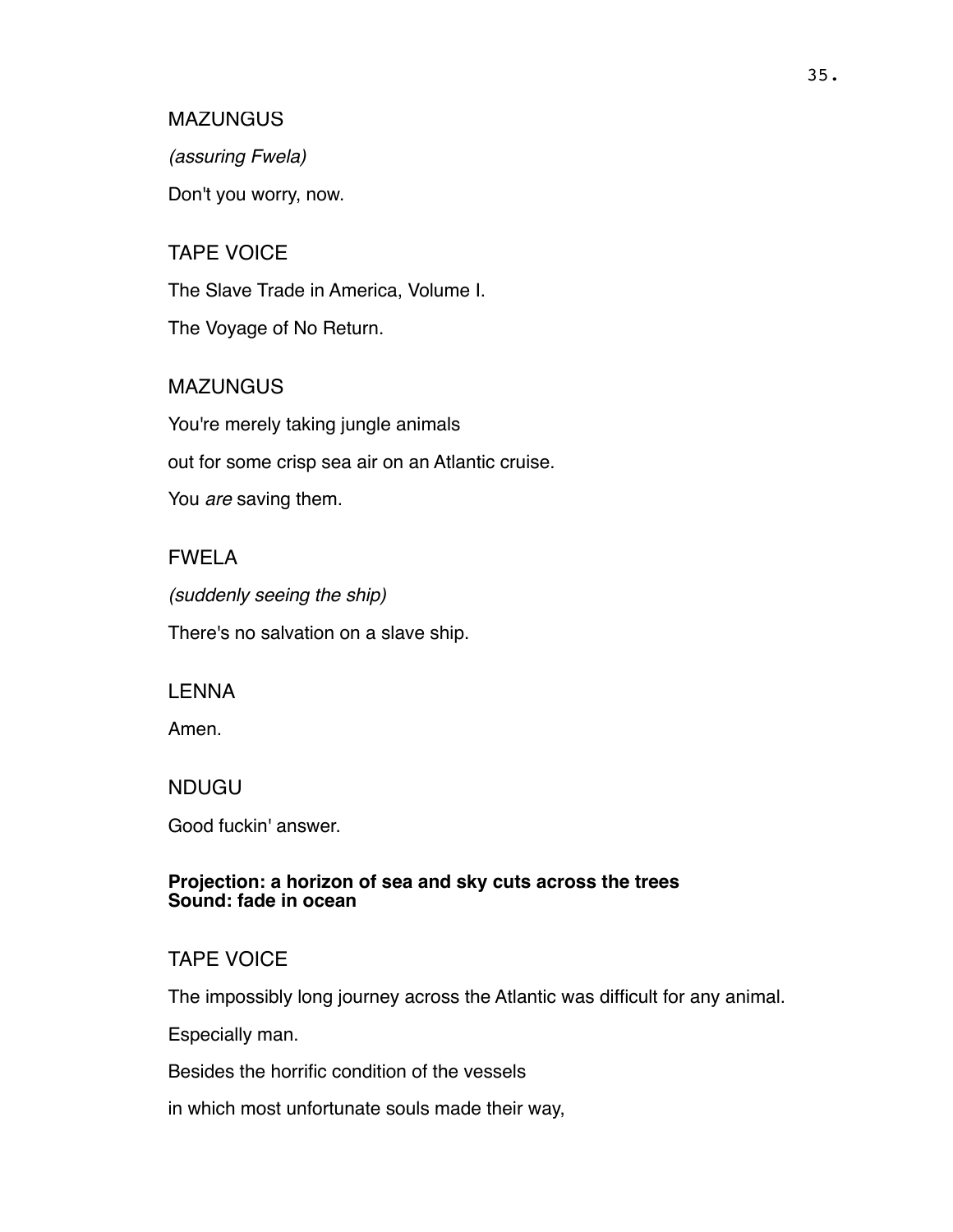the length of the journey exacerbated most physical or psychological ailments present within each passenger.

# FWELA

*(attempting to get his bearings)* Where am I now?

# TAPE VOICE

And even those with the most luxurious of accommodations were not safe from the ever-shifting currents of winds and weather, often changing without warning from calm sea to furious storm. **Sound: the storm breaks.**

# **MAZUNGUS**

There was no great storm! Must I be the only one to point out these fabrications?

# LENNA

He still has one more truth to tell.

How he arrives is not up to you.

# FWELA

Shhhh!

Listen.

Do you hear?

*Fwela stares out over the water, talking to all as he grows increasingly delirious.*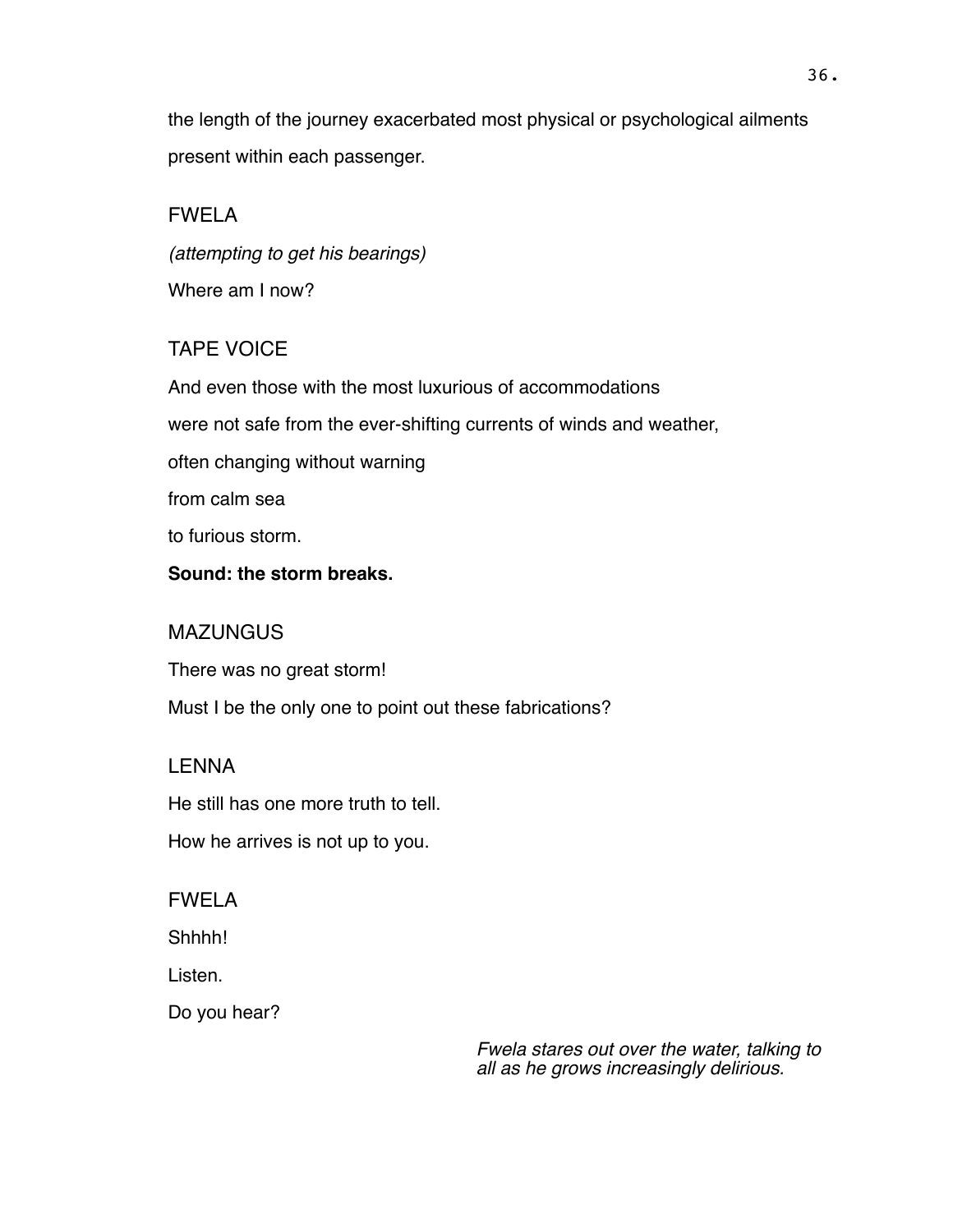#### FWELA

The water holds secrets.

Wait. Listen again.

Yes.

See?

The...*moaning*.

All the moaning slaves stolen from your land,

bringing rice, rubber and diamonds to the shores of South Carolina.

So many thrown overboard those ships.

So much death across the blue.

### LENNA

Do you remember where you are now?

#### FWELA

There is *something* I remember.

What is it?

**Yes!** 

One of your people - he told me...

He told me that your forest god Tore --

#### **MAZUNGUS**

*(to Lenna)*

Feel free to call on me

when he wanders his way back to the subject at hand.

# FWELA

Listen!

He told me that,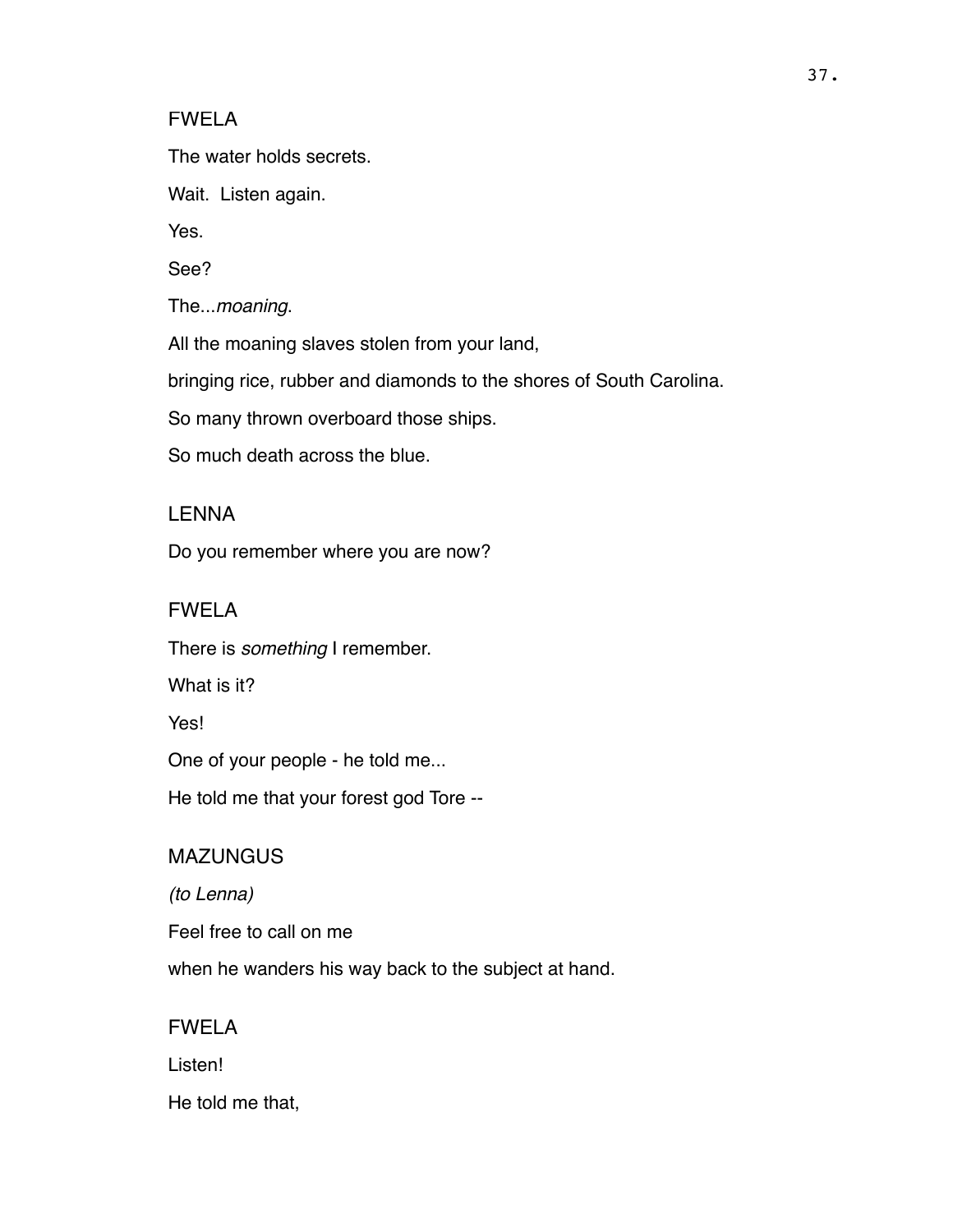long ago,

your people lived as One with the forest and its God, Tore.

A perfect garden.

# NDUGU

Ain't no such thing.

# FWELA

No! No. Of course not. Because --

Because nothing so pure, so sweet - could ever last.

Yet one day,

seeing the marvel and magic of the beautiful,

powerful

and divine fire that Tore held fast,

the most clever of the pygmies -

the *Prometheus* of the pygmies -

swooped down on a giant bird and stole that fire from him.

Tore, terrified in the sudden darkness, grew cataclysmic with anger.

He erupted into the night, seeking this robber of warmth and comfort.

But, like a shadow -

and as only your people can -

the thief slipped into the darkness,

into the trees,

nimble and forever apart.

*(beat)*

*Ndugu is rapt.*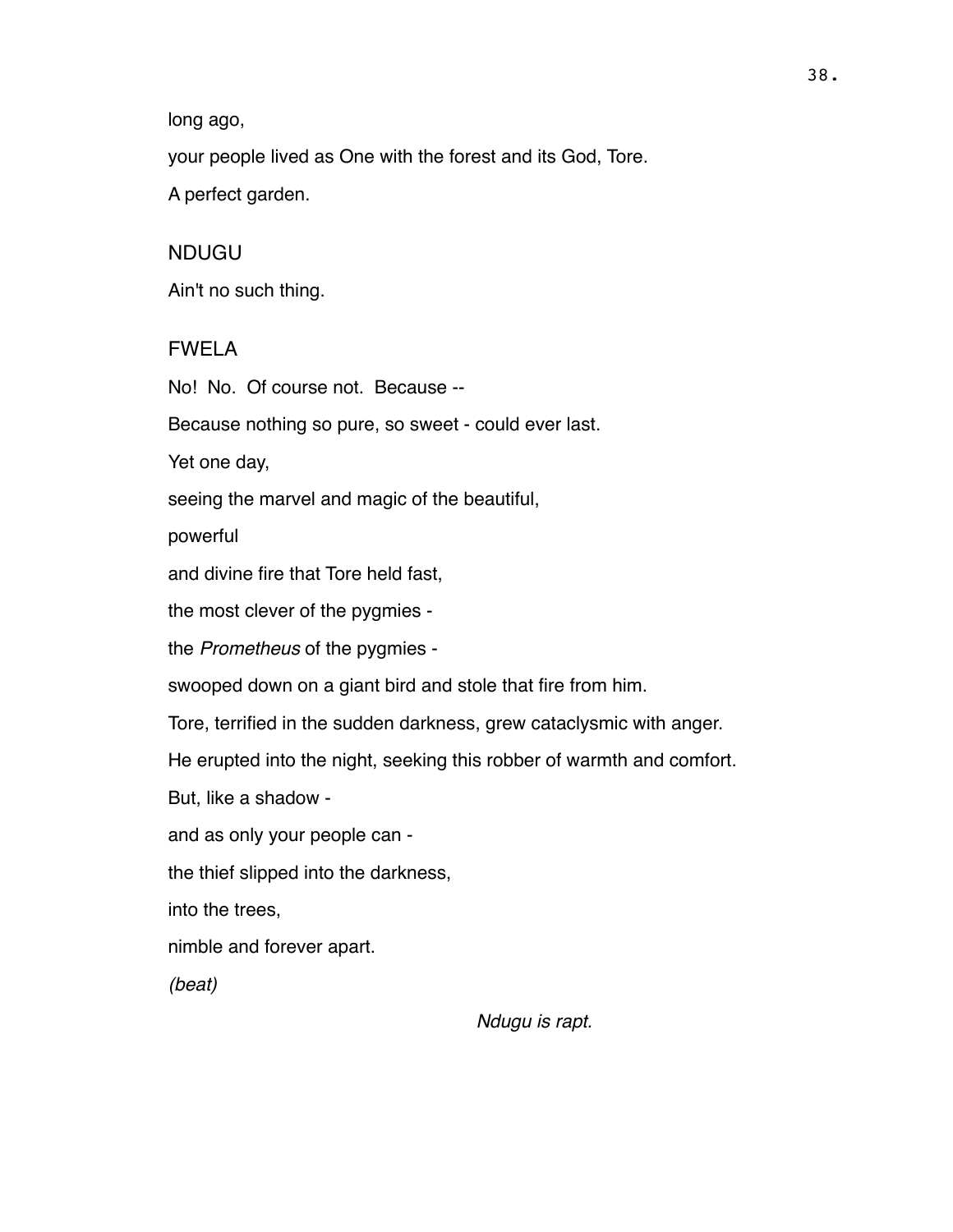#### NDUGU

#### *(impatient)*

Well? Where dat Tore go? Where he at?

#### FWELA

When the furious god returned home after millennia of searching --

returned to wherever forests gods call home --

he found his mother, Matu...*dead:*

NDUGU

Aw, shit!

### FWELA

Frozen without the warmth of the stolen fire.

Or perhaps heartbroken from loneliness.

*Ndugu may ad-lib reactions through the end.*

#### **Sound: a distant rumble**

#### FWELA

Tore bellowed and screamed and pounded his feet,

causing the very earth to quake.

And out of this anger he decreed that humans, too, would experience death.

They, too would experience the loss.

The loneliness. The very depths of sorrow.

Tore is, no doubt, underneath these waves right now,

cleaving through water and soul.

*That* is why one can still hear the voices

moaning beneath the waves.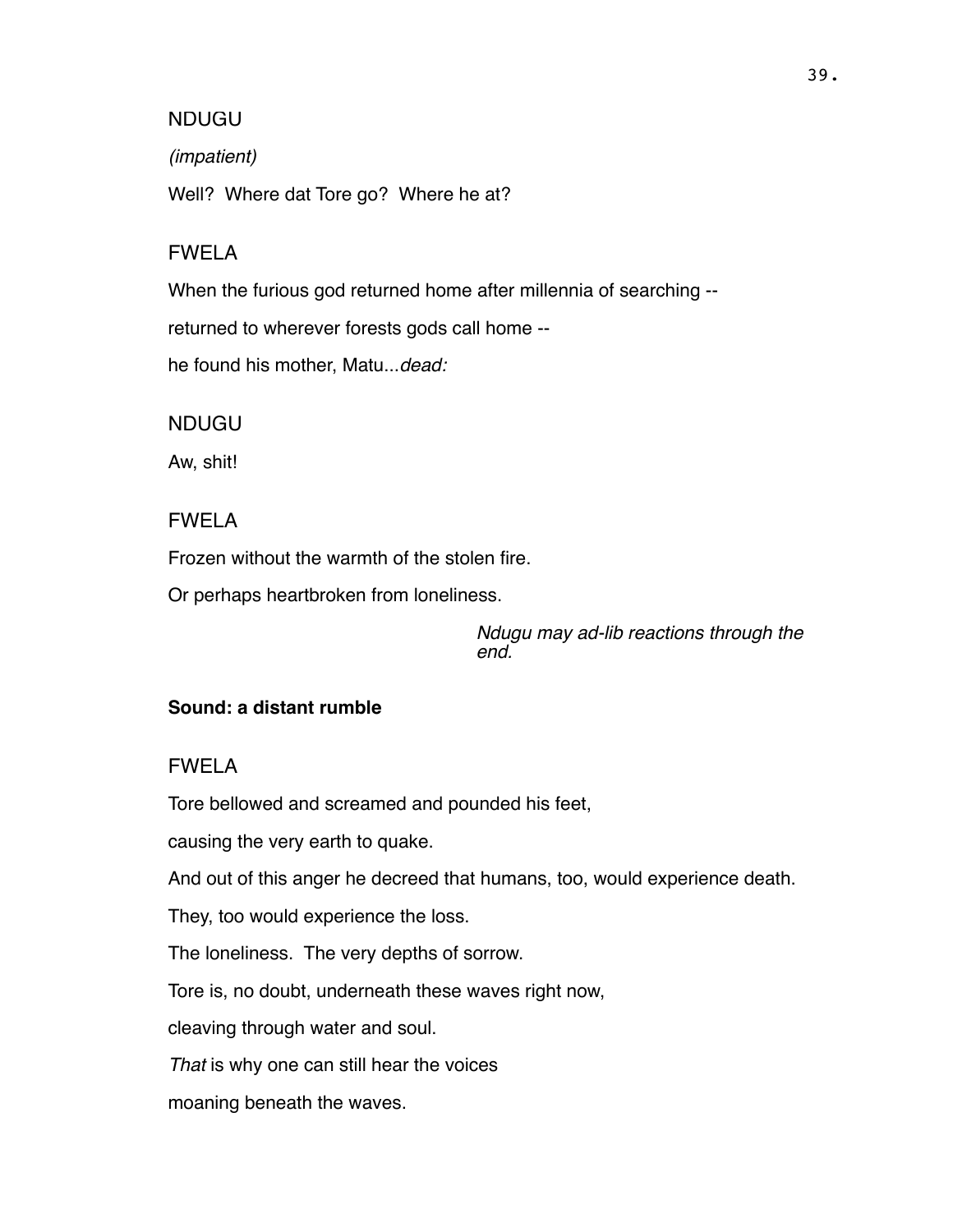*He begins to emulate the moaning that he hears below.*

#### LENNA

*(worried)*

Come back, now.

FWELA

Can't you hear it? It's a chorus.

They say,

'We know the blues, man.

The clear blue sky to the indigo of night.

Laboring cobalt blue, dancing, laughing and making love in midnight blue.

We wrote the blues, man - all hues of blues, man.'

Listen.

*Fwela is overwhelmed. He feels it all in an instant.*

NDUGU *(a moment of pity)* You all right. You all right...

> *He hands Fwela the rag to wipe his perspiring brow. He does.*

*Mazungus is fed up.*

MAZUNGUS

Go. Find. Them.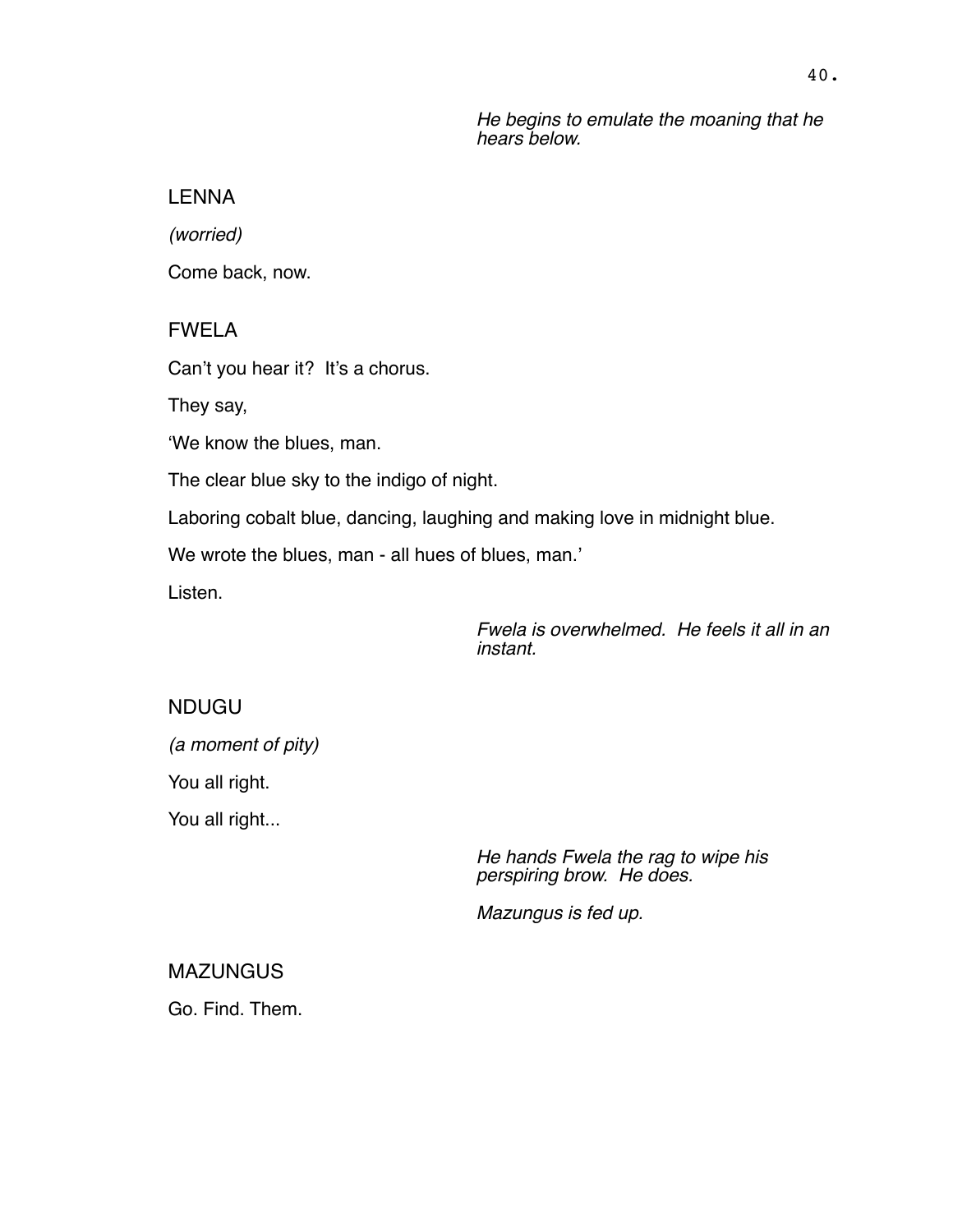# FWELA

*(an honest admission)*

Go find them.

At any cost.

That's what he says to me.

# LENNA

Who?

# FWELA

A letter, a list, slowly passed across that great wooden desk of his.

The only way I will be paid for my voyage.

And my pockets are so *empty*.

# **MAZUNGUS**

*(as Fwela's employer)* Go find me Pygmies.

# FWELA

And my little friend...

he doesn't know.

# **MAZUNGUS** Go find me Pygmies! At any cost.

# FWELA

I teach him just enough English so that he can help me.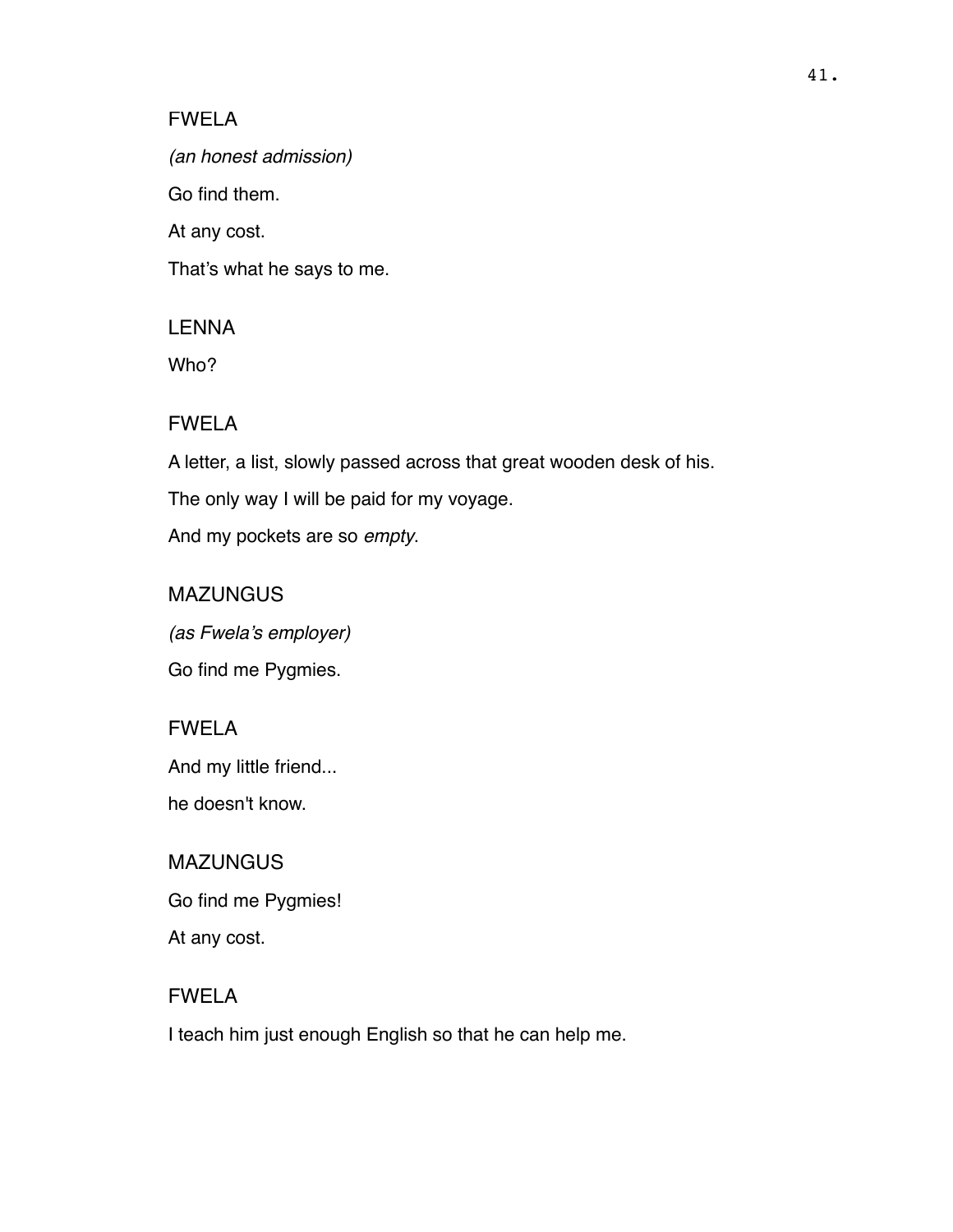*(reading the list)*

One pygmy patriarch or chief;

#### FWELA

But not enough to guess my true task.

#### **MAZUNGUS**

One adult woman, preferably his wife;

#### FWELA

*(growing agitated)* Enough to stay at my side as I fight my sickness.

#### MAZUNGUS

One adult man, preferably his son;

#### FWELA

But not enough to understand my true affliction.

#### **MAZUNGUS**

One adult woman, the wife of the last or daughter of the first;

# FWELA

He is hypnotized, seduced by my song of the west.

### NDUGU

A *real* slick salesman.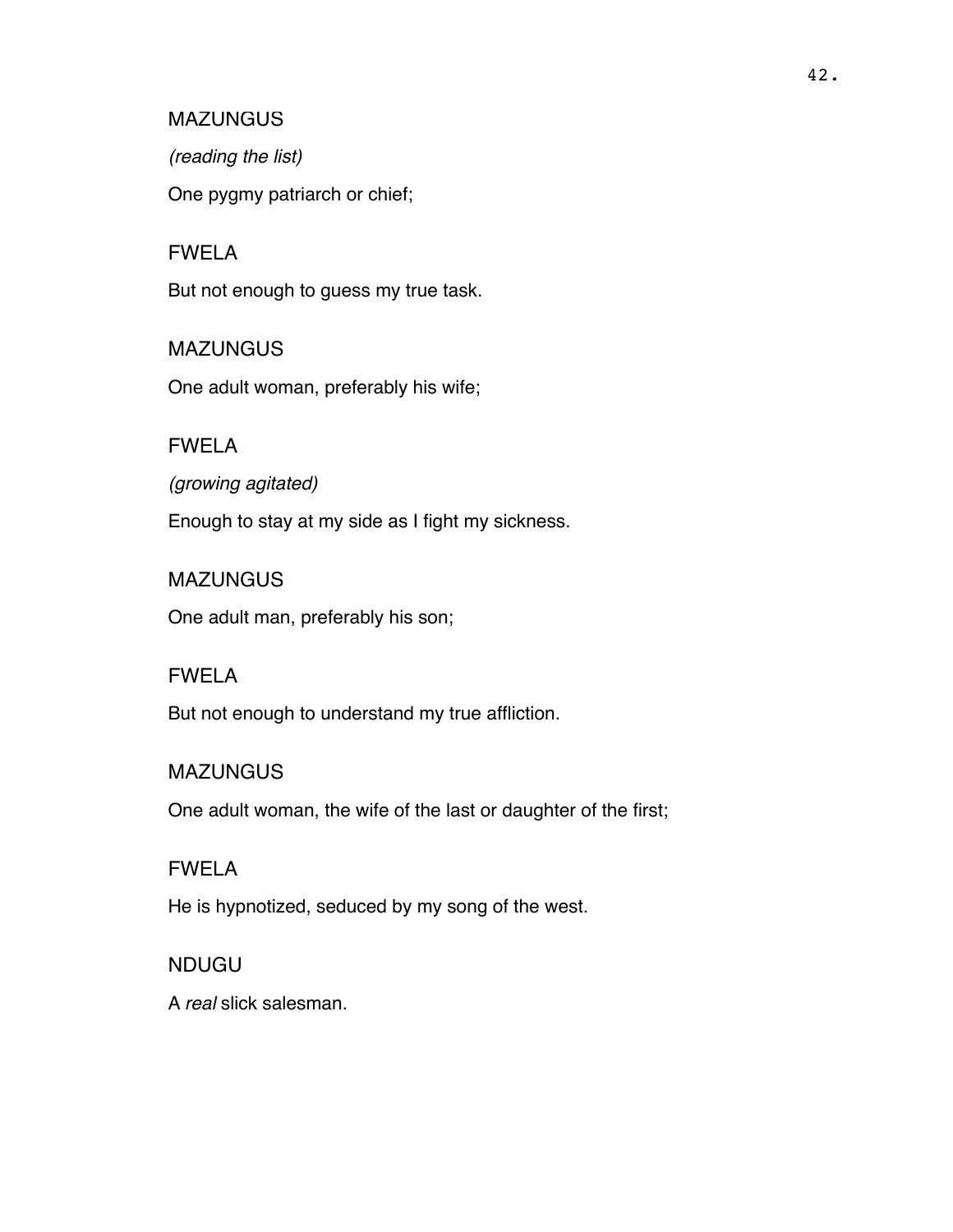## FWELA

#### *(simultaneous)*

Selling my song of cities and buildings and signs and streets and carnivals and fairs and trains and people and people and people and people and people and people --

# MAZUNGUS

*(simultaneous)*

One female youth unmarried.

Two infants.

A priestess and a priest, or medicine doctors, preferably old.

All of the above to be pygmies.

*Fwela, horrified, steal away the letter from Mazungus and begins to rip it up frantically.*

# **MAZUNGUS**

You see son? You were always the one.

# FWELA

Oh. No.

# **Sound: a buzzsaw of mosquitos fade in**

**MAZUNGUS** 

The executor of my plan...

# NDUGU

...and executioner of this land.

# FWELA

Please.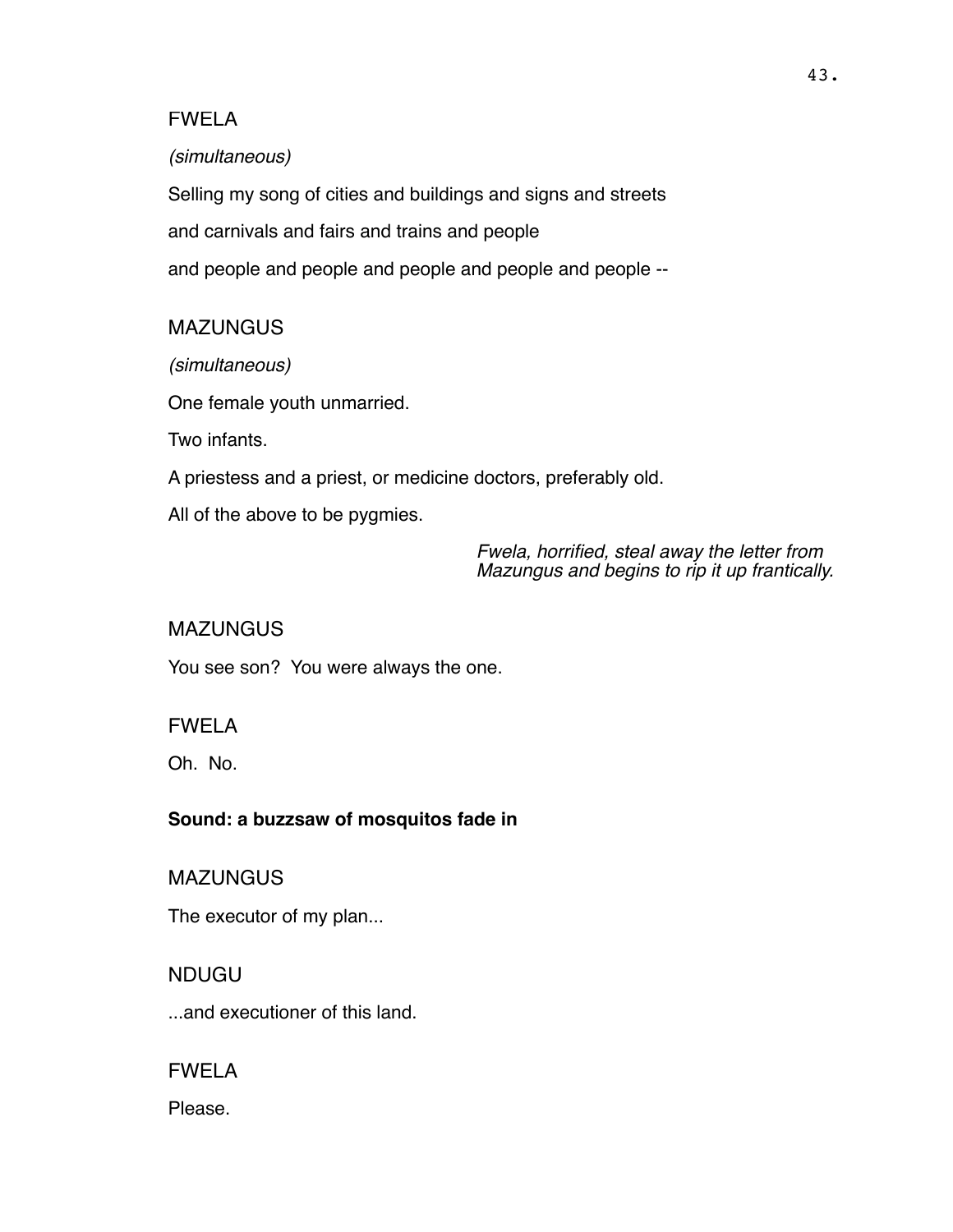It takes soldiers to create war, son.

And that's just what you are.

# FWELA

No.

# LENNA

The scythe that cuts the wheat from ground.

# FWELA

No, no, no, no...

# NDUGU

The man that tore his brother from his mother's arms.

# FWELA

*(realizing)*

*I* am Tore.

I am Tore!

# **Sound/Projection cease**

*The fever dream ends in an instant.* 

*Lenna goes to him, quieting him along with Ndugu's help.*

# LENNA

Hush, now.

# MAZUNGUS

Shameful.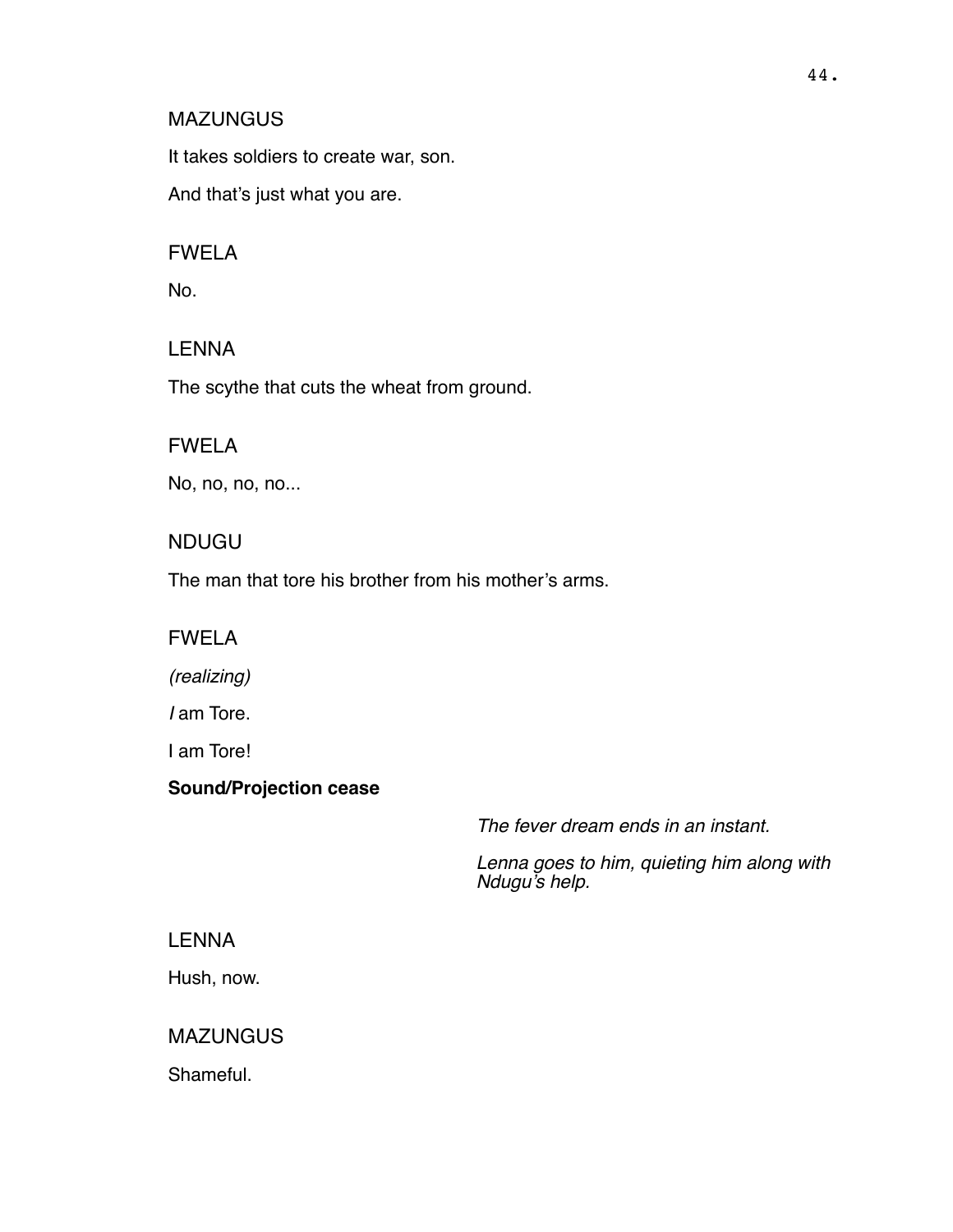#### NDUGU

*(to Mazungus)*

Shut the fuck up.

'Cuz you next.

FWELA

Is this how they'll remember me?

**LENNA** 

*(almost a lullaby)*

Shhh, shhhh.

'Cause I thought you already knew. We know the blues, all hues of blues, man.'

# **Sound: The great bellow of a ship's horn sounds three times.**

*On the third:*

FWELA

*(to plaster figure)*

We're here.

**Projection: (arrival : stateside) Sound: distant ragtime music**

MAZUNGUS

Ha, ha!

LENNA

Where's that, honey?

FWELA

New Orleans.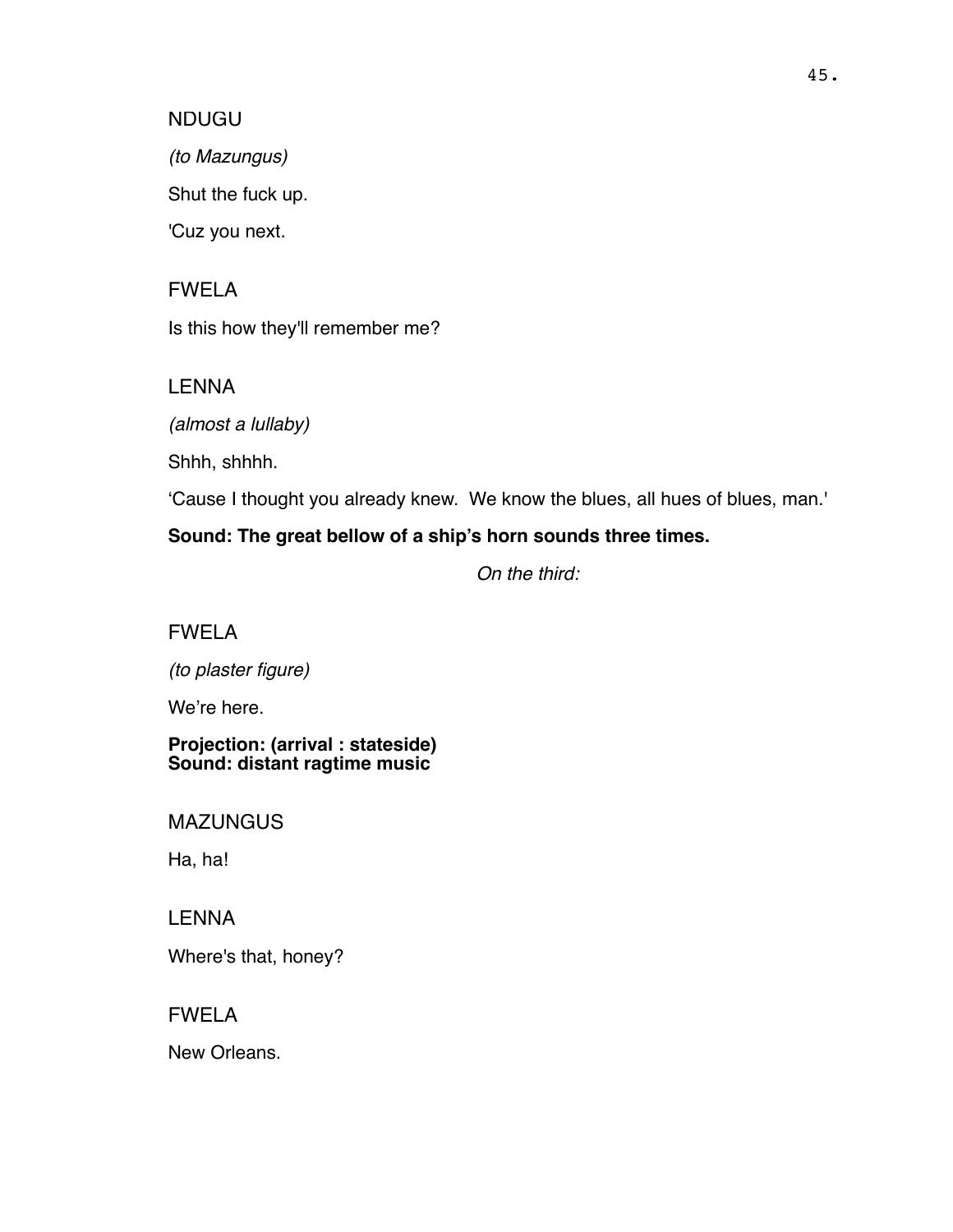Finally!

*Now* we come closer.

So much closer to our destination.

So much closer to where our little friend becomes precisely who he must be.

So much closer to the greatest, most ambitious,

most *beautiful* display that mankind has ever laid his eyes on.

Greater than those brown pyramids or that yellow wall.

Let us move *on* from this morbid fascination with the sea

and all the way up the wide-mouthed Mississippi --

NDUGU

Hold up.

**Projection/Sound stop abruptly**

*Ndugu steps forward.* 

**MAZUNGUS** 

What's that, son?

# NDUGU

We ain't heard enough about New Orleans.

We ain't heard enough about the music.

*(beat)*

An' don't call me 'son,' son.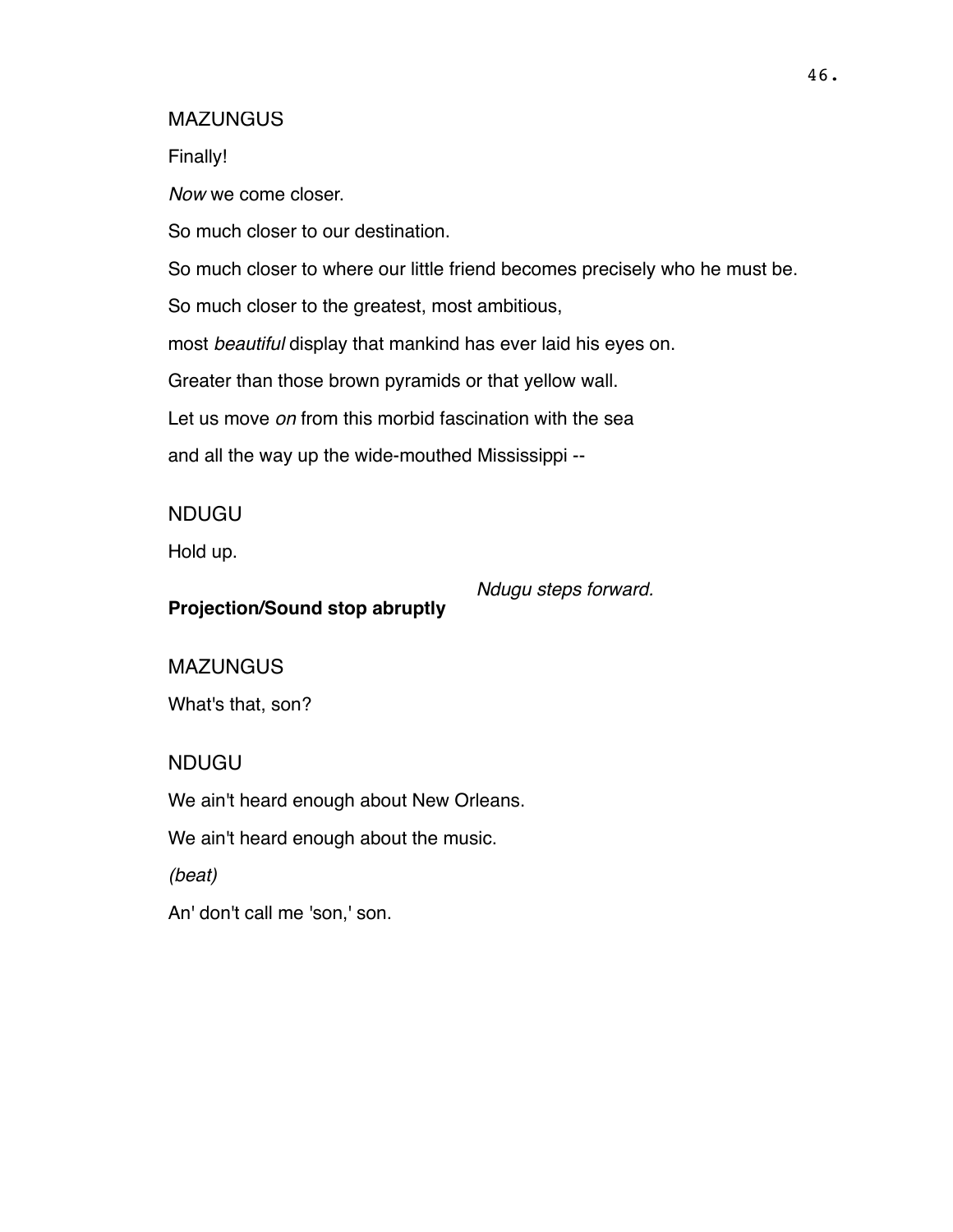### FWELA

*(remembering)* What a city! The color and sound of the Ituri forest replanted by the Zulu in that rich, deep delta.

> *Fwela grabs the plaster figure's shoulders, attempting to get a response.*

## FWELA

It was the last place you said felt like home -

dancing through those streets.

Isn't that right?

If you keep your eyes wide, you can *see* the sounds.

*Mazungus laughs.*

#### **MAZUNGUS**

I believe it is the malaria sweat obscuring your vision, my friend.

#### NDUGU

Uh-ugh. That ain't it.

*He offers a joint to Fwela.* 

*Fwela holds the smoking leaf up to the light to look more closely.*

### NDUGU

It's dat green. It's dat bangi.

**MAZUNGUS** 

Now hold on a moment --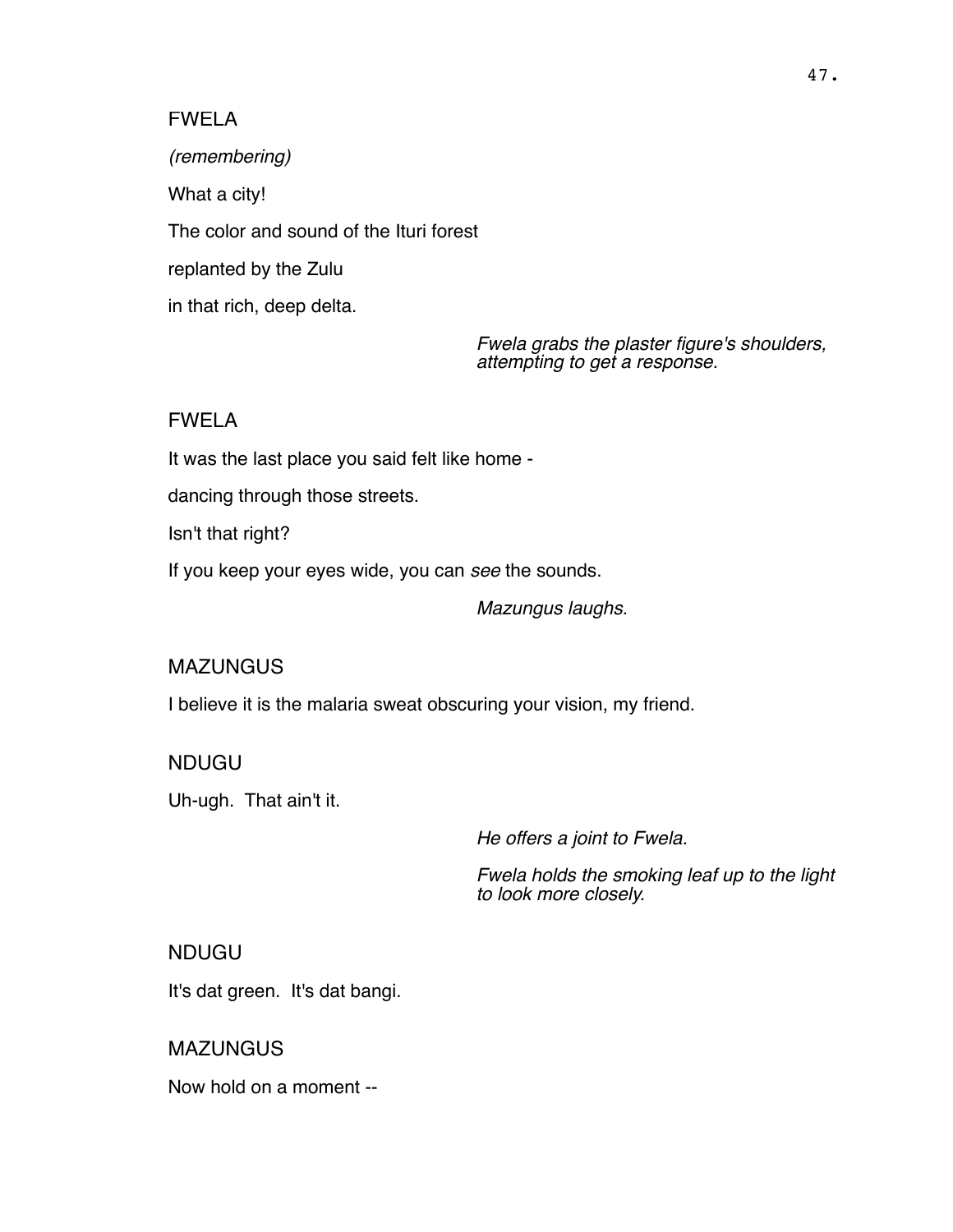#### NDUGU

Sewn, grown, incinerated and blown outcha mouth wit' daily weight that make a black man prone.

#### MAZUNGUS

I've waited patiently for my turn, and I --

#### FWELA

The only way to soften the edges and draw the beat of the drum through the bones.

#### NDUGU

All 'bout silence when ya walkin' dat street, gettin' tight on dat stride when ya feelin' dat beat.

### FWELA

The little ones traverse the land, following the great elephant, And now, me - across the sea, leaving the seeds behind them like a trail back home. *(he smells the air, breathing in deeply)* The curling smoke cradles my thoughts, reminding me of labyrinthine teak tree roots underground and underfoot.

#### **MAZUNGUS**

Bonding over narcotics.

No wonder neither of you criminals can hold a job.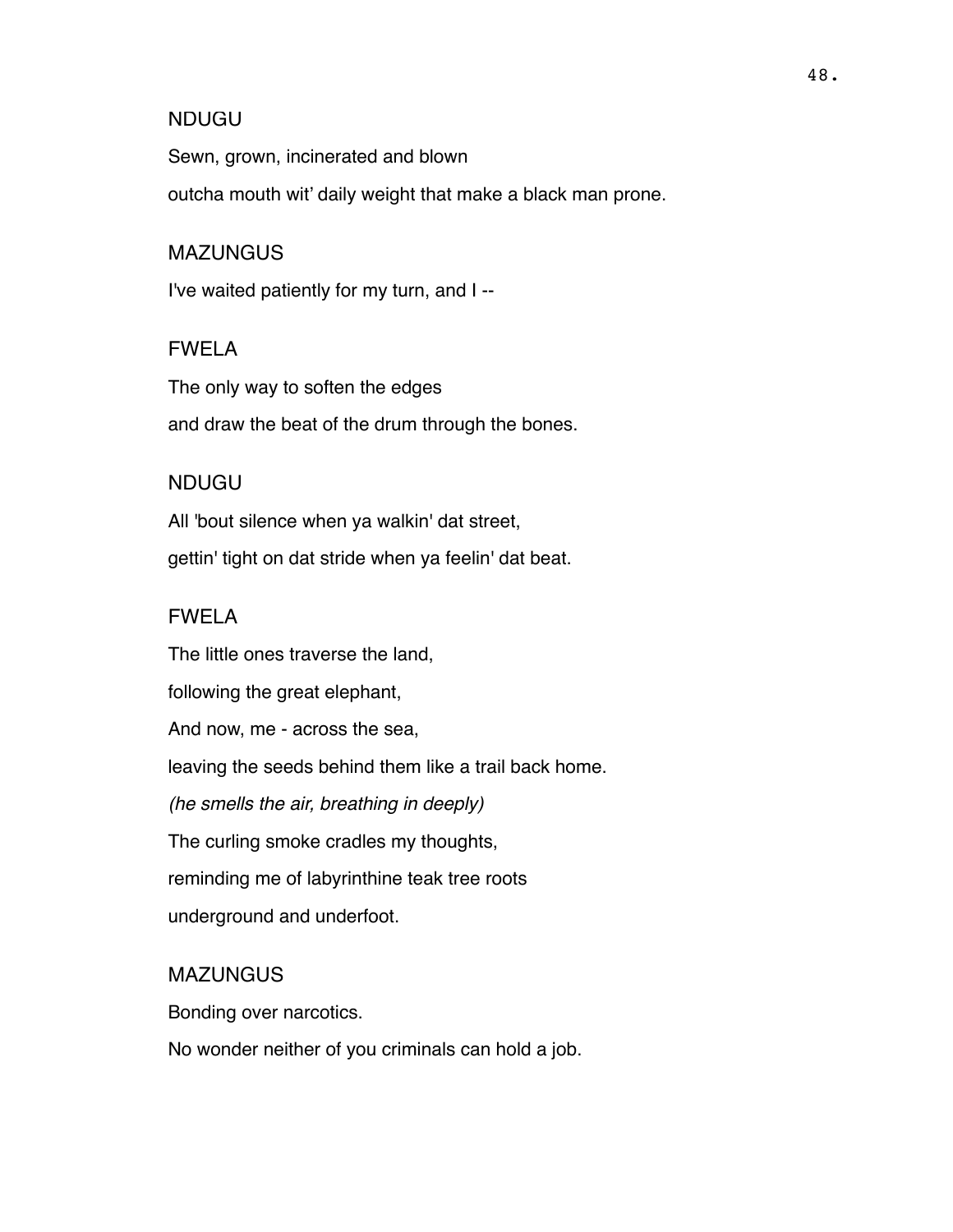#### LENNA

*(scolding Ndugu)* You see the fodder you give him? Sending us backwards down the crystal stair, giving him everything he needs to --

#### NDUGU

He ain't got shit.

Open y'eyes, grams.

Thas what he *always* do.

Take something that we know to be true.

Take something good and right that come from our land

and use it against us to dig us deeper in sand.

Shackle us, bond us

an' debase the old ways

so we keep buyin' they brand.

*(beat)*

Naw, see?

*He takes a puff.*

#### NDUGU

This shit go back to the forest floor.

*Ndugu walks over to Starr's cart and abruptly takes the tape out of the deck.*

#### LENNA

Listen, child.

We're only here to tell his truth.

And --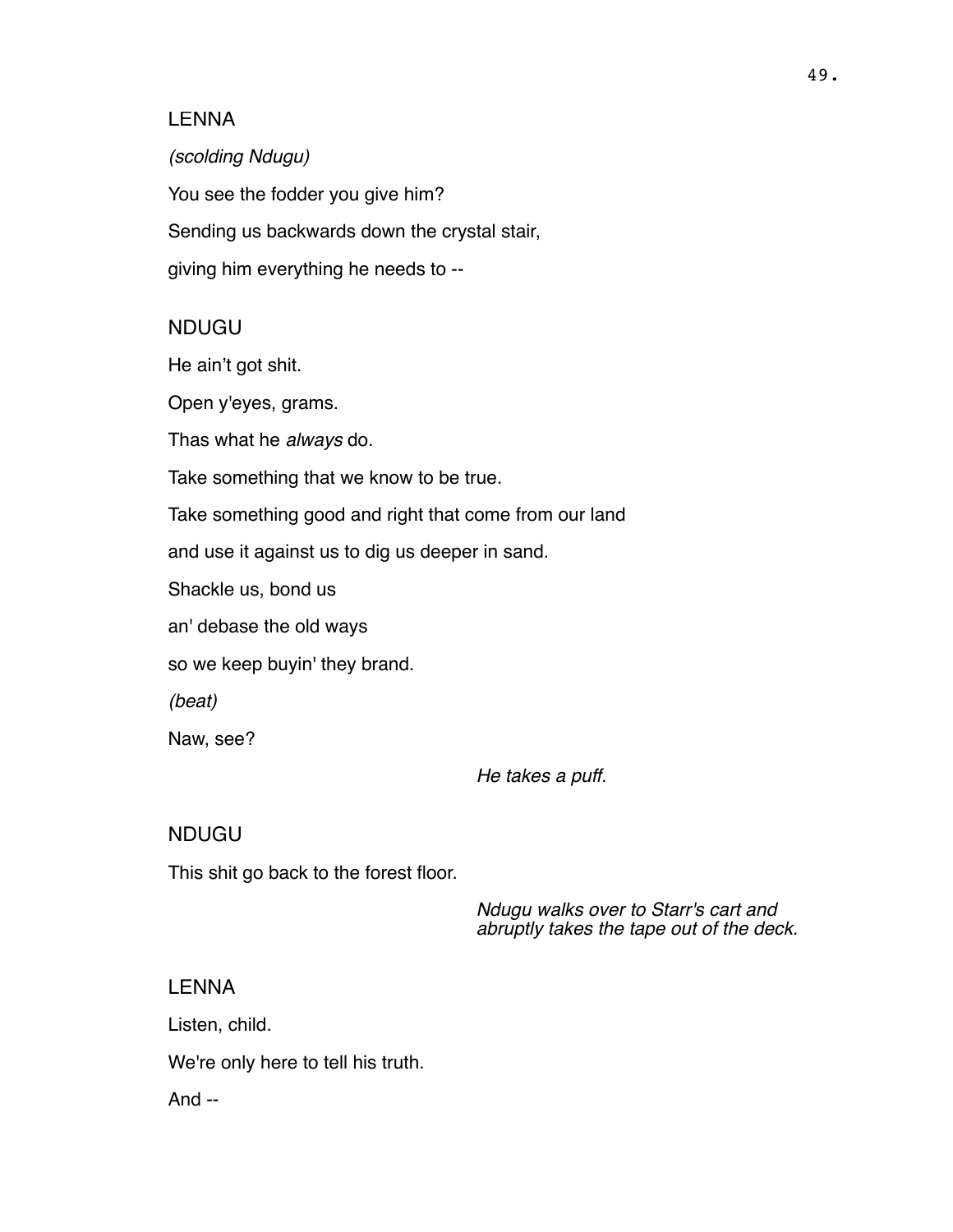#### NDUGU

Yo.

Thas *exactly* what I'm doin'!

An' befo'we hear more'a this white man burden bullshit

we heard a thousand times befo' -

we gon' lay it down at least one time

the way we oughtta.

They only way *he* know how.

*Ndugu takes a tape from his pocket, and puts it in the tape deck.*

#### NDUGU

See - little man used to say:

the way to be white -

the *quickest* way to be white?

Was to take the music you know right here -

*(pounds chest)*

And write it down.

Turn that shit ta stone.

Stone like buildings.

Stone like roads.

Stone like law.

Stone like they ain't gonna never gonna listen

to anyone that ain't them.

I ain't gonna go stone.

I'm gonna speak when it's time ta speak.

*He pushes play.* **Projection: "improvised interlude" Sound: an old-school hip-hop drum track**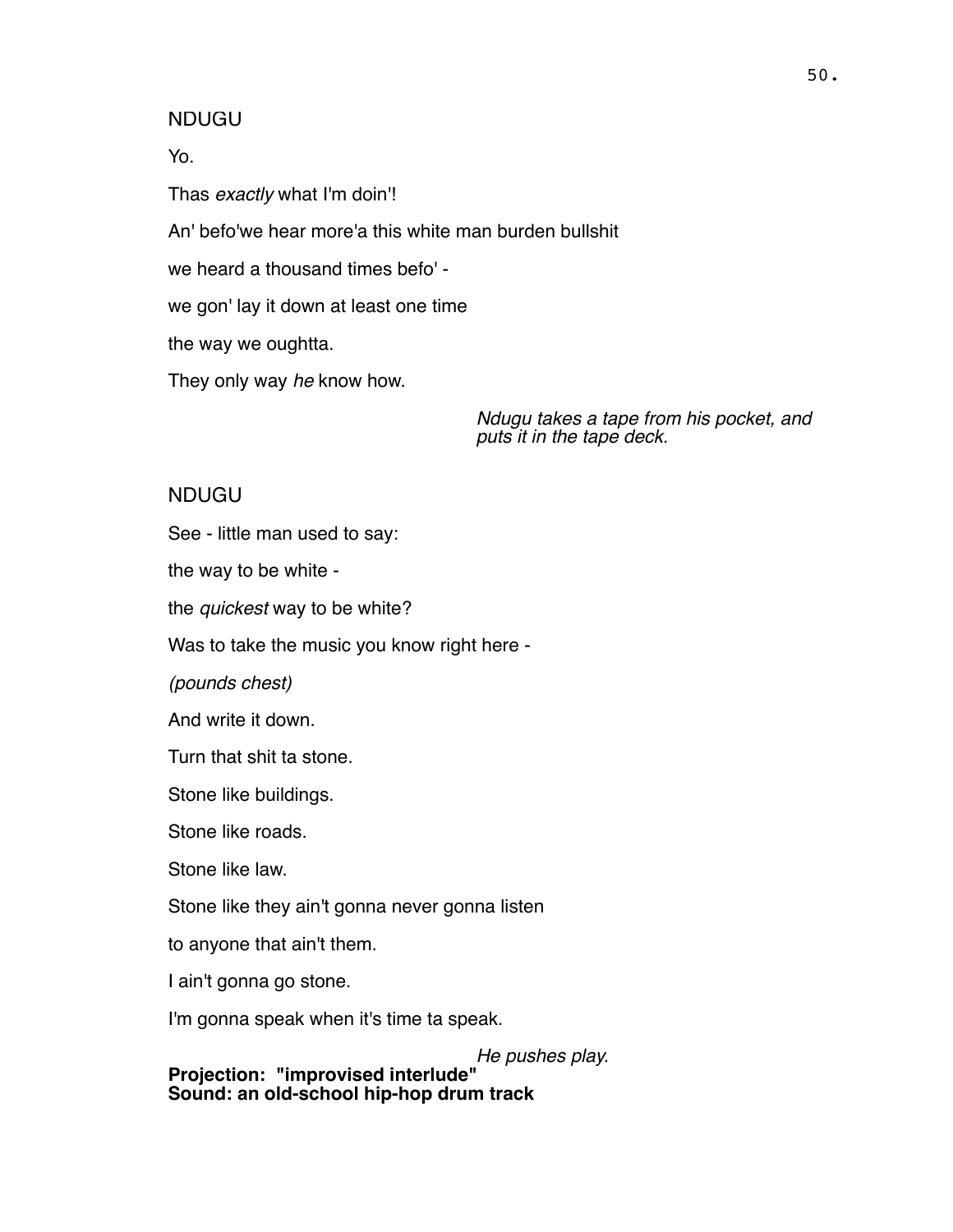*Ndugu picks up the wireless mic.*

*Lenna listens for a moment, then sings a refrain from an old blues song, repeating it like a sample.* 

*Ndugu freestyles.*

### NDUGU

From the first premonition

Leadin' to the invention

Of the blackest of powders rippin' through us like an invasion.

We the only true chronicle.

Lookin' for economical

rhymes and reasons, makin' a black future probable.

Fluency in sound, crackin' open dat seal.

Africa the Land of the Lost - feelin' foreign, but real.

Flowin' deep dark and red - the white and blue of it fucked,

separated from a culture 'n' stowed away in a trunk.

M'brother know it all the time 'cause he live it each day,

'fore he shipped off an' bound up an' made to write the *white* way.

But homee can't live like this - nah - without feeling that drop.

He need sumpin' growin' wild, not rows of owned crops.

They ain't nothin' good or right about holdin' limbs down.

Why cain't they live an' let live 'fore every one of us drown?

Why cain't they live an' let live 'fore every one of us drown?

*Lenna finishes up her line of melody just before the tape stops.*

# **MAZUNGUS**

I always said y'all make the best entertainers.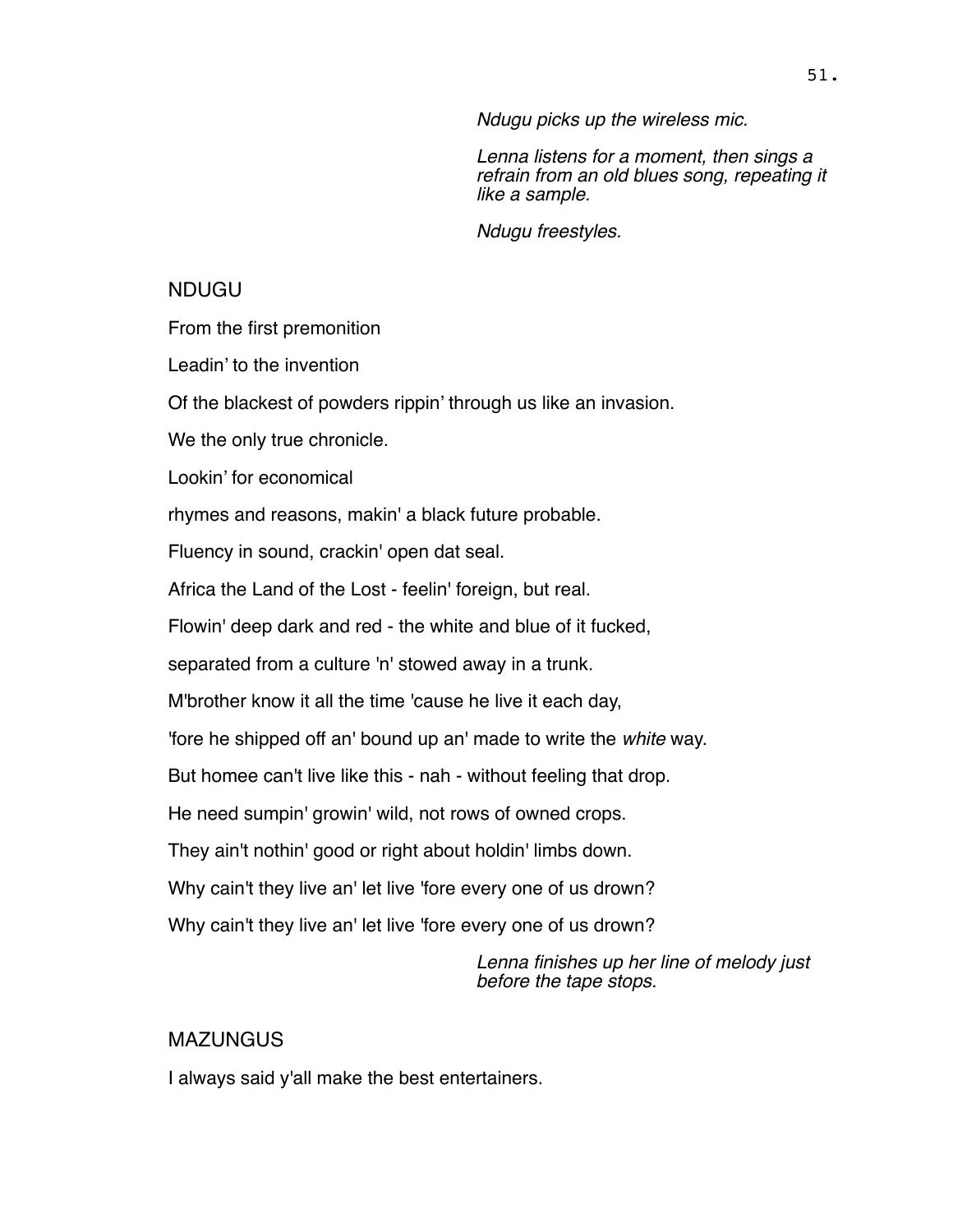*Ndugu aggressively steps toward Mazungus, but Lenna stops him.*

#### LENNA

Be patient, be *patient*. We will get what we need. *(a nursery rhyme to make him feel better)* He is too old, too tired and his thoughts, like weeds, will wither and die. Along with his twisted body and even more wretched mind. And when the new generation comes, claiming his oaken chair of power time will forget he and his brothers, and in their stead, grow a flower.

#### NDUGU

Preachin', peace, and patience ain't made nuthin' no different. Because they ain't never listen. And never will. There ain't no place to go *until* he dead.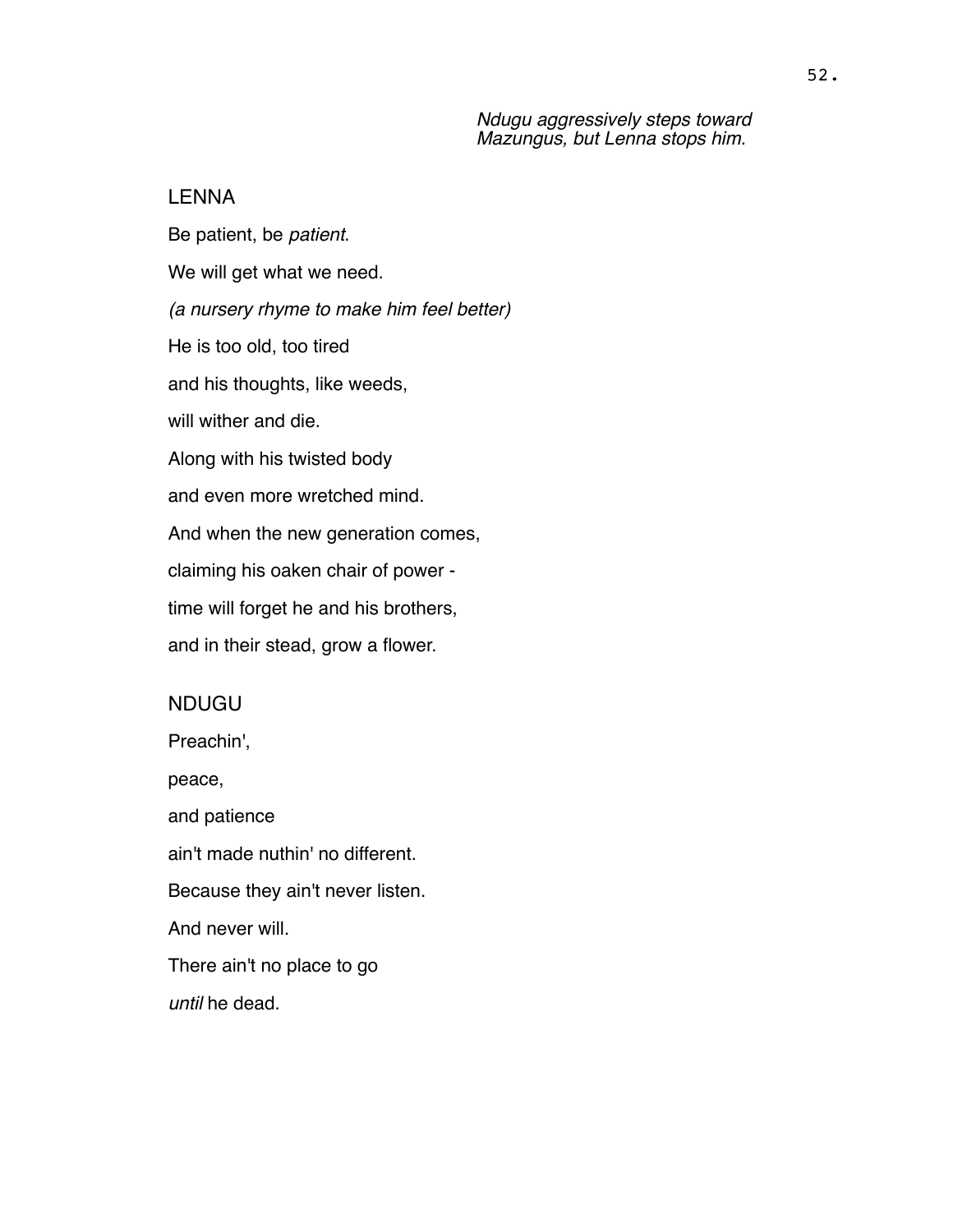#### LENNA

*(firm)*

Time only will finish the job.

Remember why we're here, son.

*Ndugu drops the mic, pulls away and retreats to the shadows.* 

*Lenna starts after him.*

#### MAZUNGUS

Hmf. Lazy.

*Lenna stops dead in her tracks, turns to face Mazungus.*

#### LENNA

*(smiling)*

I may not have civilized speech for things that I hate,

hoping always for the improbability of a cleansed and cleaned slate.

But, though I look *first* to the beauty of the land, trees and grass,

*(drops smile)*

Don't think that this sister won't whoop y'white ass.

*Lenna walks right by a frozen Mazungus. She keeps his eyes on him while she pops the tape deck open.* 

*She grabs a different tape, pushes play.*

**Projection: (pygmies at the fair) Sound: crowds, distant carnival-like music**

> *Lenna walks up to mic on the floor and hands it to Mazungus.*

*He tentatively grabs it.*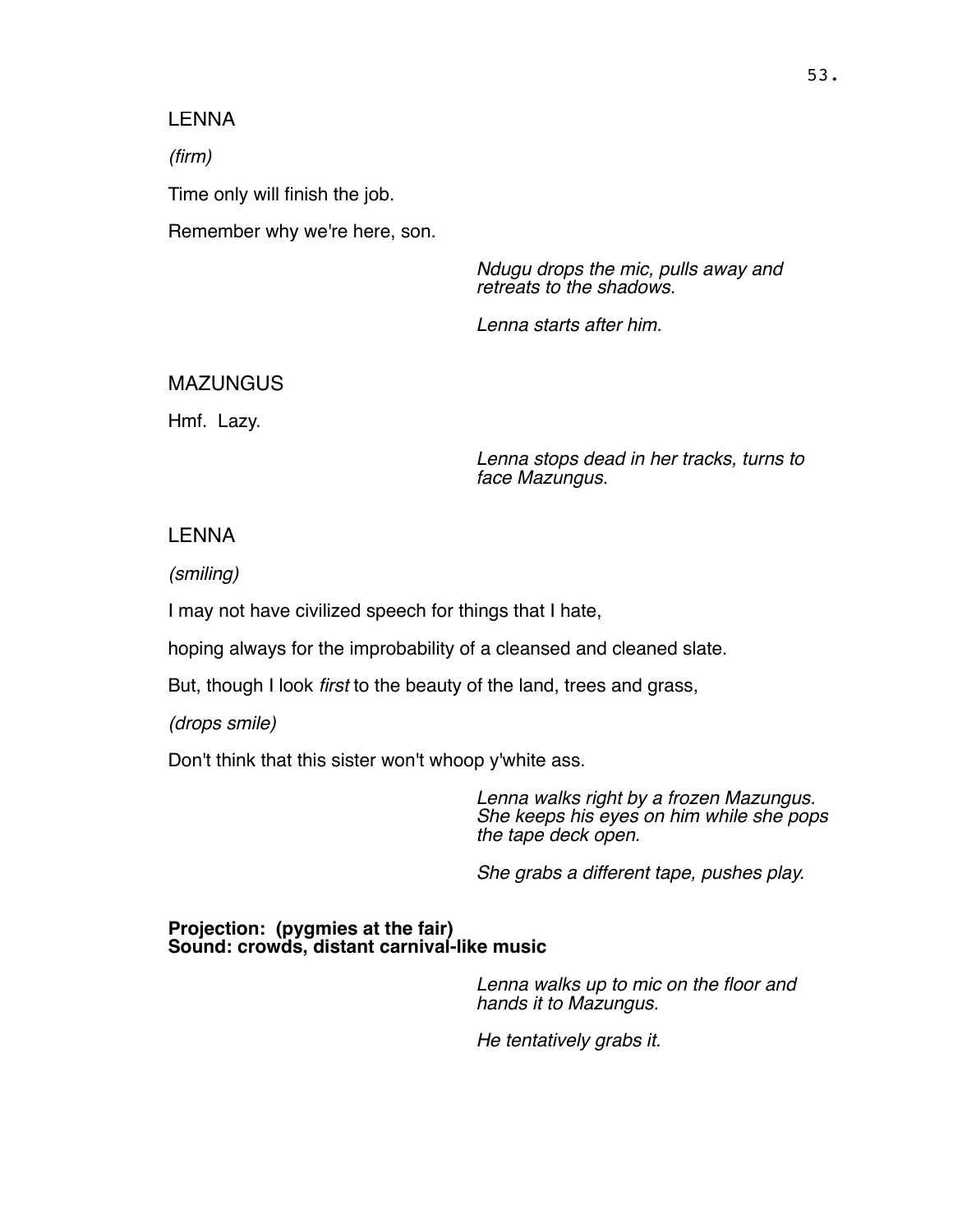### TAPE VOICE

Exhibitions and Experiences of the World's Fair St. Louis, 1904.

#### **Projection: photos, maps, drawings of the fair**

*Mazungus is still a bit stunned, so Lenna speaks into the mic as he holds it.*

#### LENNA

Nineteen hundred and four,

and one hundred years of celebration

for the purchase of the lovely territory named Louisiana.

Meet me there, and witness!

Dozens of days and hundreds of acres.

The olympiad ends and science *instead*

competes for the precious gold.

*Starr, Fwela and Lenna stare expectant at a still stunned Mazungus.*

**MAZUNGUS** 

Uh. Well. I --

*After a moment, he digs in his pocket for some notes.* 

**MAZUNGUS** 

I apologize.

Musta felt faint for a moment, there.

*(clears throat)*

Where was I?

*He finds his notes.*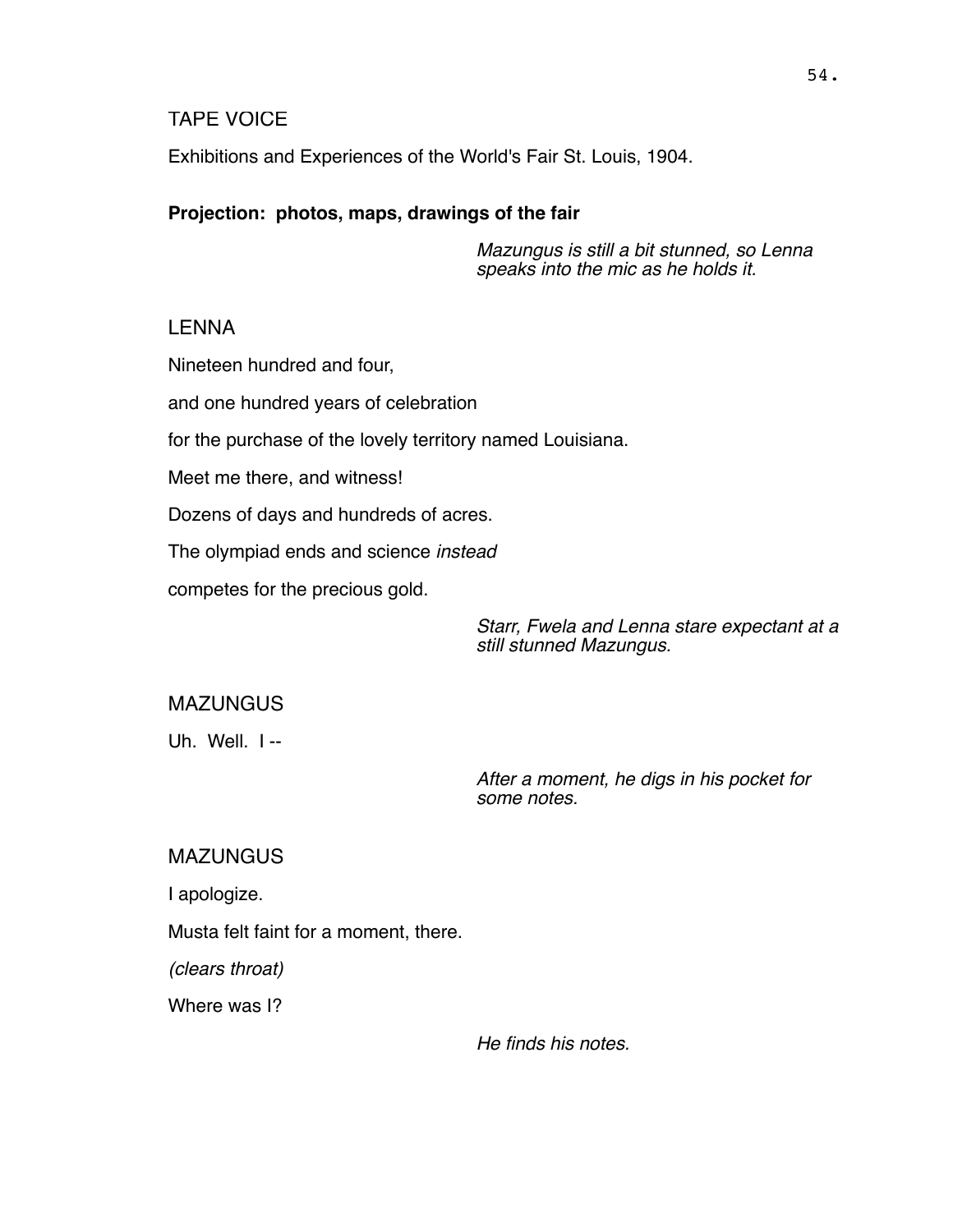Oh, yes!

*Trumpet flourish.*

### MAZUNGUS

Man's Greatest Achievement.

The Nineteen Hundred and Four World's Fair!

Don't fail to see it!

LENNA

*(egging on)*

What big things can we expect at the World's Fair?

# **MAZUNGUS**

Too much to mention, too much to see!

ALL

Tell us! Tell us! (etc.)

# **Projection: old newspaper clippings, photographs, advertisements, etc.**

# **MAZUNGUS**

The first tournament of Airships!

The first Olympic Games to be held on American soil!

That's not enough?

How about the grandest musical events the world has ever constructed?

No?

How about a wonderful and magnificent Electric display?

# **Projection: a tesla coil that sends electricity throughout the space**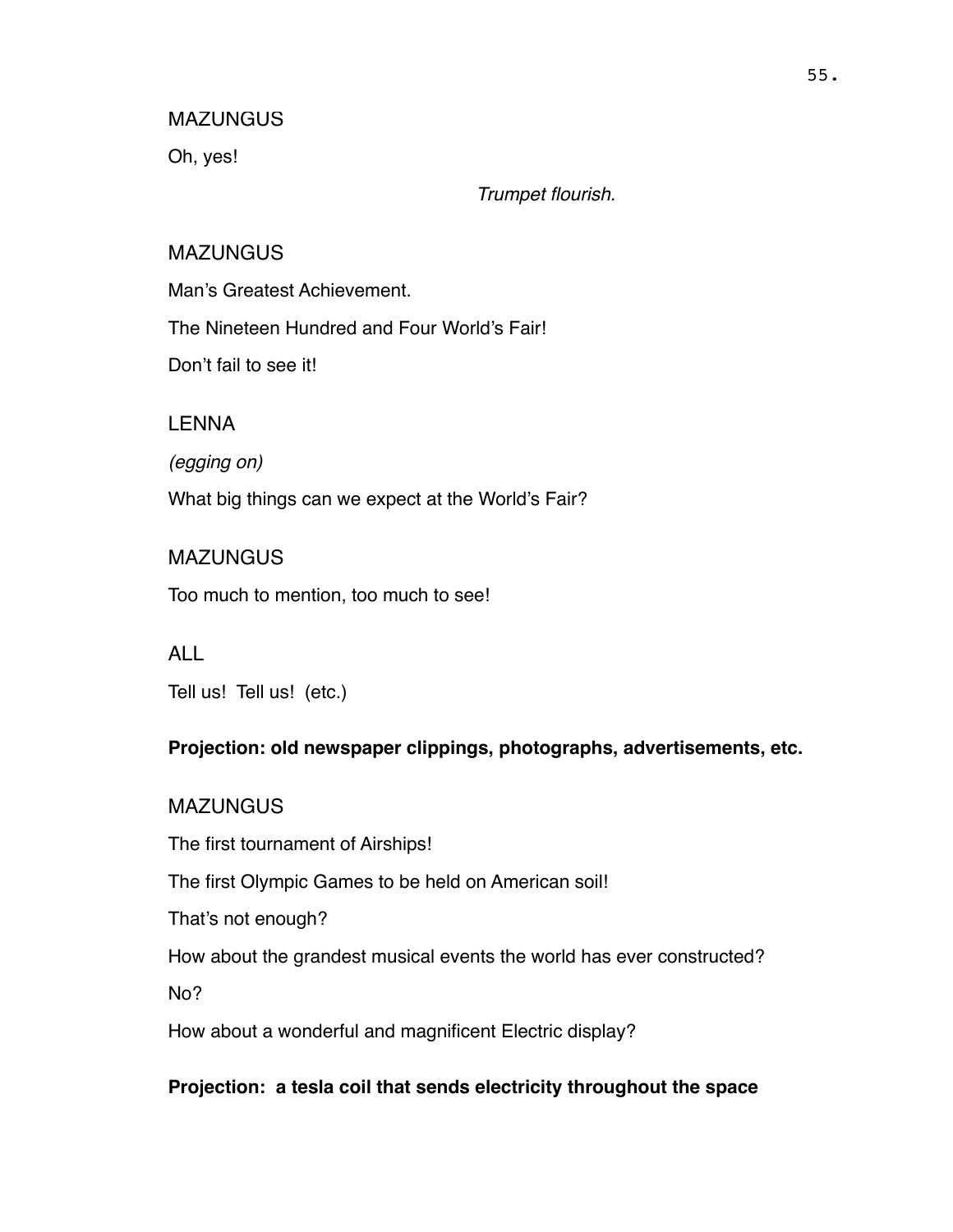ALL

Ooh! Ahh! (Etc.)

# **MAZUNGUS**

And that's only the beginning!

See the greatest railway exhibit in the world

featuring iron and steel in perfect harmony.

And, dwarfing even our largest of locomotives is a giant, mammoth

8000 horse-power turbine engine.

A truly incredible, unbelievable, impossible display

of the largest engines ever built.

Fifteen breath-taking Exhibit Palaces in all.

The total grounds to exceed one thousand, two-hundred acres

with over two hundred and fifty acres of nothing less than

the greatest exhibits man has ever known.

# **Sound: canned applause**

*Mazungus, like a carnival barker, is finally getting warmed up.*

# MAZUNGUS

Wait!

Hold on, now.

I haven't even told you about the most amazing thing of all.

Would you like to hear about it?

Would you?

Would you like to hear about the most fascinating,

the most mind-bending,

the most elaborate display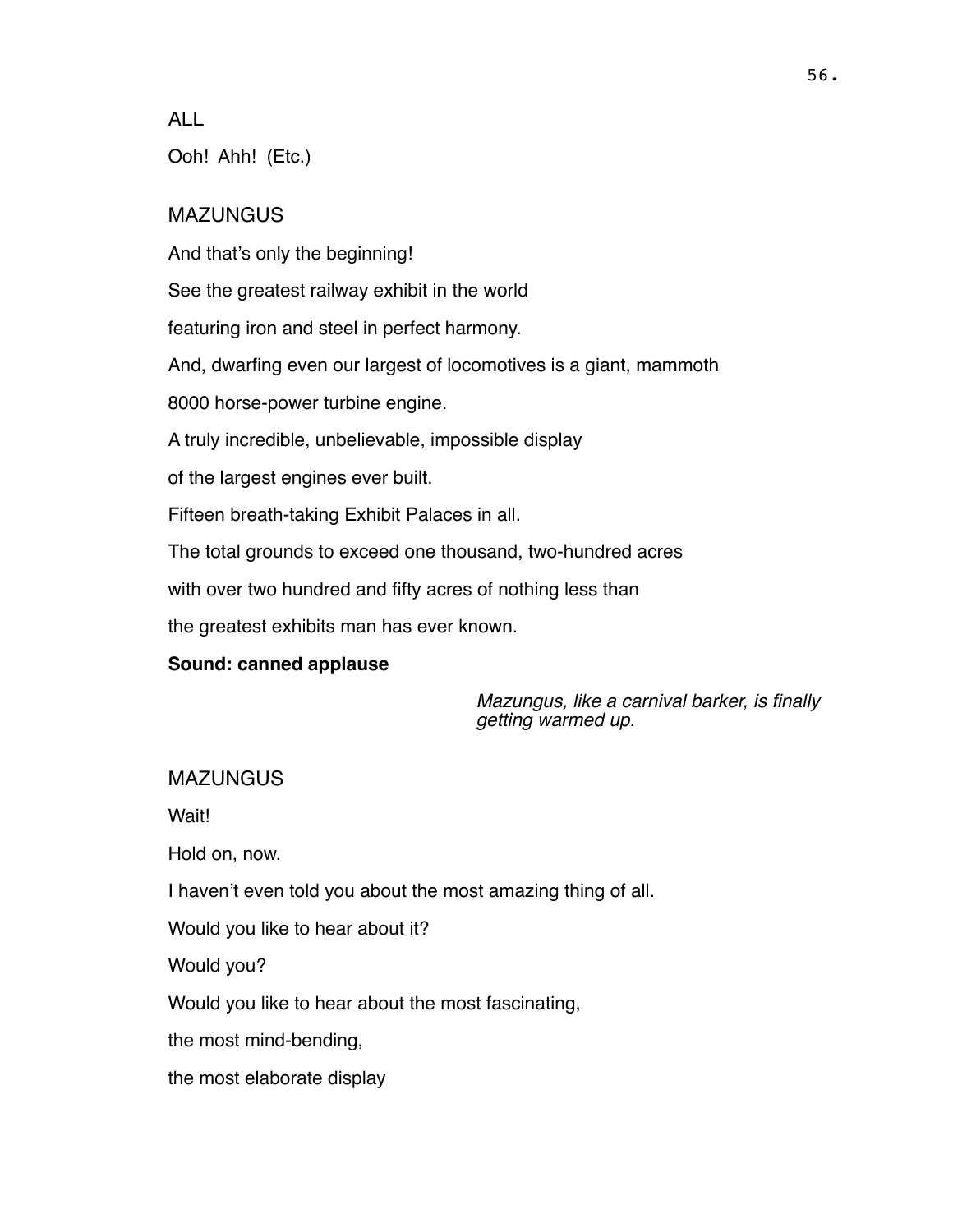to be set down on this great Earth of God's creation?

#### **Sound: louder canned applause, some shouts**

*Ndugu, intrigued, slowly makes his way from out of the shadows.*

# MAZUNGUS

Alright. Alright!

You've twisted my arm long enough, ladies and gentlemen.

I was instructed to keep this particular surprise to myself,

but I simply cannot contain my excitement.

In celebration of the Louisiana Purchase's centennial anniversary,

we've put together a truly global event.

An exhibit to shame all other exhibits.

*(sidebar)*

Not that you shouldn't see the others...

*He presents the plaster figure by placing a simple, traditional loin cloth around its waist.*

# **MAZUNGUS**

Presenting my personal pride and joy:

The Parade of Evolutionary Progress!

# **Sound: canned applause**

**MAZUNGUS** 

Now,

those who *know* the races realize that the average white man is

stronger of limb,

fleeter of foot,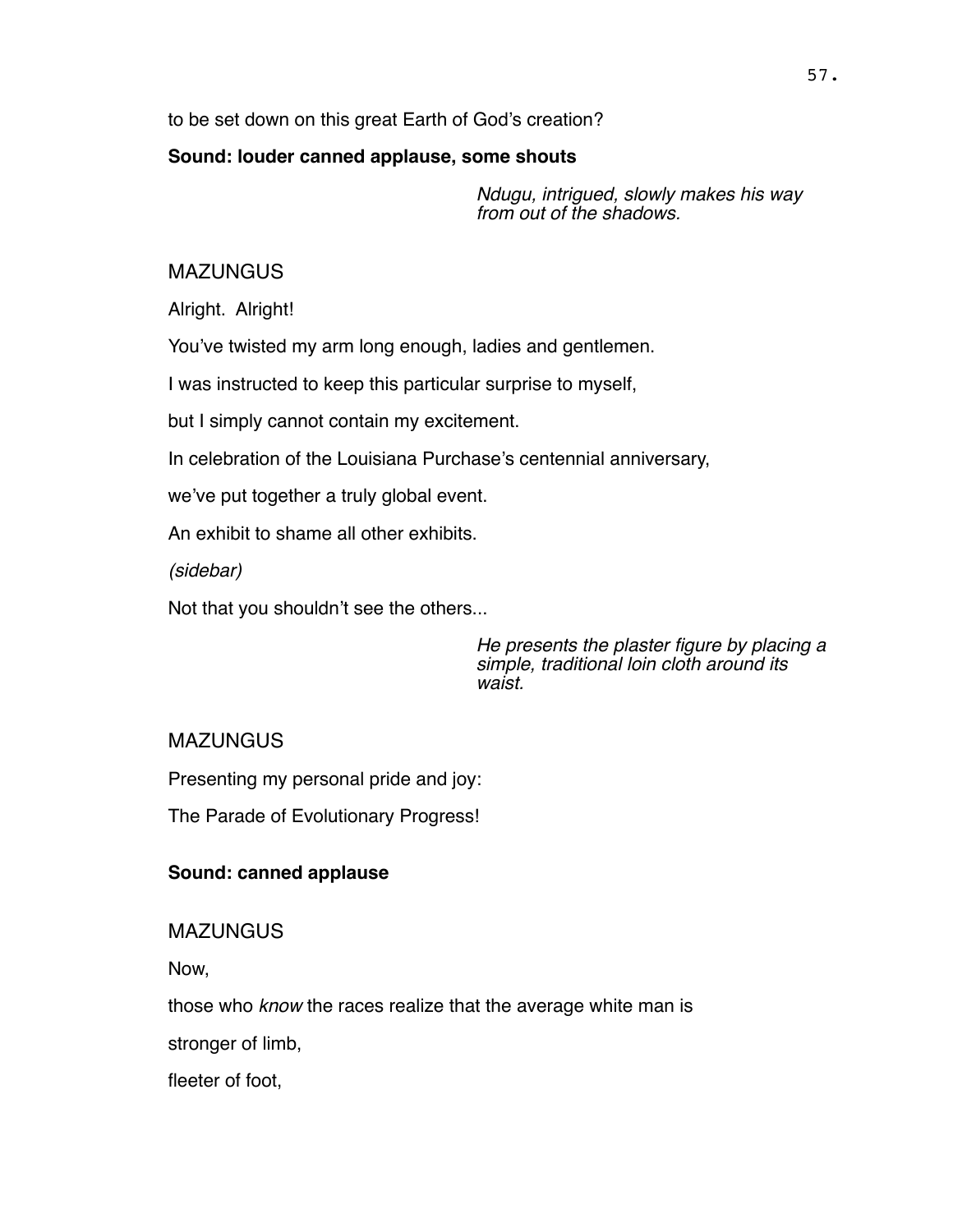clearer of eye,

and far more enduring of body under stress of labor and hardship than the average yellow or red or black.

### **Sound: canned applause begins to distort**

# MAZUNGUS

But that doesn't mean the other races

don't bring with them *danger*.

Intrigue.

Bizarre fascination.

Believe it or not,

you can see these savages from around the world

in their native habitats -

with your very own eyes -

brought to you at great economic and mortal cost!

*(pointing to Lenna)*

See the murderous Geronimo wield his terrifying scalping axe!

*Lenna plays the part.* 

# **Sound: canned "oohs" and "aahhs"**

# **MAZUNGUS**

Or watch as the various sub-races compete in feats of strength and speed.

*(points to Ndugu)*

*Ndugu starts to pick up one of the trees in demonstration, then drops it.*

# NDUGU

Fuck this.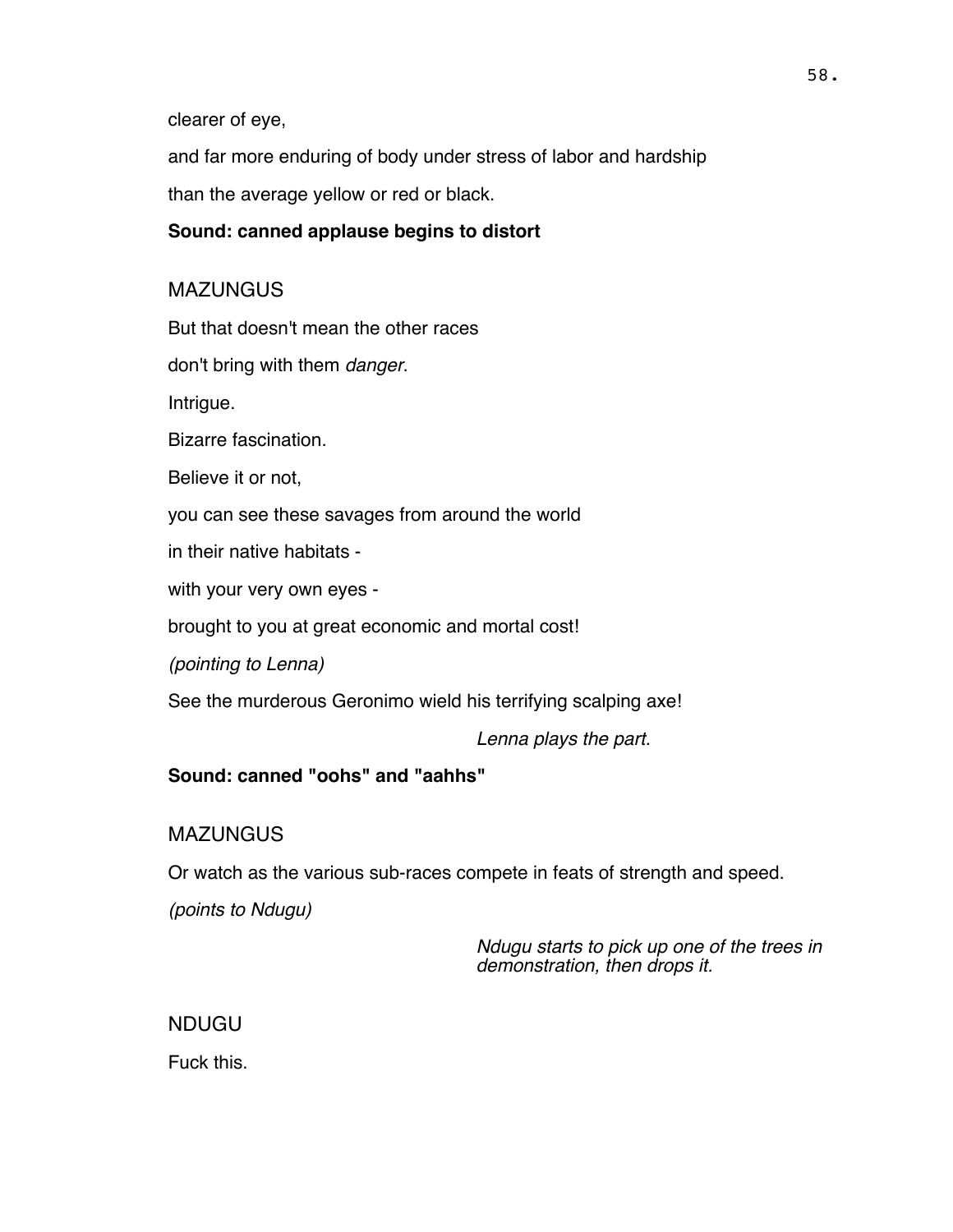*(through gritted teeth, still smiling to the crowd)*

Now just play along now, son.

# NDUGU

Thas some bullshit.

# LENNA

It's his part to tell.

# NDUGU

He ain't never respect us.

Why the hell I gotta do different?

# MAZUNGUS

*(still barking)*

It's science, young man.

Survival of the fittest.

You can't possibly believe that these primitive people are more fit for --

# NDUGU

Fo' what?

# *Mazungus doesn't take the bait.*

# MAZUNGUS

And besides!

The people *love* it!

*(points to a group in the audience)*

See the Inuit make homes out of ice!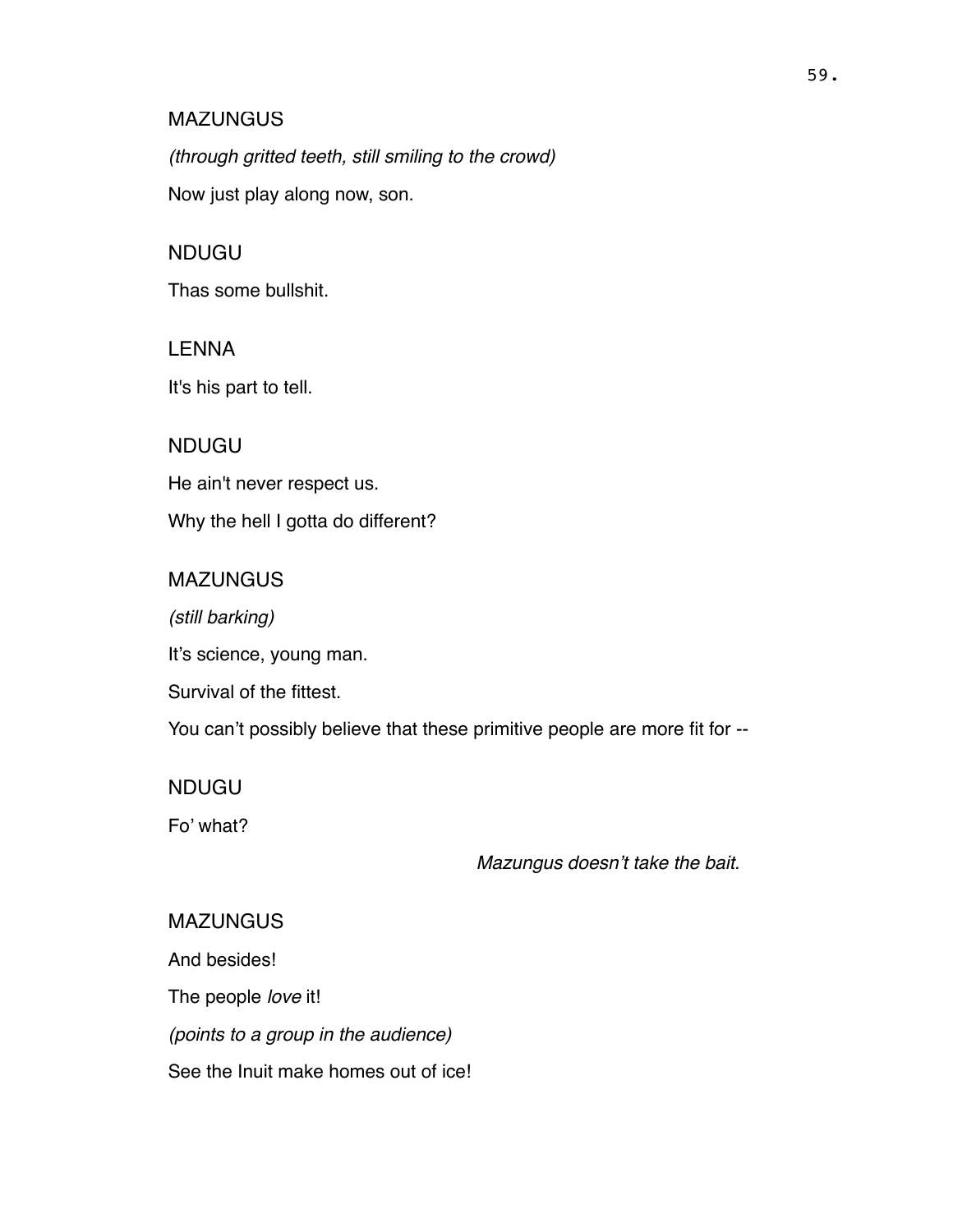#### NDUGU

*(interrupting, to Fwela)* An' I ain't done witchu. Where the hell was *you* at? You jes' leave ya boy like dat?

*Fwela steps away from the reenactment.*

### FWELA

What?

#### MAZUNGUS

*(dances, trying to pull attention back)* Watch the gypsies dance their seductive dance!

# NDUGU

*(ignoring)*

I wanna know where you was.

#### FWELA

*(unsure)*

A mission.

Perhaps to secure more funds to send my friend home.

### NDUGU

Fuck dat. I don't buy that shit fo' one second.

#### **MAZUNGUS**

If I tell you, will you allow me to continue?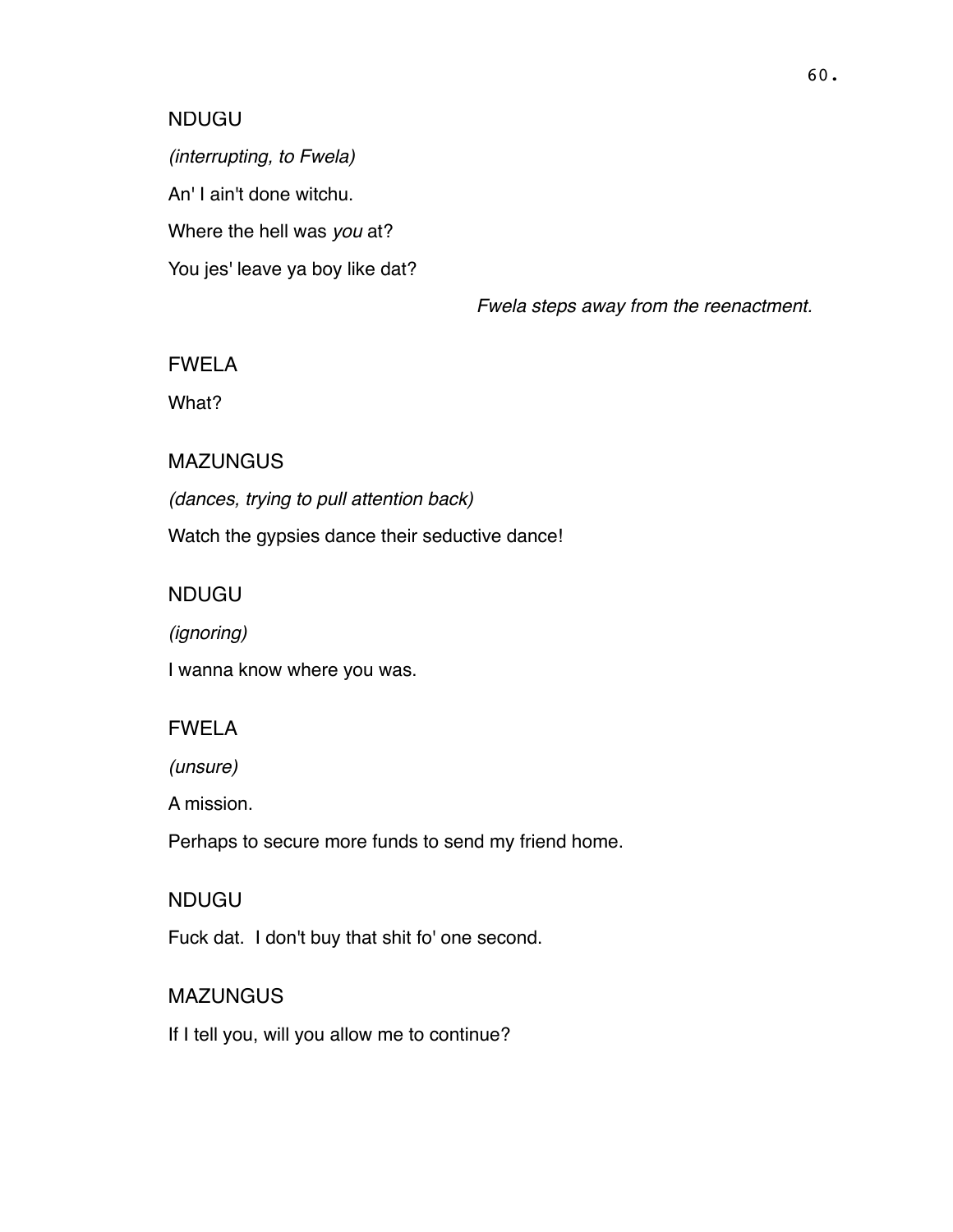NDUGU

Yeah.

FWELA

Don't.

LENNA

Now's not the --

NDUGU

*(to Lenna)*

No.

We gon' get the story *right* this time.

*(to Mazungus)*

Talk.

# MAZUNGUS

Very well.

The reason that petite pygmy traveled up the Mississippi alone,

the reason that the *terms* of his captivity

was not negotiated by a civilized man,

the reason that little one over there

became suddenly frightened, lost and alone -

was that this penniless preacher, here,

received his pay upon pulling into the port of New Orleans.

And when he got there...

Well, let's just say the colors of the parade

were not the only colors he indulged in.

In fact, you were laid out for quite some time in that sinful city, weren't you?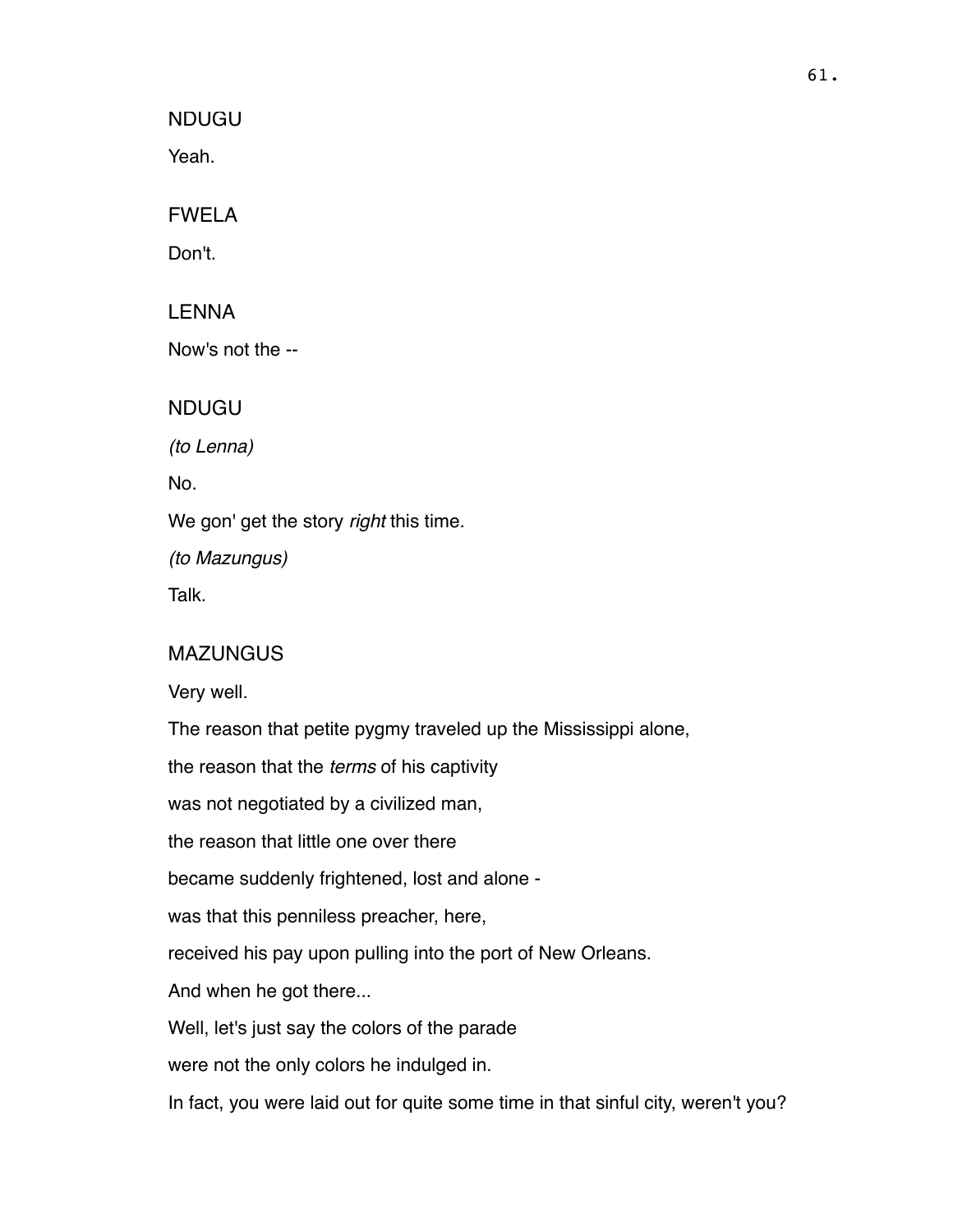FWELA

I was ill.

NDUGU

MAZUNGUS At least you don't deny it.

Y'all make *me* sick.

MAZUNGUS I'd like to welcome you to land of those who see things as they *are*, son. The truth, no doubt, can be difficult to stomach.

LENNA And what truth is that?

#### MAZUNGUS

Why, that your heroes are not heroes at all, your martyrs are victims of their own compulsions, and that great cost is incurred by any great movement forward.

# FWELA

*(on the bandwagon)* And he loved it at the fair. And they loved him. *(a lie)* He told me.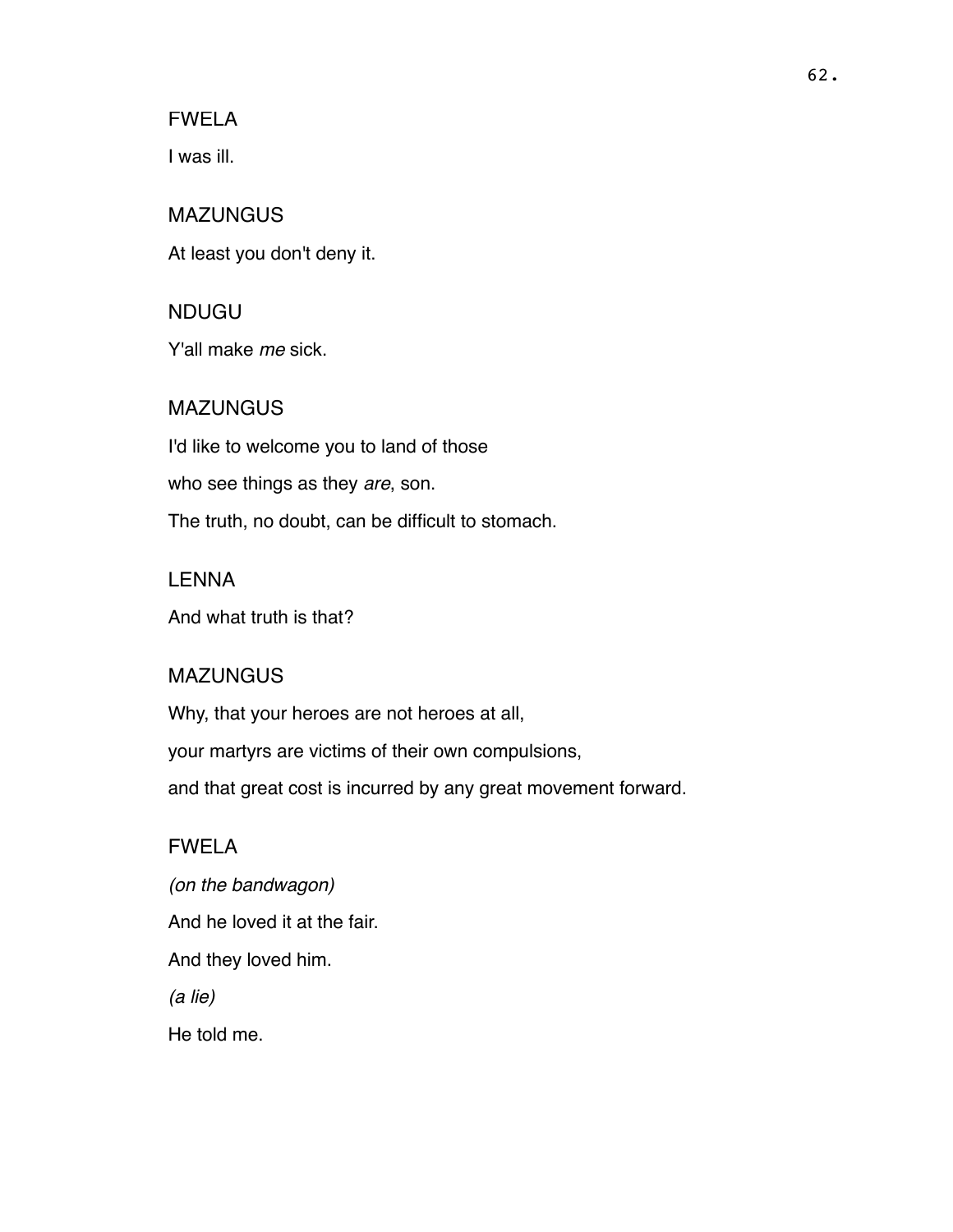You see? Now he's making some sense. *(to Fwela)* Now you're coming around to bask in the light. This is about him, not you.

# FWELA

He was brilliant with the crowds. He'd show his teeth for 5 cents and make more in a week than I did in a year.

# **Projection: turn of the century carnival freak show advertisements**

**MAZUNGUS** *(egging him on)* He was sensational!

FWELA

He was!

He was --

LENNA

*(disappointed)*

Miserable.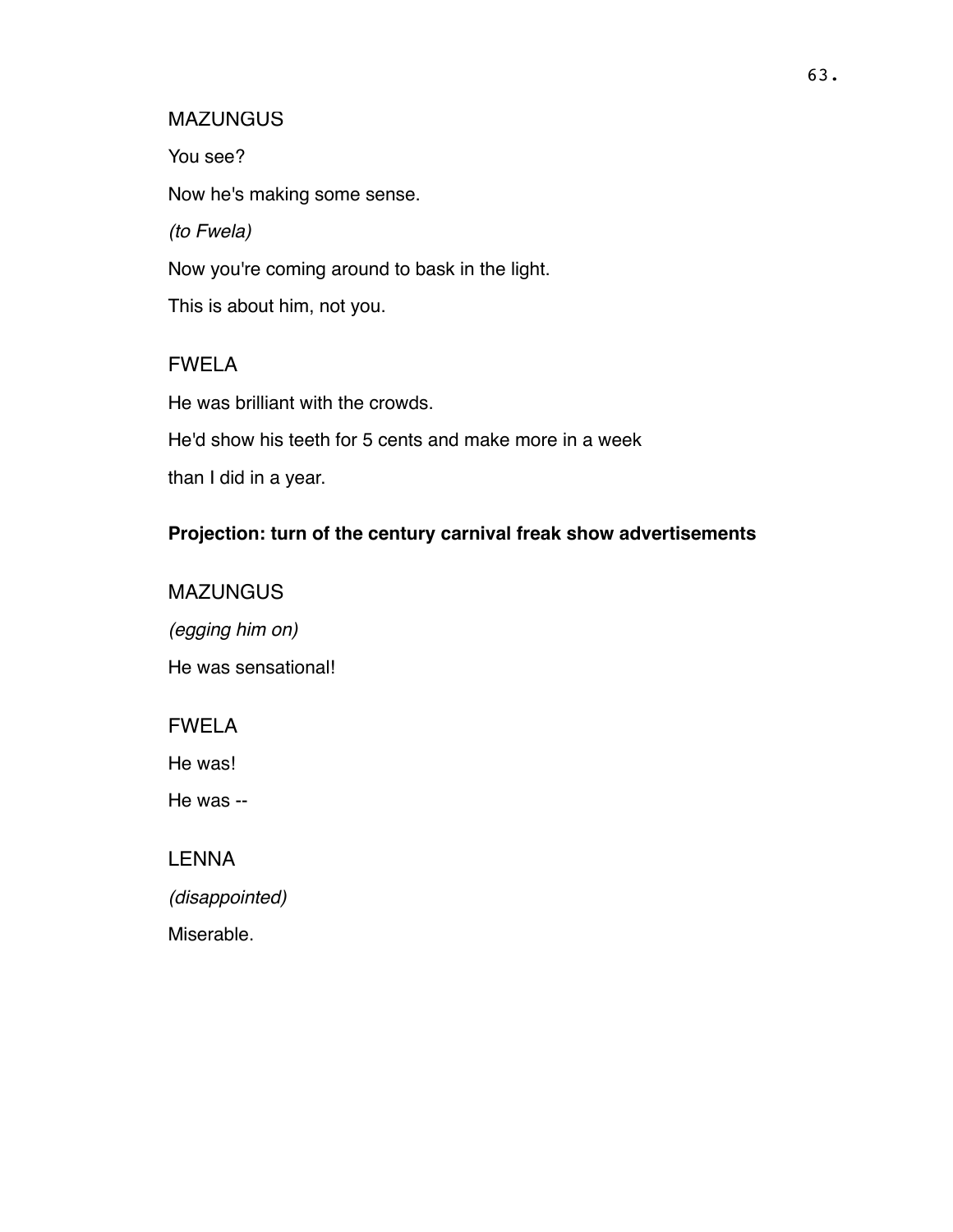#### FWELA

*(defending)* He did what he always did: made everyone smile and laugh.

#### MAZUNGUS

And gasp, and giggle and scream!

He was made a star.

And so were you.

A star elevated to the very zenith of the moment.

*Lenna and Ndugu stand silent, stunned - as Fwela falls so easily under the spell.*

### FWELA

*(mesmerized)*

That's all I ever wanted.

#### **MAZUNGUS**

Done your daddy proud.

FWELA

You think?

#### NDUGU

Yeah.

You a star, alright.

*Ndugu pulls a gold chain that he's been wearing from under his sweatshirt.* 

*It's a science medal from the Worlds' Fair - 1st prize.*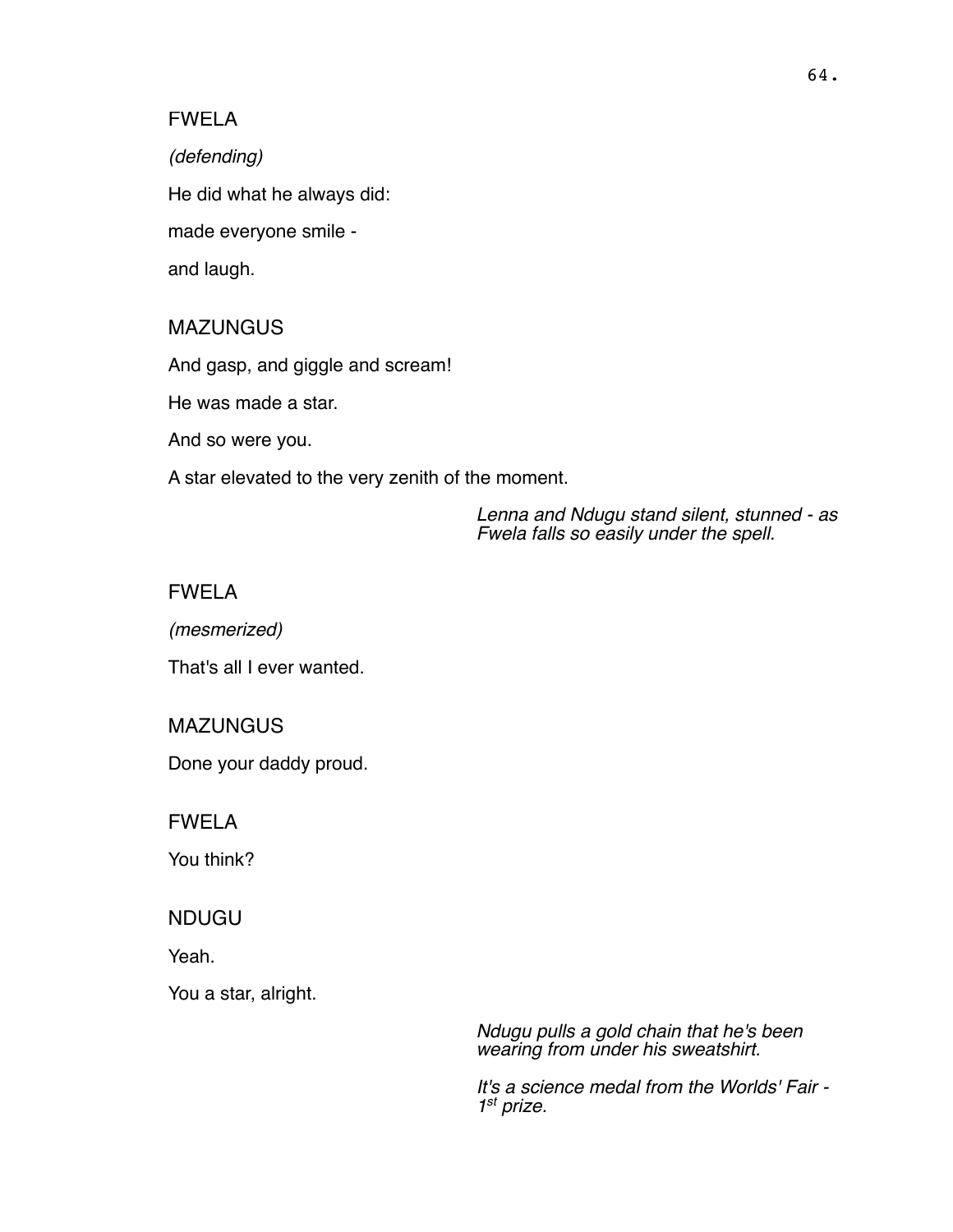*He walks up to Fwela and puts it around his neck.*

### **Sound: congratulatory music plays through a distant speaker**

### **MAZUNGUS**

We here at the National Institute of Natural Sciences and Anthropology

would like to present you with 1<sup>st</sup> prize

for your instrumental contribution to our Parade,

our *pedestal*

at which the world may gaze upwards with profound aspiration.

You are an inspiration of courage

for bringing these savages here to St. Louis for all of us to see.

Congratulations, Doctor.

NDUGU

He a doctor now, huh?

*Mazungus poses with Fwela as a flash bulb goes off. Mazungus steps back to give Fwela the stage, clapping.* 

*Ndugu and Lenna join, but with very different connotation.*

FWELA

Thank you.

**MAZUNGUS** 

A prize fit for a man of honor.

FWELA

Yes.

Thank you.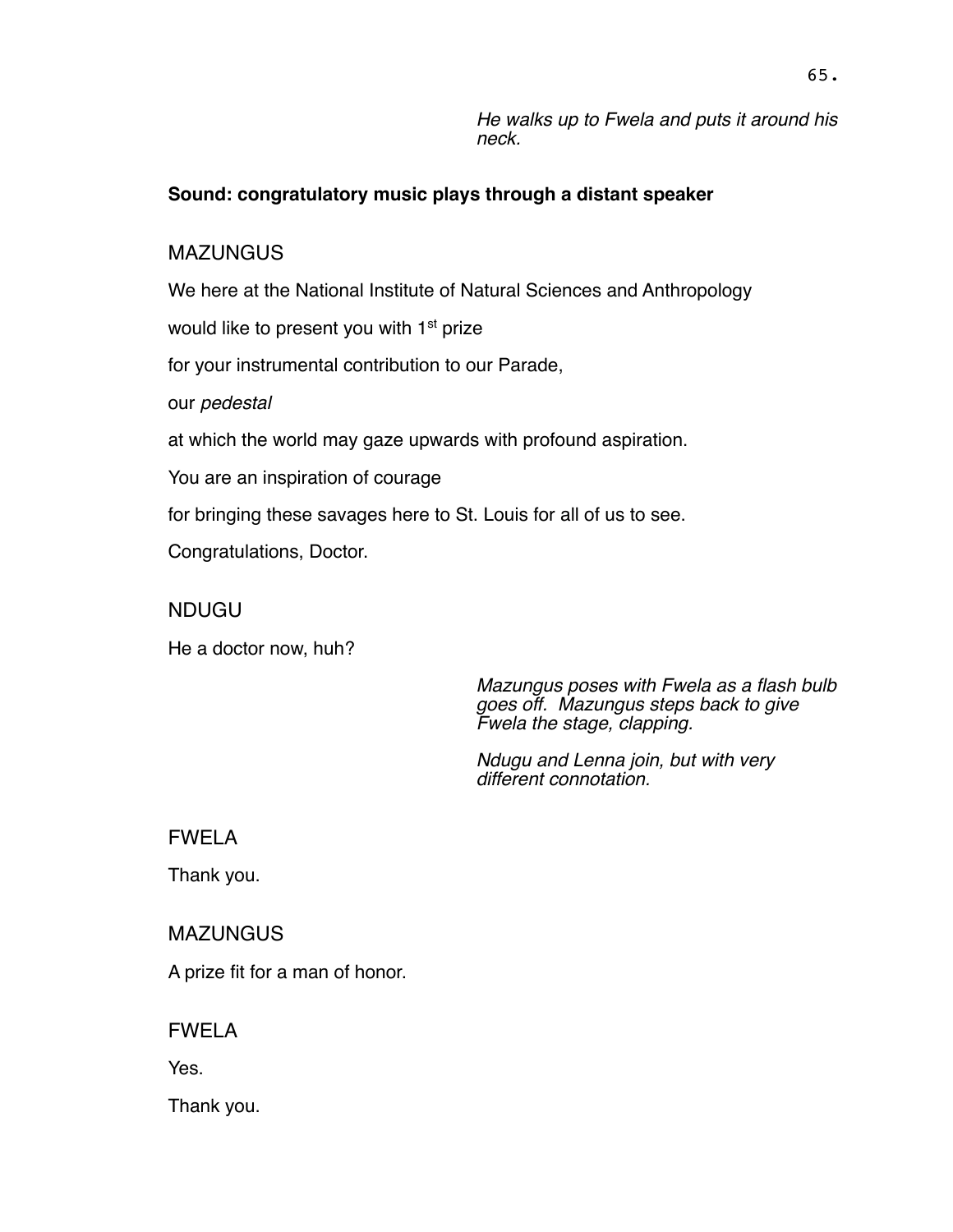Yes.

*Fwela examines his new medal and wanders off, hypnotized by it.*

# FWELA

Finally.

NDUGU

*(to Lenna)* See? Thas the real truth. He ain't never change. They all the same.

*Lenna thinks about this.*

### **MAZUNGUS**

*(still clapping)*

Now that we're rid of our yarn-spinning,

fairy-tale telling

preacher-man,

why don't we get down to it, shall we?

*Lenna and Ndugu seem a bit lost.*

MAZUNGUS

Oh come, now!

Don't be so down in the mouth.

*Mazungus walks over the tape deck, puts in a new tape, and pushes play.*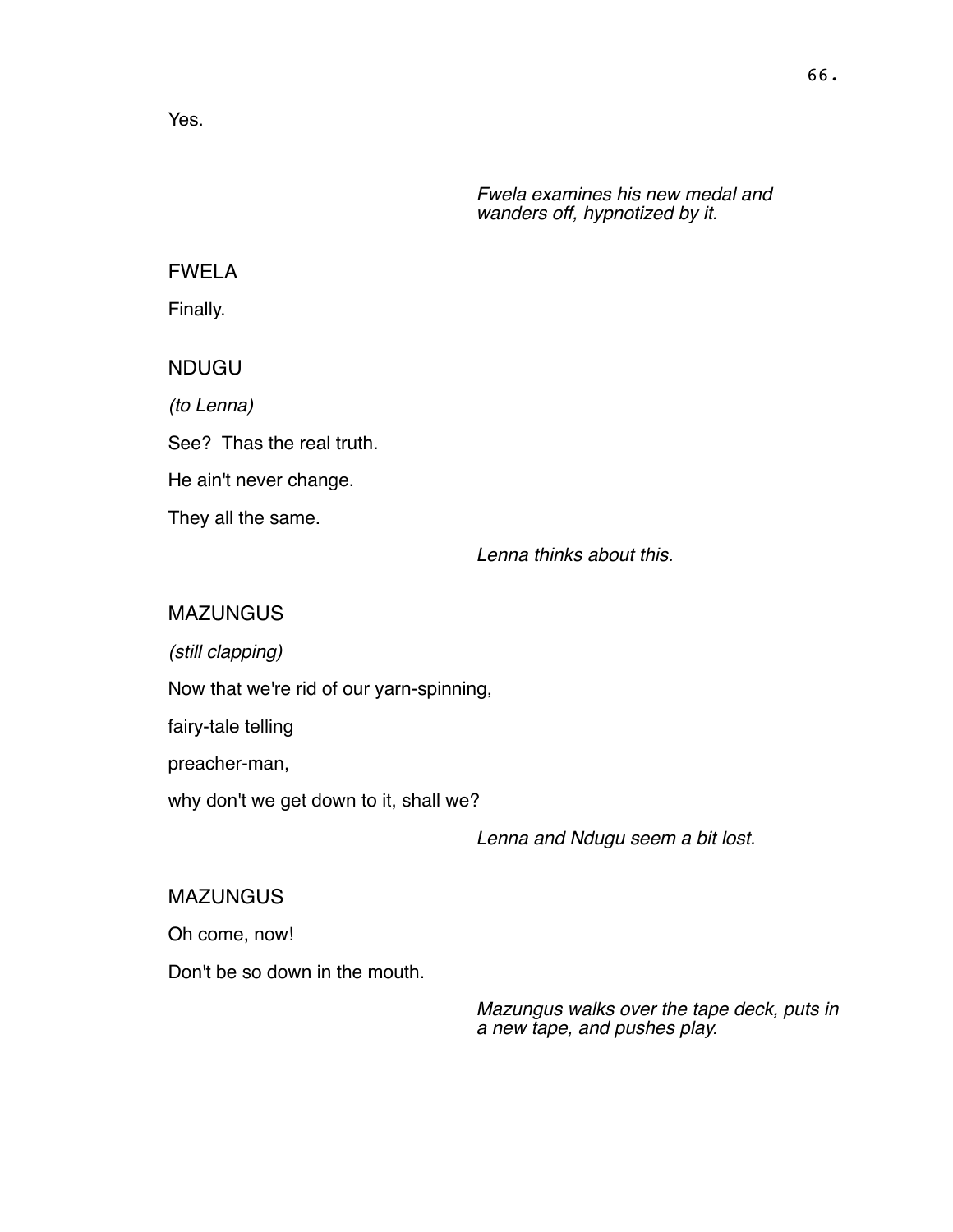It's only gonna make it that much easier to march on.

To march forward.

Like nature always intended.

TAPE VOICE

The Life and Times of The New York Zoological Society

#### **Projection: (pygmy in the zoo) Sound: quintessential 'New York' music plays gently in the background.**

*Mazungus, with eventual help, begins to uproot most of the other trees and place them in a line like prison bars as he speaks.*

# TAPE VOICE

At the turn of the century, evolutionary sciences were at a crossroads.

Caught between popular, but questionable theories like Eugenics

and empirical studies citing migratory anthropology --

*Mazungus suddenly stops the tape.*

MAZUNGUS

You know what? No need.

Let's, instead, talk *frankly* about it.

Let's not beat around the bush about it.

Let's just call a spade a spade - no pun, o'course -

and address the moment that everyone remembers

without even remembering the man of the moment.

*He places the plaster figure behind the bars. He takes the stuffed orangutan from Starr's cart, and wraps it around the figure's*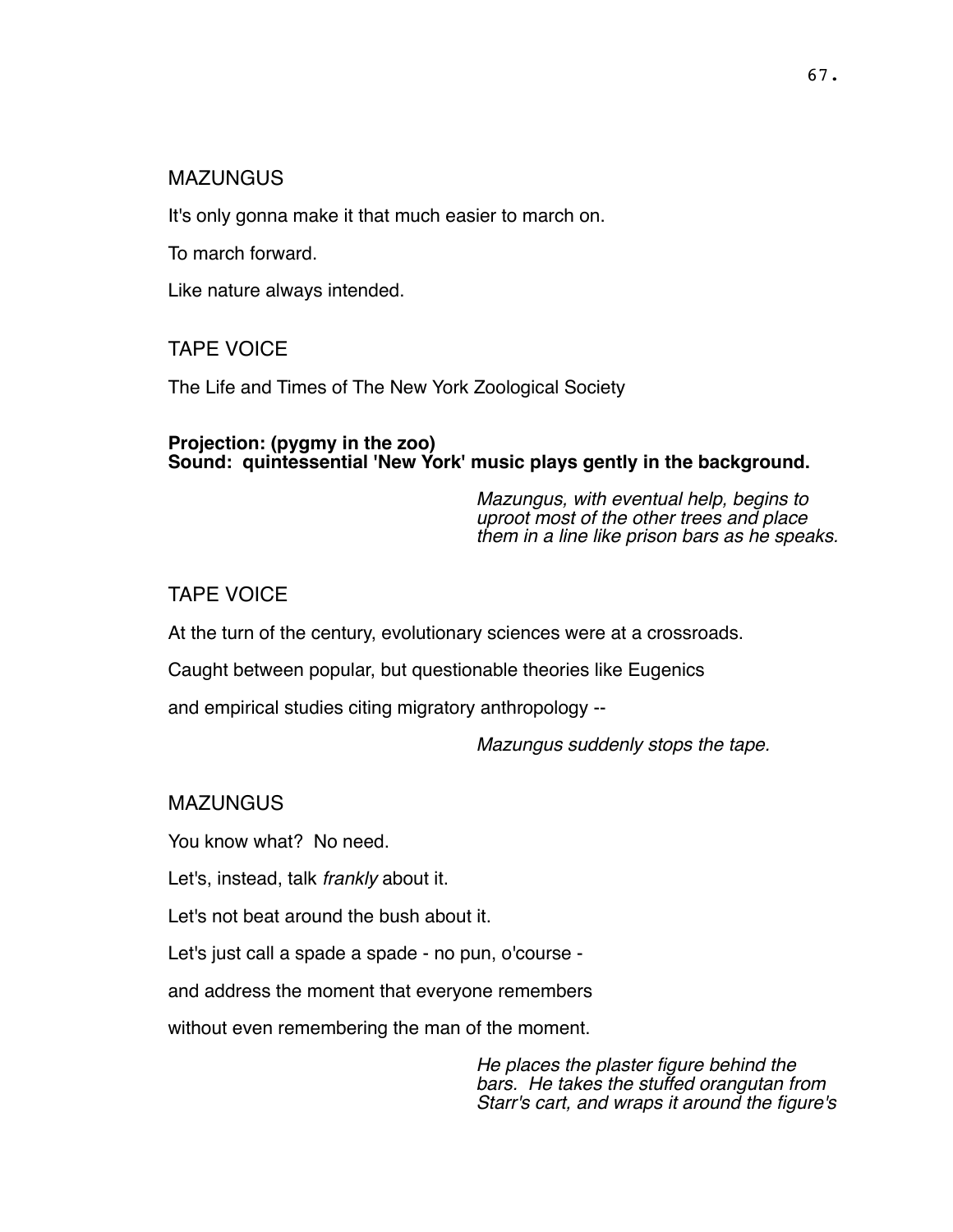*neck as if the figure were holding it.*

# MAZUNGUS

And he *is* a man.

No one has ever denied it.

*Mazungus takes up the microphone again.*

# **MAZUNGUS**

Ladies and gentlemen.

I am not here to justify the mistreatment of this perfectly fine fellow.

Nor am I here to justify the sensationalized statements made by

your papers,

preachers

and politicians.

But, understand, I am also not here to apologize.

#### **Projection: newspaper clippings about the pygmy in the zoo, all names, faces redacted**

*Like a stump speech, Mazungus works the crowd - sitting a the edge of the stage, posing with the figure, etc.*

# **MAZUNGUS**

*(to Lenna and Ndugu)*

Please.

*He gestures to the audience. Perhaps Lenna and Ndugu make their way to the house and sit.*

# **MAZUNGUS**

You see, when the little fellow arrived

at our new and magnificent Zoological Gardens,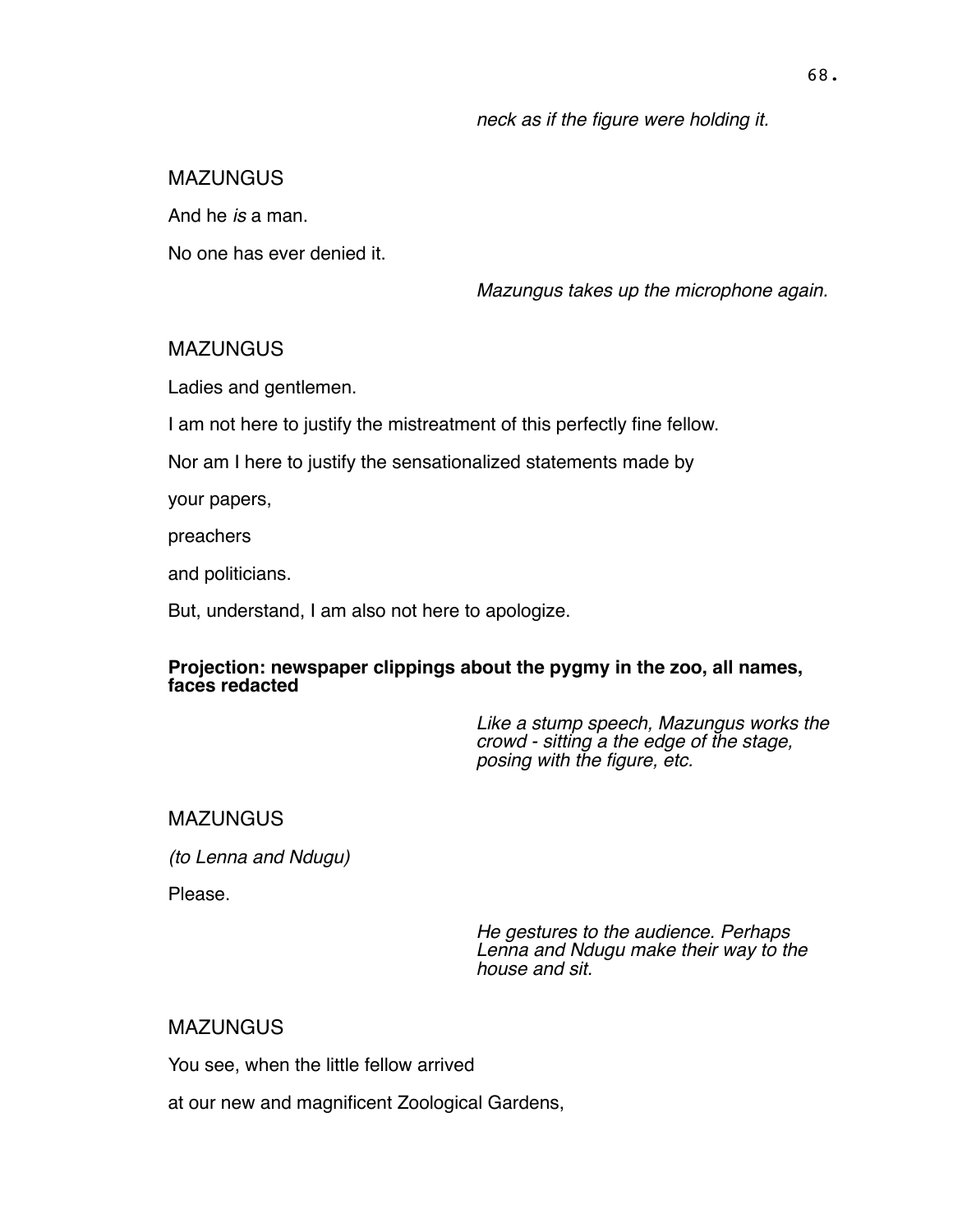all of us here simply thought that,

given the pygmy's place of origin,

the streets of New York could not *possibly* be

the most auspicious surroundings for a forest-dweller.

And, of course, because his friend and keeper was...hmmm...

*He makes a show of searching for the missing Fwela.*

#### MAZUNGUS

...it seems *nowhere* to be found ...

We thought it best

to allow the little pygmy to become our charge -

to allow him as a guest in our gardens.

*Lenna stands.*

#### LENNA

I know gardens and I know guests.

I think you'd better start again and this time -

give it your best.

*Mazungus gives a cold stare.* 

*She's ruining his speech.*

**MAZUNGUS** *(recovering)* Heh, heh. Well. You've got me. We are capitalists, are we not? No one in their right mind would allow for a guest to stay without rent -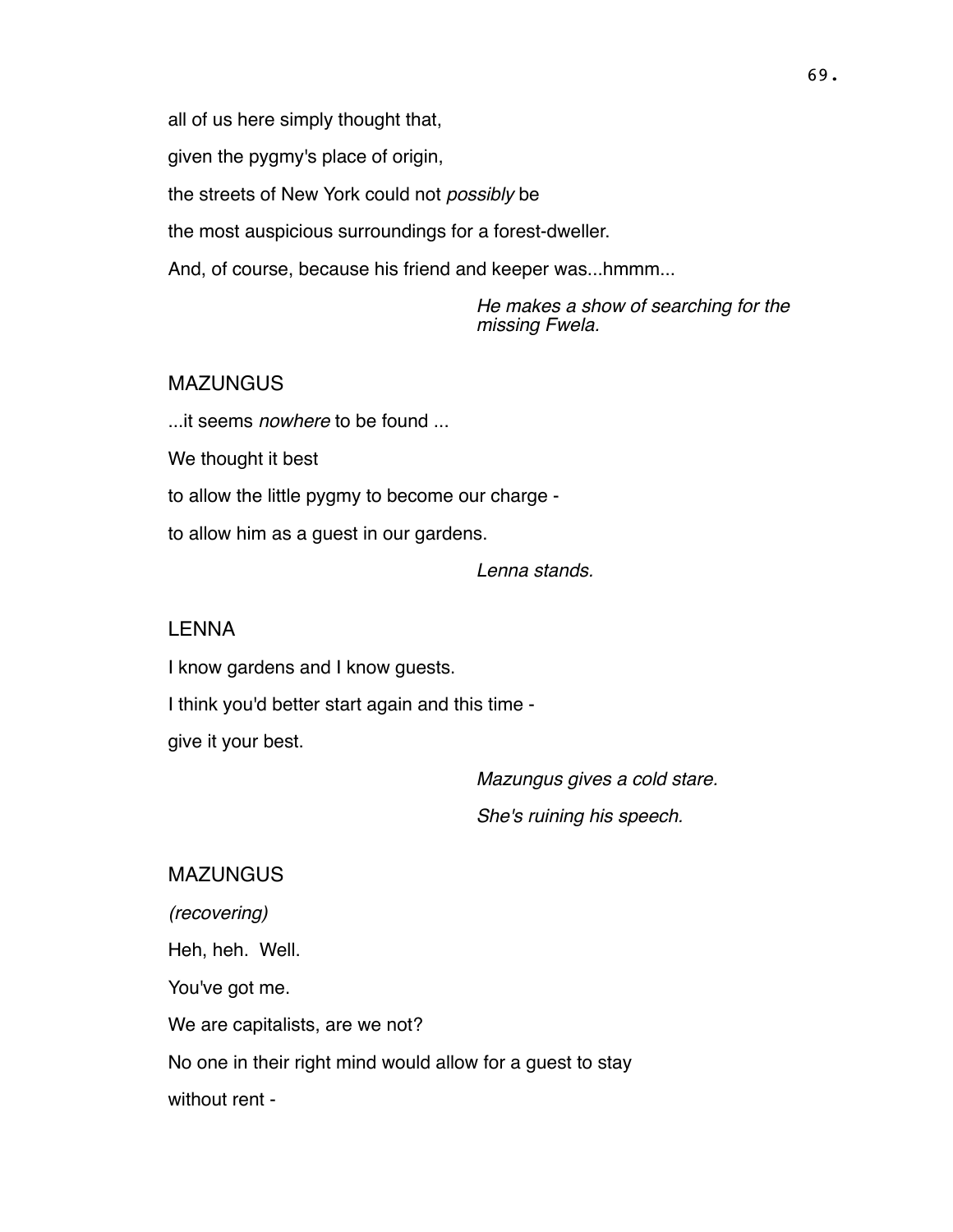without *some* compensation.

It's a matter of semantics, really.

*(a new approach)*

We hired him, you see, to be a zookeeper, of course.

He is wonderful with the apes and simply *loves* the open air.

NDUGU

He get paid?

**MAZUNGUS** 

Well, not in American dollars.

What could he possibly do with our contemporary currency?

### LENNA

Build a life. Go home.

### **MAZUNGUS**

Alright, now.

We're getting a little off topic.

This was only temporary.

His friend, the fine doctor --

NDUGU

Preacher.

### **MAZUNGUS**

*(ignoring)*

His *friend* was doing very important research in South Carolina

and assured me that he would be back very...

*(looks for Fwela again)*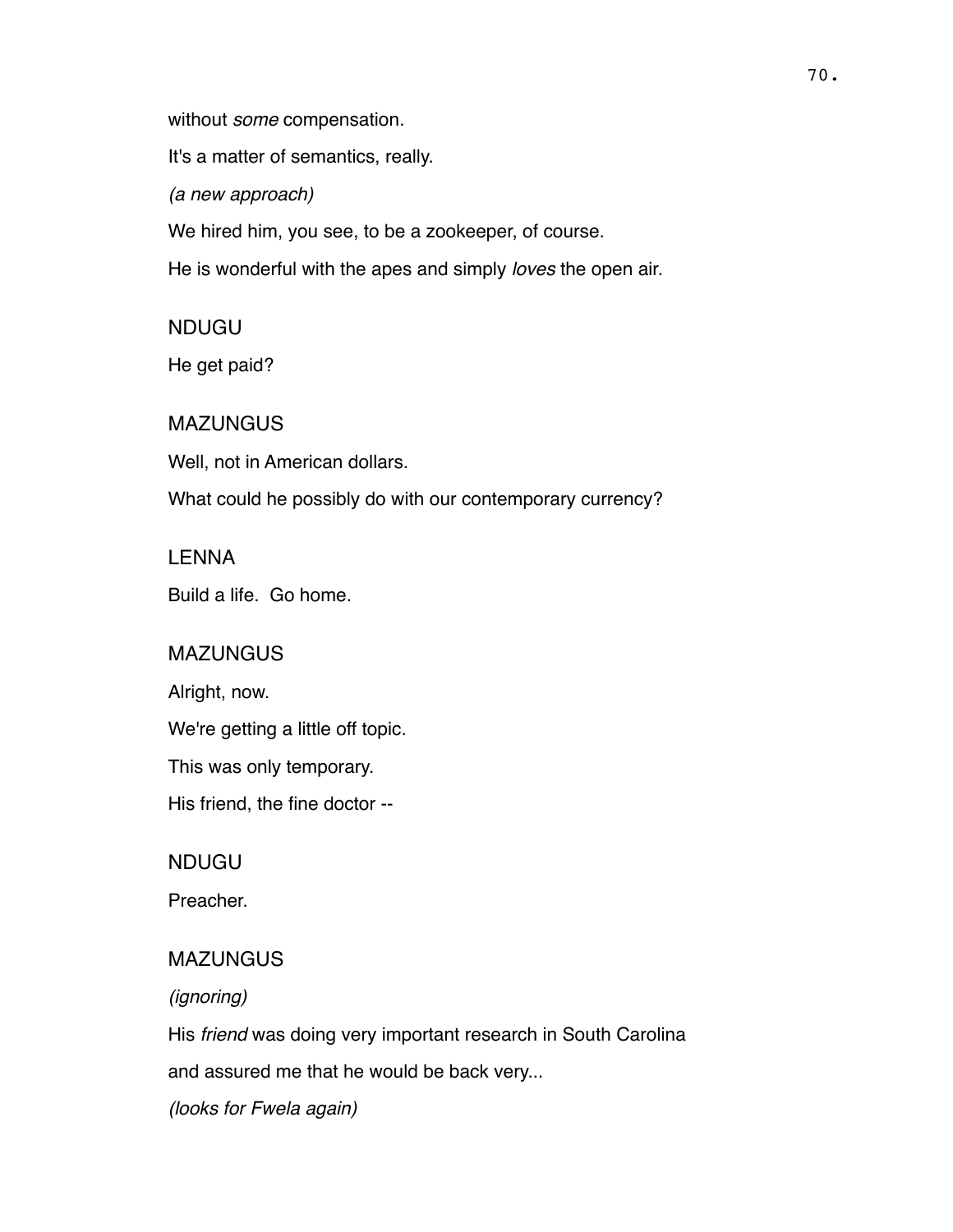...shortly.

## NDUGU

Oh, I gotchu. So you pay *him*, right? You pay dat deadbeat a pretty penny for yo' very own monkey janitor --

## **MAZUNGUS**

*(backpedaling)*

I *never* said --

# NDUGU

An animal

fo' all them rich white folks from the Hamptons

ta come an stare at.

# **Sound: Some canned boos erupt**

# **MAZUNGUS**

This exhibit was built for the enjoyment of everyone --

# NDUGU

Nigga in cage,

where dey belong, right?

# **Sound: more boos**

# **MAZUNGUS**

You said it, not me --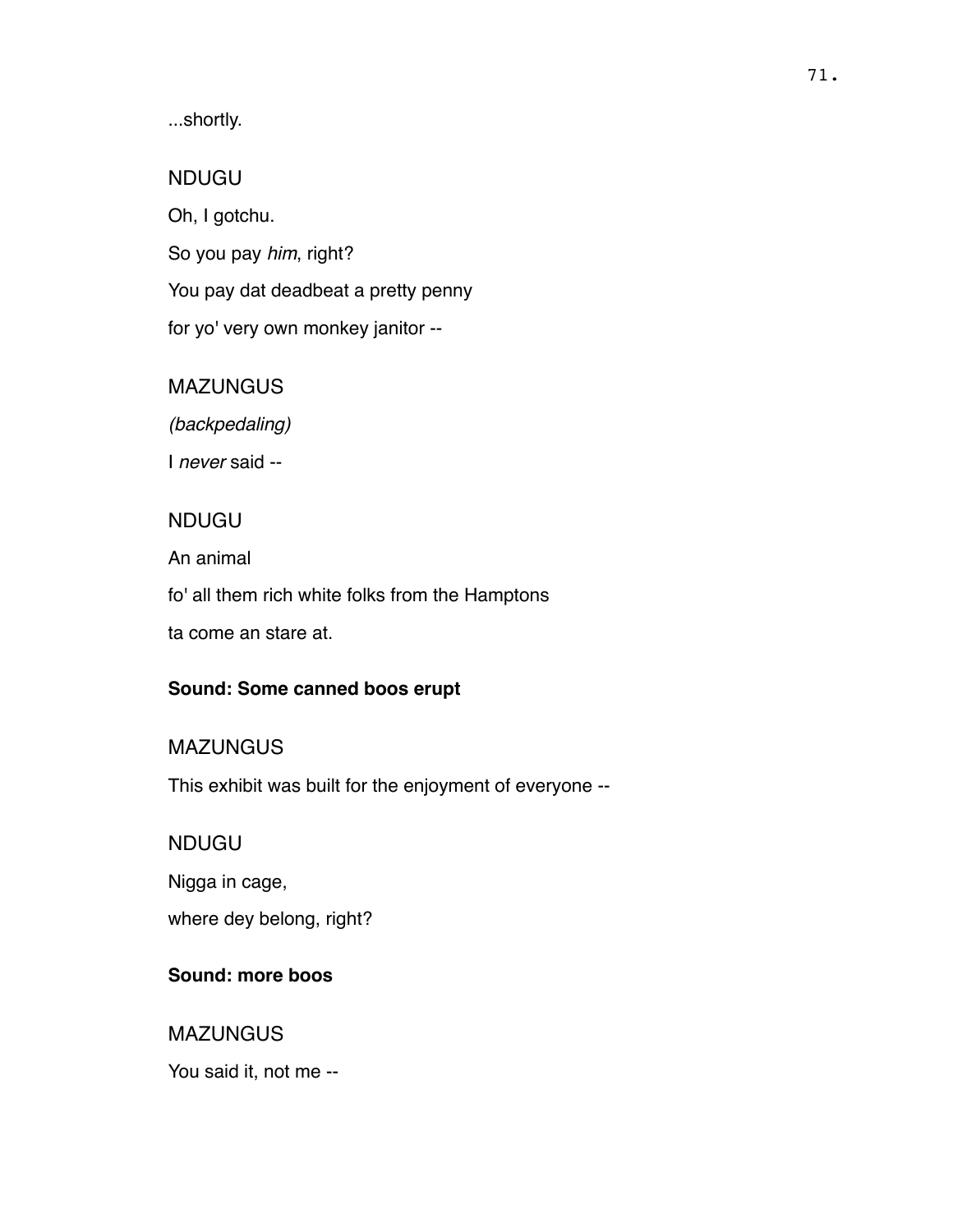### NDUGU

*(trying to rile up the crowd)* Make 'em streets less scary for all us tree-folk, we behind bars, right?

### **MAZUNGUS**

I ain't talkin' about you, son --

### NDUGU

Culture make us criminals, way you write it.

Best keep us down on lock.

**Projection: new paper headlines condemning the pygmy at the zoo**

### **MAZUNGUS**

Now hold on a minute!

Hold it, right there.

I may given a small amount of money to this little pygmy's master --

### LENNA

Master?

### **Sound: Huge eruption of boos**

**MAZUNGUS** *(a misstep)* Not *master* - friend. I may have given a minor stipend for allowing such a fascinating individual to become part of the Zoological Garden Family --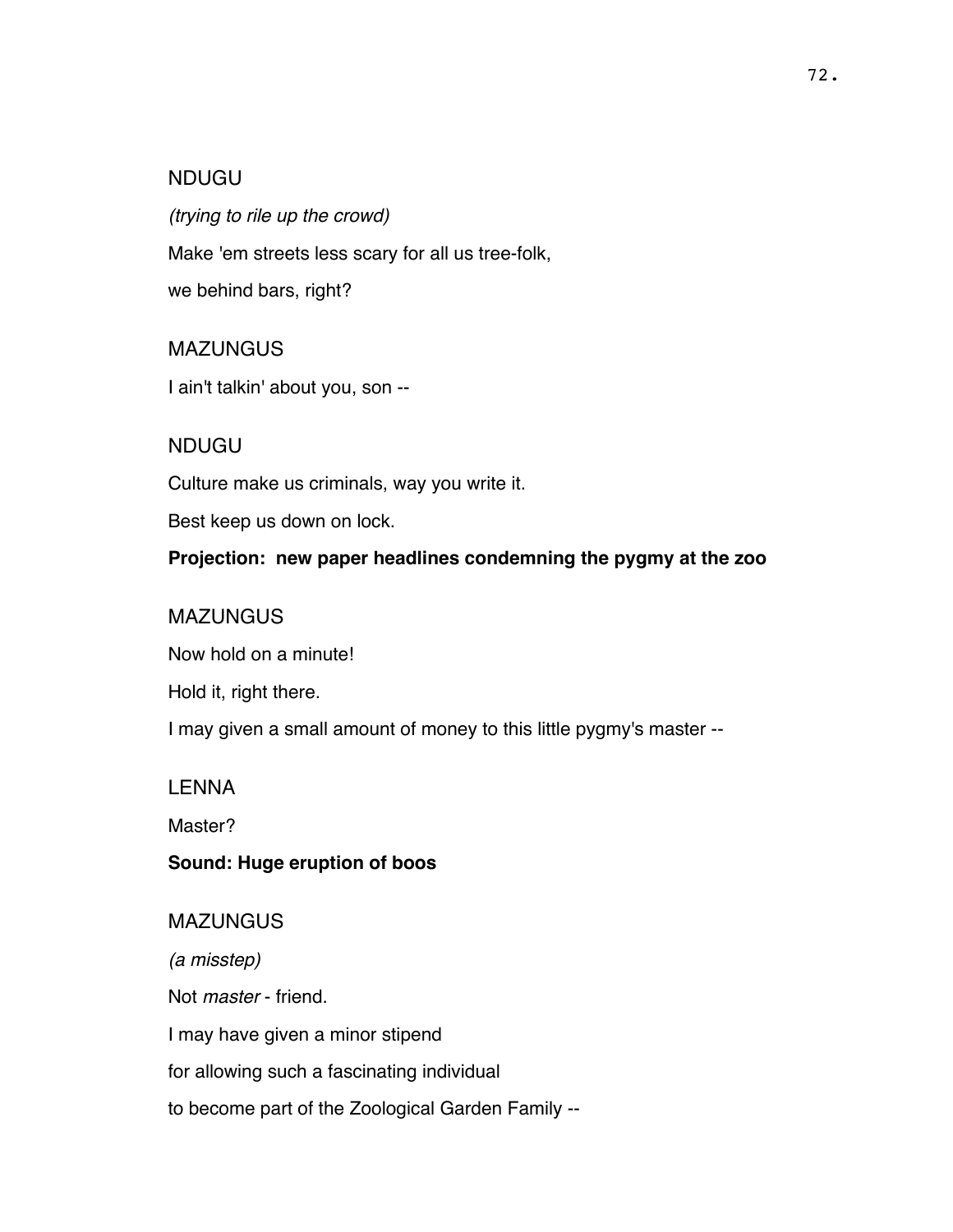The tide is rolling in and it is time be cleansed.

## NDUGU

And they gon' eat you up,

bring on d'end --

## **MAZUNGUS**

Fine!

### **Sound: boos cease**

## **MAZUNGUS**

Fine.

You're right.

I can't figure why I should be afraid.

It's an affliction, I think from being infected with so much animosity.

The truth (and the truth is what I *stand* for) -

The truth is -

*Mazungus loosens his collar, prepares for the reaction.*

# **MAZUNGUS**

We *did* pay a man for the privilege of housing this incredible African dwarf.

And we did put him on display just like the people wanted.

And he attracted thousands of you.

## **Sound: canned boos again**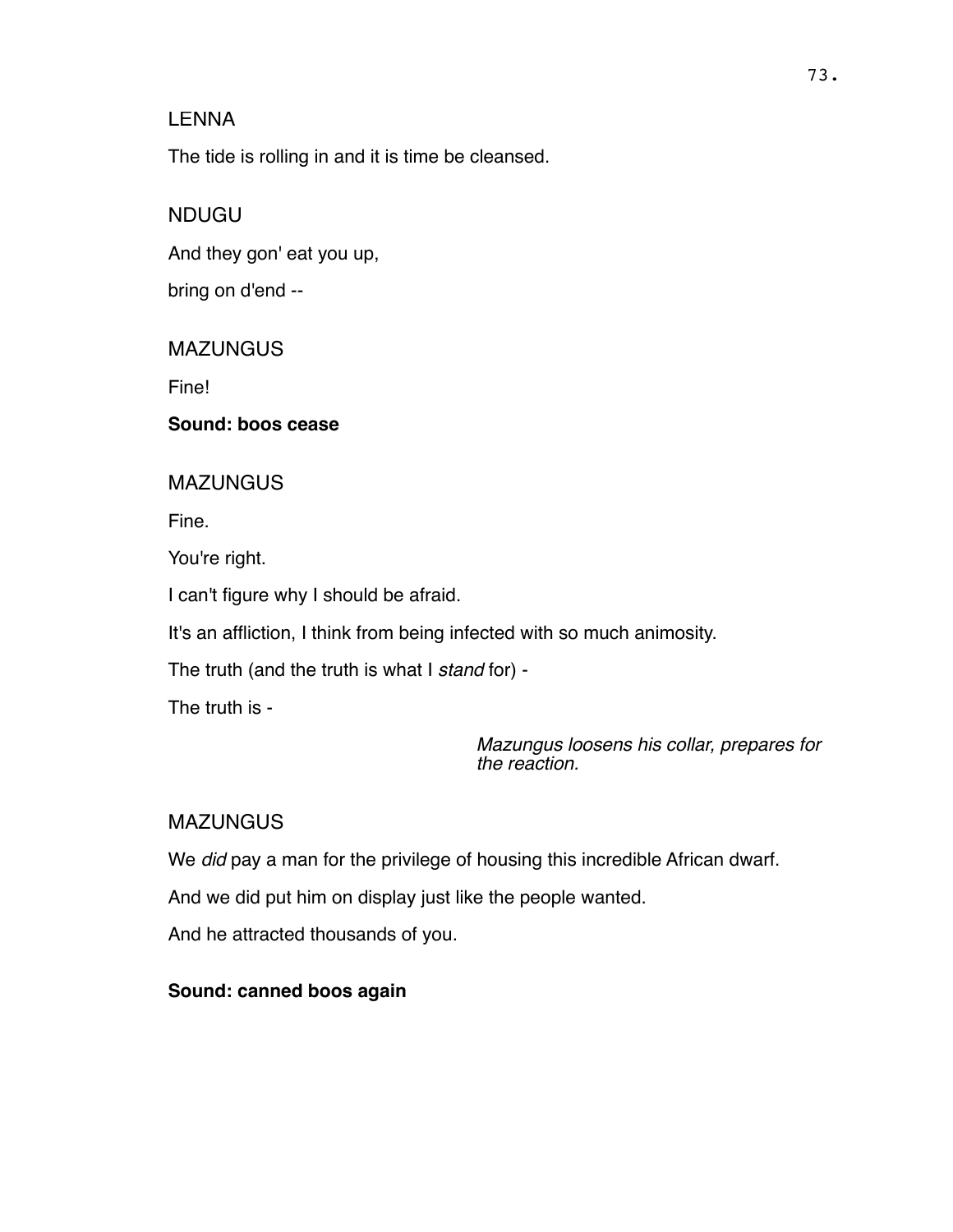#### **MAZUNGUS**

*(fighting them this time)* Thousands of you! Every single day. Now, why would we do anything else? And how dare you turn so easily? He was *abandoned*. We didn't know what to do with him. He was a menace. He hated it here. We gave him free reign of the Gardens, and he grew mischievous and discontent. We were not equipped --

### LENNA

Those were no gardens.

They were cages for apes and --

#### **MAZUNGUS**

He *is* an ape!

## **Sound: canned gasps**

### **MAZUNGUS**

Is that what you want? There's no place for him here. He has no civilization in him but I don't blame him for that. I *blame* him - for being here at all!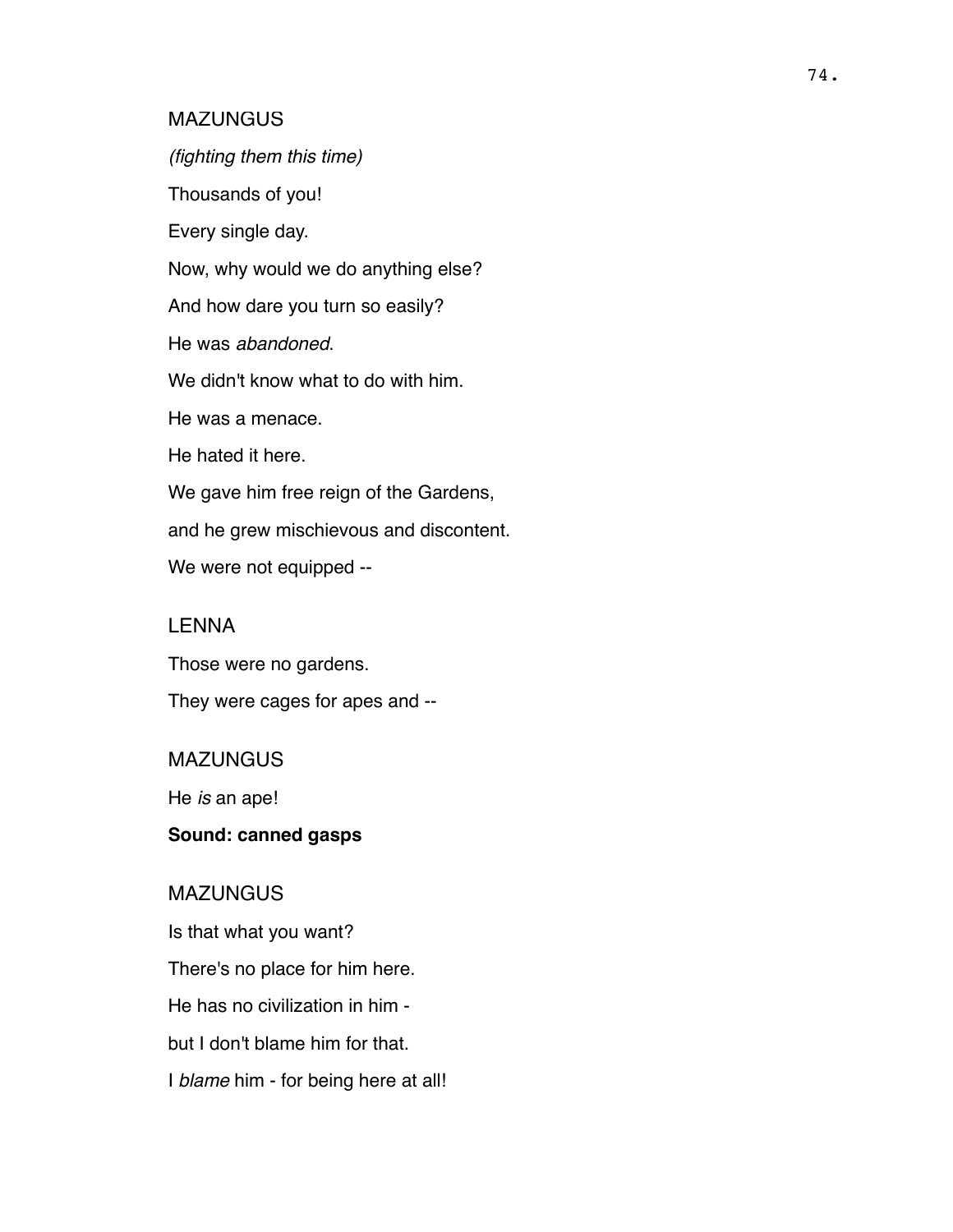#### *(pointed)*

I would have died before I let those white strangers take me from *my* home.

I would have *died* first.

He should be sent back to the black of that dark, dark place.

That's where *he* belongs.

*Fwela appears behind the bars, next to the figure.*

## FWELA

He did not choose to come.

## **MAZUNGUS**

You.

You should be the one standing up here right now.

You're the one that made the little man into a side-show.

You're the one that sent him.

Sent him across the sea.

Sent him to that fair.

But he didn't stop there.

No.

He continued on without you. Alone.

To the zoo.

To the museum.

To the orphanage.

To the tobacco farm.

He spent time just about everywhere because no place would take him.

He was a troublemaker,

a savage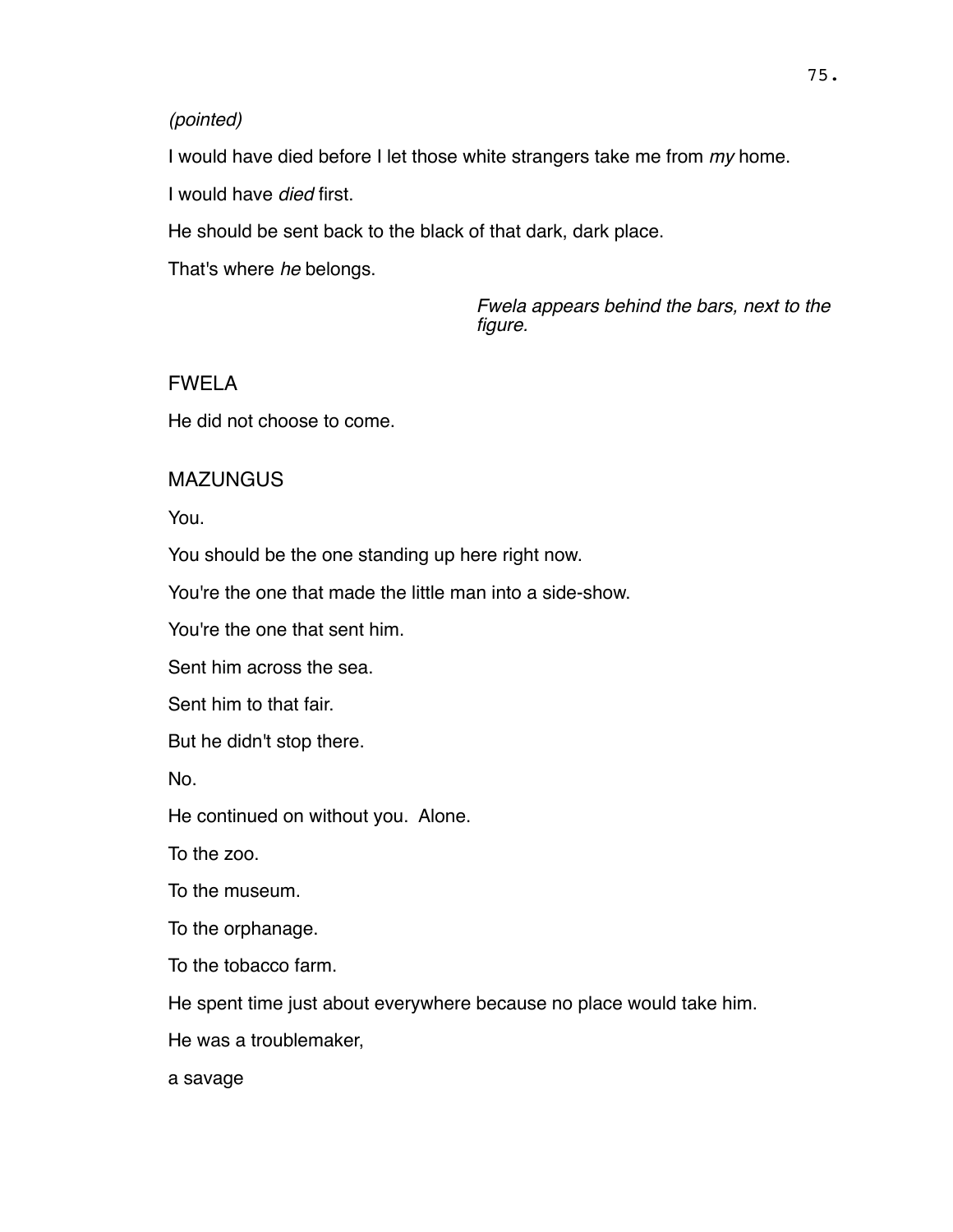and *friendless* because of you.

### LENNA

He had other friends. He still had something to lose. I taught him english and history gave him something to choose.

## **MAZUNGUS**

And, remind me, how *did* he make his way to you, down the James River to White Hill Rock?

### LENNA

A colleague.

A friend.

### MAZUNGUS

Ah, yes.

The pygmy was the topic on everyone's lips,

from the paperboy to the president.

*(to Lenna and Ndugu)*

And, now that I think of it -

every single one of your folk

that made it through seminary,

law school,

(or even learned to read it write)

made the pygmy their business as well -

drew even more ink from that press,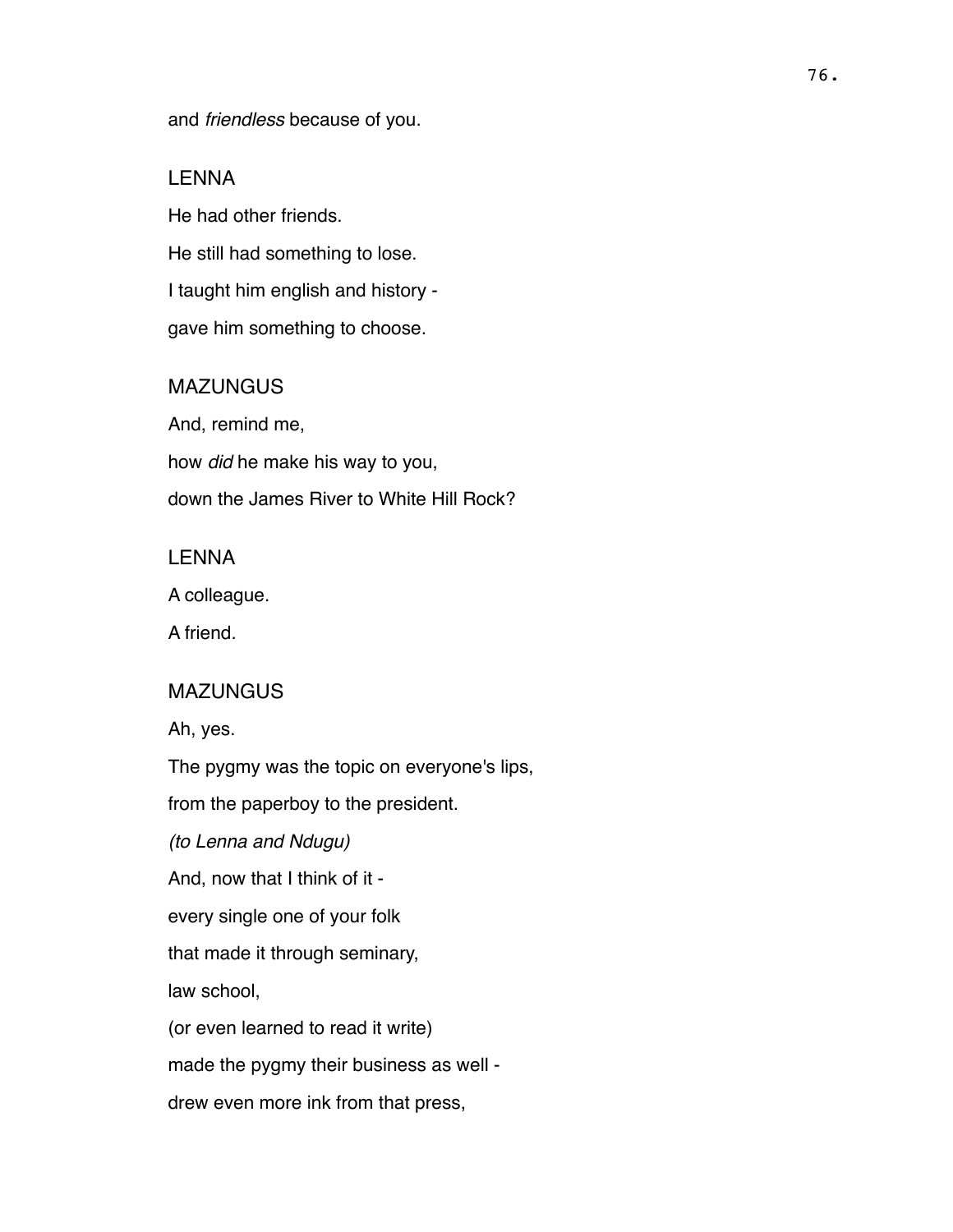making the story bigger and blacker every day.

#### NDUGU

Y'damn right.

#### LENNA

We were attempting to make a bad life better. And we did so by giving speeches and writing letters. We never caged a soul or used him for gain, we simply sought a place for his remaining days to remain.

### **MAZUNGUS**

Your nursery rhymes, poems and grandstanding speeches don't change a thing. They never did, and they never will.

### LENNA

#### *(playing the role)*

I speak a way sometimes 'cause it's the way white folk listen: if a negro sound wise all while makin' their floor glisten. But since you speak ugly words, I suppose I will too. Seems the only way we gon' make it to a conclusion das' true.

*(dropping in)*

You did nothing for him.

You only used him.

Now you cry and cry

about how the history books remember you.

But you are remembered as you should be.

A dusty, worn footnote.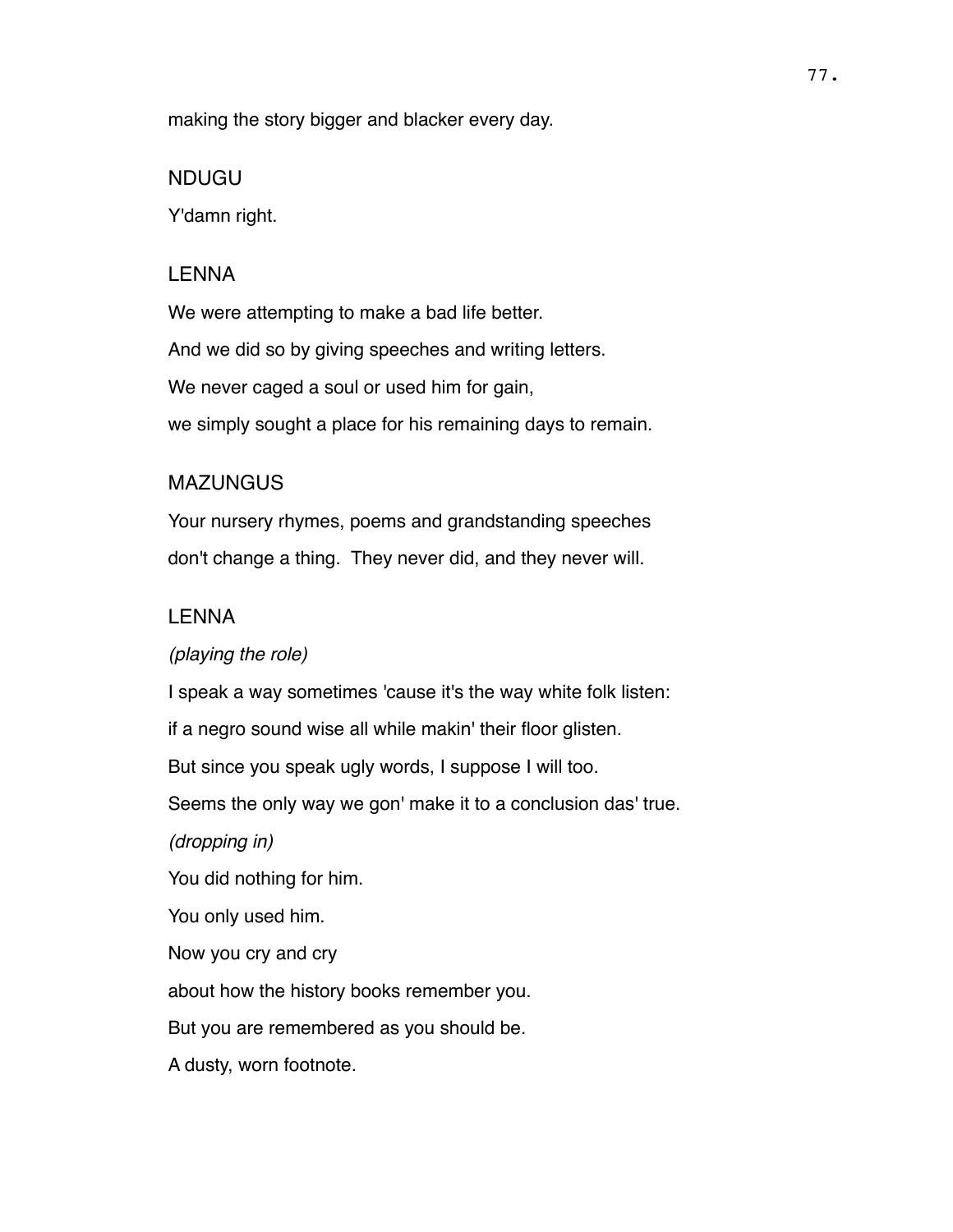#### **MAZUNGUS**

*(furious)*

Out of the goodness of your heart,

you took in the little sharp-toothed bugger.

Is that right?

For no other reason than your overwhelming sympathy

for his plight?

To fit into our scary new world and make a new home.

I stand in awe of your selflessness.

### LENNA

*(smiling)*

Say *every* word hiding within that syrupy southern talk,

But please be specific, for - as you know - we're all dense as rock.

### **MAZUNGUS**

Very well.

*Spotlights only on Mazungus and Lenna.*

#### **Projection: "an unfortunate intermission" Sound: light, friendly "intermission" music plays underneath in the background.**

**MAZUNGUS** 

Those history books you speak of?

You've maneuvered yourself very slyly within, I think.

Now I may be remembered for my exhibitions,

evolutionary experiments,

and anomalous anthropology.

That much is true.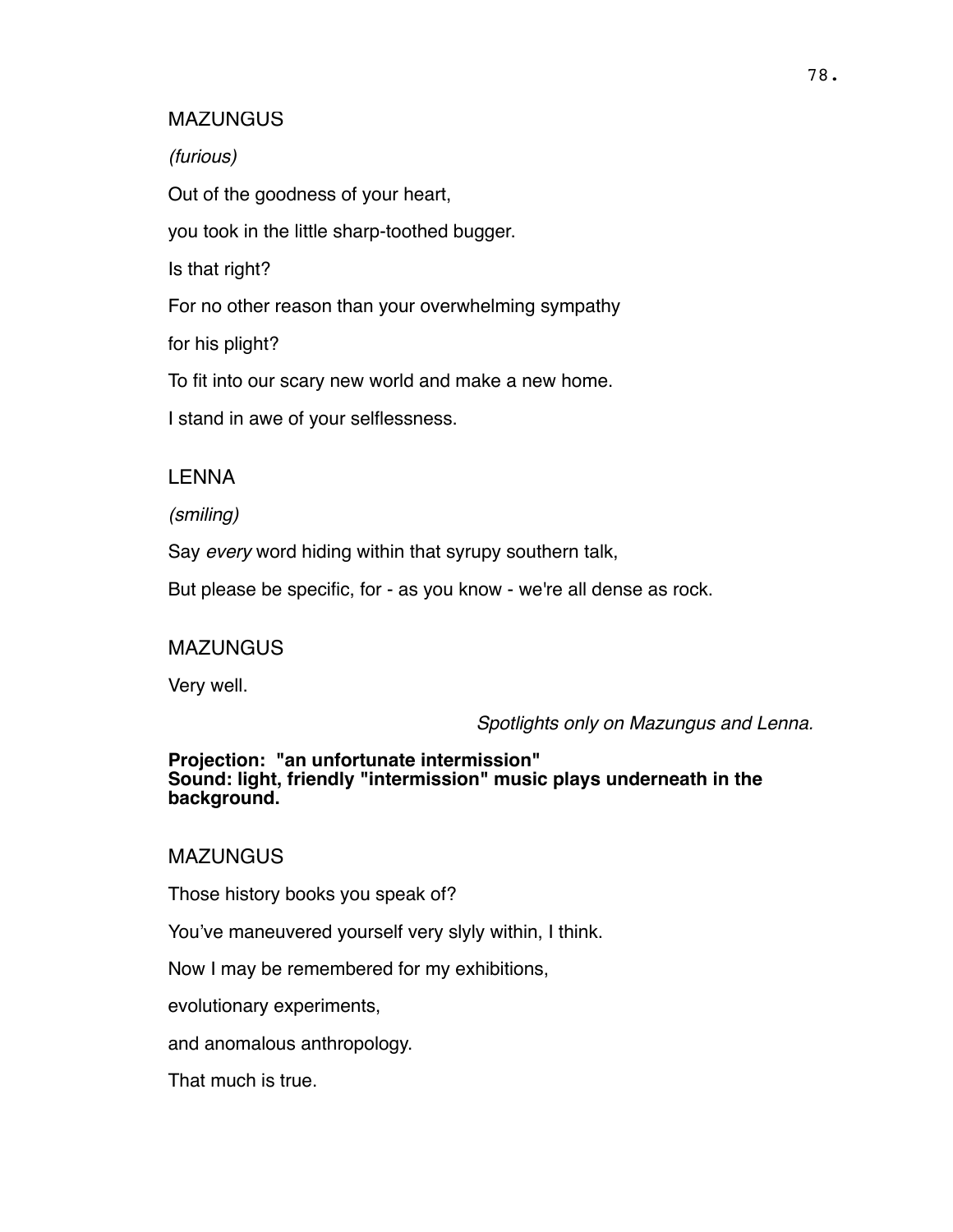But you - on the other hand,

will be etched with glowing reverence

for your political and poetic pontifications.

Yet we are more the same than you will ever admit.

## LENNA

There ain't nothin' the same about us.

## **MAZUNGUS**

I love your spirit.

And for a woman.

And a mixed breed.

Truly something to see.

## NDUGU

Step off.

## MAZUNGUS

Another pipes up!

It's a chorus for the cause.

Let me tell you what I see:

You band together as if sharing something silent,

a truth that cannot be shared by another color.

And you speak as though our truth -

of separation and segregation

is evil.

But let me tell you something:

You, yourself pulled the pygmy to your breast like a child.

And he was no child.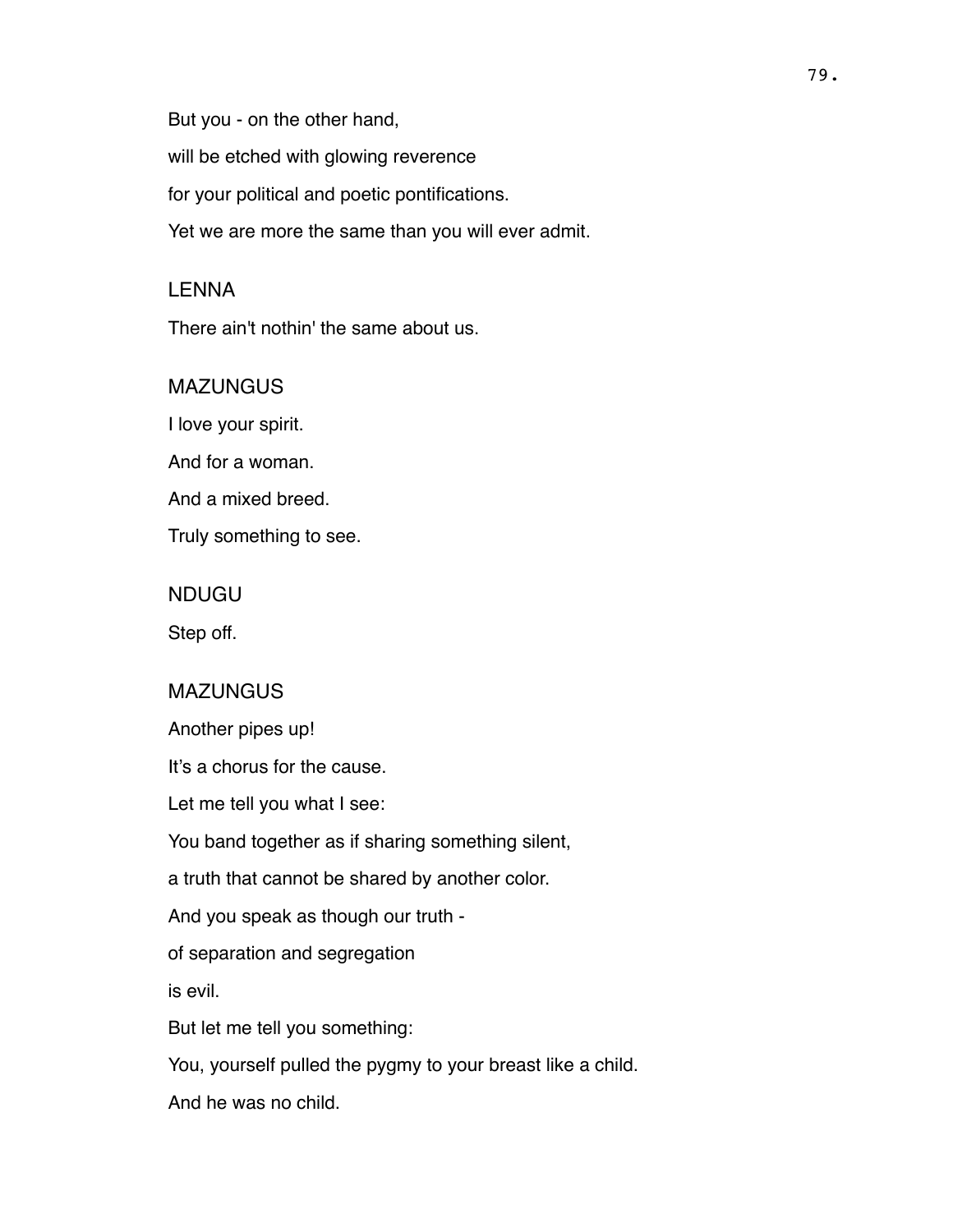He wore top hats,

smoked cigars

and cleverly accumulated coins from the thousands that ogled him.

He was no child.

He was the cause of my undoing

because he proved that he was no less businessman than I.

I put him on display

and he was quietly mocking me the whole of the time.

If his Congo had not been ripped asunder by enterprise,

he would have returned a hero, an adventurer -

far more hero than his Fwela could have ever hoped to be.

*The music stops.*

### MAZUNGUS

I had nothing to do with the destruction of his home. He had everything to do with the destruction of my career.

### LENNA

Do not expect my sympathy.

### **MAZUNGUS**

My skin is too light to expect anything of the like.

#### LENNA

You speak grains of truth, old man - but only a pinch.

I did teach him our words and cause -

and some of my brothers and sisters did trumpet his imprisonment,

waving the bright flag of injustice -

all while knowing the soapbox on which they stood.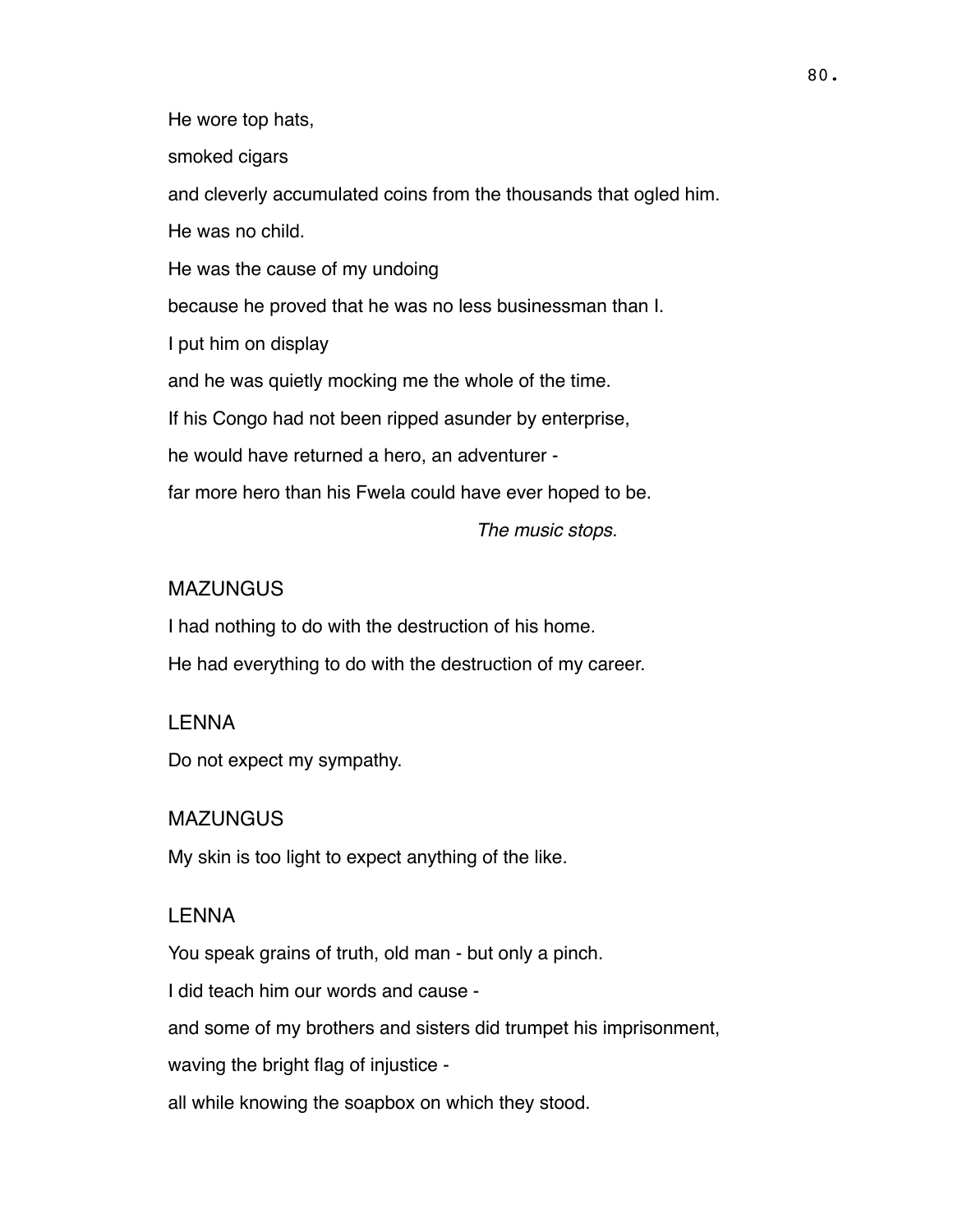But his skin and my skin are not the only thing that we hold so dear. We share Africa.

## MAZUNGUS

*(he scoffs)*

Africa is too large for you to claim it so easily.

### LENNA

### *(with inspiration)*

When he found his way to Lynchburg and finally to my home,

He sat in my garden and spoke to me of the woods and of the Congo.

I hoped against everything that the forests of Virginia could take their place.

Because these were the very same stories my grandmother told me:

of grabbing and clutching for any handfuls of earth they could

before being dragged away across the Atlantic,

never to see familiar ground - ever again.

You could not understand,

because your home is strong and vast beneath your feet.

And it grows with every ship you send and flag you plant.

So you diminish us.

All of us.

And we are diminished.

We are diminished because a part of us was ripped away long ago.

## **MAZUNGUS**

I never set foot on that continent.

*Lights shift.*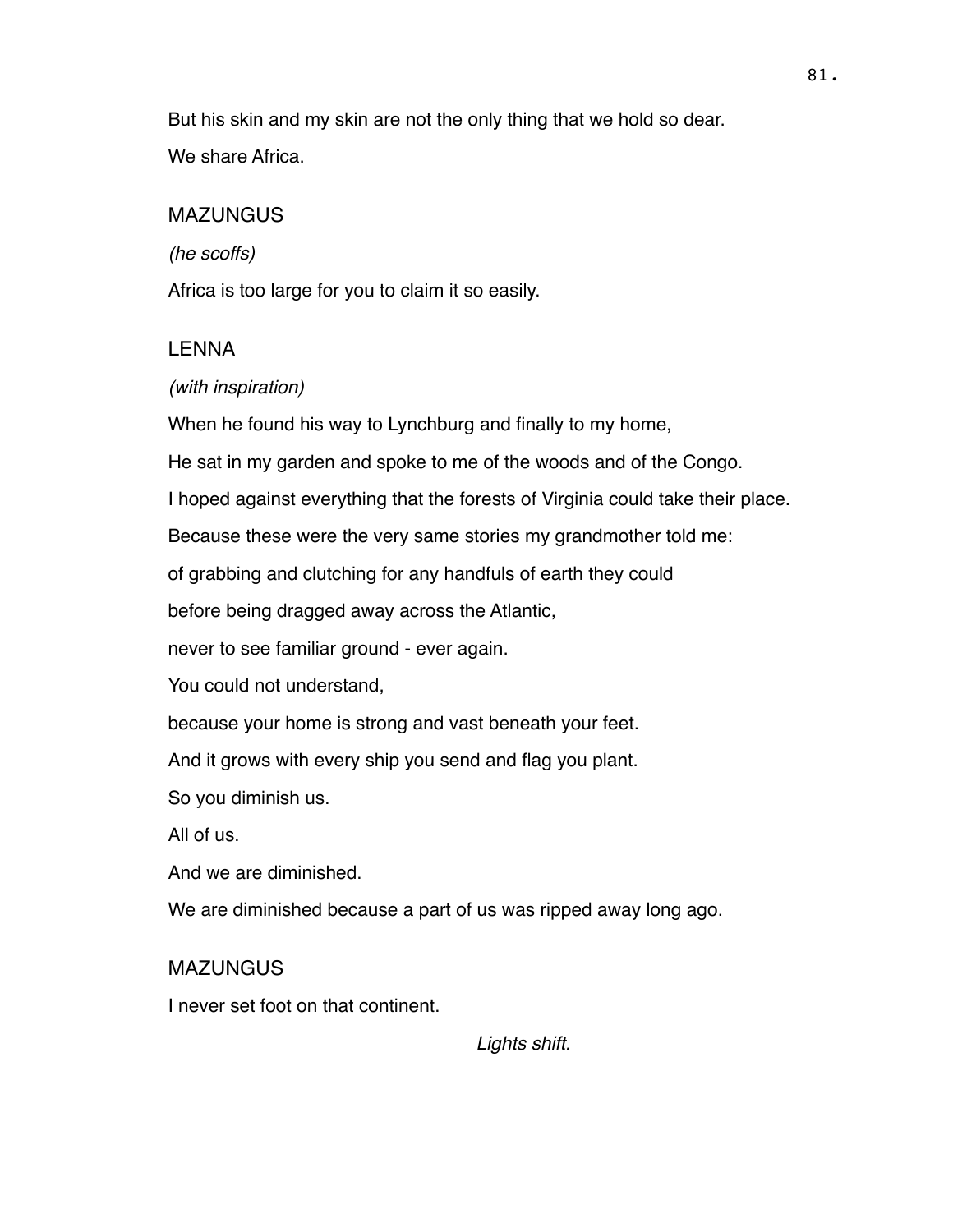#### NDUGU

Nah.

You too smart fo'dat.

What *you* do is send ya'boy to any turf you think's dope.

But you ain't a man.

There ain't nuthin' more animal than takin' land.

An' just like an animal -

you scared a'us.

**MAZUNGUS** 

Preposterous.

#### LENNA

*(pressing now)*

You know that it's true.

You feel lessened by the mere presence

of an already diminished people -

as though this land were ever even yours to claim.

But what you fear most is your own admission:

an admission of inferiority,

an admission of insecurity -

that the land *you* stole might one day be stolen back.

And that fear grows, *cultivates* the hate we take on every day, in some little way.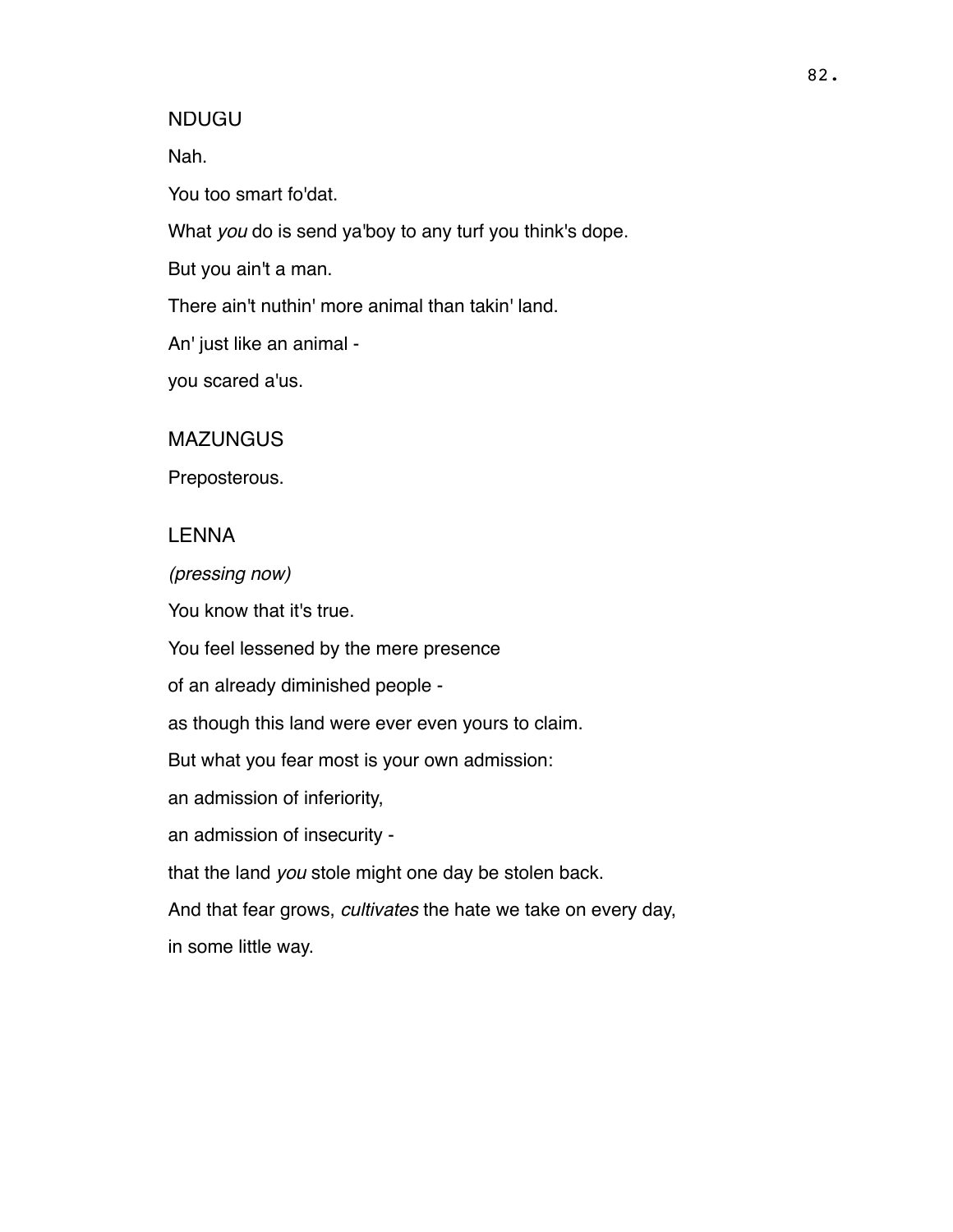### NDUGU

Ain't none of us choose to come.

But now,

we *here*.

*Mazungus falls uncharacteristically silent. Ndugu comes to Lenna's side and places his hand on her shoulder.* 

### MAZUNGUS

*(quietly)*

You did nothing for that pygmy.

## FWELA

No one could.

He was doomed in that moment.

**MAZUNGUS** 

What moment?

### FWELA

The moment

the men that could not love the land

landed on his shores.

*Fwela goes to Starr and takes her piece of white chalk, then flips the tape and presses play.*

#### **Projection: "the eight hills of lynchburg" Sound:** *nature - insects buzz, birds chirp.*

*Fwela draws a big white square around the "x" in the middle of the space.*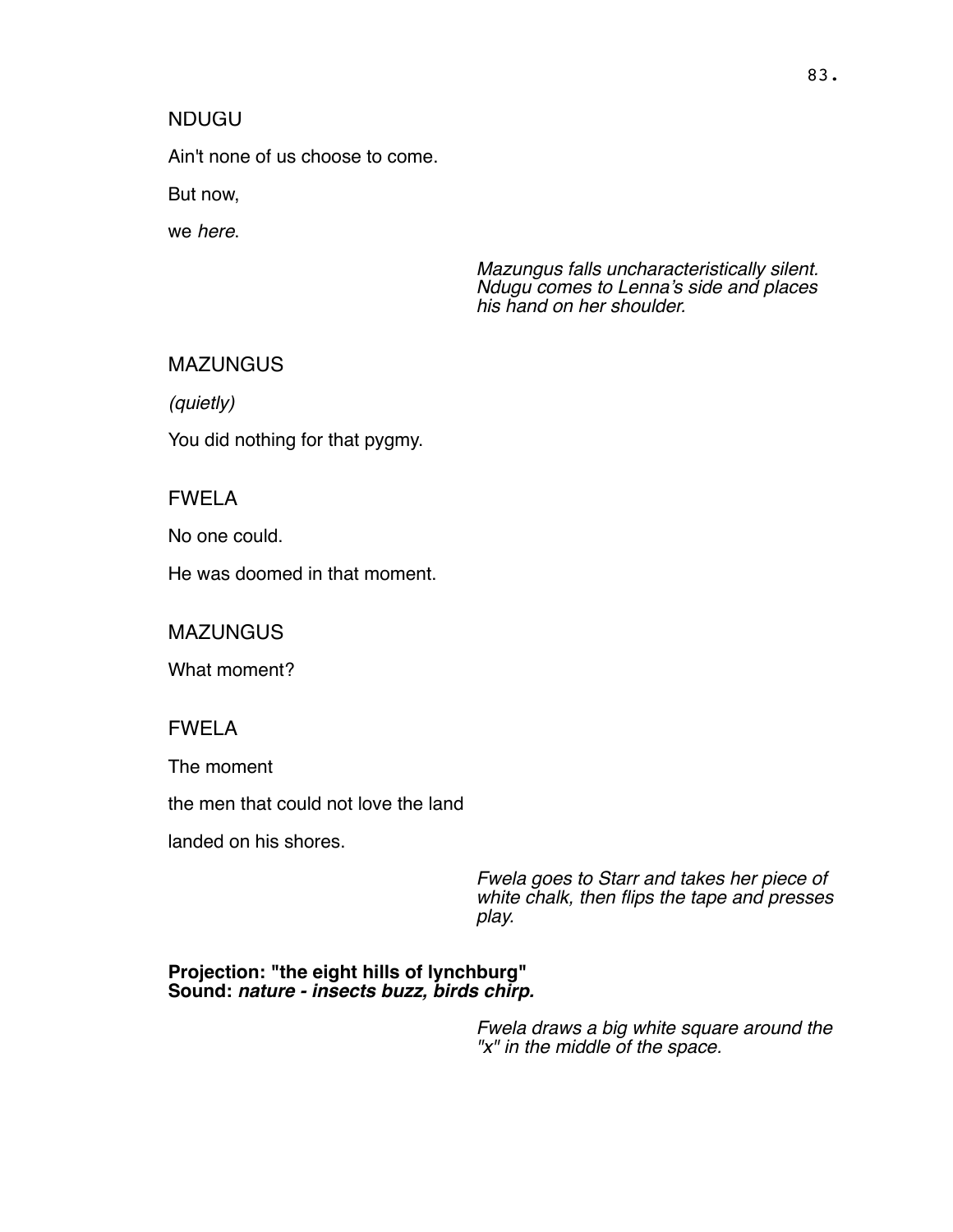#### FWELA

*(to Lenna)*

It's your turn.

*Fwela begins to take up the trees, last arranged in a line, and stack them on either side of the space.* 

*Lenna removes the plaster cast from behind the bars, and sits down beside him.*

#### LENNA

When he does finally make his way to me -

down the James,

over the hill

and up Pierce Street to my home -

I know right away.

Intelligence, you see, is in the eyes.

And you can *see* it -

the reason those patrons at the zoo feel so uneasy

when staring through the bars at him

is the *same* reason white folk feel uneasy

when the slave ships arrive on their shores:

They had been sold a bill of working black animals,

but they now see the eyes,

and *know* the truth.

So they take their seven white hills and give us an eighth.

A place to tend and make our own, a small plot to claim and stake.

It is not our home, but it must now *be* home.

And though it is little, is it land.

And the land...*discourses*.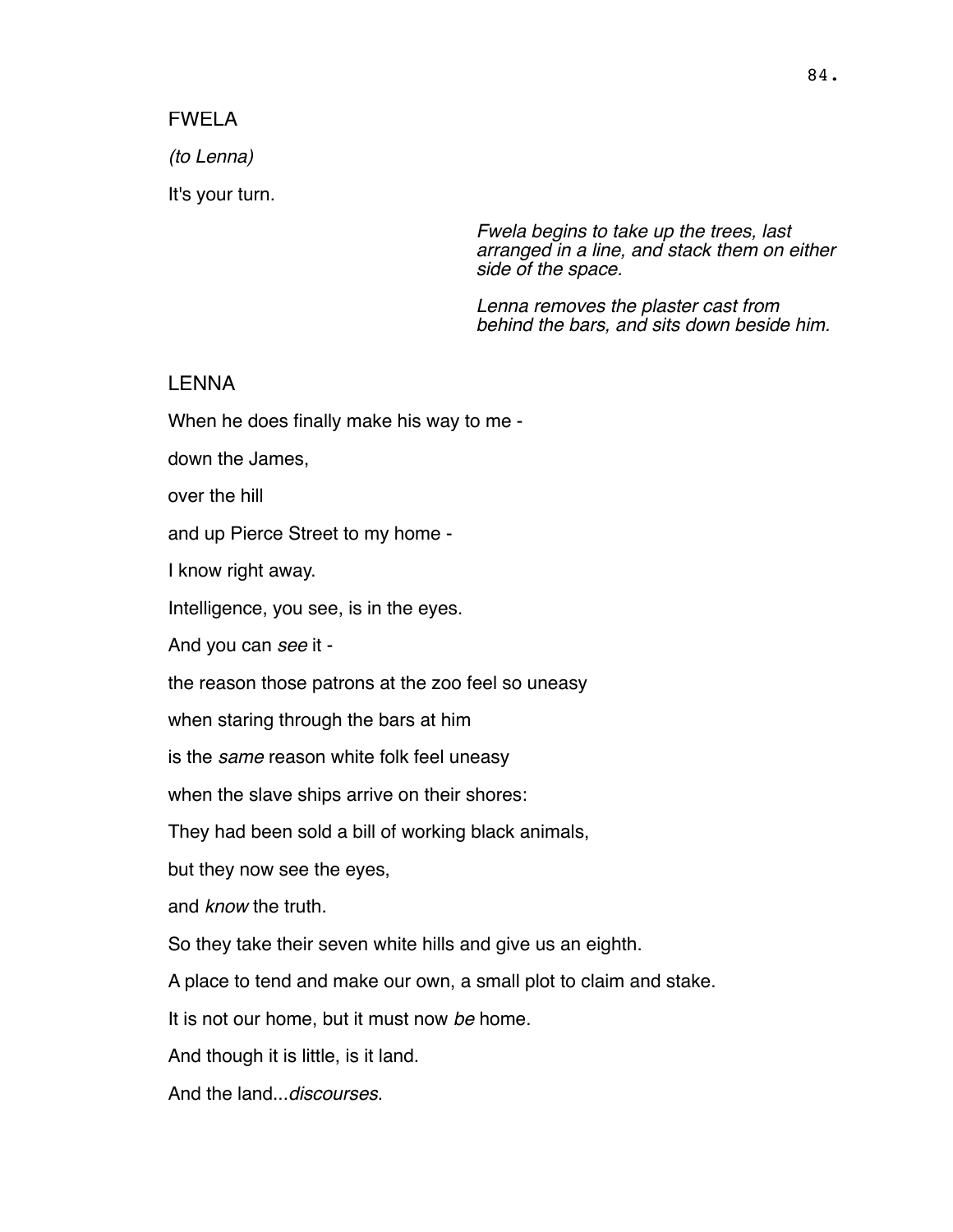Mmhmm...it is as true as anything.

And no one knew that better than he.

So I invite him to my garden behind my little house.

My garden which surrounds the little cabin

which holds tight my words, papers, and pictures.

My little cabin flanked by a breathing, knowing palette:

Plants which are young, and old, and fragrant.

It is my very own life-giving ocean that surrounds my buoy -

my raft of thoughts set afloat,

drifting out and away from the blankness.

And the colors that I love so dear are all here with me.

And I let them play.

And I listen.

You see, few listen as I've learned to listen, but he -

he can listen with his indefinite self.

I am an apprentice to *his* wisdom.

He has the very essence of the forest in his eyes.

He makes my green thumb greener and my greener thoughts ripe.

He seeks comfort here, which brings me great joy.

### **Sound: quiet audio (almost an old radio) playing sound bites of speeches by prominent civil rights figures of the time.**

## LENNA

He is *so* bright.

A light.

Illuminating the day and night.

So curious, he even stays planted when the great men arrive.

Great minds which often take over the quiet of my garden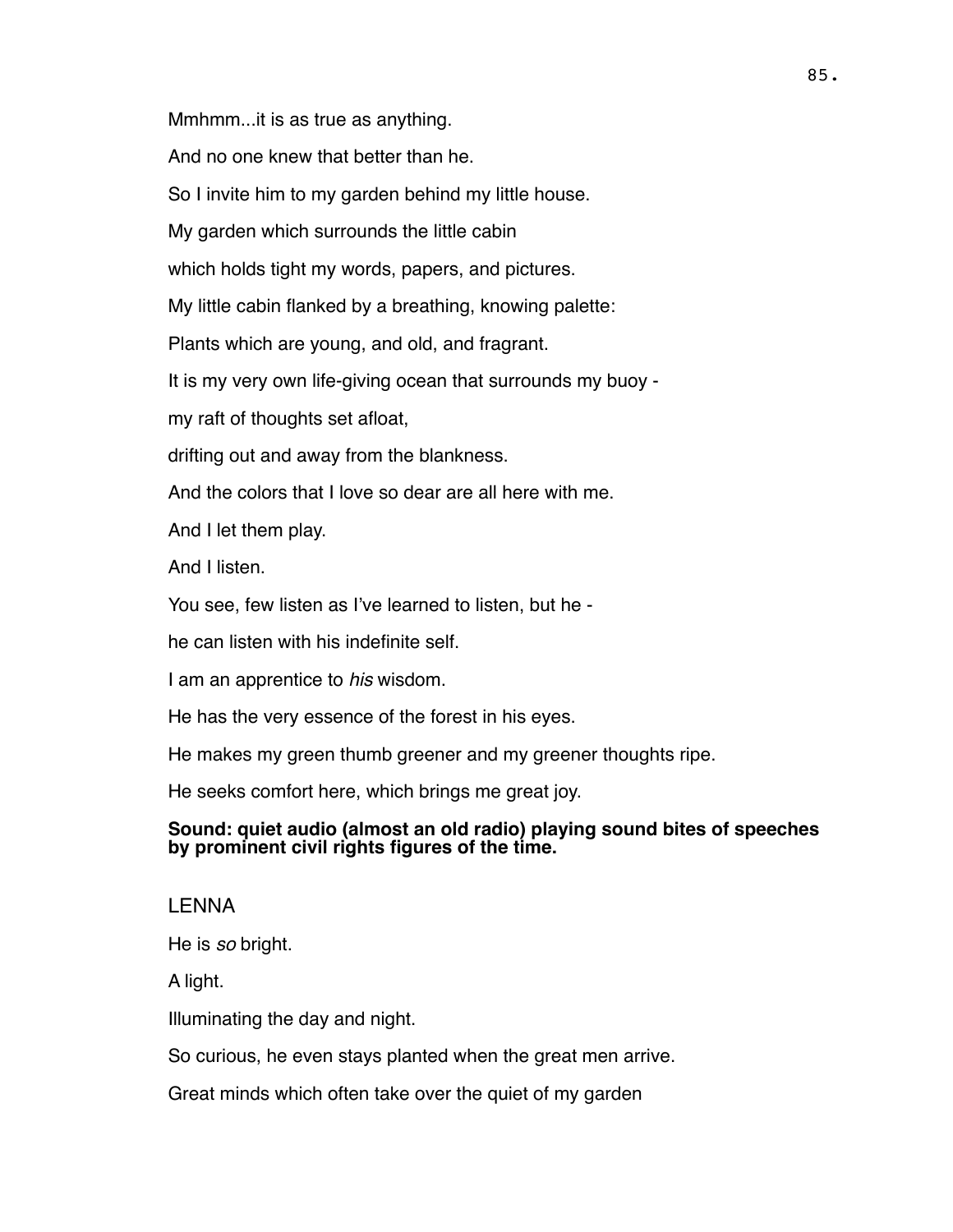with burgeoning renaissance and cast-iron wills.

#### NDUGU

DuBois makin' noise.

#### LENNA

And though I, personally, want little to do with it.

NDUGU

Booker T and schoolin' free.

### LENNA

All are welcome guests in my home.

#### NDUGU

Dr. King wit' the dreams he bring.

## LENNA

And it is not for me to take my children away

from tides that roll so strong.

#### NDUGU

Mr. Hughes know how to choose.

#### LENNA

The debates pass across the petals of peonies

near the benches along the walk.

And as they wax on, he just listens.

*They listen for a moment to the civil rights speeches against the backdrop of the garden.*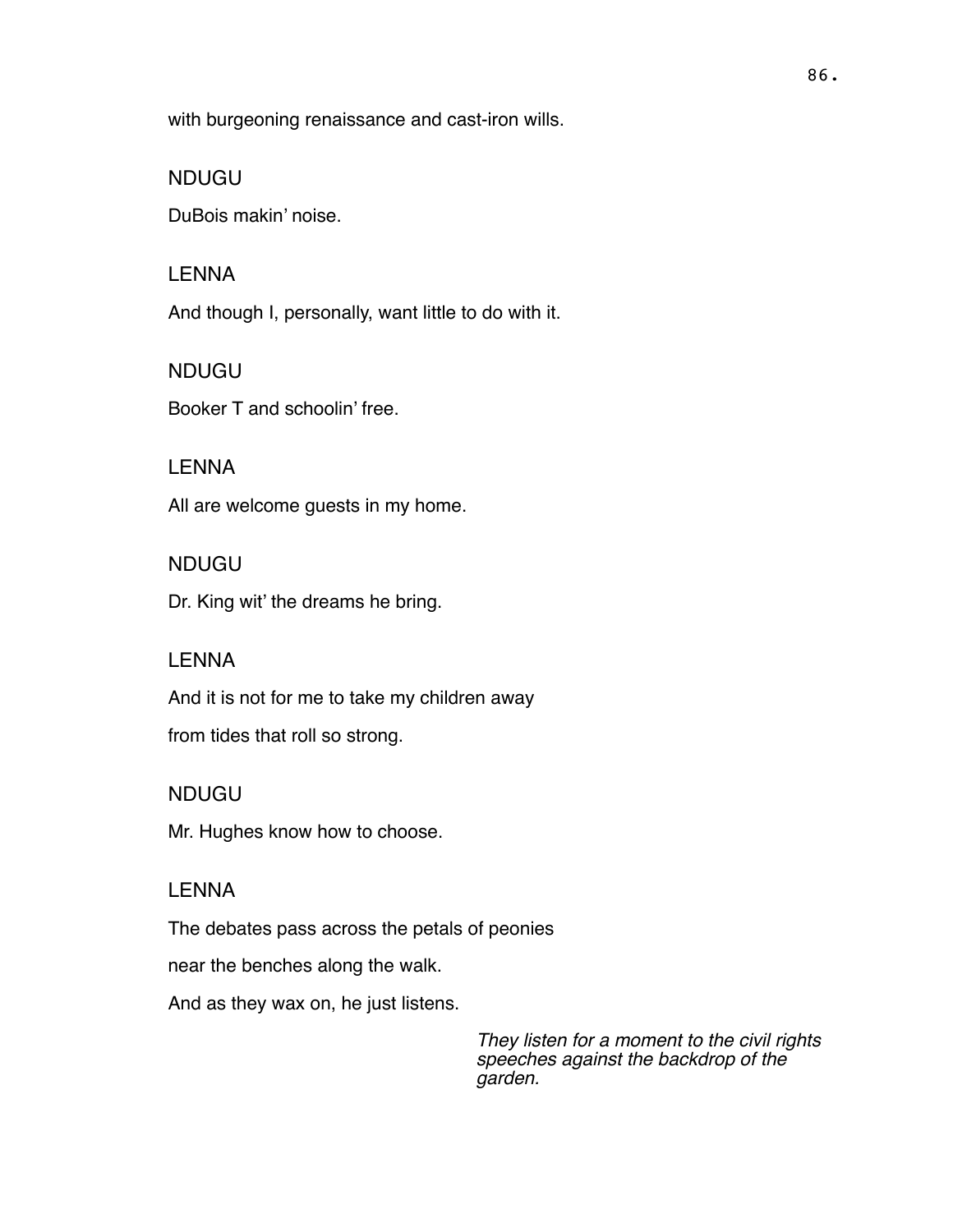#### **MAZUNGUS**

*(can't keep his mouth shut)* The pygmy can't understand a word of it. And neither can I.

### NDUGU

*(quick to defend)*

You ain'never try.

#### LENNA

*(calmly, to the figure)*

Warring words, disrupting my little pond.

*Lenna stands and walks over to the men and calmly removes her gardening gloves.*

#### MAZUNGUS

*(to Lenna)*

Better call off your dog, ma'am or --

#### NDUGU

You wanna sit down,

before I make y'ass sit down.

### **MAZUNGUS**

I am far less afraid of you, boy,

than you so easily assume.

*Lenna smacks Ndugu upside his head with one hand grabs Mazungus' ear with the other.*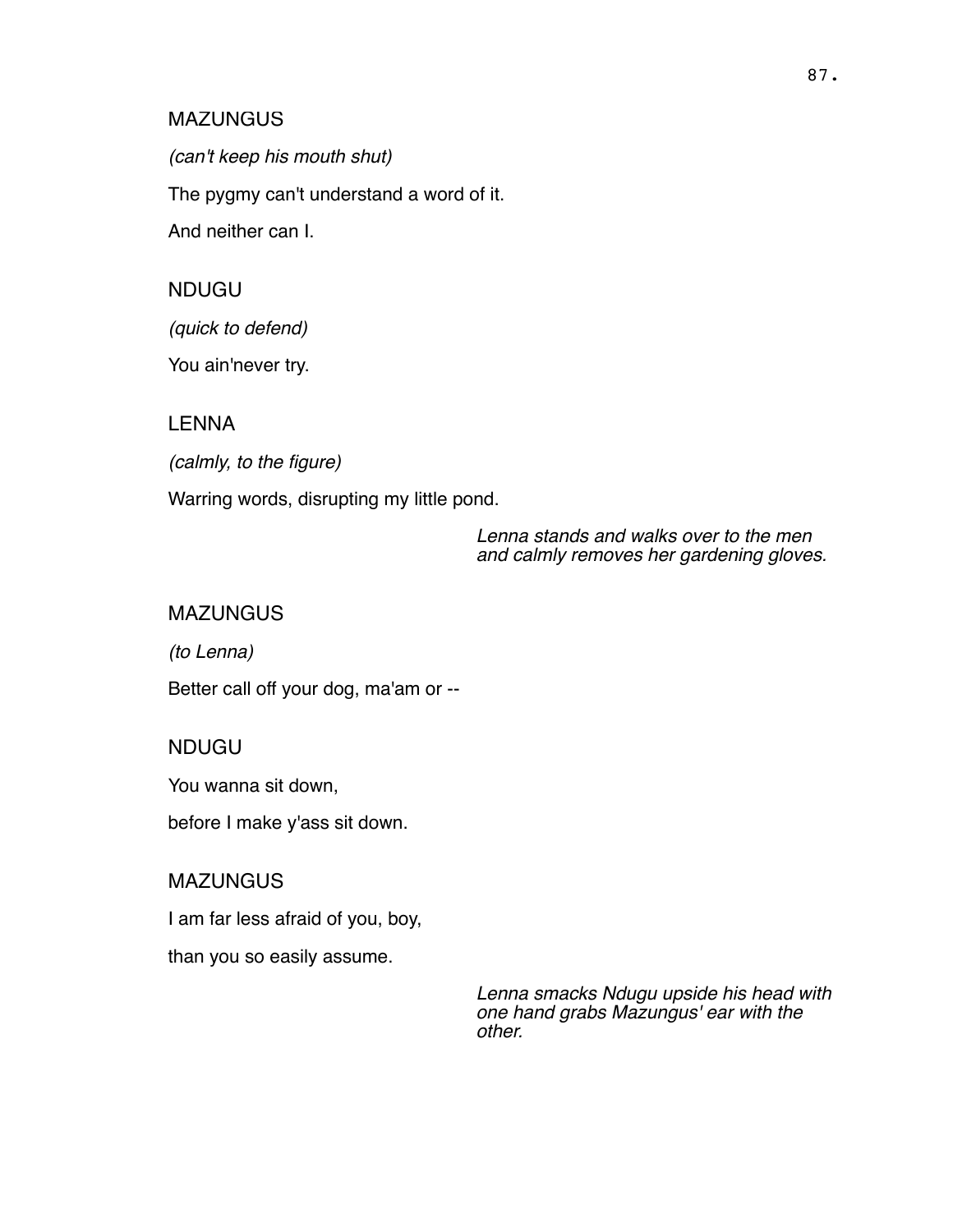NDUGU

What the fuck?

## MAZUNGUS

You filthy little --

*She tightens the grip on his ear.*

### LENNA

If you are all going to act like children,

then a children's tale is what you shall have.

*She releases Mazungus, ejects the tape in the tape deck, pulls out a magnifying glass like a paperweight from her apron, then rifles through the tapes for something specific.*

### LENNA

You see, when men find themselves too high upon the pulpit,

(a case as common as the cold),

I prefer to pause the day,

forget their buzzing for a moment,

pick up my great glass for my poor, poor eyes.

And there,

with my hands in the dirt and thoughts trained on the dust,

I look deep into the glass for the answer...

*She finds it. Changes tapes.*

## LENNA

Ah!

Here we are.

*She pushes play.*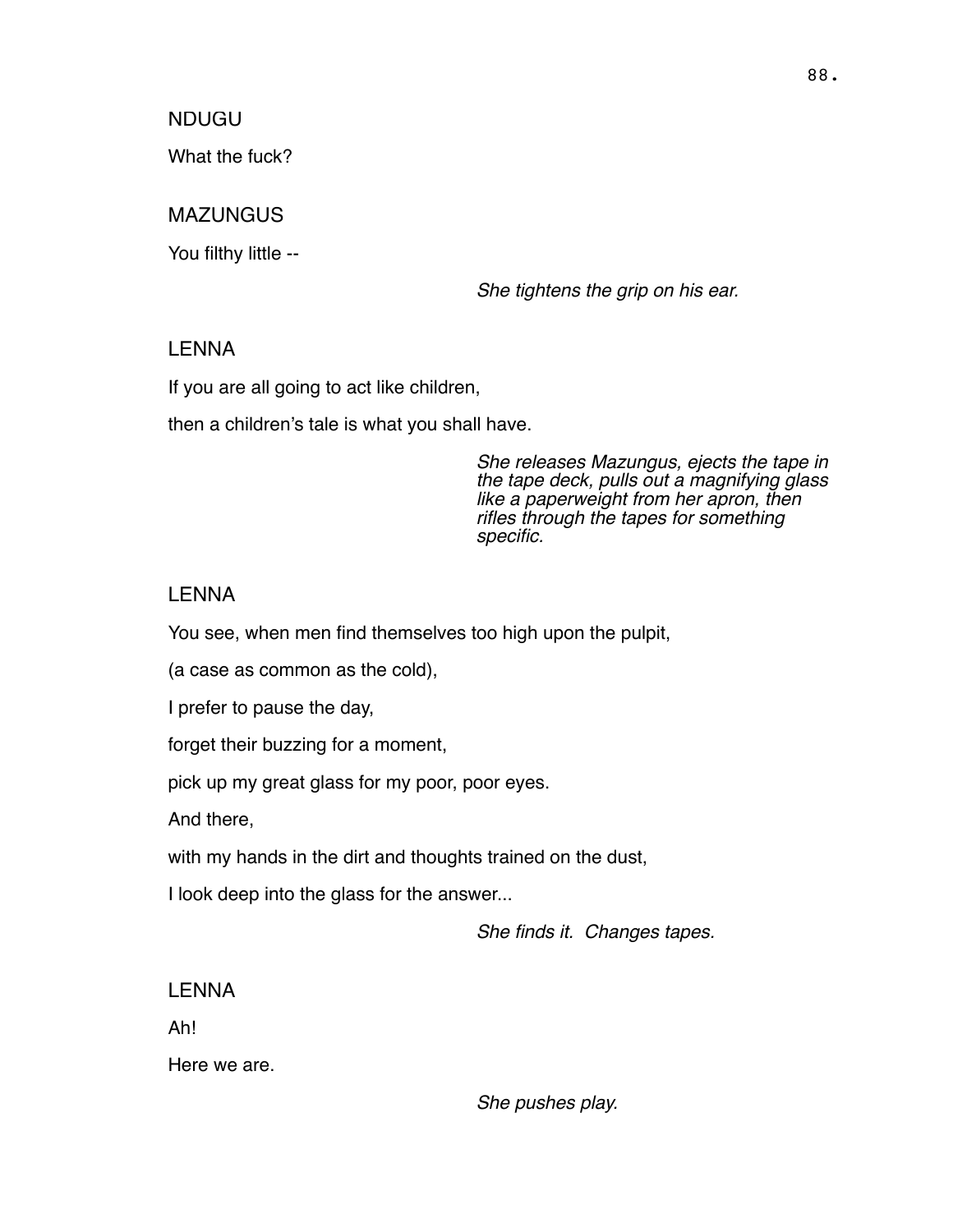#### **Projection: "the little brown beetle in the garden"**

*The sound of children humming a nursery rhyme can be heard.*

### TAPE VOICE

The Little Brown Beetle in the Garden.

Lights shift, become vibrant.

## TAPE VOICE

In a wild free field in a far away land -

beneath airy umbrellas of fennel

and down the green dense stalk of a sunflower -

there clung a little brown beetle.

*A spotlight illuminates the plaster figure.*

# TAPE VOICE

The little brown beetle, out for his morning climb,

was wholly unaware of the little girl that had wandered through the grasses,

hoping to pluck the largest sunflower she could find.

## LENNA

But sometimes, life diverts the flow without warning.

*Lenna picks up the figure, holding it in the air.*

# TAPE VOICE

"Help me!"

The little beetle said as it clung to the green stem.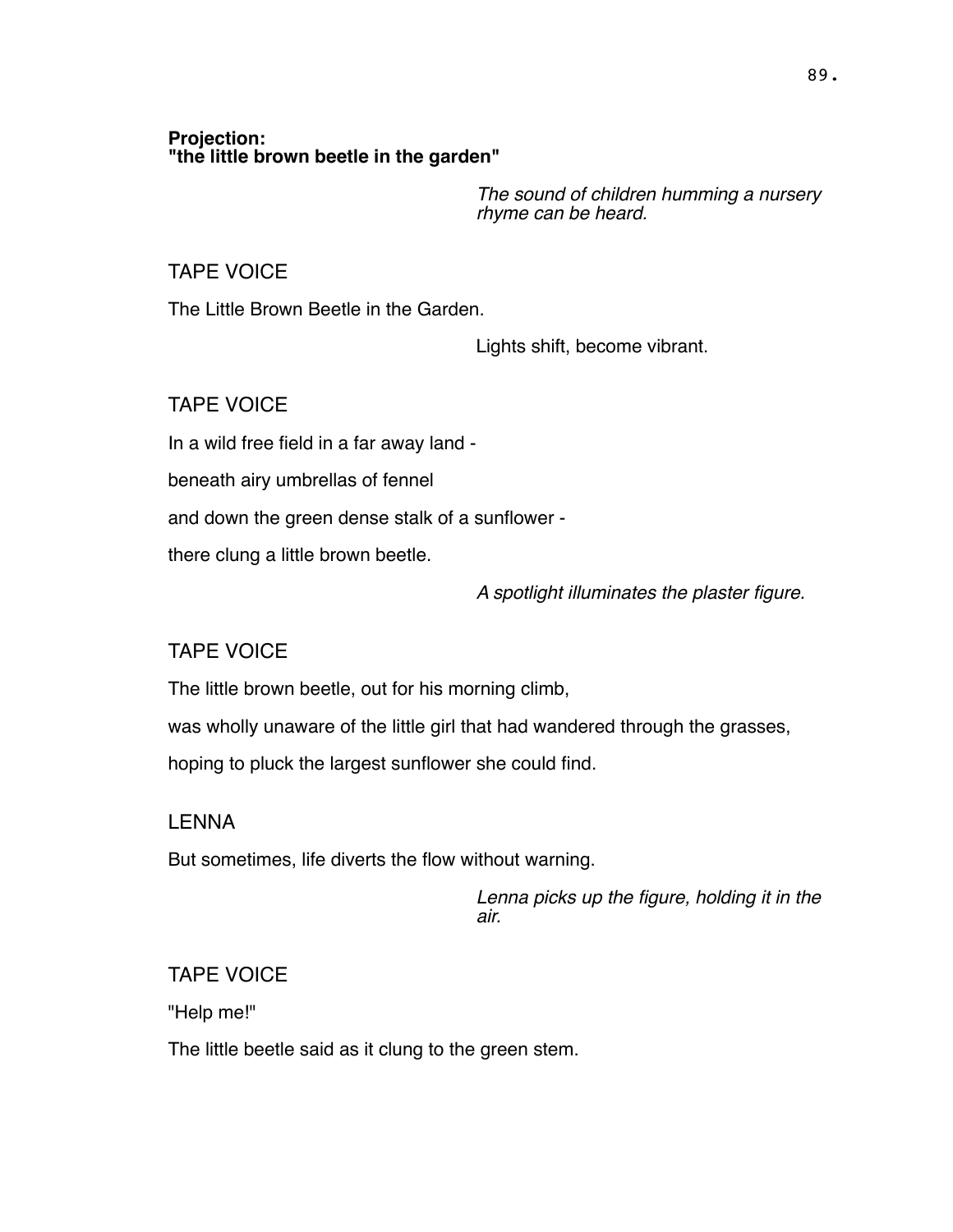He called out into the white and heard nothing in reply.

# TAPE VOICE

"Anyone!"

*Lenna swoops the figure around through the space.*

## TAPE VOICE

The journey was long and frightening.

But, as suddenly as it began, the flight ended.

*Lenna sets the figure down.*

## TAPE VOICE

"Is it over?"

## LENNA

And that's when the beetle began to slowly open his eyes.

## **Projection: images of a great garden fill the space**

**MAZUNGUS** 

I'm sorry.

But I *must* interrupt.

## **The images vanish for a moment.**

LENNA *(none too pleased)* Yes?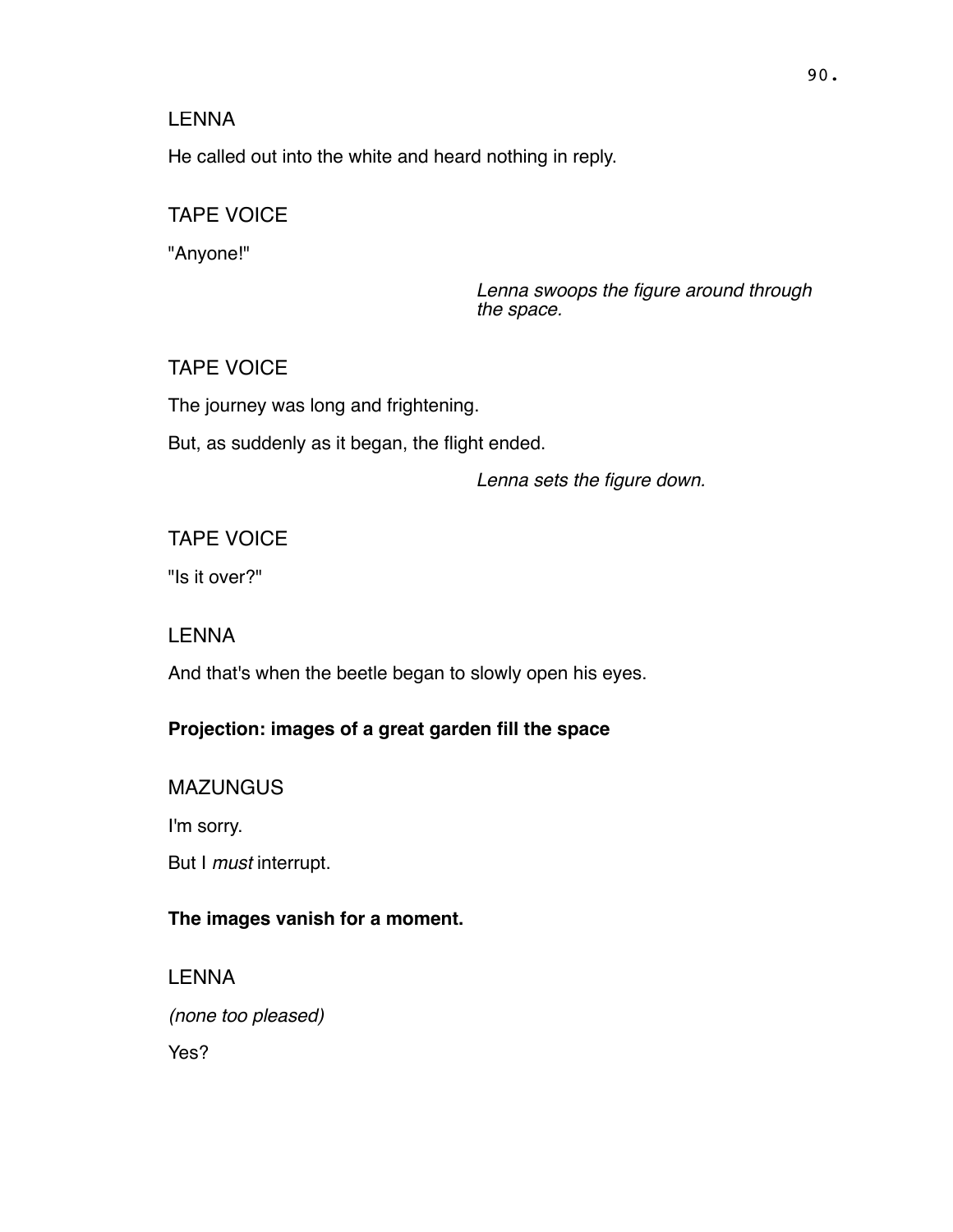#### **MAZUNGUS**

I refuse to take part in these glorified gardening lessons.

*Lenna abruptly pulls a small spade from her pocket, which startles Mazungus.*

### LENNA

You simply have no idea how to use your imagination, do you?

*She walks toward him with the spade in hand.*

**MAZUNGUS** 

Whoa, now. I didn't mean --

LENNA

Don't worry. I have just the thing.

*She shoves the gardening gloves and spade to his chest.*

LENNA

You can be the gardener. Like me.

*She pushes him into the white chalk square.*

**MAZUNGUS** 

But I don't --

*She gently presses him down to his knees.*

### LENNA

Quiet, now.

*Embarrassed, he complies. He puts on the gloves and begins to pantomime using the shovel.*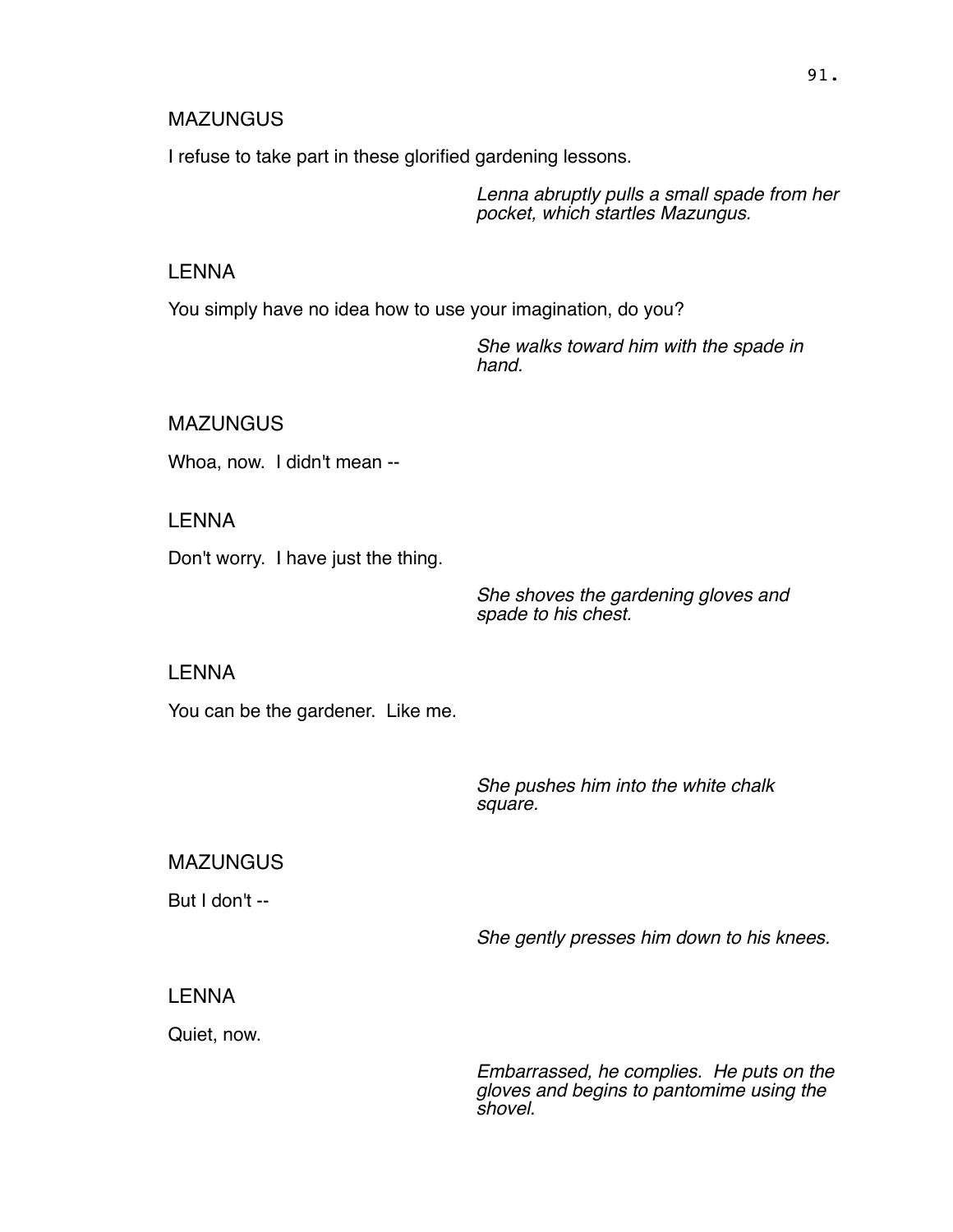Now where was I?

#### **The garden images return.**

# TAPE VOICE

"Where am I?" the beetle said

as he climbed up to the petals of the sunflower to get a better view.

### LENNA

But what he saw then seemed impossible:

### TAPE VOICE

Rather than the wild green fields of grasses and coriander,

Sprawling out in front of the beetle lay instead

one or two each

of a hundred different colors.

#### LENNA

Most of which he had never seen before.

## TAPE VOICE

Bulbous red and waxen looking fruits,

hanging heavy off the vine.

Beautiful, orderly rows of purplish flowers,

incandescent in the low sunlight which now receded to dusk.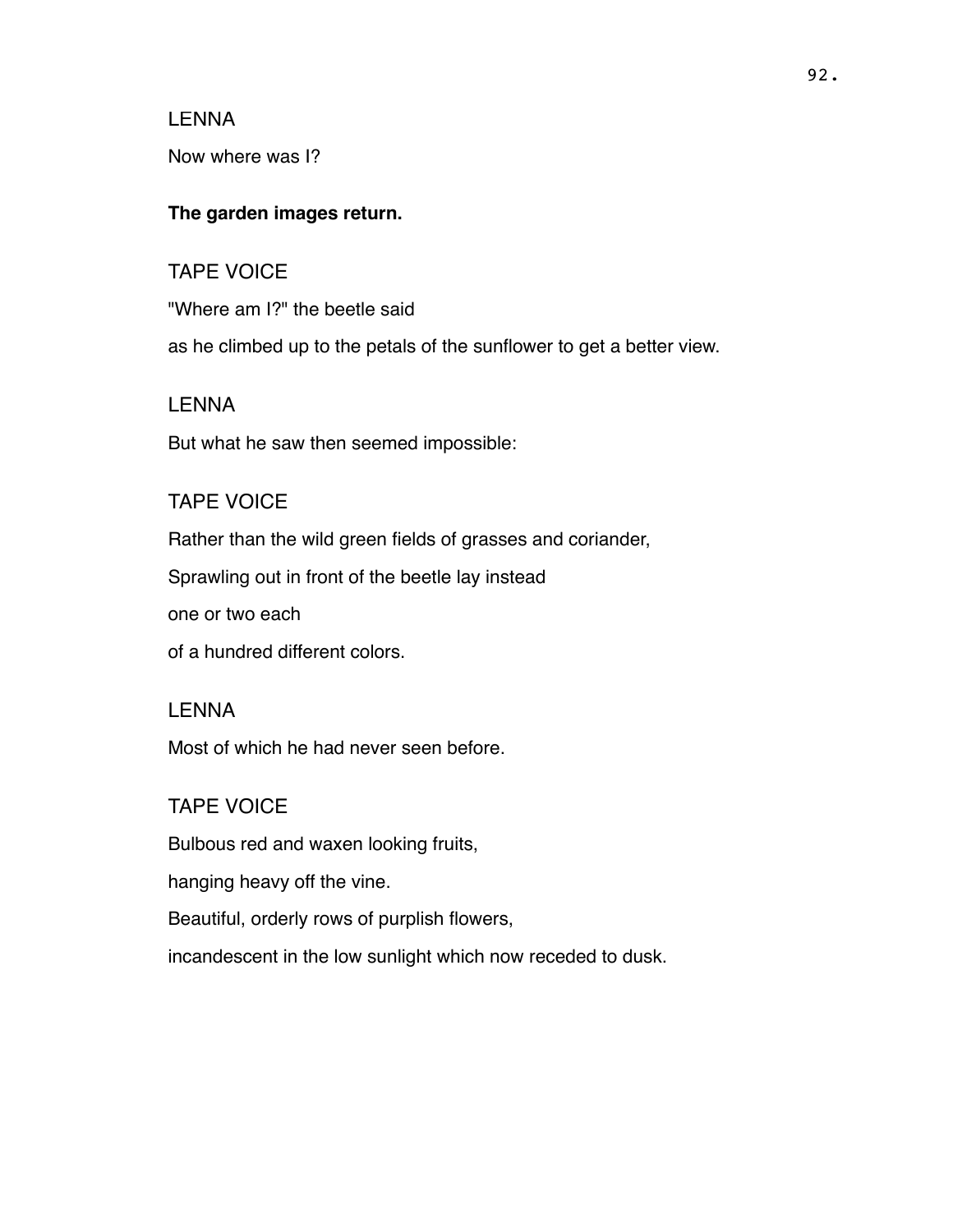So many things held rigid

in between a firm

and perfectly white

rectangular wall.

*Lenna draws an even thicker line of white chalk around Mazungus.*

## TAPE VOICE

Having never seen a garden before the beetle cried:

"Get me down from here!"

*Lenna ushers Fwela into the story.* 

*He does not resist.*

## TAPE VOICE

And that's when the silence of the setting sun was broken by the buzzing sound of something closing in, faster than the little beetle could even turn his head:

### LENNA

Suddenly, sitting directly next to him on the amber-colored petal was a perfect flying machine of yellow and black,

painted like a fighter plane and staring at him with mesh-black eyes.

## TAPE VOICE

A beautiful bee sitting beside him.

## FWELA

*(as bee)*

Now what in the world are you doing up here?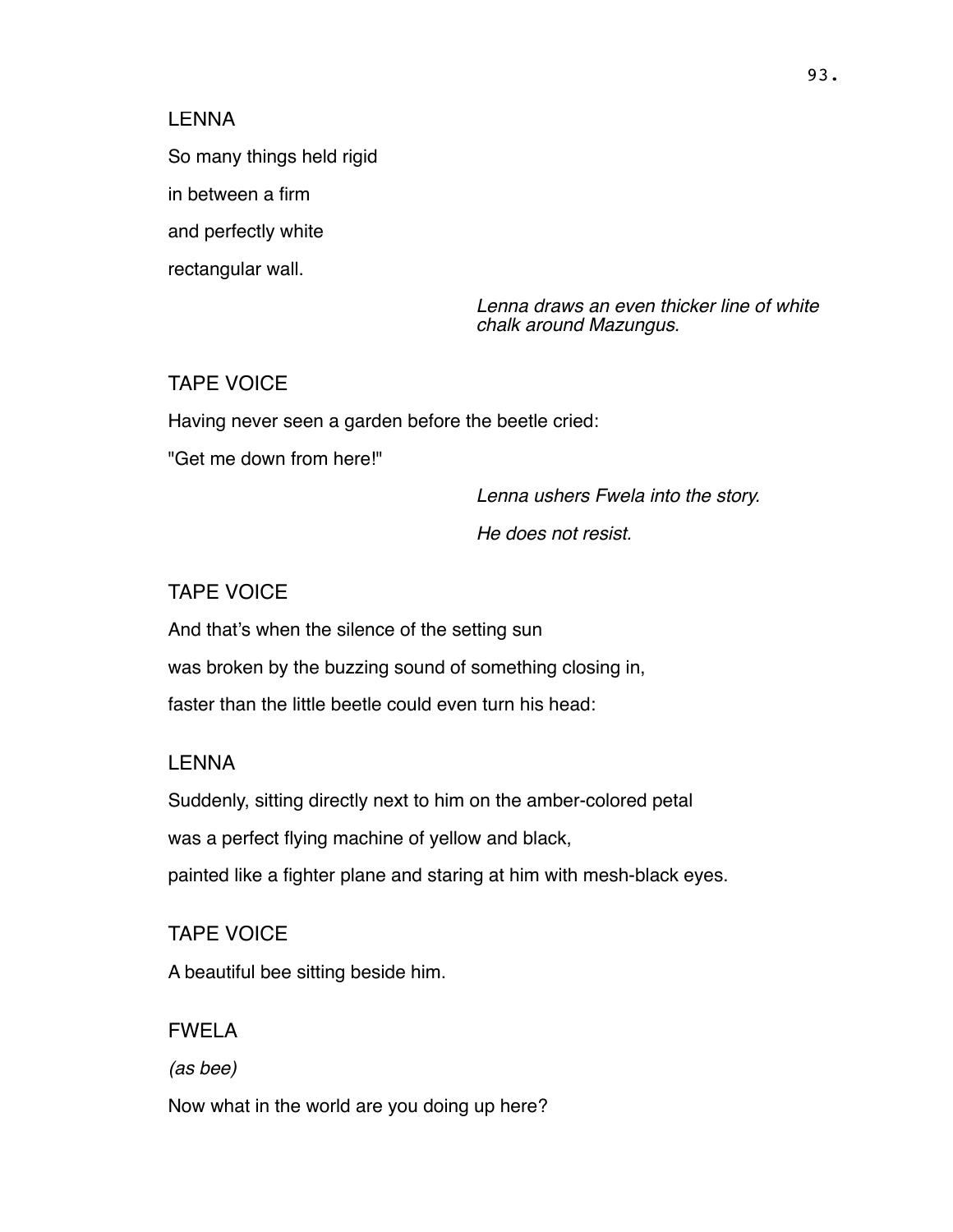#### TAPE VOICE

The bee asked questions,

but the little beetle was far too scared to respond.

### FWELA

Well, I don't know if you've got any wings under there, but--

## **LENNA**

The beetle checked, but found no wings.

## FWELA

But if you don't,

you should leave the high places in the sky to those who can fly.

*The bee starts to leave.*

# TAPE VOICE

So the bee decided to leave, but just then --

## **LENNA**

The beetle cried out --

## TAPE VOICE

"Wait!"

## FWELA

I'm busy.

## TAPE VOICE

The beetle, with no one else to turn to,

explained that he was lost.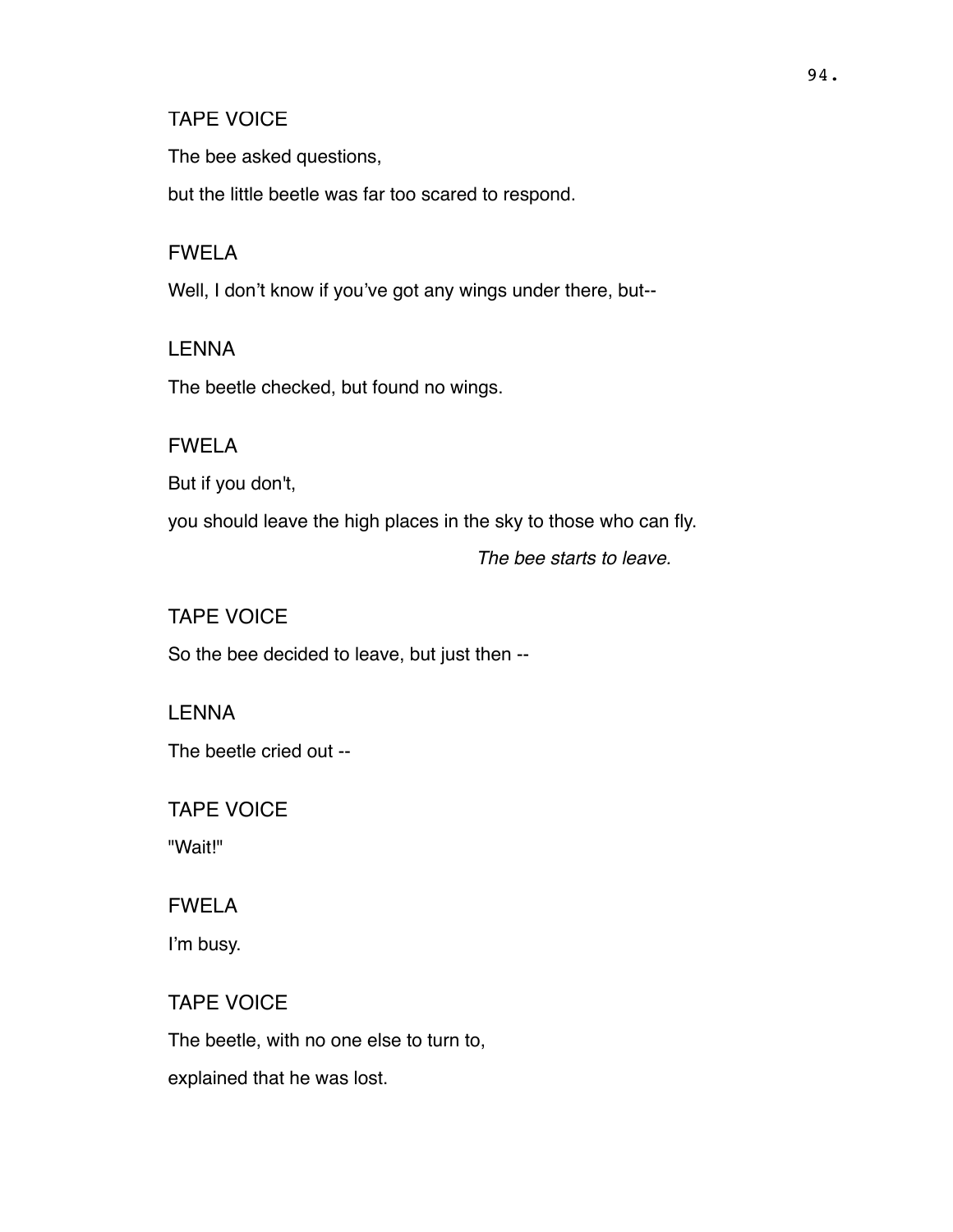This sincerity was not lost on the worker bee he could see the fear in the beetle's beady little eyes.

### TAPE VOICE

And so, the bee responded in kind:

### FWELA

We are all lost at one time or another.

The key, you see, is finding your place.

### TAPE VOICE

Telling him his own story of how he came to the garden.

### FWELA

My mother (she's the Queen) used to tell me stories about my father. How he used to fly from flower to flower across a far away field - a place that I now only find in my dreams. And I can almost see it sometimes, like a memory. But I couldn't possibly remember, because I was born in that little brown box over there with my brothers and sisters. And it isn't so bad.

## TAPE VOICE

The bee spoke fondly of the perfect petunias and radiant roses.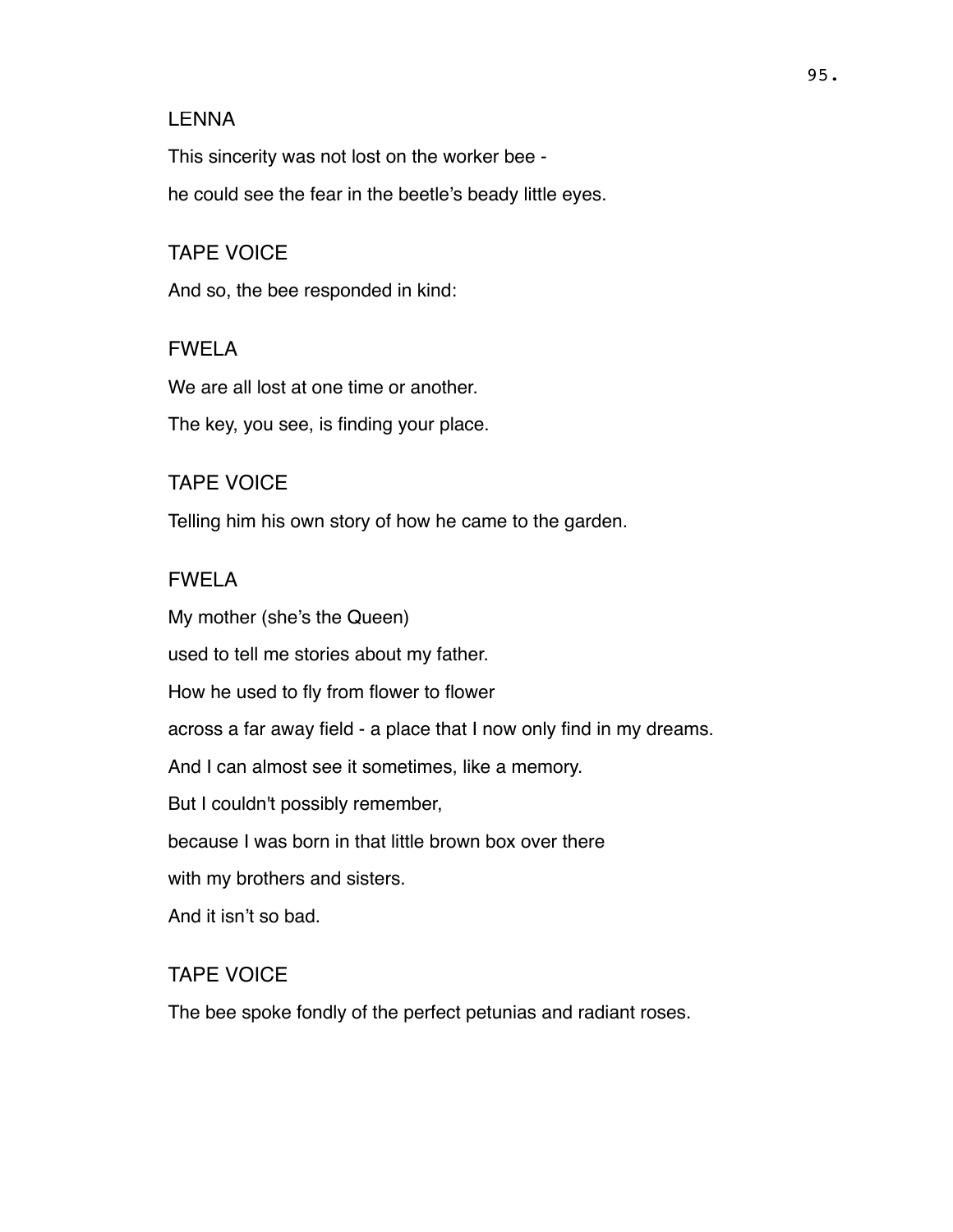And of the gardener that kept everything growing and growing as though nothing would stop it.

> *Lenna looks toward Mazungus who is now quite focused on his little white square.*

TAPE VOICE

But the bee did have one secret to tell:

### FWELA

I do have trouble, I must admit, doing what I'm supposed to.

I'm distracted with those memories of home -

dreams of myself in another place in another time.

## TAPE VOICE

But just then - a sound startled the yellow jacket.

**Sound: "sshshhhh" of seeping smoke**

*Smoke begins to fill the space.*

# FWELA

*(paranoid)* No matter. No matter at all! I know my place, now. And when everybody knows their place, does what they're supposed to - When we follow *all* the rules everything works out just as it should.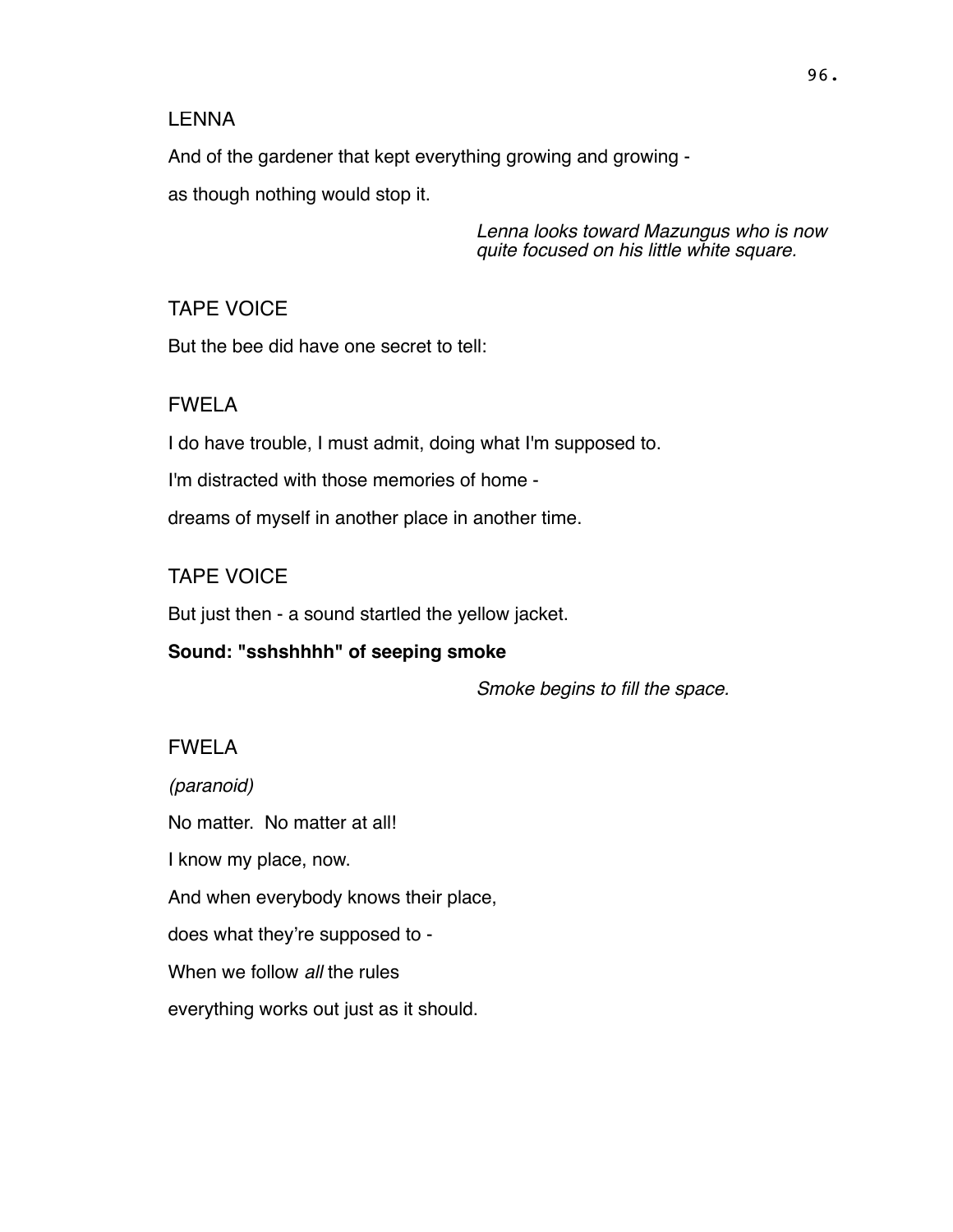#### **MAZUNGUS**

Otherwise you know what comes next.

## TAPE VOICE

It was The Smoke.

LENNA

The suffocating smoke.

FWELA

*(laughs uncomfortably)*

Good luck!

*Fwela buzzes abruptly out of view.*

# FWELA

*(from the shadows)*

And remember to know your place!

# TAPE VOICE

And so, as quick as he appeared,

off zipped the bee, zig-zagging out of sight.

Alone again,

the beetle carefully crawled his way to the soft ridge of the petal,

seeking a path to the more-familiar ground.

But as he peered over the edge, something magnificent wove into view.

#### **Projection: across the space - white strands, visually connecting the last standing tree trunks. Sound: dramatic Mbulumbumba music**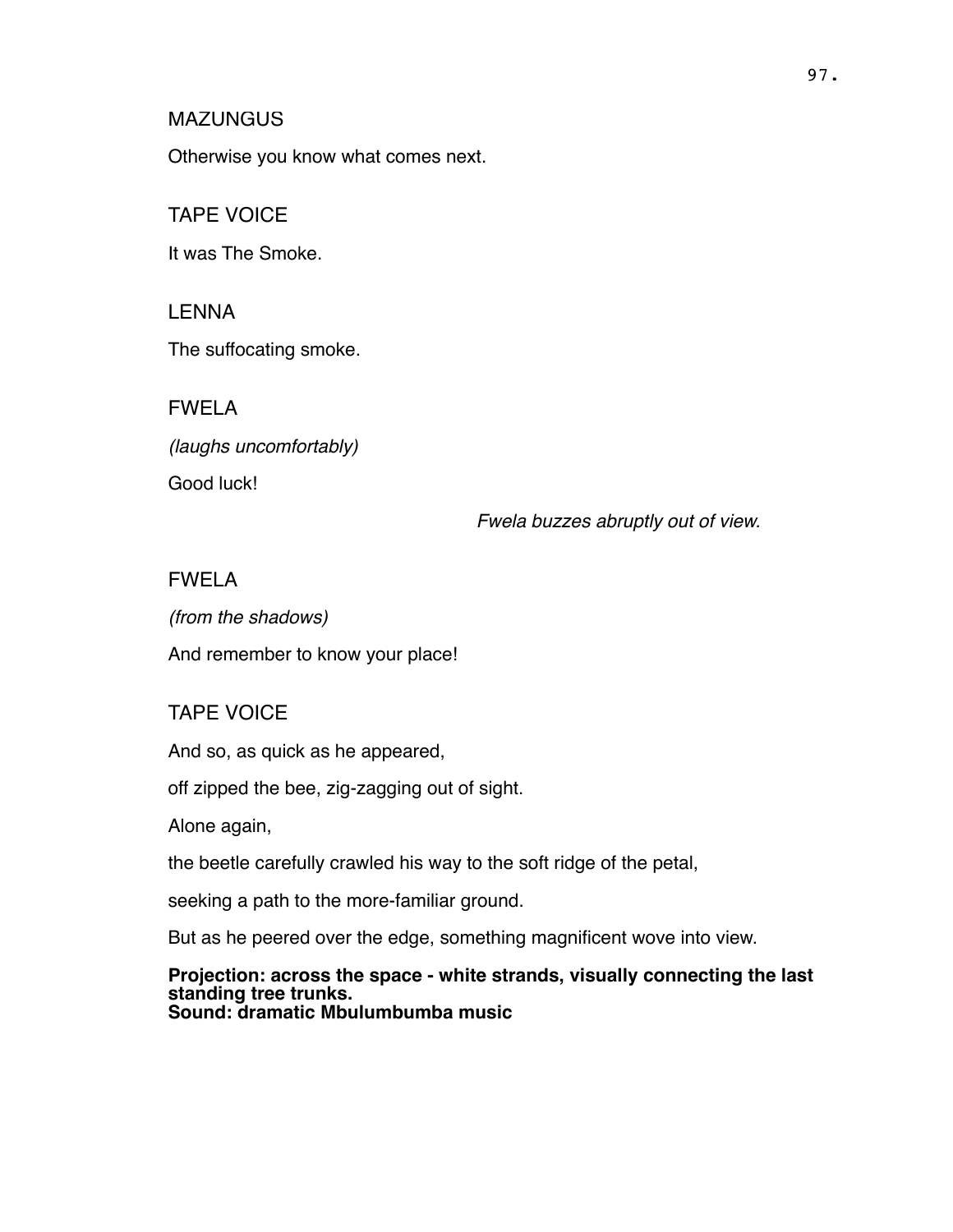Strands of silk crossed and curved and catapulted across the horizon.

Glistening in the now crowned and elevated moonlight,

the perfect bridge beckoned the frightened insect.

 *Lenna signals to Ndugu. He takes the cue.*

*The strands vibrate.* 

## TAPE VOICE

"Hello?" the beetle said with fear in his voice.

*Out from the shadows, Ndugu sneaks up behind the plaster cast with ropes in tow.*

*With each response, he binds a limb of the plaster cast to a trunk.*

TAPE VOICE

"Is someone there?"

*Another limb.*

TAPE VOICE

"Mr. Bee?"

*Another.*

TAPE VOICE

"Who's there?"

NDUGU

Gotchew!

*Ndugu shows his face.*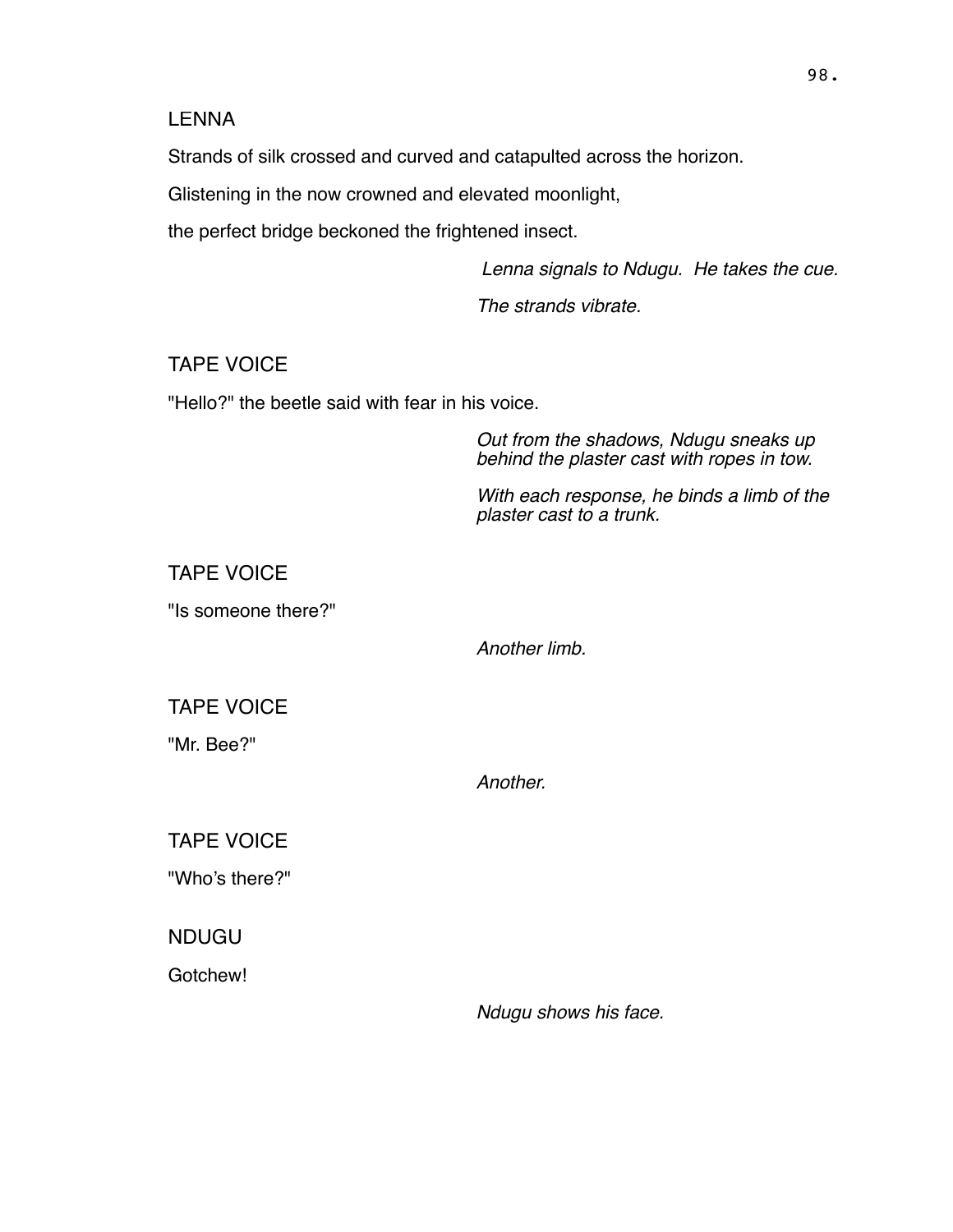#### TAPE VOICE

Just then, a magnificent spider spun himself around the beetle and into view. The beetle, terrified, tried to shout for help, but to no avail.

*Lenna prods Ndugu to speak.*

### NDUGU

Ain't no one gon' come get you here.

Un-ugh. Hell no.

### TAPE VOICE

"What do you want?" asked the beetle.

#### NDUGU

Ordinarily, some dumb-ass get caught up in this? I jess chew they ass up and spit 'em out.

### TAPE VOICE

The spider stared with his many eyes and admitted that tonight - the little beetle was *awfully* lucky.

### NDUGU

'cause I already eat.

*Mazungus suddenly stands.*

### **Projection/Sound fades.**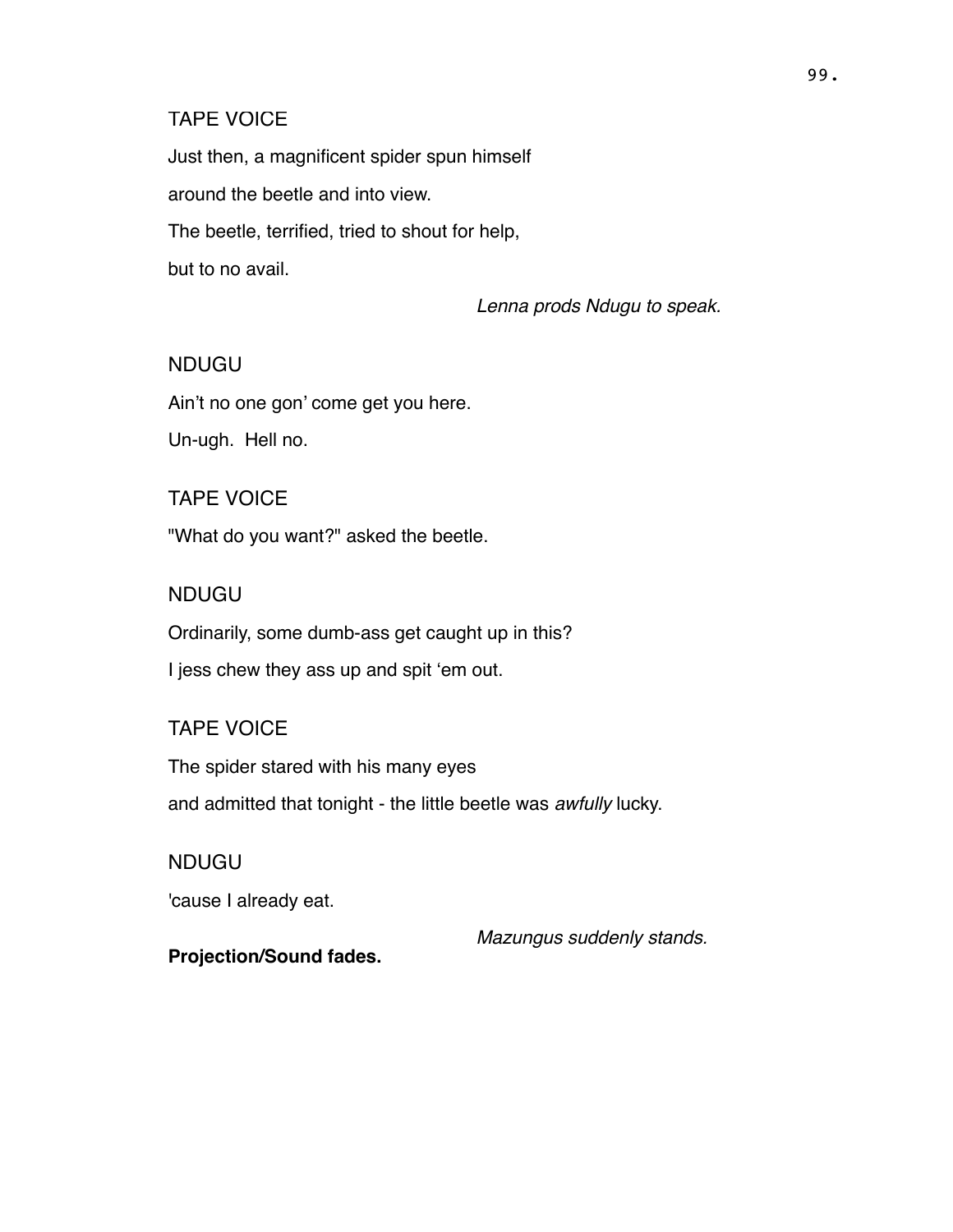#### MAZUNGUS

If I had known we could improvise, I would have provided some much-needed color to this otherwise boring beetle biography.

### LENNA

You know what?

That's a wonderful idea.

TAPE VOICE The beetle responded with --

*Lenna stops the tape.*

#### **LENNA**

But unfortunately,

the gardener never says anything in *this* story.

*Ndugu sits Mazungus back down.*

### NDUGU

*(to Mazungus)*

What I tell you?

*(to Lenna)*

You good.

### LENNA

Thank you, darlin'

### **Projection and Sound return.**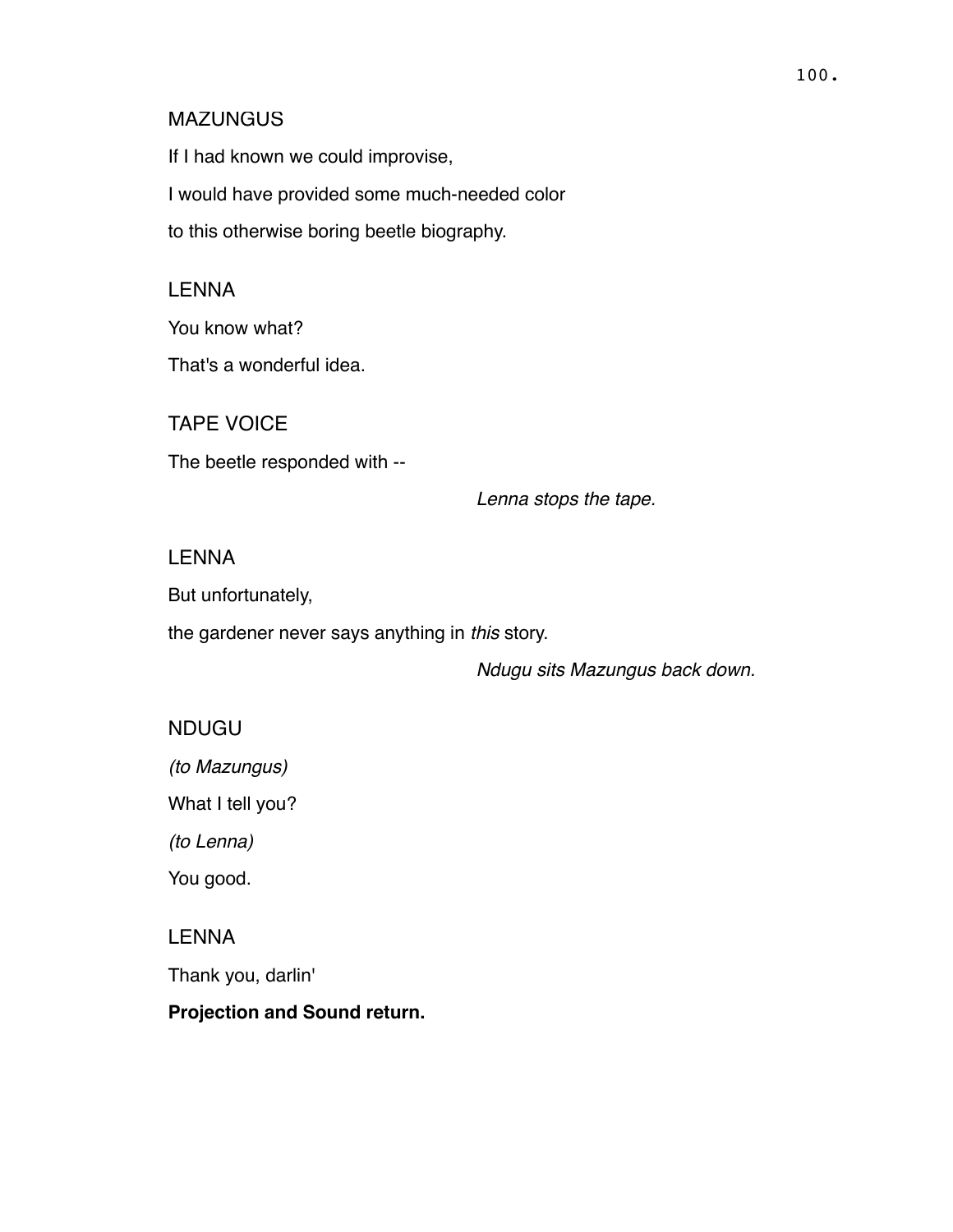Now, realizing he wouldn't be eaten -

at least for the night -

the beetle sighed in relief.

*(as beetle)*

"So...if you're not going to eat me...

would you mind letting me go

so I can get down to the dark earth below?"

## NDUGU

Yo, what ya wanna go down there fo'? You ain't from around here, and if you ain't got a place? You ain't got a job? They gon' tear you down, stomp out yo'guts, belie-dat.

LENNA

The beetle was confused: "You were born here, then?"

NDUGU

Born'n'raise.

LENNA "Well, what do *you* do?"

NDUGU Psht. Survive.

LENNA "Is that *your* job?"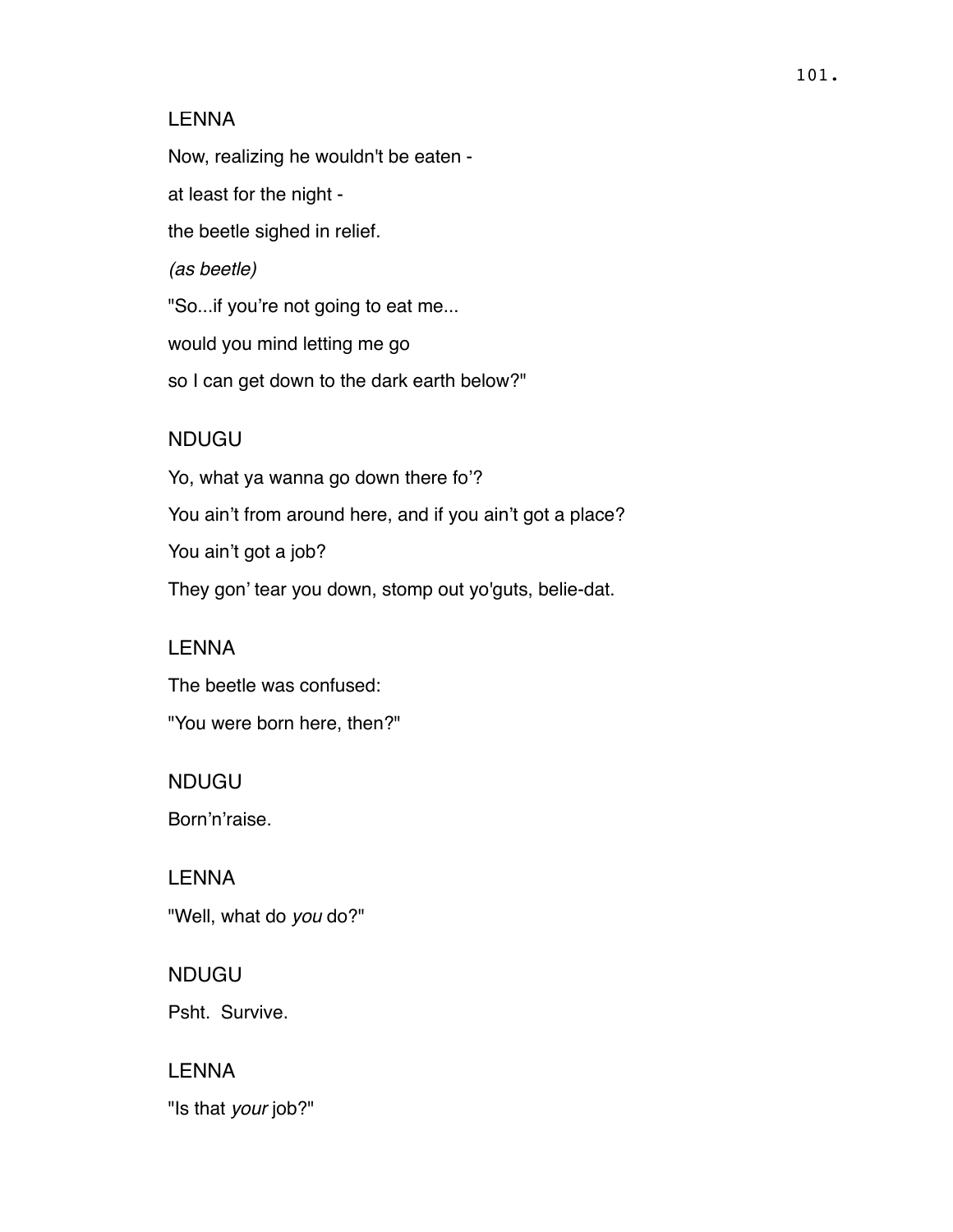### NDUGU

Naw, see...I keep the numbers right.

This little place - without me?

Shit get crazy.

Everybody wants a piece of this sweet little Eden,

but they ain't enough room.

So I clean house.

### LENNA

The beetle was impressed:

"You must be important."

## NDUGU

Nah - I still gotta watch my back.

## LENNA

"For what?"

## NDUGU

I wake up sometime,

and everything I do - 'sgone.

Shredded.

Ripped up.

An' I gotta start all over.

## LENNA

"Who would do that?"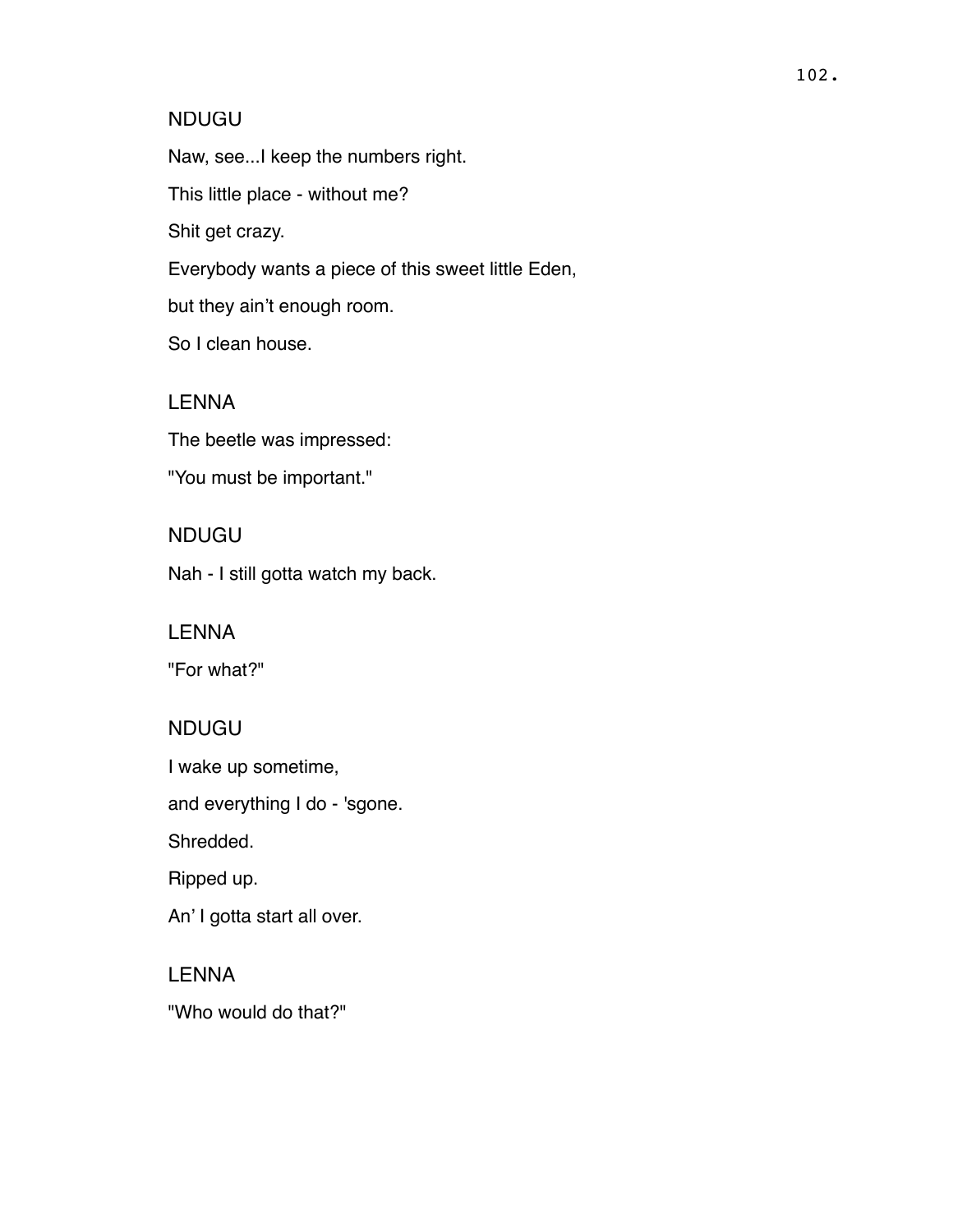### NDUGU

I don't know, little man.

All's I know is - it's kill or be killed.

### MAZUNGUS

*(trying to throw a wrench)*

Then why don't you all just go somewhere else?

## NDUGU

*(to Mazungus)*

Cuz this place need me.

But that don't mean I don't thank'bout it.

*Ndugu crouches by the plaster figure.*

### NDUGU

Check it,

my pops told me about this place near the water where he grow up.

I mean, it ain't perfect.

He still gotta eat.

Still gotta live.

But he tell me a brother could build something solid there.

Something strong.

And no one gonna break it down cuz they scared a you.

*(a beat - he thinks about home)*

I don't know...

*(a beat)*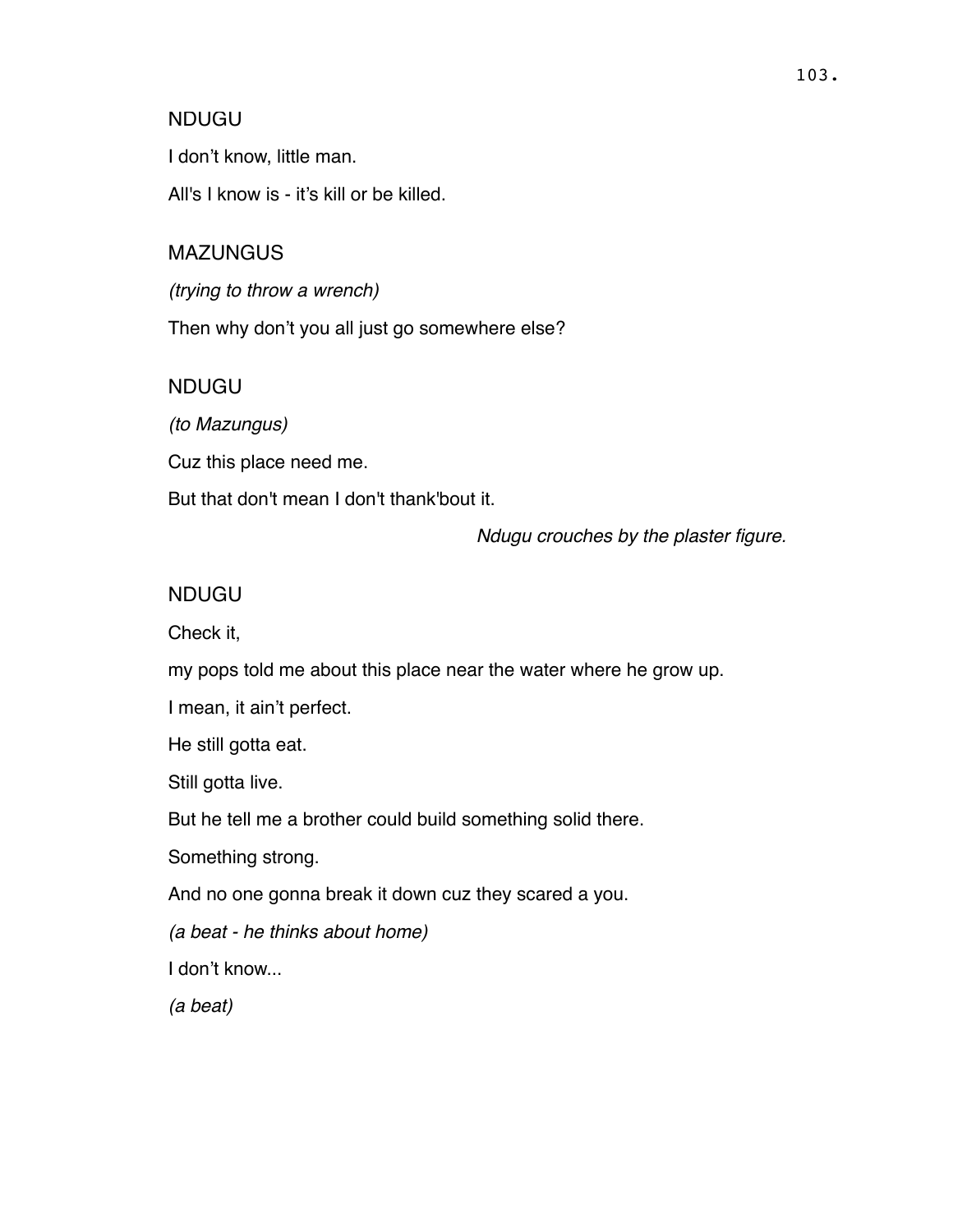"I had a place like that,"

the beetle explained.

#### NDUGU

Yeah?

# LENNA

"A perfect little patch of dirt."

### NDUGU

Yeah?

An' what *you* do?

### LENNA

"Just...eat little bugs."

### NDUGU

True.

# LENNA

"Plant bits and earth."

### NDUGU

True. True.

### LENNA

And the little brown beetle smiled big and waxed on about his home underground, in the darkest, deepest pitch of the land,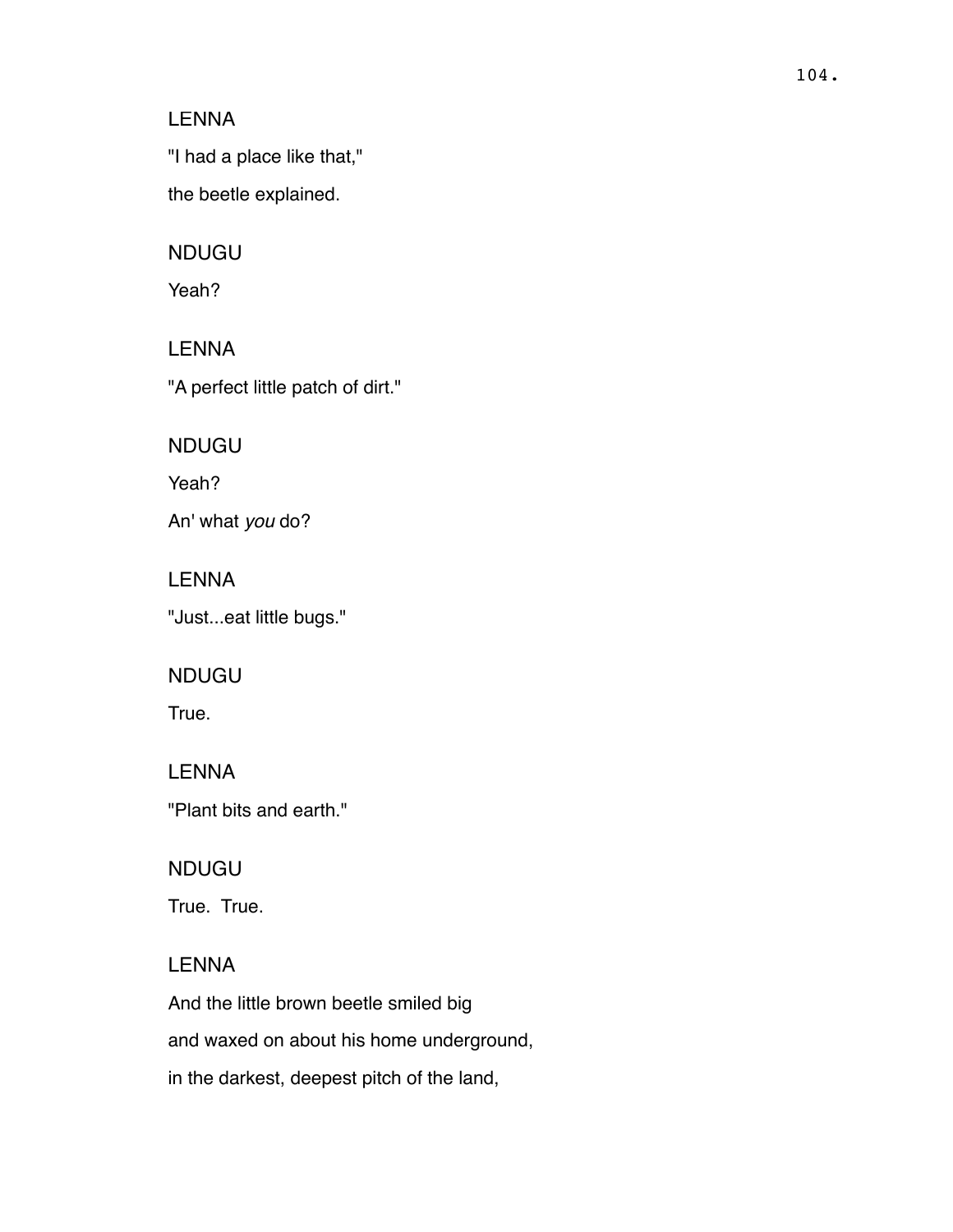grinding up the ground in front of him,

spitting out the earth behind.

Finally, his love for home moved the spider.

NDUGU

*(earnestly moved)* Alright.

*Ndugu starts to release him.*

NDUGU

They some ground right there - see?

Nice little patch.

## LENNA

The beetle was so thankful

that he wrapped his little brown legs around the spider.

*Ndugu takes a moment to hold the little plaster cast.*

# NDUGU

*(recovering)*

Yo.

An' if maybe you find that bit a dirt again,

the one you tell me about?

An' they - you know - some reeds or driftwood or some shit nearby?

You let me know an' I'll come find you.

# **LENNA**

Surprised, the beetle asked,

"How would you get there?"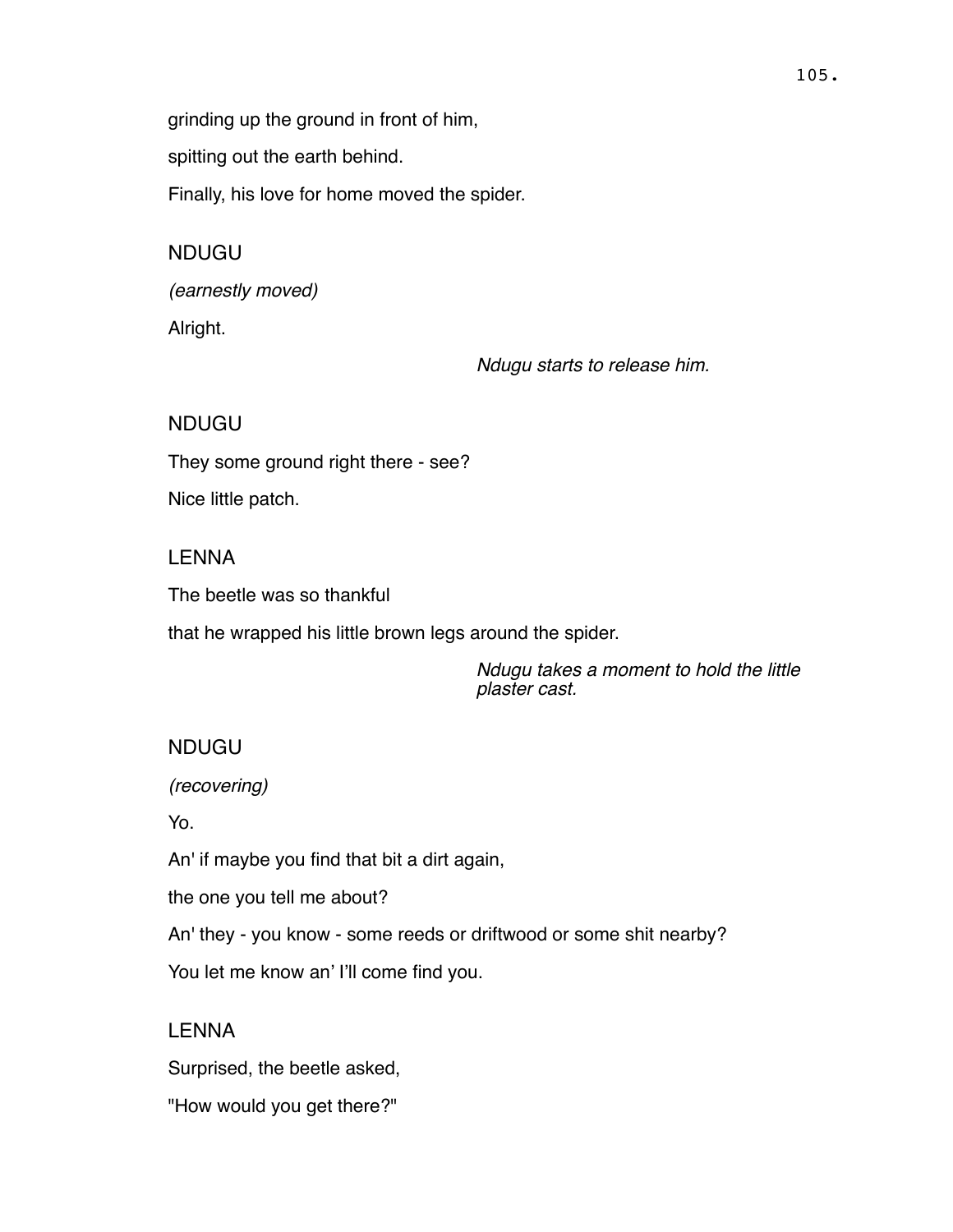#### NDUGU

You ain't got no idea what I can do with this white, silky shit.

A summer breeze and the right design?

I'm a paratrooper, droppin' in on you like a dope rhyme.

*Ndugu ties a single rope around the figure's waist.*

NDUGU

Prosperity.

*Ndugu slips into the shadows.*

# LENNA

The little beetle

took the threadbare gift

and lowered himself to the sanctuary of soil below.

*Lenna unties the rope.*

# LENNA

And there, he burrowed and burrowed and burrowed and burrowed.

He ate like a king

and spent days upon days in the dark and silent ground

beneath the perfect garden of --

*Mazungus stands, throws down the gardening gloves.*

# MAZUNGUS

*(fed up)*

And so the insects all lived happily every after.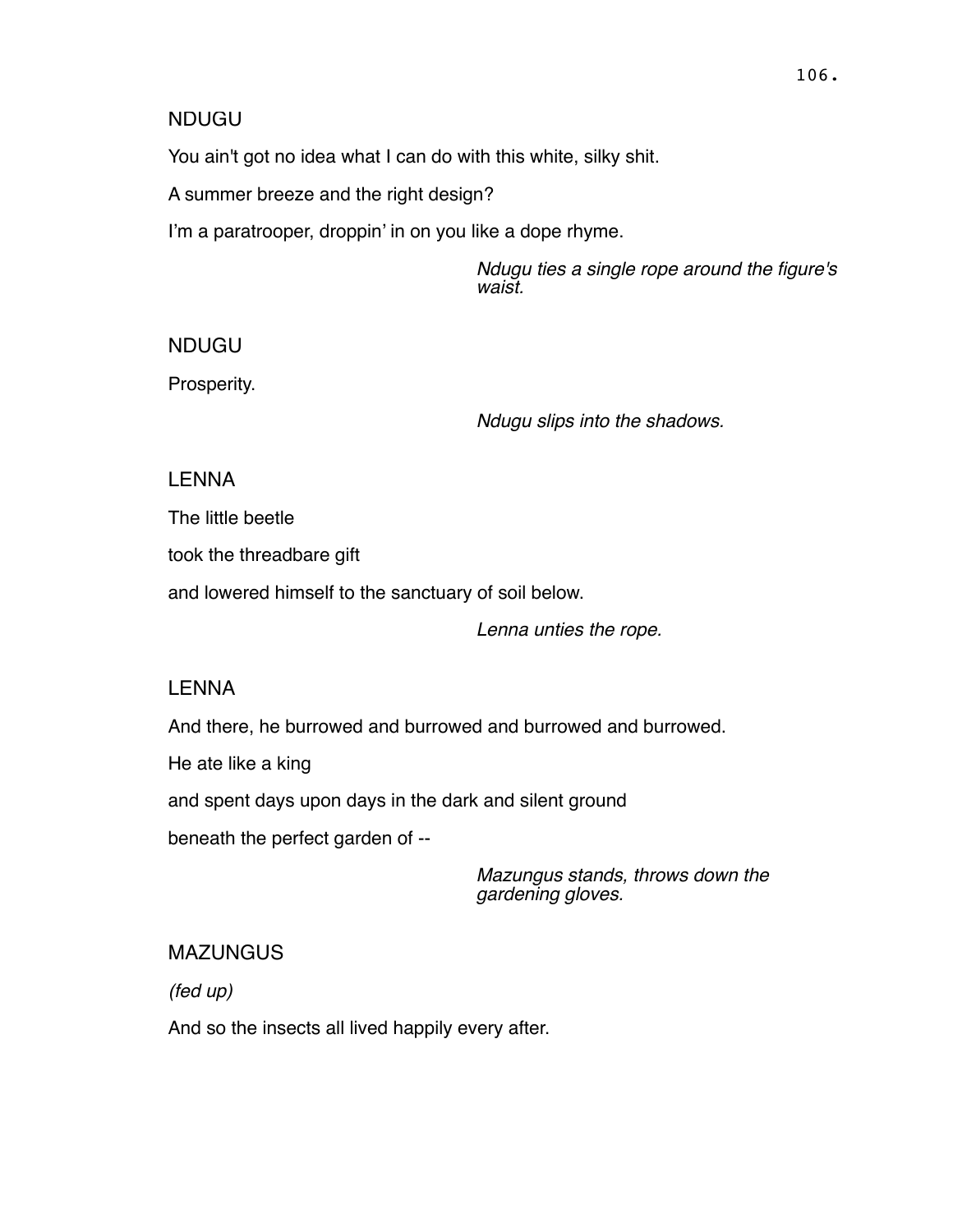#### NDUGU

It ain't like that.

Why can't you see it?

He ain't *never* feel right in that dirt.

No matter how much time pass.

### LENNA

It's just a story.

*Fwela walks up to the plaster cast, takes a rag from his pocket, then begins to clean off the charcoal teeth drawn on his face.*

#### FWELA

That's a very...*sad* story.

#### **MAZUNGUS**

And, more importantly, an *abysmal* story to tell children.

#### LENNA

Children need no protection from nature or truth.

They are often one in the same.

*Fwela sits next to the plaster figure.*

### FWELA

He understood that.

#### LENNA

More than anyone I've ever known before or since.

*Ndugu, on his own, begins to take the trees, one at a time, and pile them around the figure.*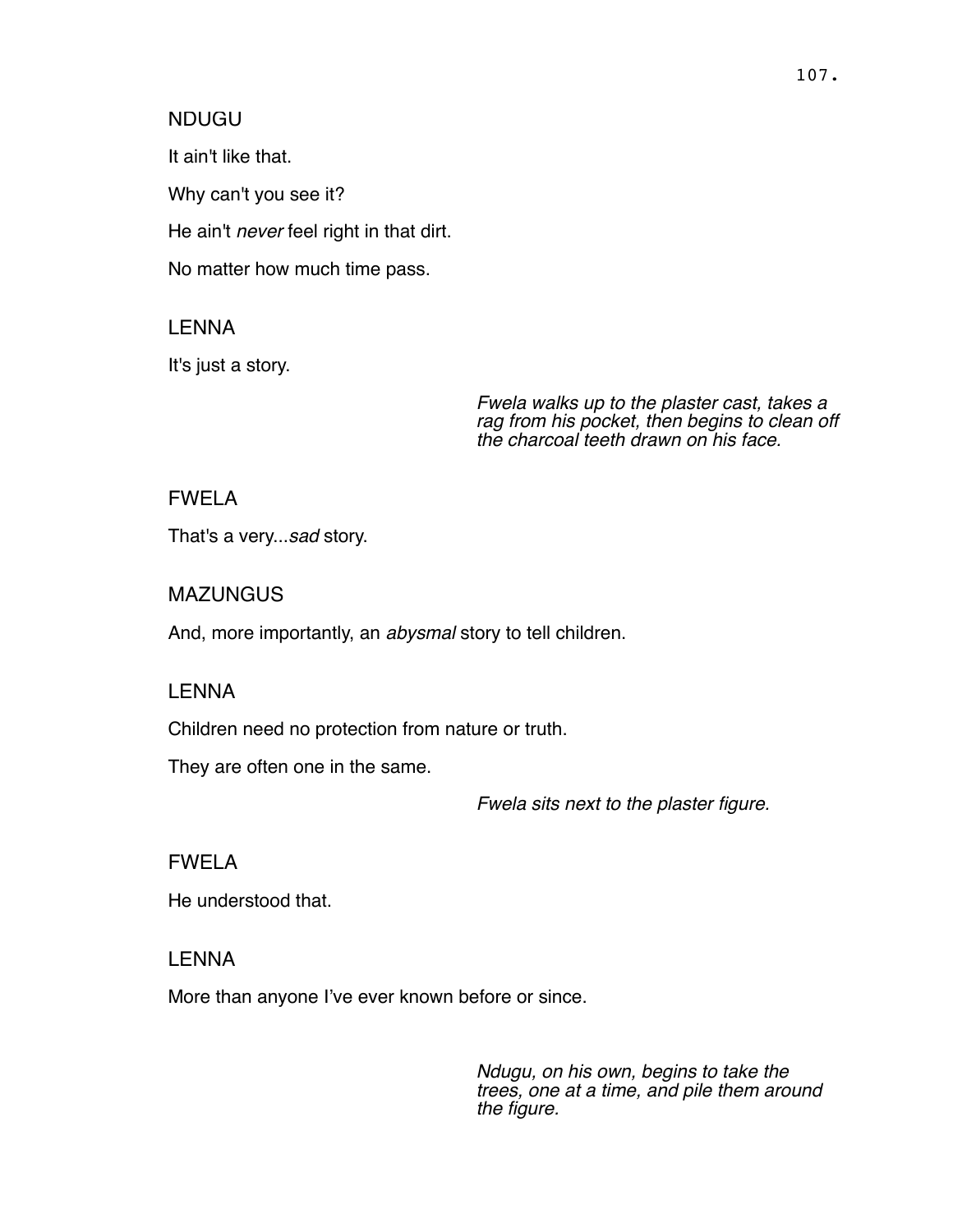#### FWELA

He enjoyed your garden?

He found *some* joy at least in the forests of Lynchburg?

#### LENNA

He always did the best he could.

**MAZUNGUS** Now how in the world would you know that?

LENNA

Pardon me?

MAZUNGUS

How do *you* -

know *that*?

### LENNA

I only know what he said to me and what I saw my own eyes.

### **MAZUNGUS**

Yet you tell us a tale of this poor brown insect -

as though you know his mind.

#### LENNA

As I've said, it's just a story -

though it is hardly difficult to suppose that --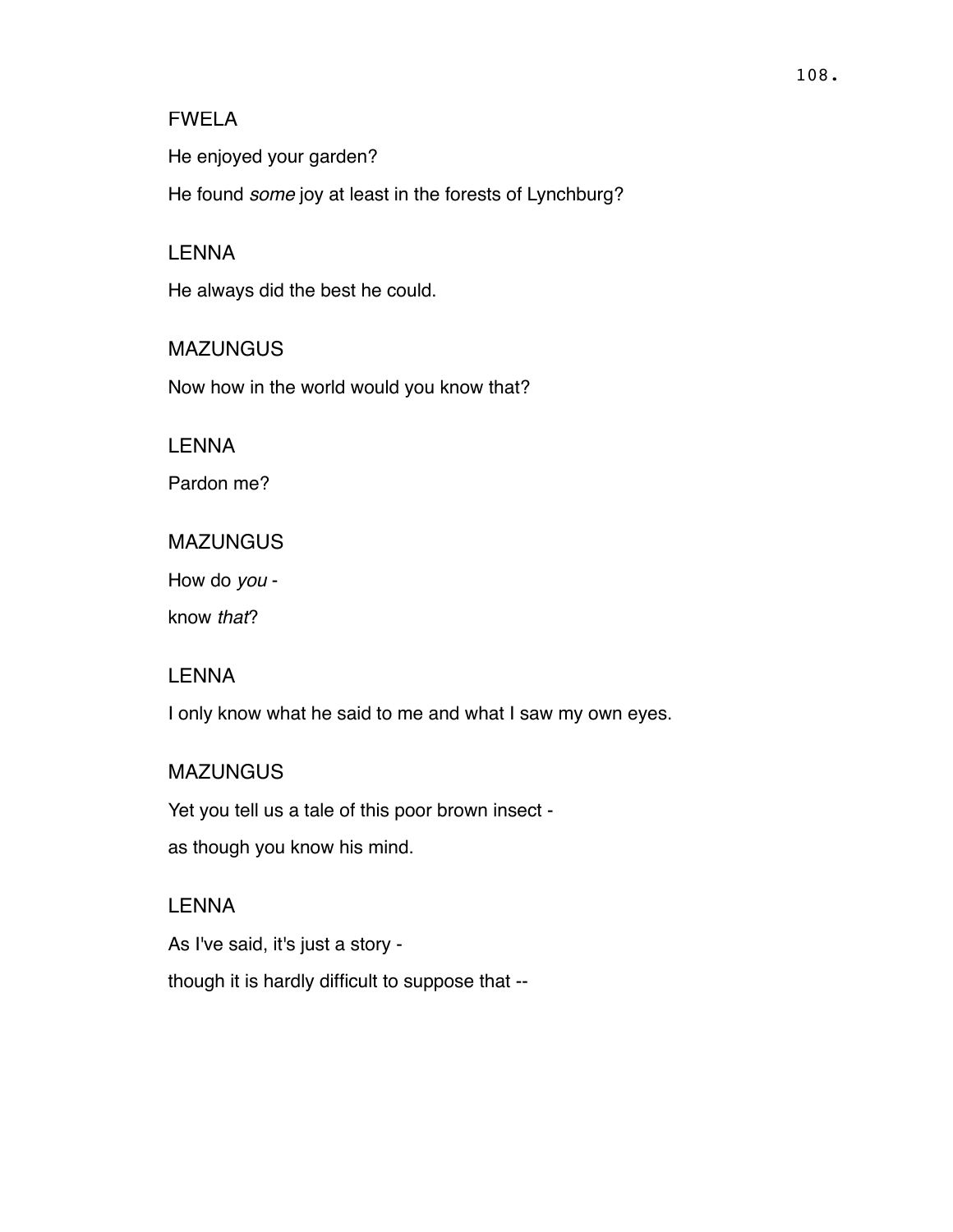#### **MAZUNGUS**

Now this is where I take issue. *This* is where I cannot stand idol whilst you drown the facts with gentle words and a kind disposition.

#### LENNA

I speak no lies.

#### MAZUNGUS

But you make mighty assumptions. You tried to give him a home - well, so did I. You think you know him better because of the color of your skin. Well, you are not him.

### FWELA

She did far better than we - and you know it.

#### MAZUNGUS

And how much better was that? Could she save him? Could she send him back to his home? Could she turn back the clock on time time that pressed forward like it always does, plucking his land like a cotton field?

LENNA

No.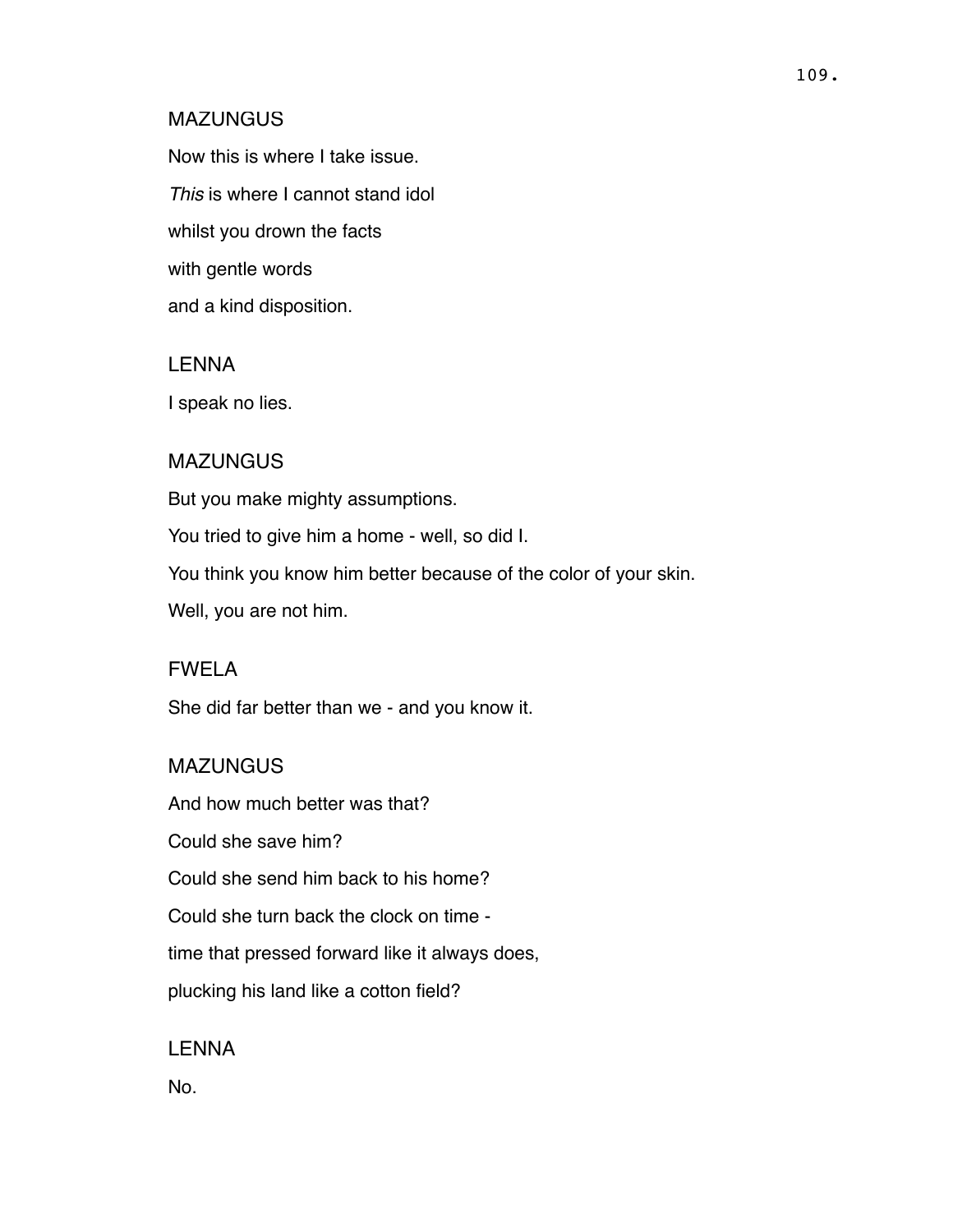#### **MAZUNGUS**

I didn't think so.

*Ndugu, finally finishes dragging the trees into the shape of a funeral pyre.* 

#### NDUGU

Now is now.

Ain't none o'that matter no more.

We was already planted right here, *generations* in.

Tryin' to grow - tryin' to survive.

But my man? He was uprooted.

An' roots don't live long when they in the wrong earth.

Ain't none o'y'all help him.

Not in the end.

#### **MAZUNGUS**

We agree on something, it seems.

Because in the end, it doesn't matter a pinch.

Because in the end, it always plays out the same way.

#### NDUGU

We see about that.

*Ndugu presses play.*

#### **Projection: (the woods past pierce street)**

TAPE VOICE The Song of the Choir Invisible March 20th, 1916.

**Sound: quiet gospel music in the background**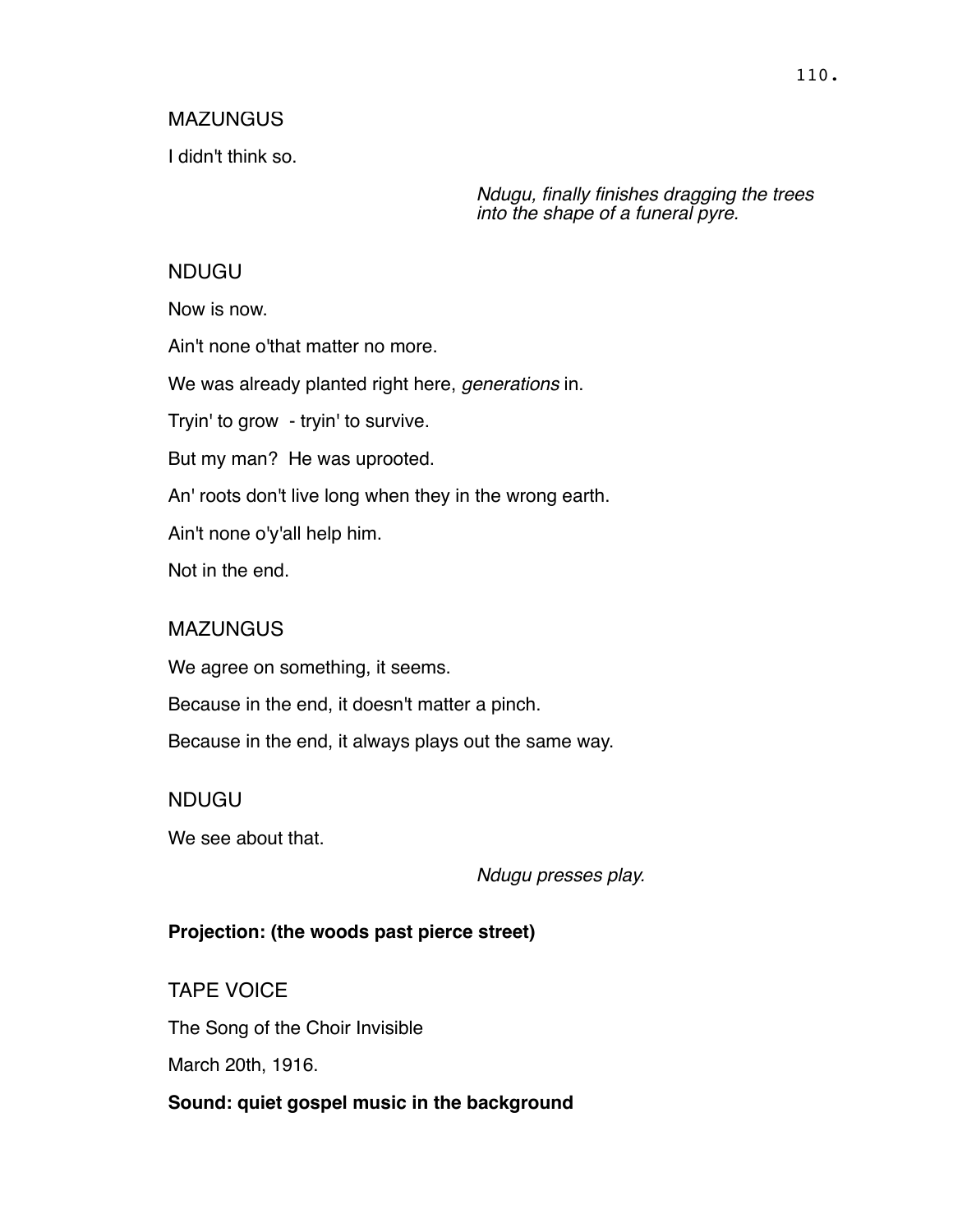#### LENNA

It's time, son.

Tell us about his final night.

### NDUGU

I wasn't there.

I only know what my granddaddy tell me.

### LENNA

But he is now gone. So it is yours, now, to pass down.

No one else's.

NDUGU

I know.

### LENNA

You ready?

### NDUGU

*(beat)*

Yeah.

*Lenna takes the figure and places it on top of the pyre. Mazungus sits on one upstage corner, Lenna on another. Fwela sits close to the figure, Ndugu steps forward.*

*Lenna hums along with the gospel music.*

*A beat.*

# NDUGU

That night:

*(remembering)*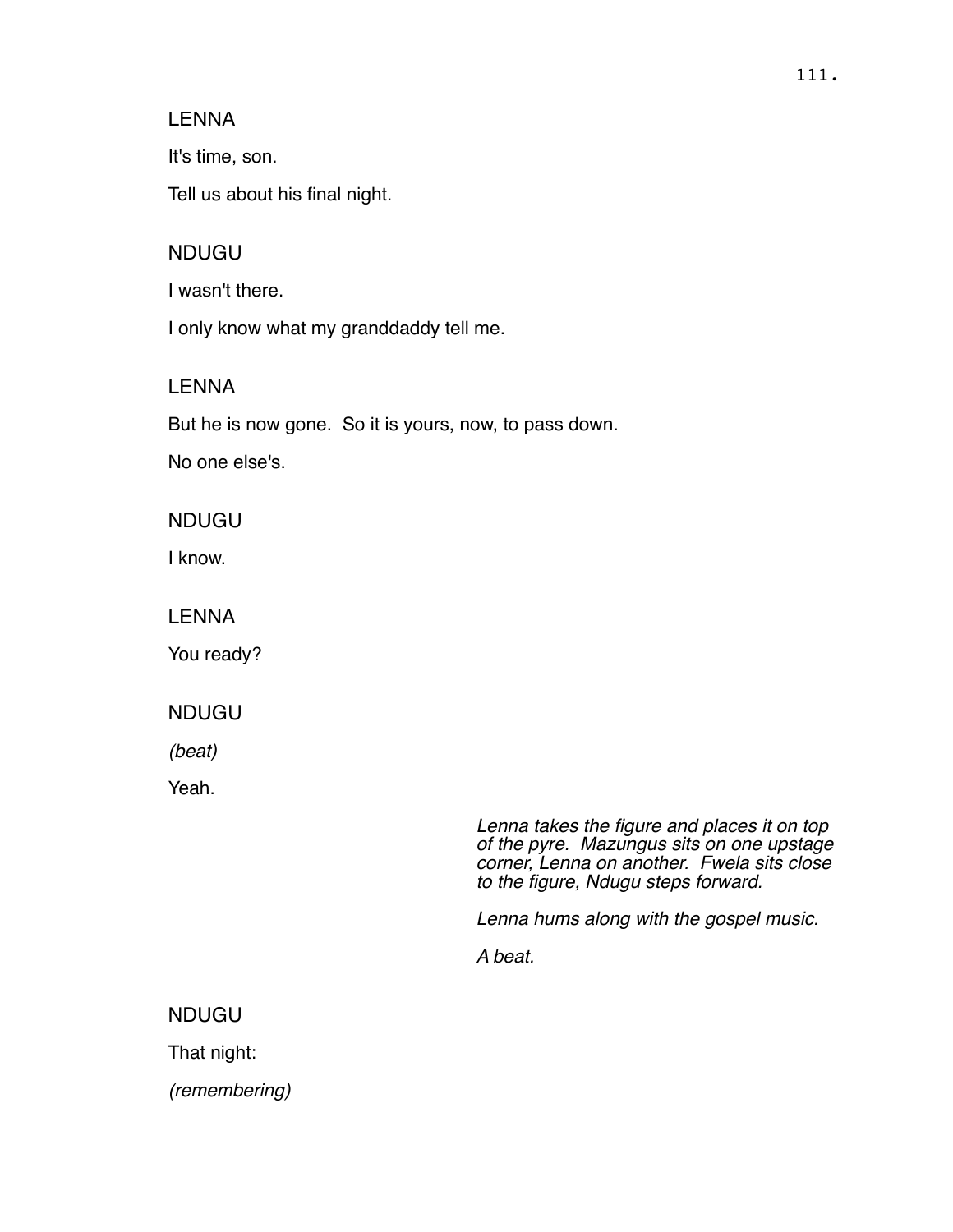It's...slow

and hot.

Rain all day.

So hot ain't nobody move for sweet tea.

But us kids - we don't care.

We wanna go huntin' in the woods.

We ain't allowed, though - not without him.

So we look.

But we cain't find'im.

But we keep lookin', right?

We stubborn like that.

So we look som'more.

An' look an' look an' look.

Nothing. It start gettin' dark.

And thas' when I see'im:

Carryin' branch after branch after branch,

limb after limb all the way down the street.

An' we jes' watch.

#### LENNA

Why does he gather so much fire wood?

#### NDUGU

'Cause he don't let us help, see? He been actin' real *quiet* lately. Ain't wanna play with us kids no more. Not like he used ta. So we don't help. We jes' kids.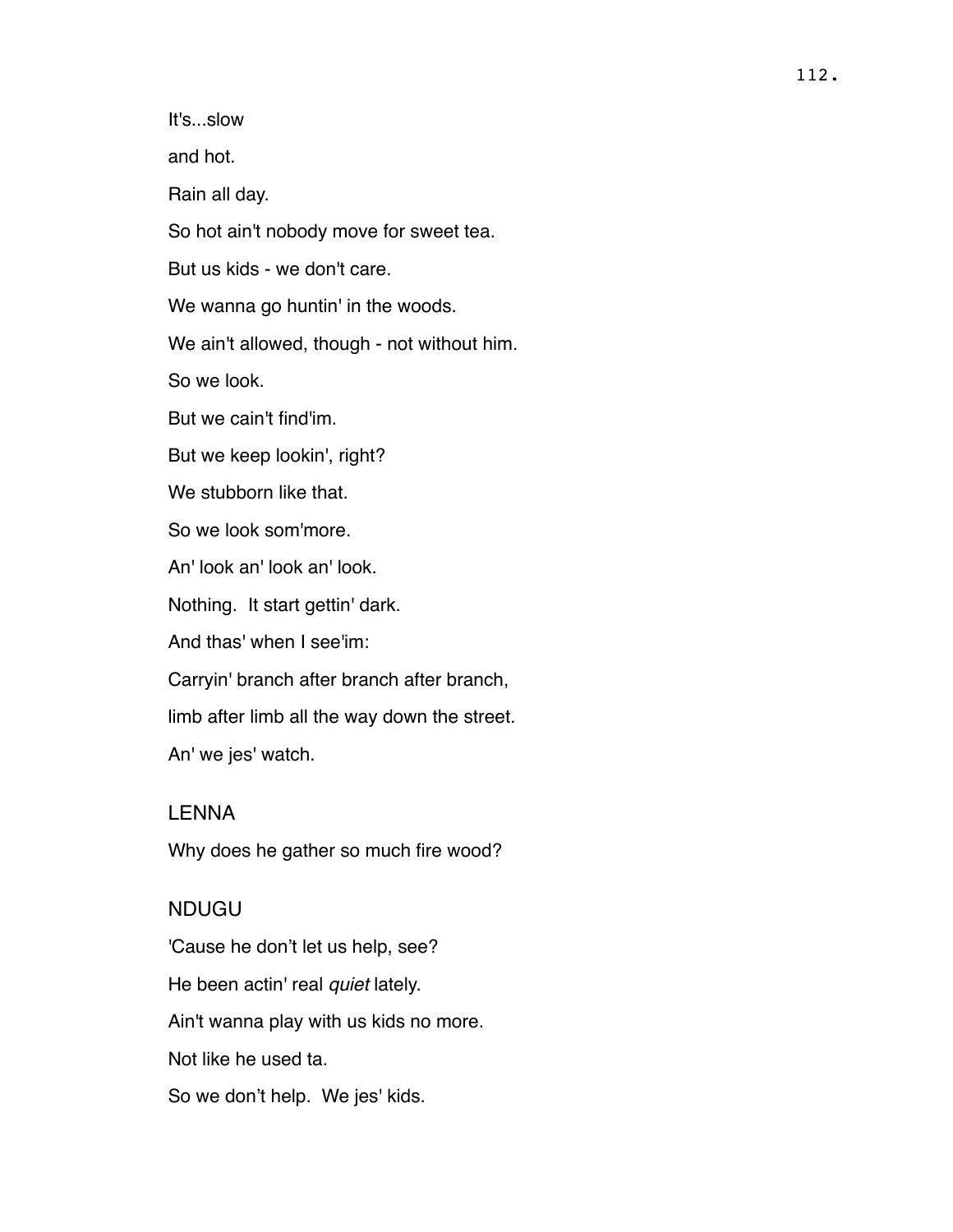#### **Projection/Sound: a blaze that slowly, continually grows in intensity eventually filling the space**

#### LENNA

Is it a sign?

### NDUGU

An' as that sun set,

we sit at the edge of the road, up on that hill,

an' we watch him build that fire - full blaze.

# LENNA

A call to his ancestors?

# NDUGU

Me, Wilbert, Greg an' Whip -

we stare like we see'n lightnin' for the first -

hearts beatin' so hard, you can hear 'em above them crickets.

Then he pull something out of them woods.

Something.

He breath in like he gonna suck in the clouds above, then he blow into it.

### **Sound: a Molimo horn bellows**

### **LENNA**

The Molimo horn raised to awaken his father and mother.

# NDUGU

An' he *dances*.

He dances 'round that fire like nothin' else -

Whirling faster and faster.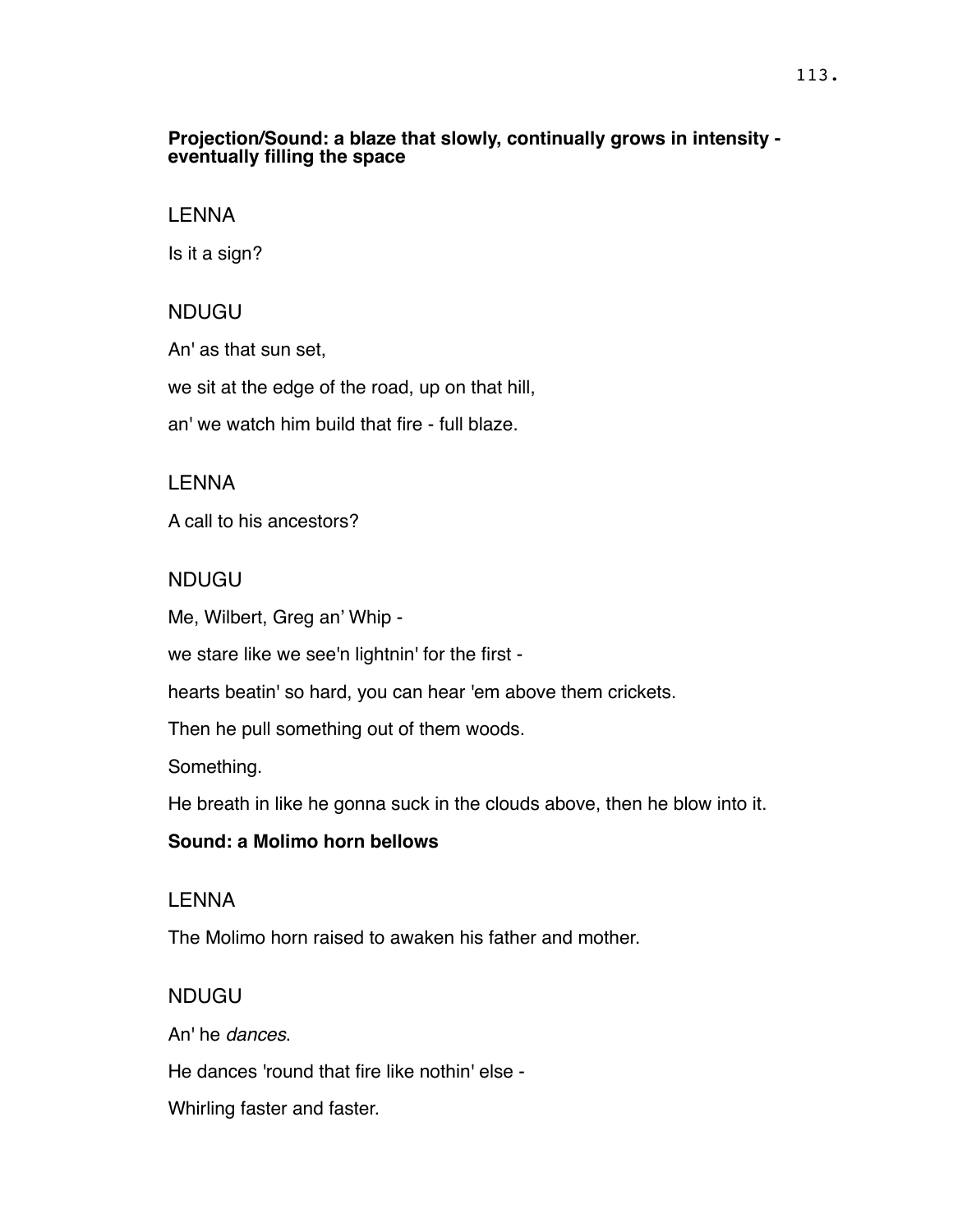So fast, the wind start pickin' up with'im. Then he start chantin'. He start moanin'. Sweat pourin' off his brow, makin' the ground steam up.

> *Ndugu moves toward the figure and touches his shoulder.*

*He whispers something into the figure's ear.*

#### LENNA

And from the top of the hill, the boy, he screams to him: I honor the choir invisible.

> *Ndugu takes out a match, in preparation, and sets it in the plaster figure's hand. He turns directly to the audience.*

### NDUGU

*(with increasing tempo)*

I never knew what the hell he was talkin' about half the time,

but I listened, you know what I'm sayin'?

My pops was...I don't know where he was.

It don't matter.

*(looking to the figure)*

So I learned from him instead - we all did.

He told us about how his own father taught him everything there was to know.

Everything.

How to hunt, fish, and watch yo' ass with the beasts of the world.

I always listen,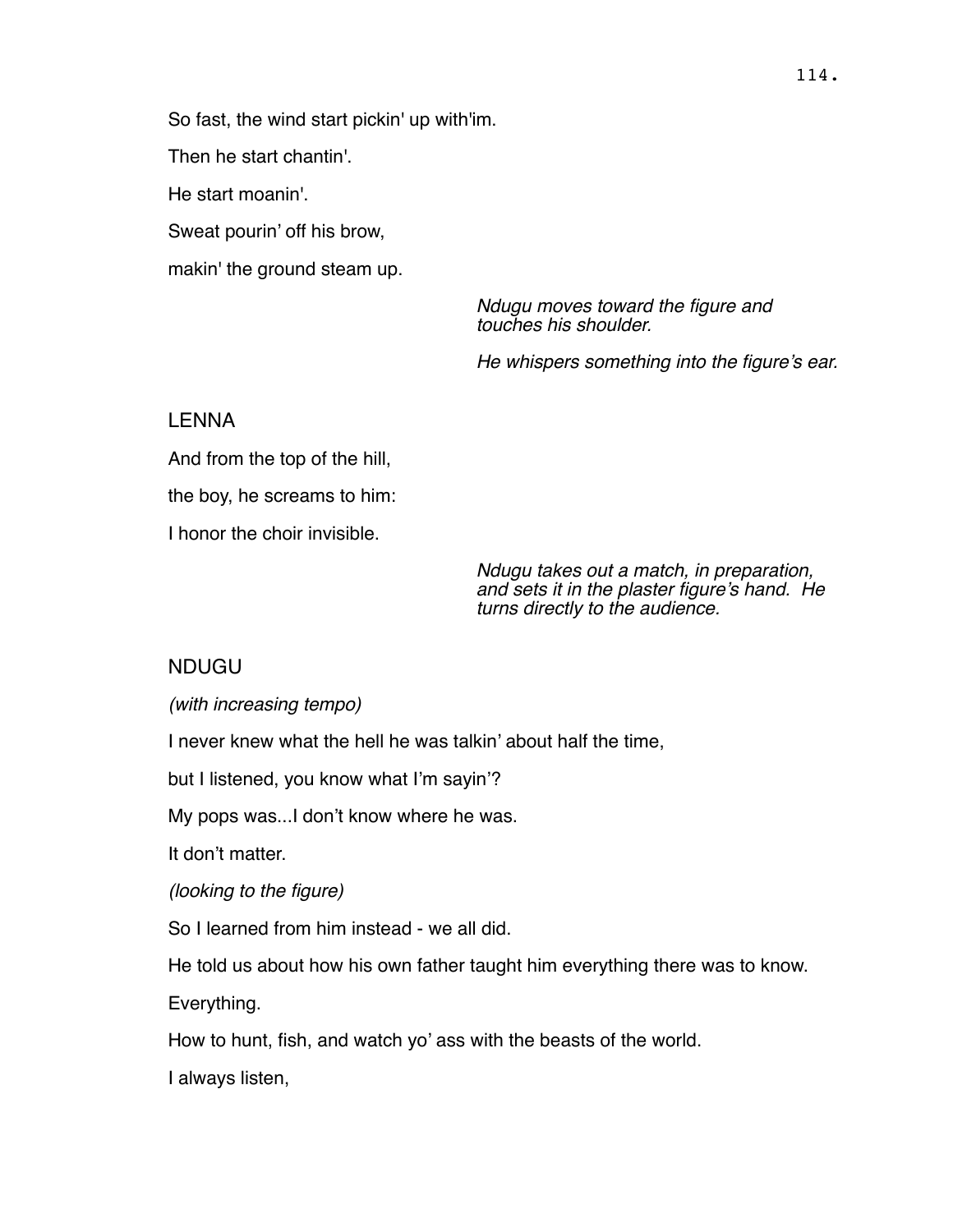but I was always pissed off, cuz' I wanted my own pops to show me. I felt cheated.

#### LENNA

You were young.

#### NDUGU

I *was* young.

But one day, I don't know -

I *got* what he was sayin'.

I knew it in my bones.

He was talkin' about the forest.

His pops - his father was the *forest*.

The goddamn *trees* was the teacher.

The *trees* was the shelter.

The forest was every man's father.

Shit.

*(beat)* 

I ain't cheated.

*He* was cheated.

And cheated.

And broke down.

#### LENNA

And diminished.

#### NDUGU

And diminished.

There ain't no one got the strength he did to go on like that.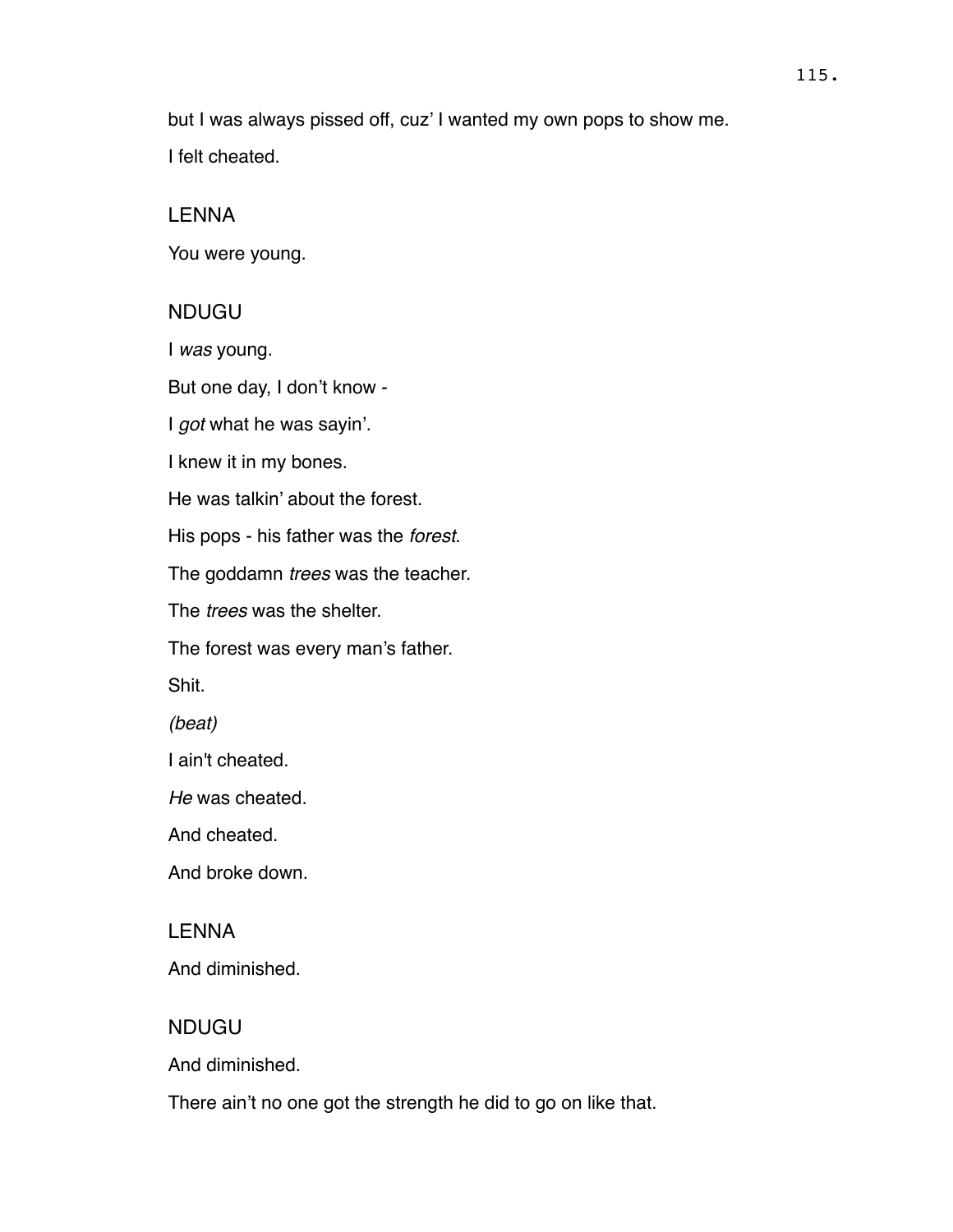#### LENNA

He had the very essence of the forest in his eyes.

#### NDUGU

Not like that.

He knew he ain't never gon' go back.

He knew there weren't no trees, weren't no spirits left.

#### LENNA

His father, the forest was gone.

#### NDUGU

And even tho' he learn ta read 'n' write,

ain't no one answer him.

Not a damn sound.

*Ndugu looks to Fwela, who bows his head.*

#### NDUGU

And thas' when I saw him turn that fire up.

Thas' when he look at me wit' those eyes.

**LENNA** 

He was pulled.

### NDUGU

*(correcting)*

He pull *himself*.

LENNA

East.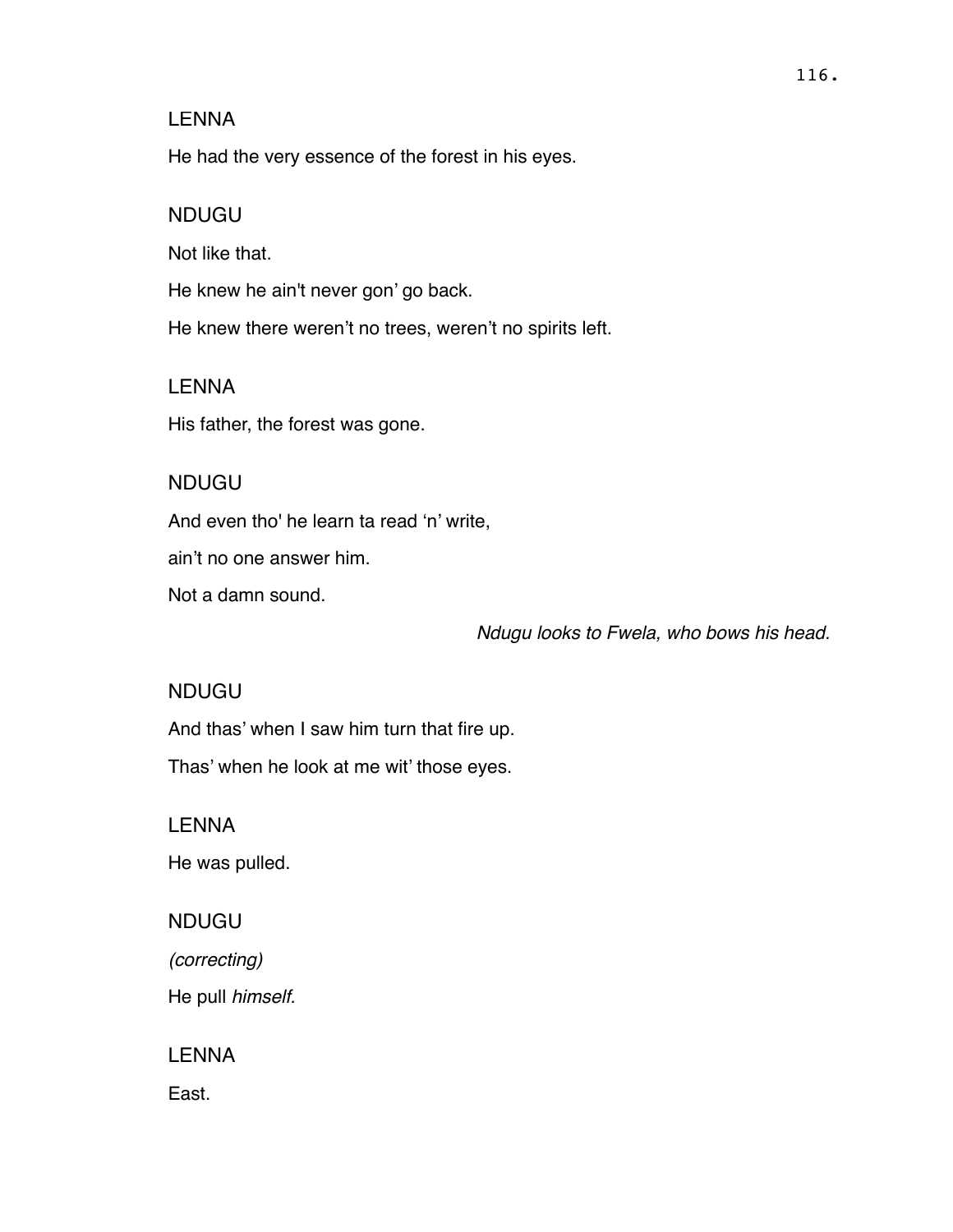As though the very ocean itself detached his feet from this foreign land.

NDUGU

Tore'im.

# LENNA

Removed him permanently.

Until he floated,

floated,

floated.

# NDUGU

Like burnin' ash.

# LENNA

Floated along without an ounce of him anchored to the earth.

# NDUGU

E'en though that forest give'im strength.

# LENNA His hope for home had run dry.

NDUGU An' that night.

**LENNA** 

In the darkness...

# NDUGU While we was asleep.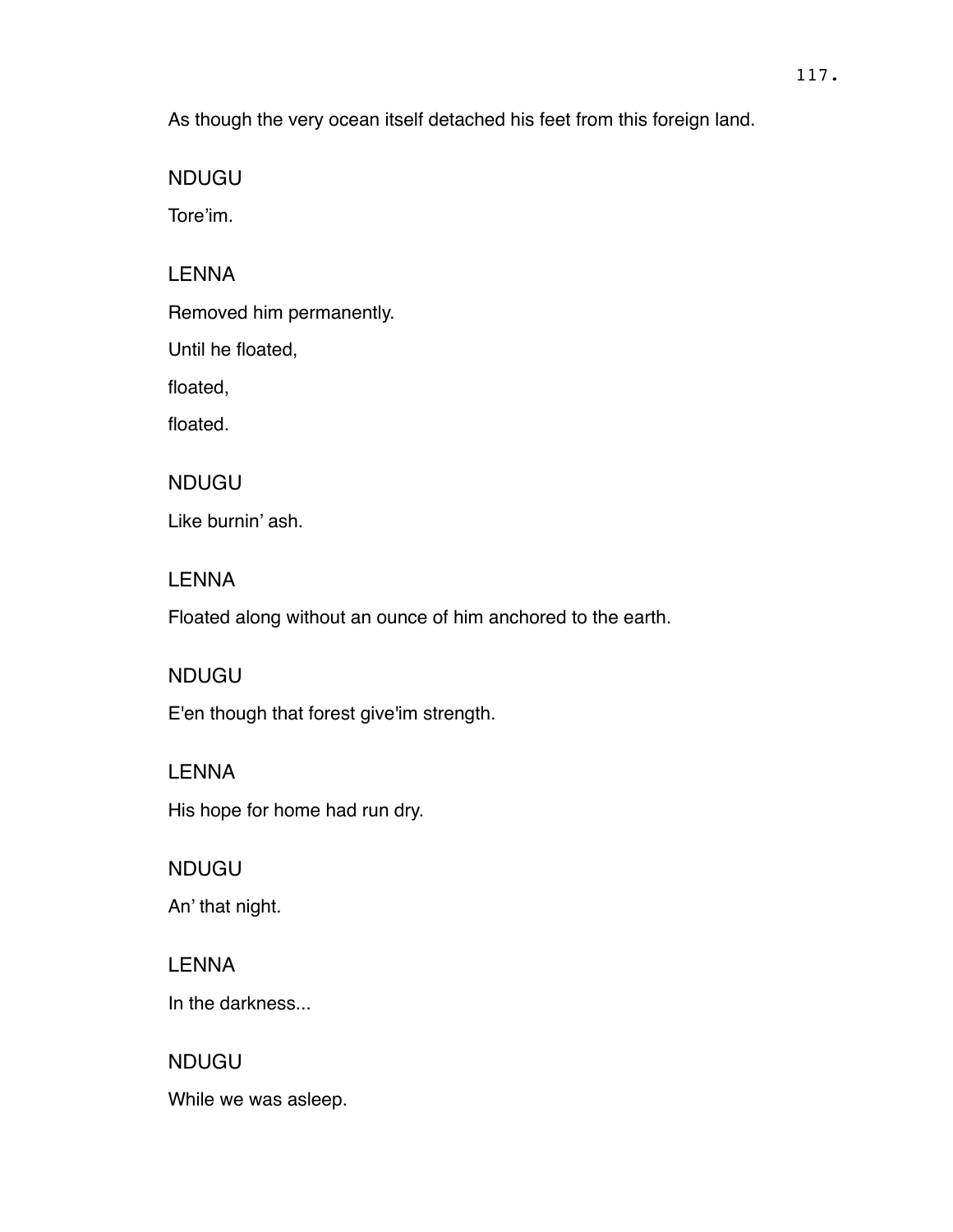He.

LENNA

He.

# MAZUNGUS

Must *I* say it?

NDUGU

I got this.

He...

# FWELA

The Egyptians called the pygmies 'those who rejoice the heart of Pharoah.'

NDUGU

He...

# FWELA

Sarno, living amongst them for years, knew them as 'the most intelligent, well-adjusted people on the earth.'

# MAZUNGUS

He was a pygmy.

Nothing more.

# NDUGU

*(with difficulty)*

While we was all sleeping,

he slip out behind Mammy Joe's store on the corner.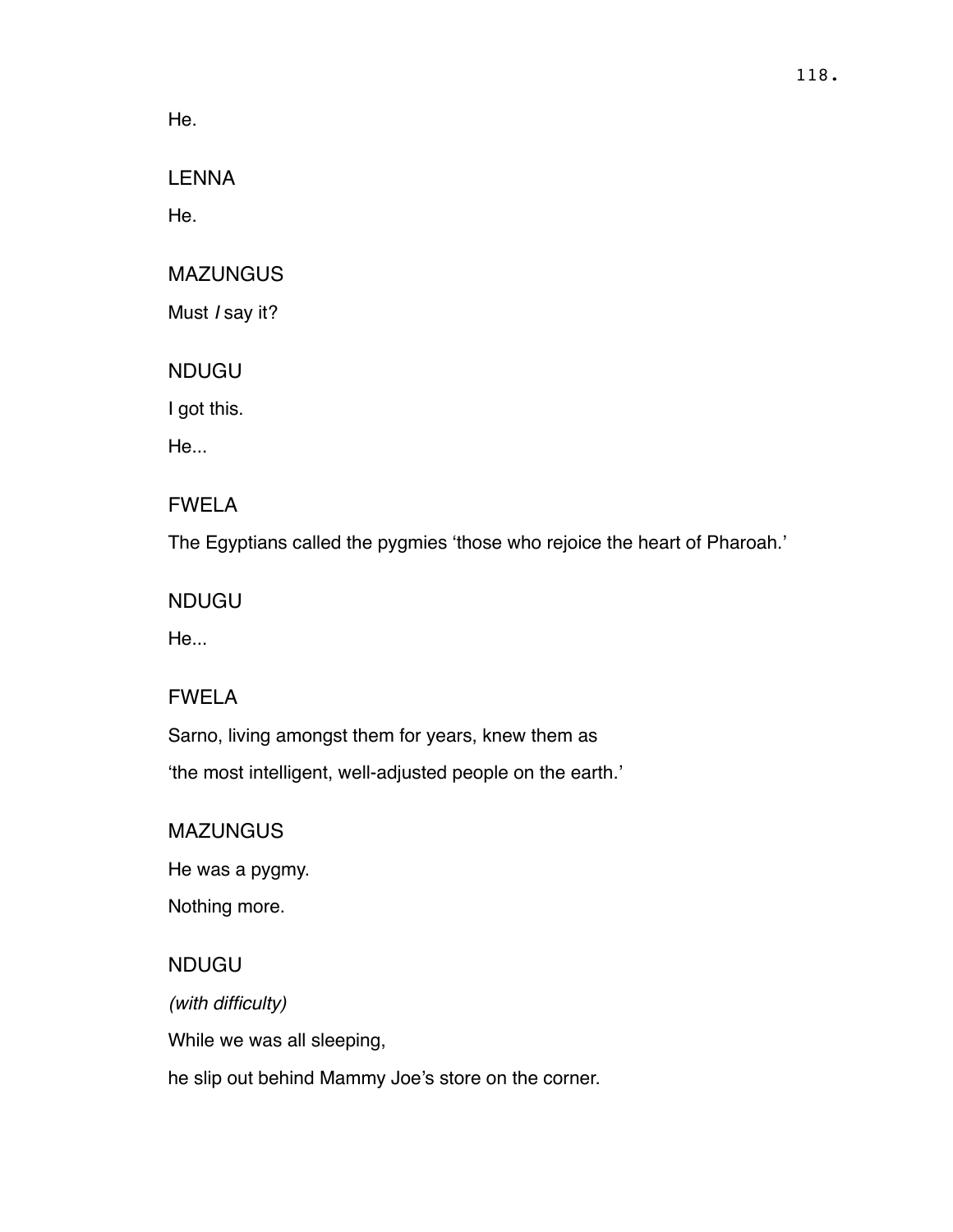He pick up...

LENNA

Go on.

# NDUGU

*(finding strength)*

He pick up that revolver he stash in the hay behind that shed.

That old gray shed.

Where we play hide-and-seek.

Where we eat Mammy Joe's big-ass, saucer-sized cookies.

He pick up that revolver and...

# **Projections stop.**

**Sound: A gunshot.** 

*A beat.* 

*A beat.*

# NDUGU

Word spread like blood on the ground,

seepin' underneath his little body.

Those eyes.

# FWELA

*(remembering)* Deep as the 'Big Watah.'

# LENNA

We all asked for days and days and days: Isn't there a way we *could* have sent him home?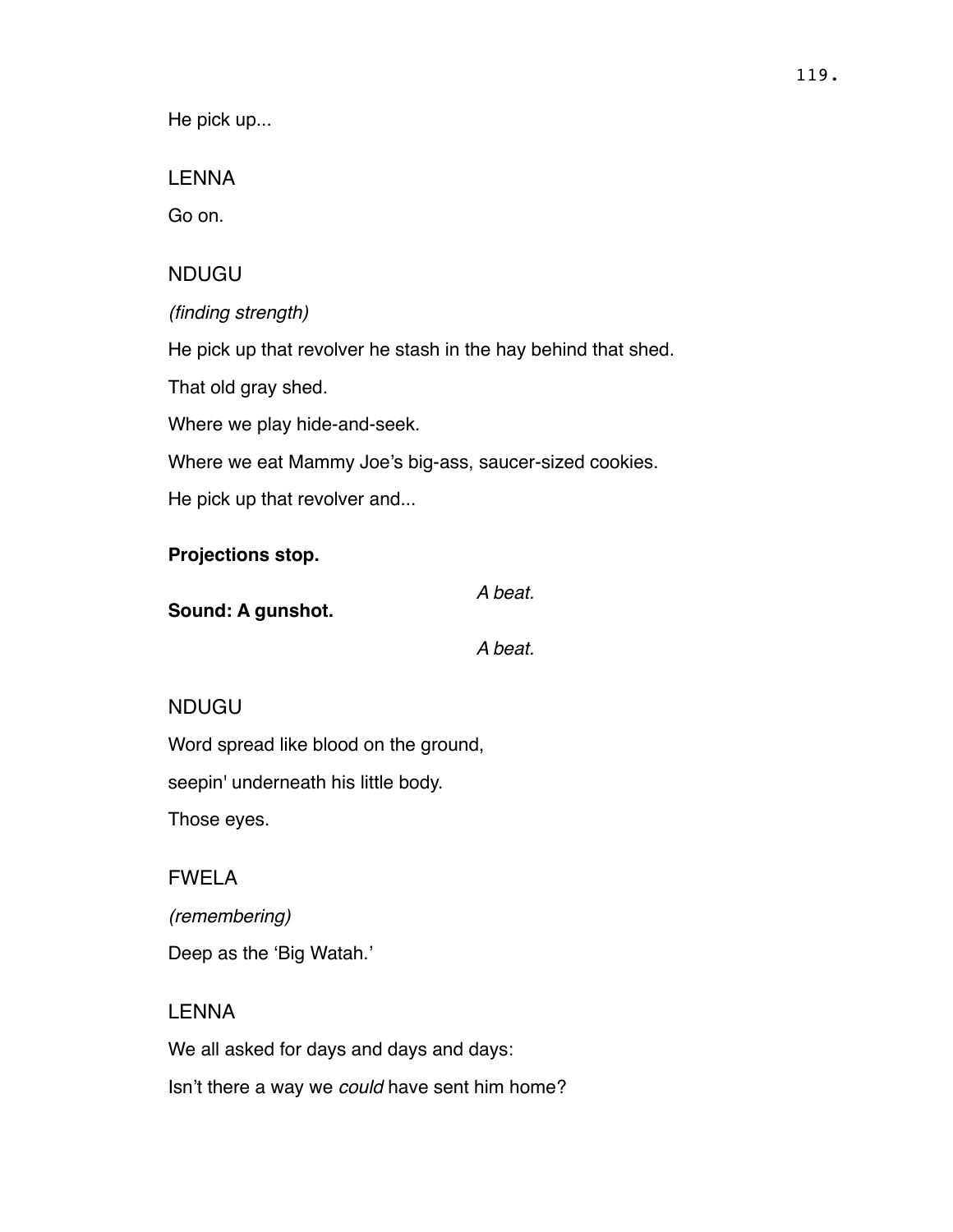Home to the Kasai teeming with fish?

Home to the Ituri, with fresh Mango,

Lying on his back, watching his one star in the sky?

His one fire?

But always, with time, the fire must recede into memory.

*A beat.*

NDUGU Mbye OtaBenga.

FWELA

Mbye.

NDUGU

Ain't no one say his name right.

*That's* the truth.

*They each bow their heads in their own way.*

*Suddenly, Fwela interrupts the moment of silence.*

FWELA

Can I -

May *I* say something?

LENNA

That is not the way.

We don't go back.

You know that.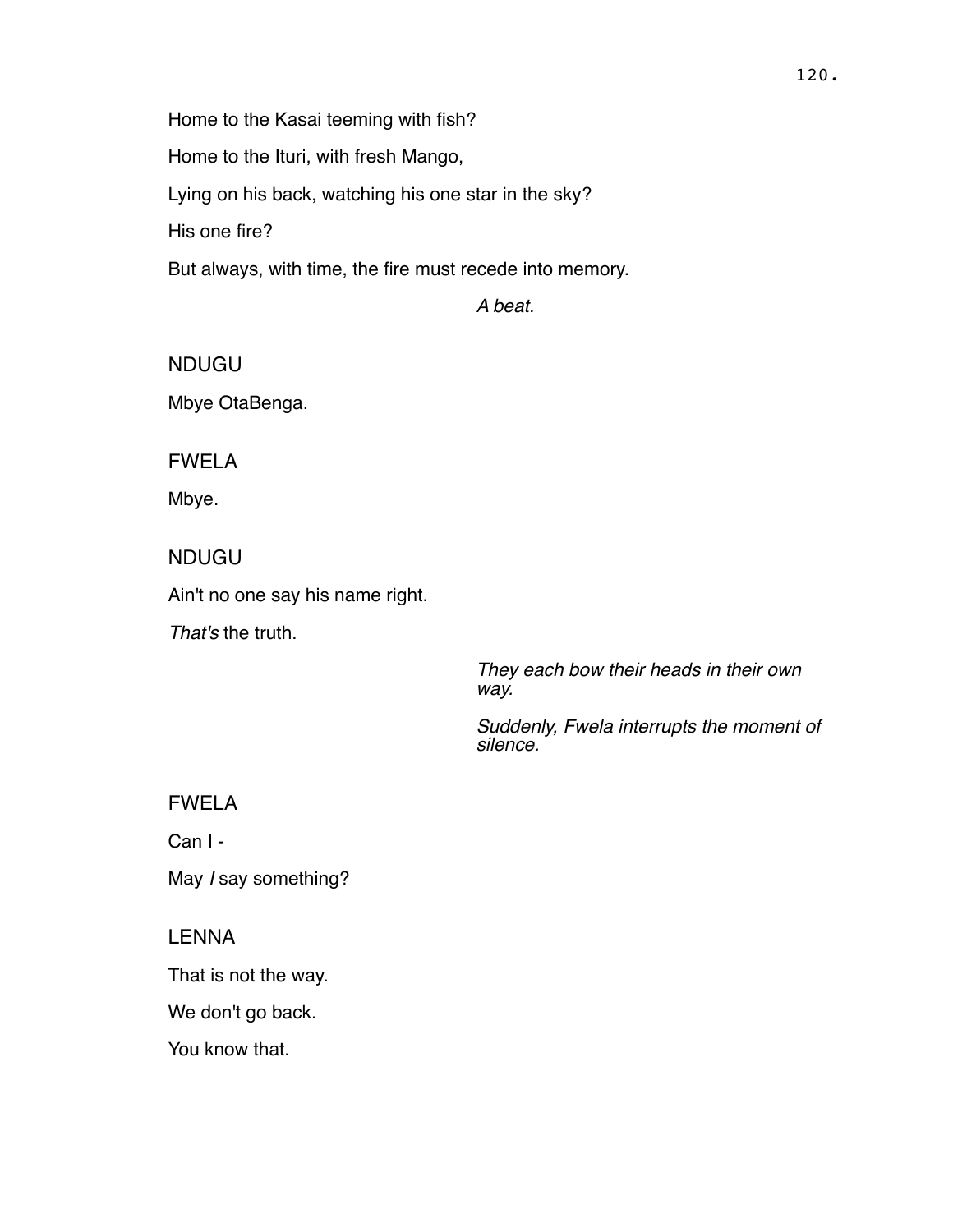Wait.

*He sees something.*

NDUGU

*(to Fwela)*

Whatchu got?

**MAZUNGUS** 

More lies.

NDUGU

*(to Mazungus)*

It ain't your choice.

MAZUNGUS

I will not stand for this.

He only says what --

NDUGU

Your chapter closed.

*Ndugu takes the loin cloth off of the plaster figure and tosses it at Mazungus.*

**MAZUNGUS** 

See how you do without me.

*He exits.*

# LENNA

*(to Ndugu)*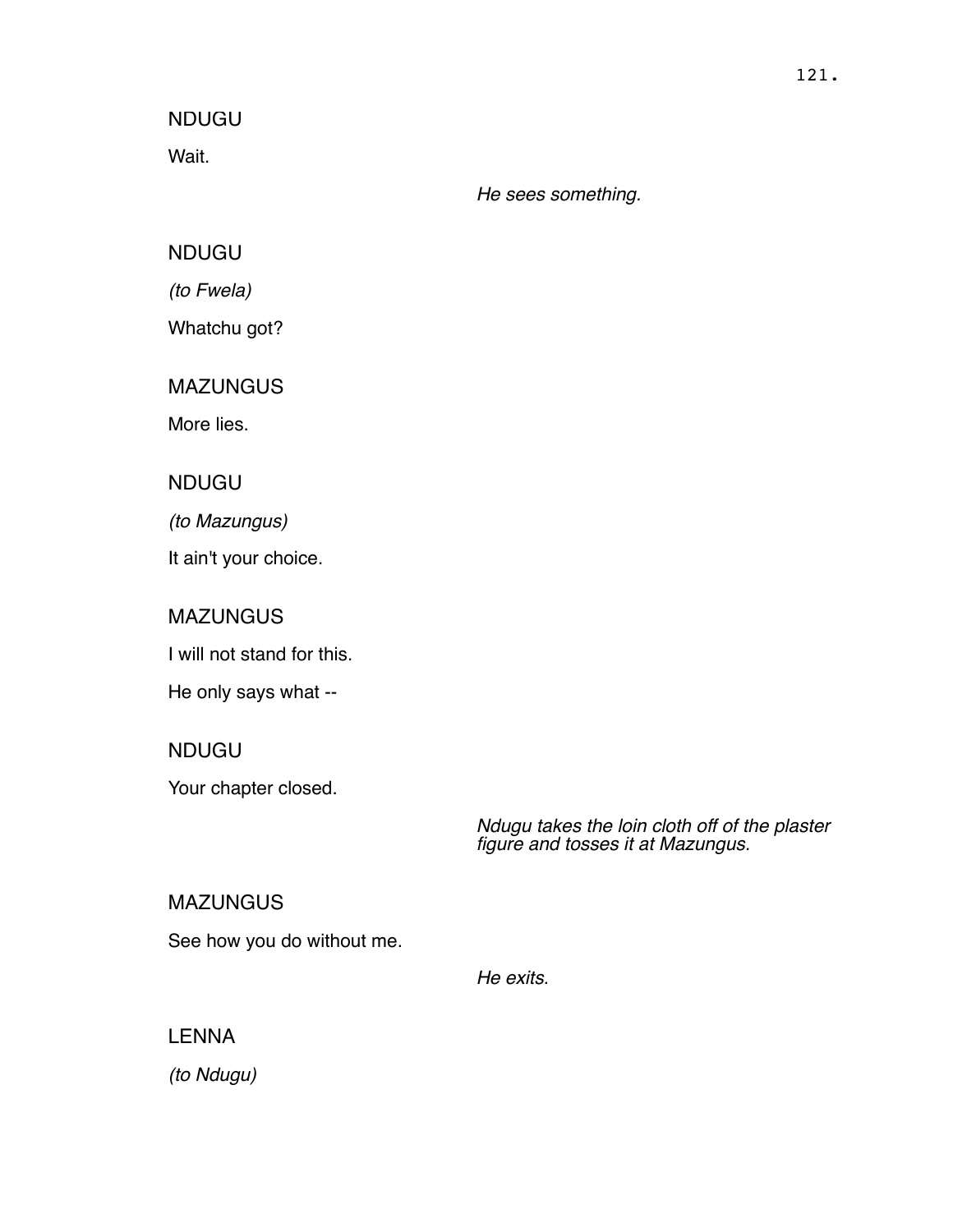#### Son?

### NDUGU

*(to Lenna)*

I already say what I need ta say.

An somethin's gotta change.

An' I ain't gonna carry the burden myself.

*(to Fwela)*

You gon' help this time.

But you gonna do it right.

*Fwela looks to Lenna.*

### LENNA

*(with hesitation)*

Give your sermon.

*Fwela tucks in his shirt and steps forward.*

### **Projection: (the last testament)**

*He takes a letter out of his pocket, looks at it for a minute, then begins.*

### FWELA

Brothers and sisters.

I have a confession.

The other day, I received a letter.

The letter had, folded within, a newspaper clipping.

The headline reads:

"Sad story of young African who committed suicide here."

*Fwela carefully folds the letter back up and puts it in his pocket.*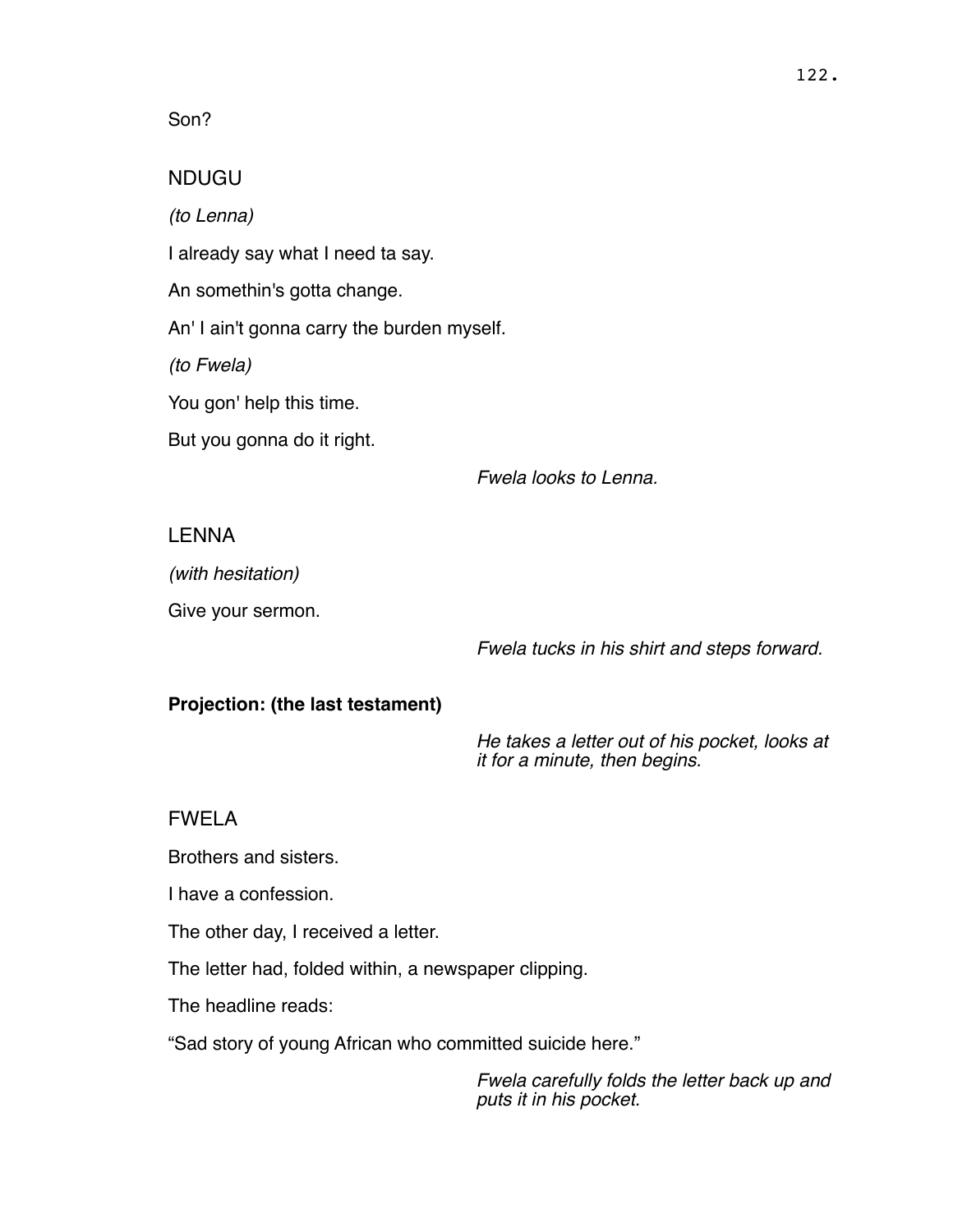#### FWELA

I have no verse to share with you today.

Just a saying.

A saying that I learned from a dear, dear friend -

My little friend would say,

"his heart is white, Fwela"

or

"his heart is black."

A white heart, you understand, was a good heart.

A black heart was an evil one -

the kind that, loosed in all directions, brings war upon the world.

*(asking the audience directly)*

Tell me, then, which is a better way to live one's life?

A man who sees no further than the pigment in another man's skin,

or a man who judges solely on the shading of another man's heart?

*(his confession)*

I met Mbye OtaBenga when I was a twenty-year-old man

near the Kasai River in the Congo,

deep within the heart of the great continent of Africa.

I bought him for salt, and stole him across the Atlantic as an artifact.

I sold him to a fair, used him as a bargaining chip at a museum,

then left him at a zoo.

He was my friend,

despite my profound efforts to destroy his trust in me.

He called me "Fwela" and looked to me as his keeper.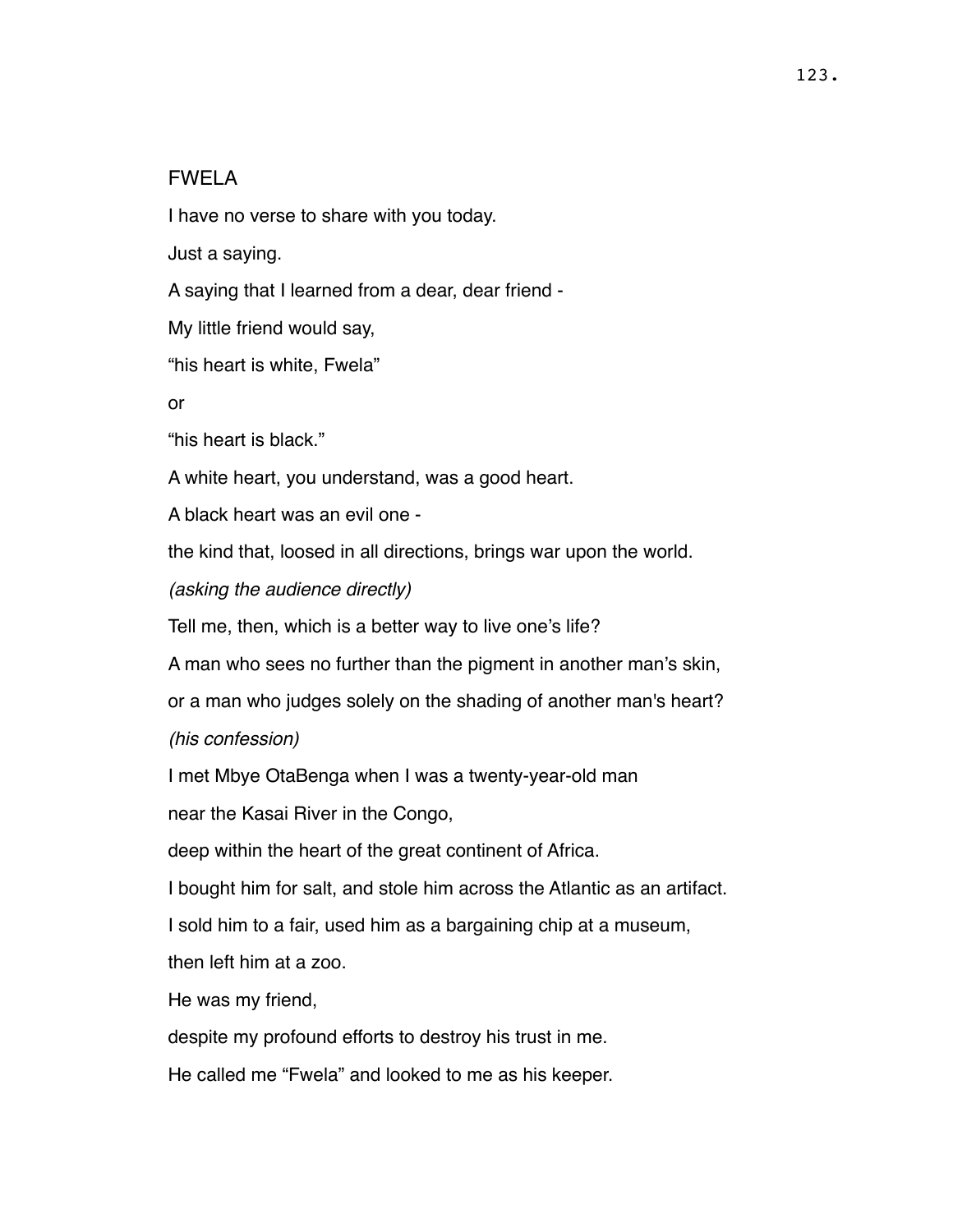It's a strange thing to be given another man's life.

A very strange thing.

I had such great doubt in surviving my own.

And yet, still, he followed me.

And when he could follow me no more, he wrote to me.

He wrote to me of the woods of Lynchburg

and of teaching young men to hunt as he had once taught me

and I...

I never once answered him.

I wrote no letter back.

*(with growing difficulty)*

What measure of loneliness must a man have in his own heart

to turn a gun upon it?

*Lenna whispers something quietly.*

### LENNA

"If my heart ever ceases to love,

If my heart ever ceases to love..."

# FWELA

*(directly to the audience)*

His was the whitest heart I have ever known.

*A beat.*

*Ndugu walks up to Fwela.*

# NDUGU

You ain't gon' get sympathy from me. It's too late f'dat.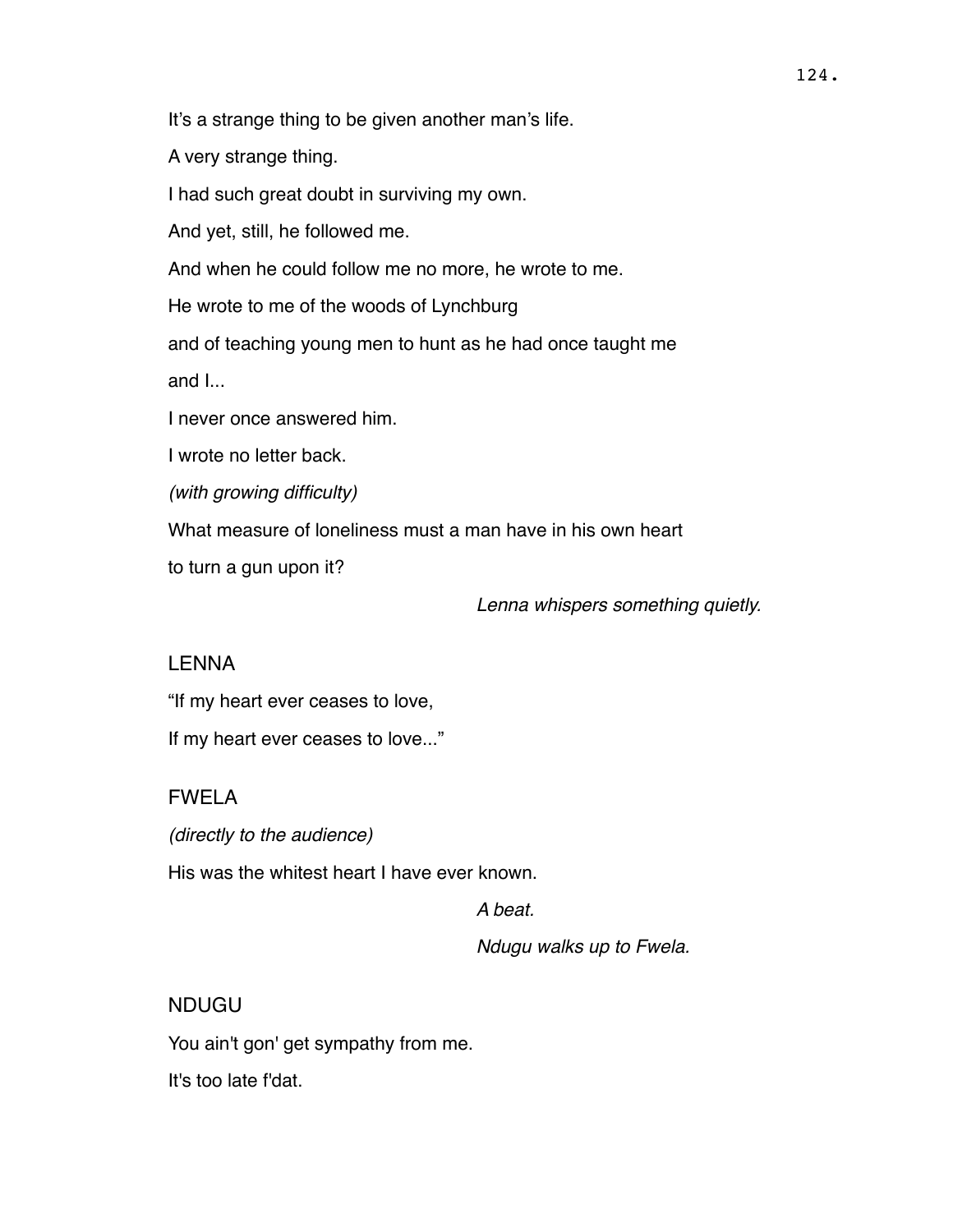#### *Fwela nods in understanding.*

#### NDUGU

But we move on now.

'Cause that's what we gotta do.

*Fwela exits.*

*Lenna walks up to Starr and hands her a small picture she has in her pocket.* 

*Starr finally stands.*

#### **STARR**

Thank you. I think I have what I need.

*Lenna and Ndugu sit on either side of the plaster cast of Mbye OtaBenga.*

*The lights recede until only the pyre is lit.* 

*Starr sits down, and pulls out her notepad and, after a moment, pushes record on the tape player.*

#### **STARR**

Mbye OtaBenga was a hunter, a dancer, a father, a husband, a friend.

He was kidnapped by enterprise while his home was hewn and burned

ten thousand kilometers away.

Yet, despite this not-so-uncommon fate,

he did far better than most in sharing his joy and wisdom

with whomever was fortunate enough to cross his path -

whether in the Congo, New Orleans, St. Louis, New York or Lynchburg.

He fought as long as he could.

Until one night - he could fight no longer.

*Lights fade on the plaster cast.*